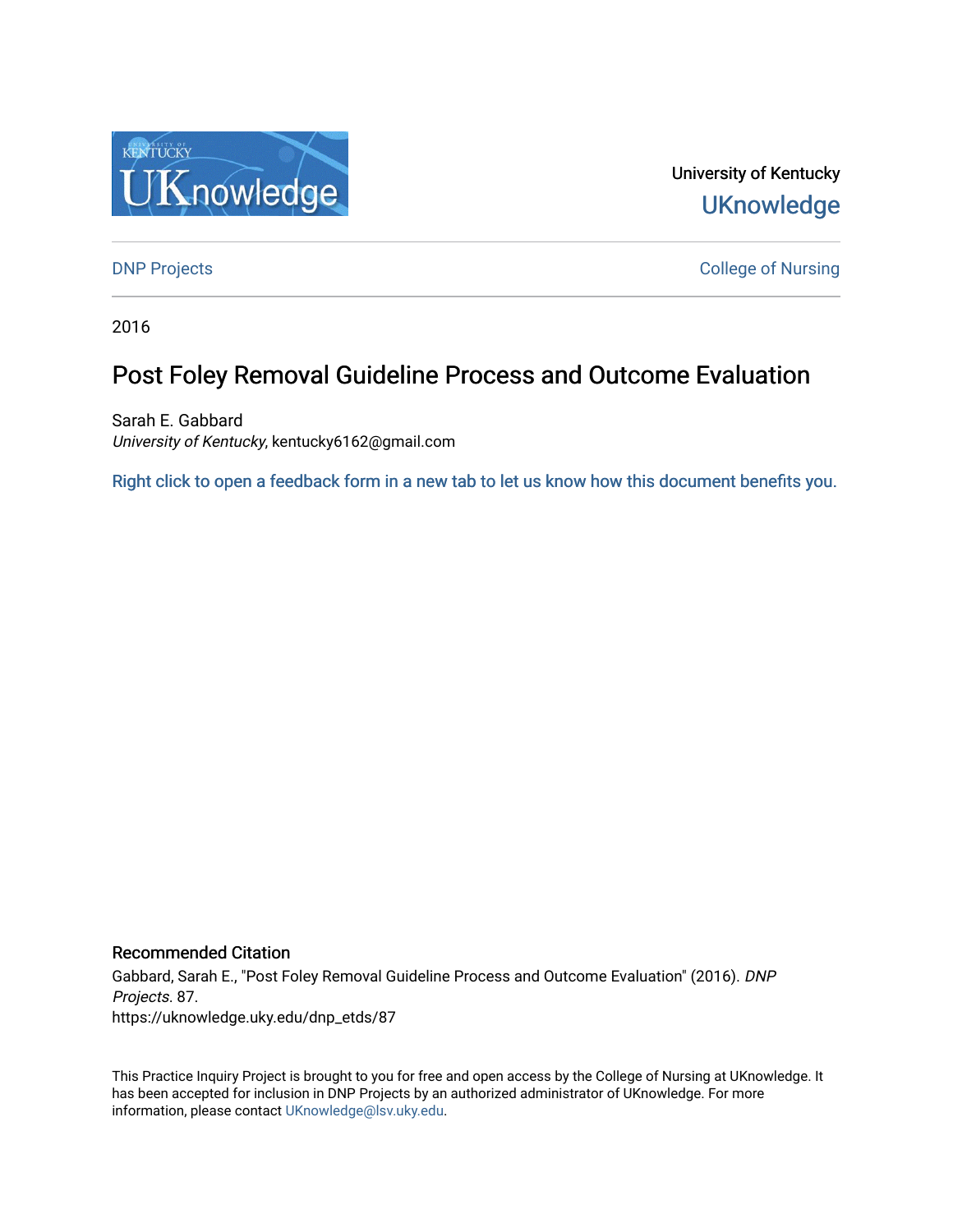DNP Practice Inquiry Project Post Foley Removal Guideline Process and Outcome Evaluation

Sarah Gabbard, MSN, RN

University of Kentucky College of Nursing Spring 2016

Debra Gay Anderson, PhD, RN, PHCNS-BC, Committee Chair Chizimuzo T.C. Okoli, PhD, MPH, MSN, RN, Committee Member Katie Ballert, MD, Committee Member/Clinical Mentor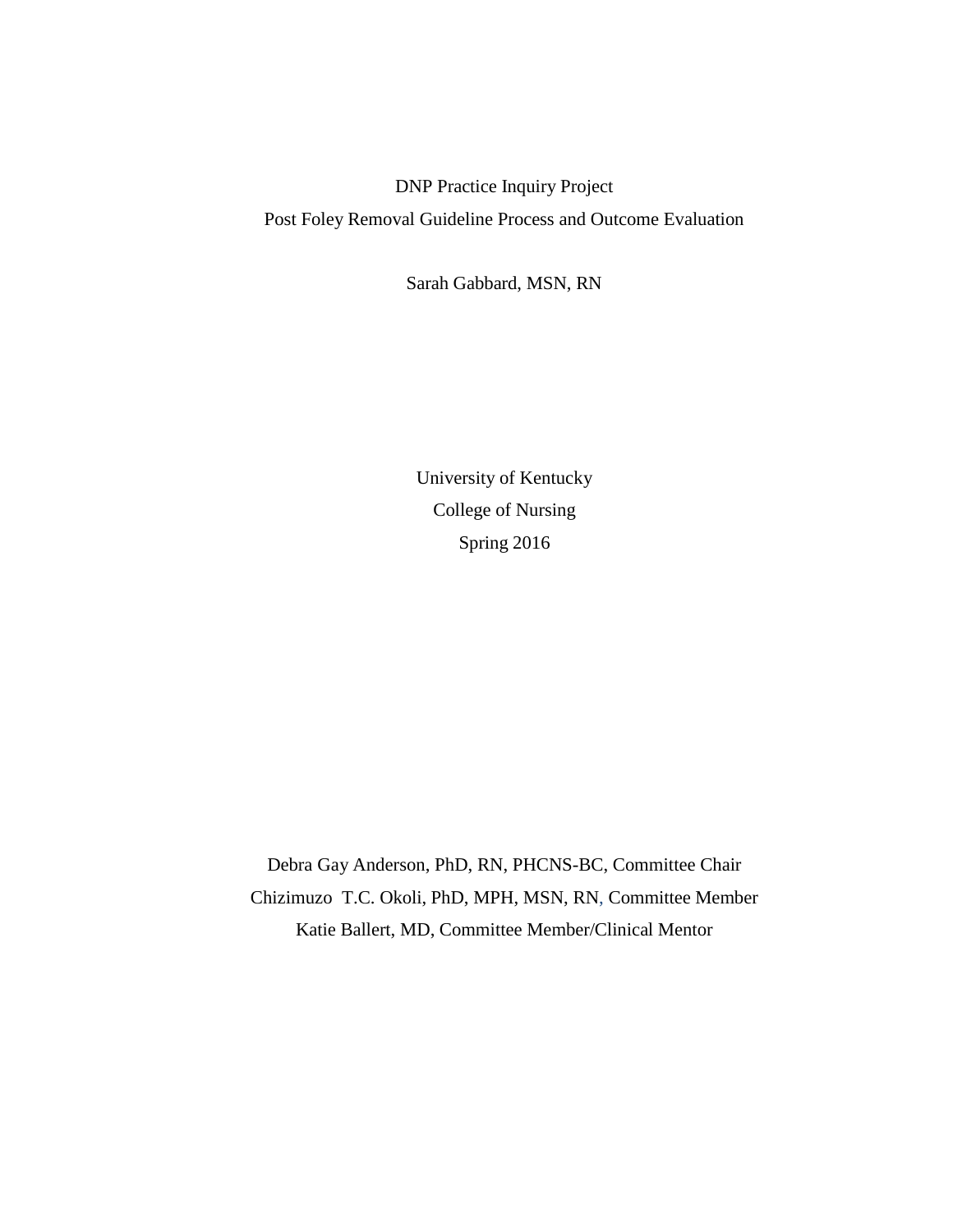### Acknowledgements

<span id="page-2-0"></span>I would like to acknowledge several individual for their support throughout my DNP journey. Dr. Anderson provided strong direction and leadership to keep me grounded and focused on my Project Inquiry Project and staying on course to complete the program. Her response was always warm and provided constructive feedback. I would also like to thank Dr. Chizimuzo T.C. Okoli for his mentoring me through my process and outcome evaluation manuscript. He kept me from getting lost in the details and kept my sight on the larger picture. I would also like to thank my clinical mentor, Dr. Katie Ballert. She was instrumental in helping me define my patient population and provided expertize input on my Project Inquiry Project. I would also like to recognize Dr. Robyn Cheung. She was very supportive throughout the program. She made it possible for me to balance work and school simultaneously. A very special thanks goes to Michael and Ashlee Gabbard. Mike for encouraging me to stay on tract and Ashlee for graciously reviewing my manuscripts. Warmest appreciation goes to my friends who were always encouraging and supportive. My final thanks go to my Lord and Savior who always provides a way for me to reach my goals.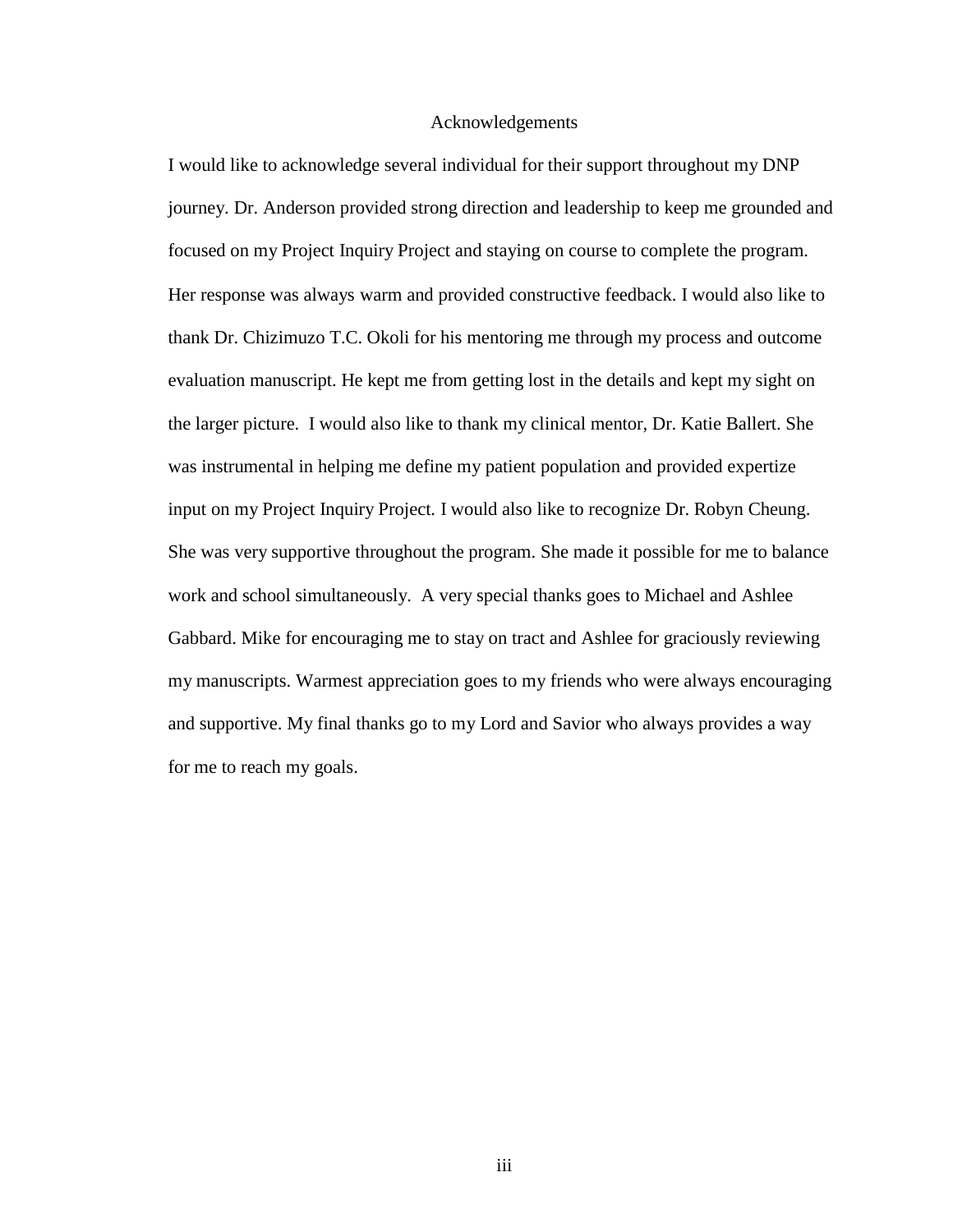### Table of Contents

| Manuscript 1: Literature Review: Evaluation of Interventions to Reduce Catheter      |
|--------------------------------------------------------------------------------------|
|                                                                                      |
| Manuscript 2: Quality Improvement Project: Organizational Structure and Standardized |
|                                                                                      |
| Manuscript 3: Post Urinary Catheter Removal Guideline Program Evaluation 58          |
|                                                                                      |
|                                                                                      |
|                                                                                      |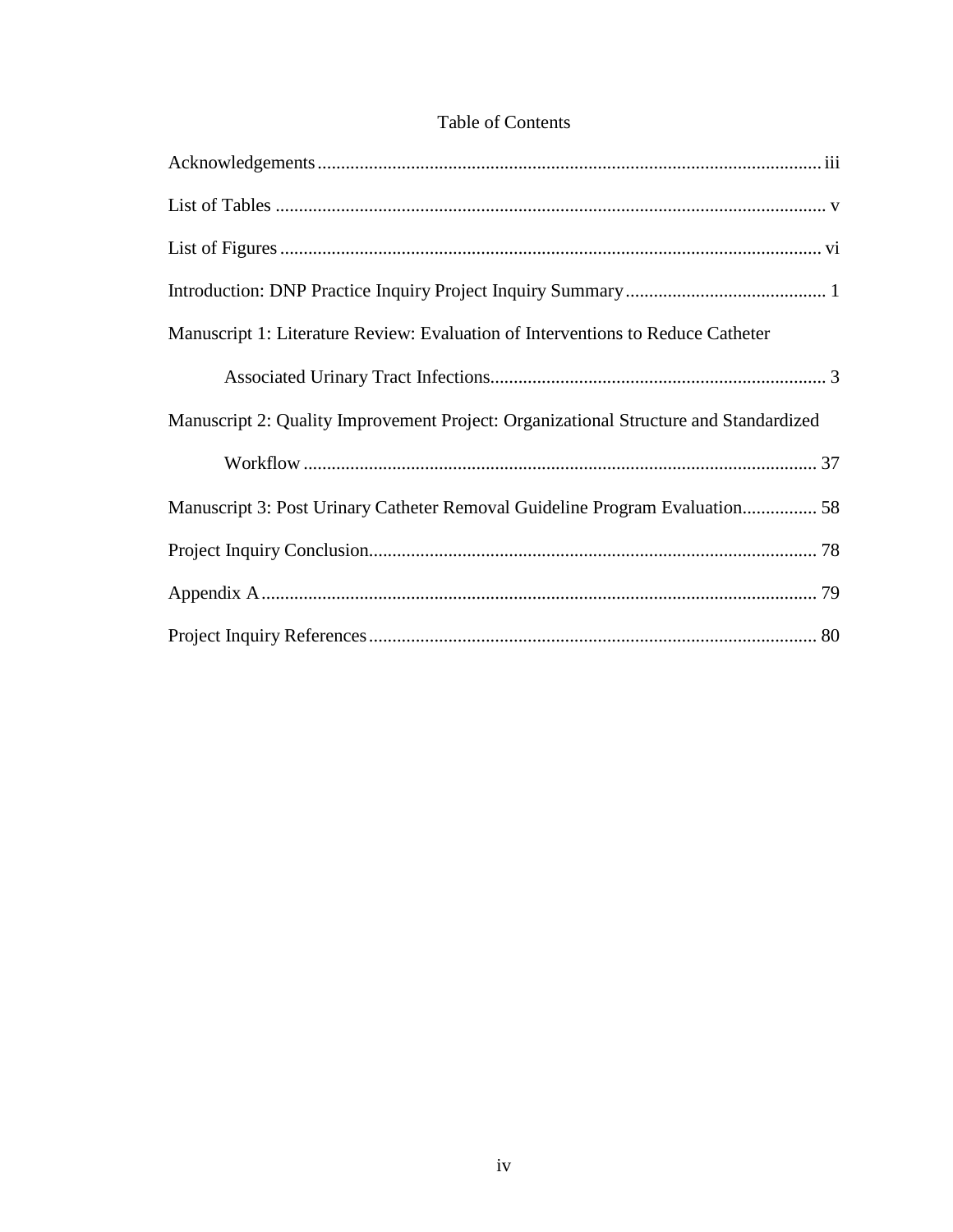## List of Tables

<span id="page-4-0"></span>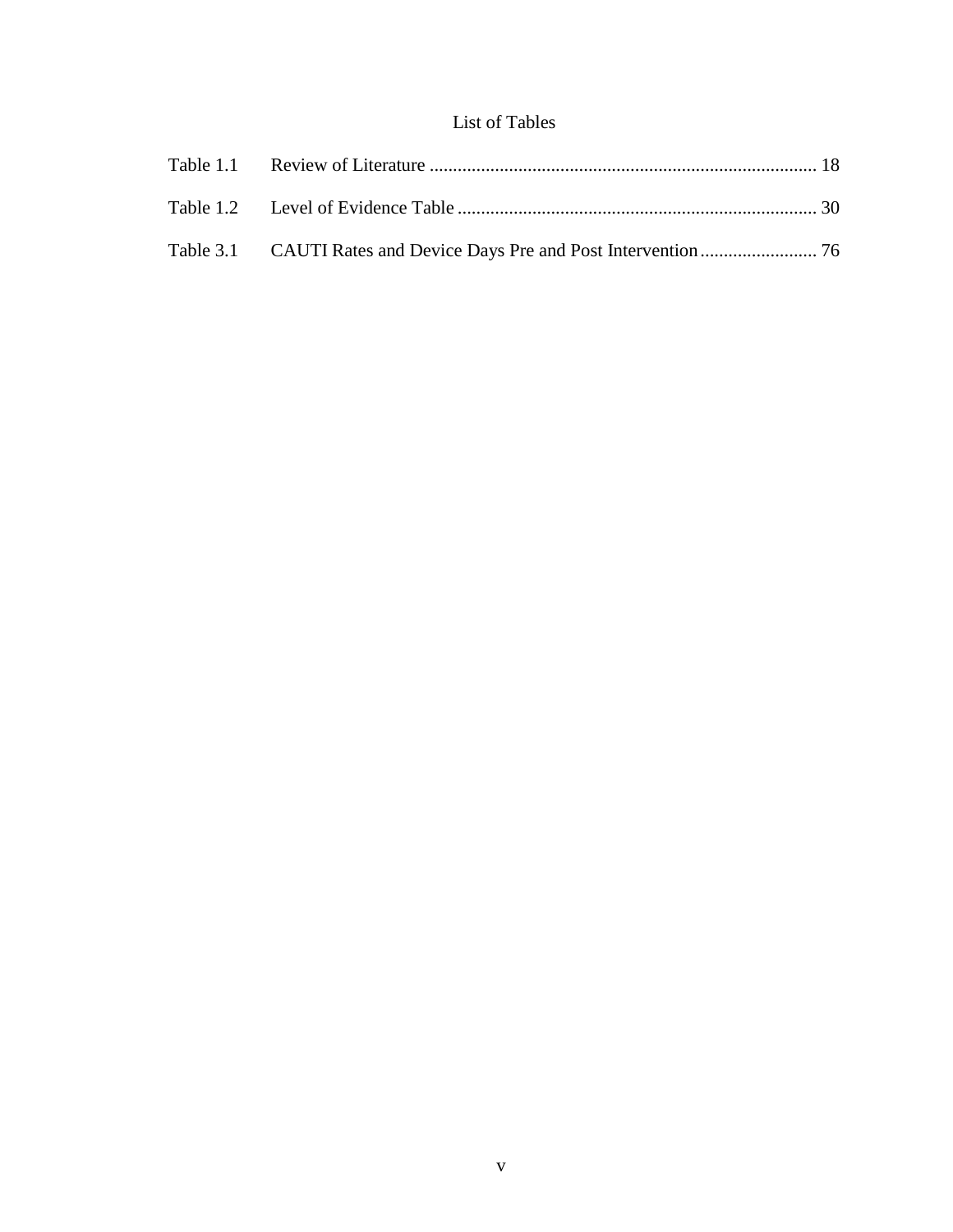# List of Figures

<span id="page-5-0"></span>

| Figure 2.3 Nurse Sensitive Work Product Process Organizational Structure and |  |
|------------------------------------------------------------------------------|--|
|                                                                              |  |
|                                                                              |  |
|                                                                              |  |
|                                                                              |  |
|                                                                              |  |
|                                                                              |  |
|                                                                              |  |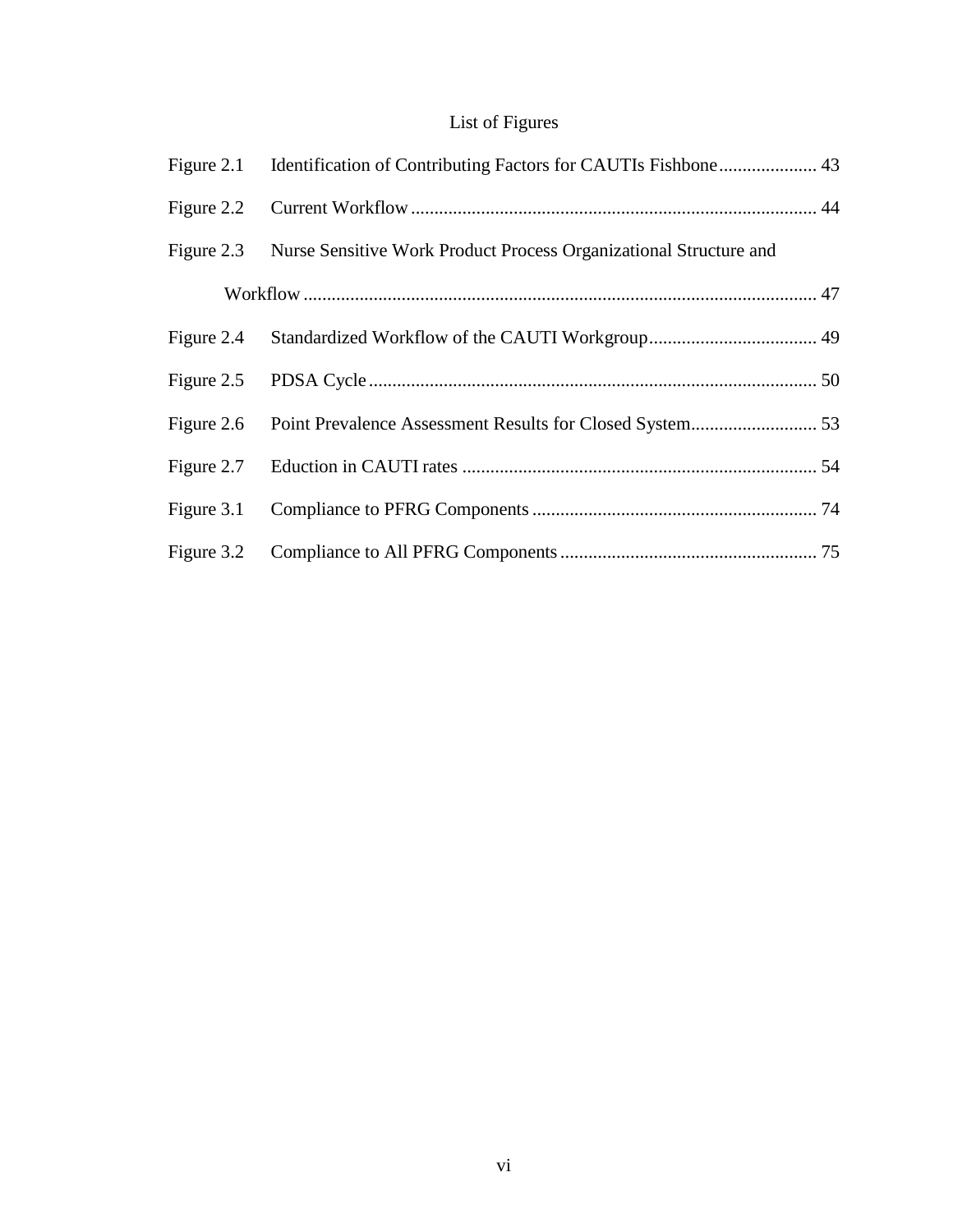#### <span id="page-6-0"></span>Running head: POST REMOVAL PROCESS AND OUTCOME EVALUATION

### DNP Practice Inquiry Project Inquiry Summary

When patients are admitted to a hospital patient safety should be a priority in all aspects of the care they receive. Preventing patients from acquiring hospital infections (HAIs) is one example of patient safety. All hospital employees have the responsibility to ensure that standard workflow and processes are in place to ensure this safety. The purposes of this Practice Inquiry Project (PIP) were to examine and develop interventions to decrease the risk of catheter associated urinary tract infections (CAUTIs), incorporate an effective process and standard workflow to implement evidence practice practices (EBP), and to evaluate the effectiveness of implementing the Post Foley Removal Guideline (PFRG) to prevent reinsertion of the indwelling catheter for urinary retention, and thereby decreasing the risk of developing a CAUTI.

The clinical and fiscal impact of CAUTIs are quite significant as well as are the challenges to ensure best practices are implemented enterprise-wide to reduce these risks. The first manuscript is a literature review of the impact of CAUTIs and prevention strategies to decrease the risk. The purpose of this literature review is to examine the most effective strategies/interventions to prevent hospital acquired CAUTIs. Studies have noted that a majority of these infections are preventable, with insertion and duration of use being the two principle preventable risk factors (Alexis's 2014; APIC 2009; Umscheid, 2011; US-HHS, 2014).

The second manuscript in this series details the development of an organization structure and workflow that would provide a vehicle to identify risk factors and implement best practices hospital-wide. Through evaluation by senior nursing leadership, the Quality Improvement Project (QIP) was developed to create an organization structure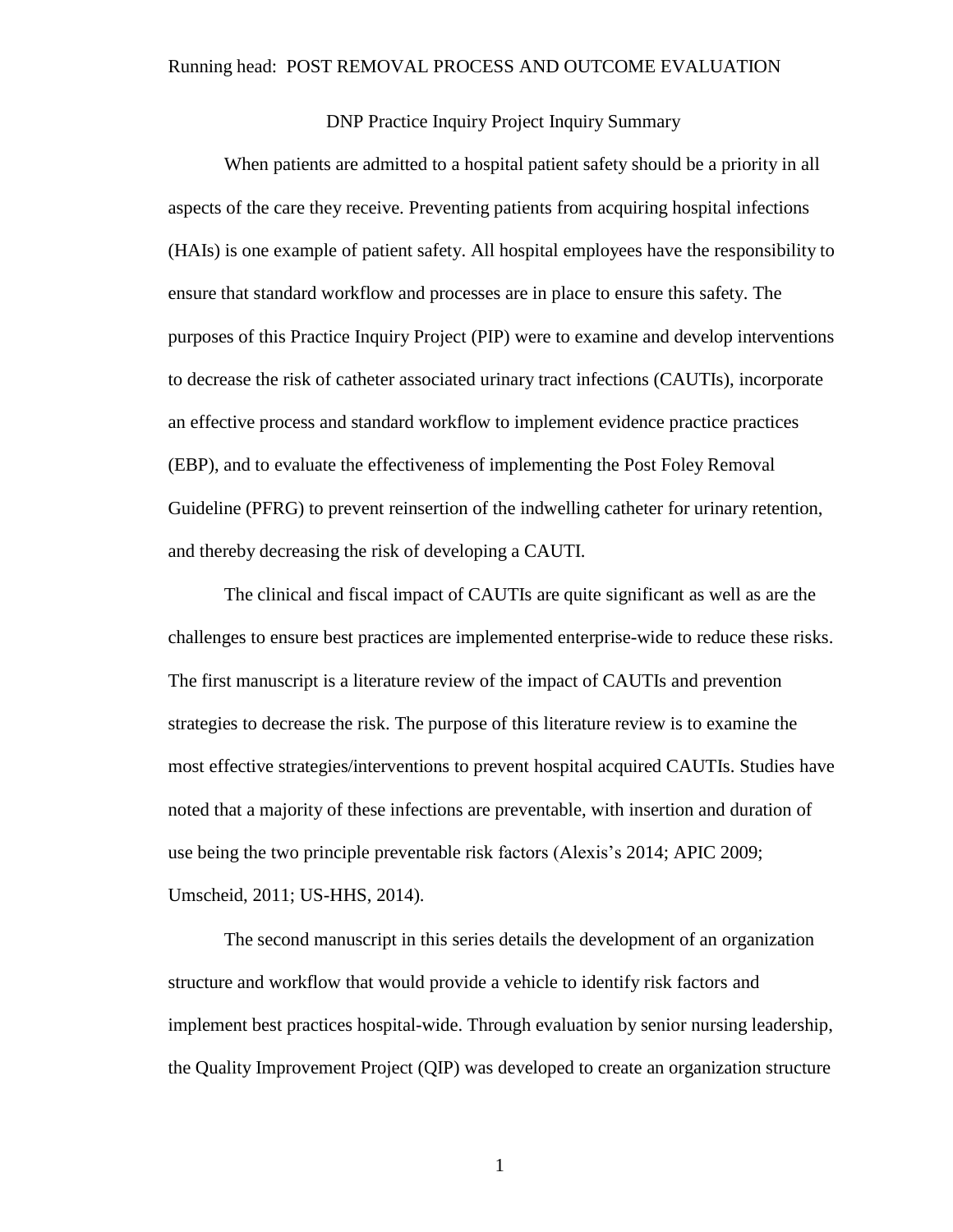that would be effective in implementing enterprise-wide evidence based practice (EBP) and ensure standard of care was being given in all areas to make an effective impact on lowering CAUTI rates.

The final manuscript is a pre and post-retrospective analysis of the impact the Post Foley Removal Guideline (PFRG) had on the CAUTI rates, device days, hospital length of stay, re-insertion rates and compliance. The study noted a significant decrease in CAUTIs, with only partial compliance to the PFRG and no significant difference in device days. This indicates multiple factors are present when implementing a new protocol.

This PI was instrumental in helping me develop knowledge and skills to evaluate the extent of a patient safety issue, develop leadership skills to facilitate changes within a large hospital system, translate EBP to the clinical units, and evaluate outcomes.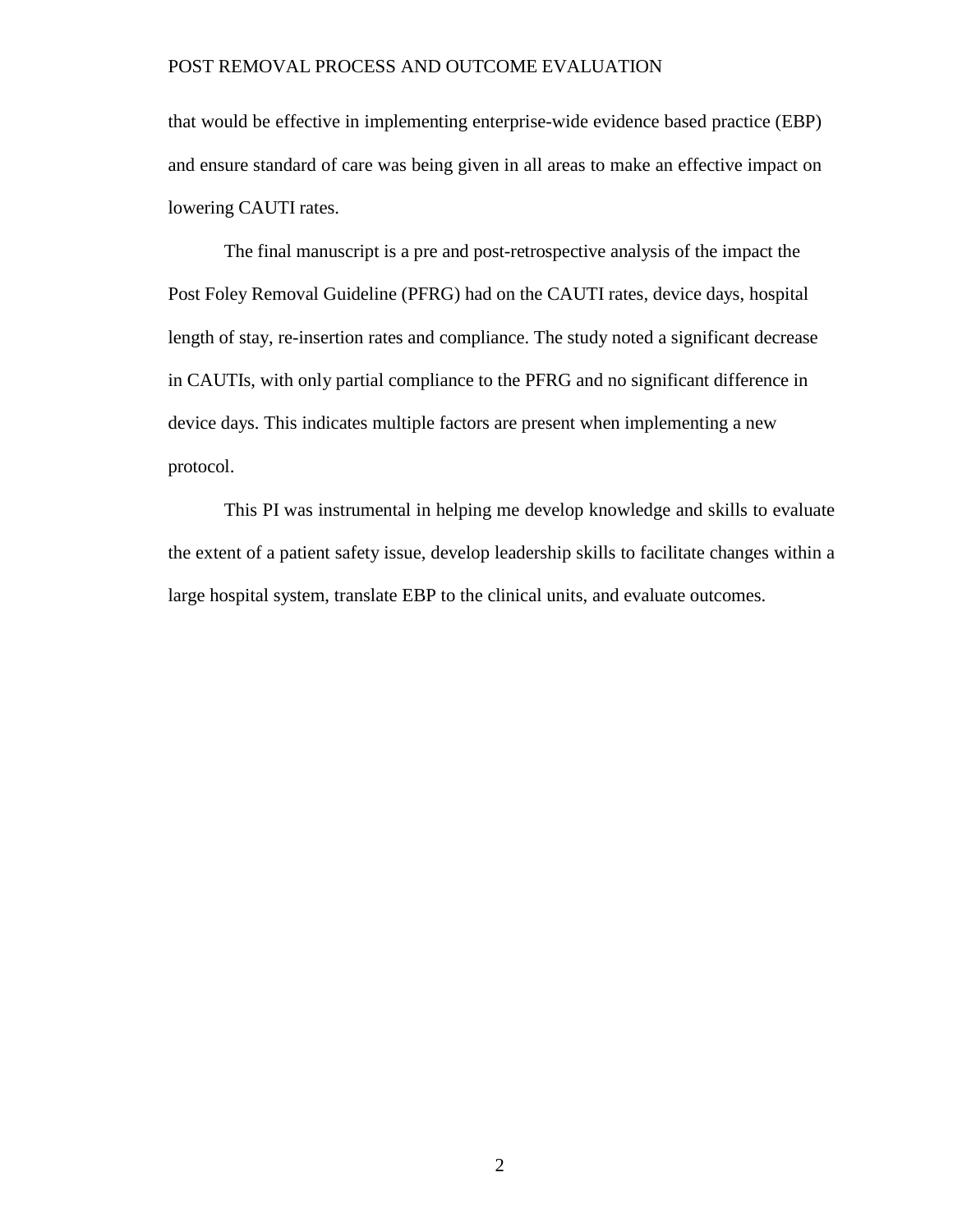<span id="page-8-0"></span>Manuscript 1: Literature Review: Evaluation of Interventions to Reduce

Catheter Associated Urinary Tract Infections

Sarah E. Gabbard

University of Kentucky

College of Nursing

Fall 2016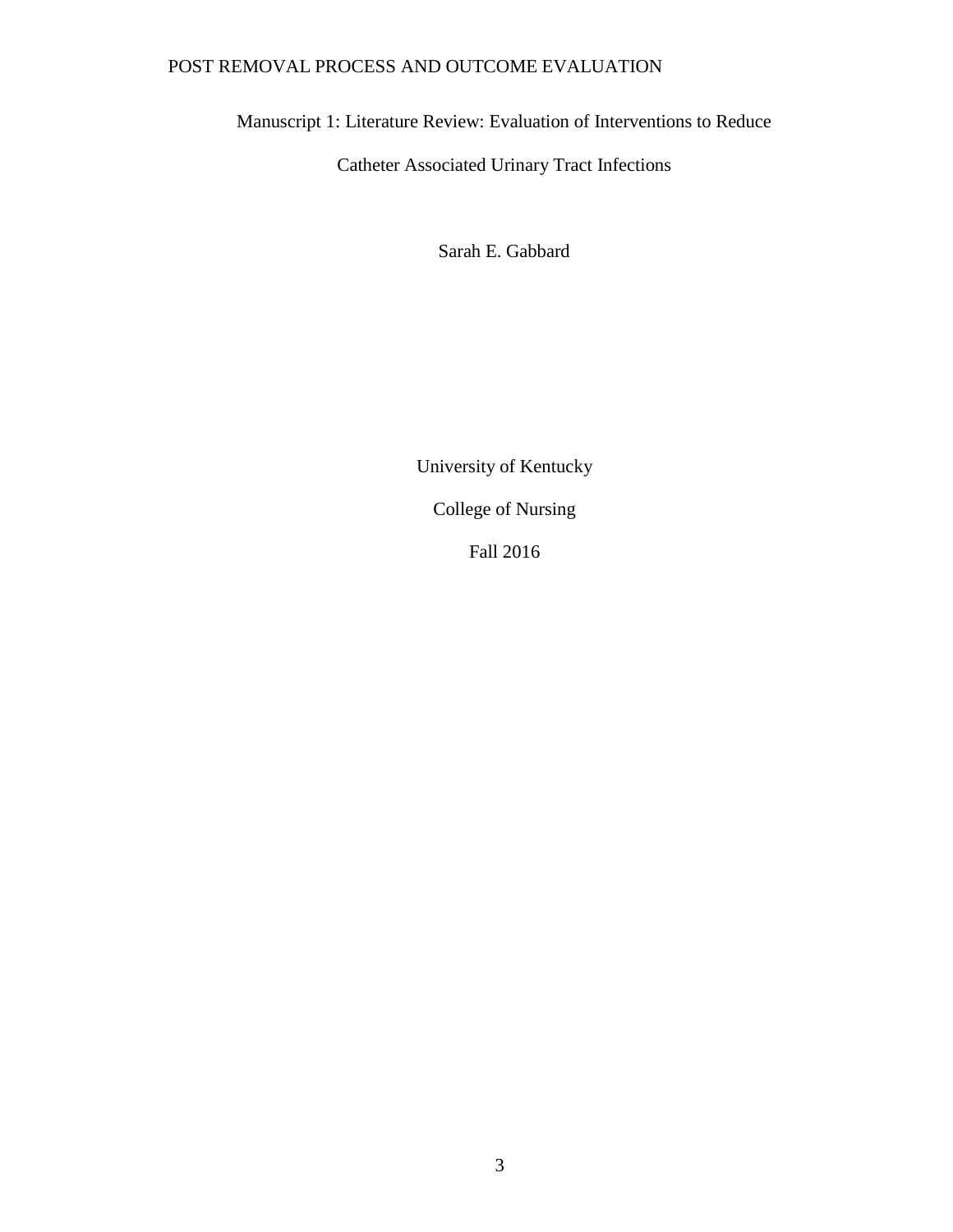#### Abstract

**Purpose:** Hospital CAUTI rates have been higher than desired and literature supports that specific interventions can lower these rates. The purpose of this literature review is to examine the most effective interventions to decrease CAUTI related risks.

**Methods**: A comprehensive literature review using the electronic database search engines of PubMed, CINAHL, Medline, and EBSCO Host was conducted from January 1998 to January 2015. Key words included urinary, catheter, prevention, infection, complications, bladder scanning, intermittent catheterization and mortality. Additional references were identified through a Google Scholar search using the key term "catheter associated urinary tract infection prevention". Preference was given to meta-analyses, systematic reviews, and randomized controlled trials. Due to the complexity of CAUTIs, observational articles were included in the review.

**Results:** Of the 8,343 studies located 16 met the predefined criteria and were reviewed. Of the 16, two were experimental, with one a randomized control trial and the other a quasi- randomized control trial; two were systemic reviews; one an integrated review; six were retrospective reviews; one a concurrent review; one a prospective cohort review; two were descriptive; and one a quality improvement study. Studies have noted that a majority of these infections are preventable, with insertion and duration of use being the two principle preventable risk factors (Alexis's 2014; APIC 2009; Umscheid, 2011; US-HHS, 2014).

**Conclusions**: CAUTIs are a significant health concern and risk to patient safety. Recognition of the seriousness of these infections and the sequela that can occur has led to the identification of risk factors and the development of interventions to decrease these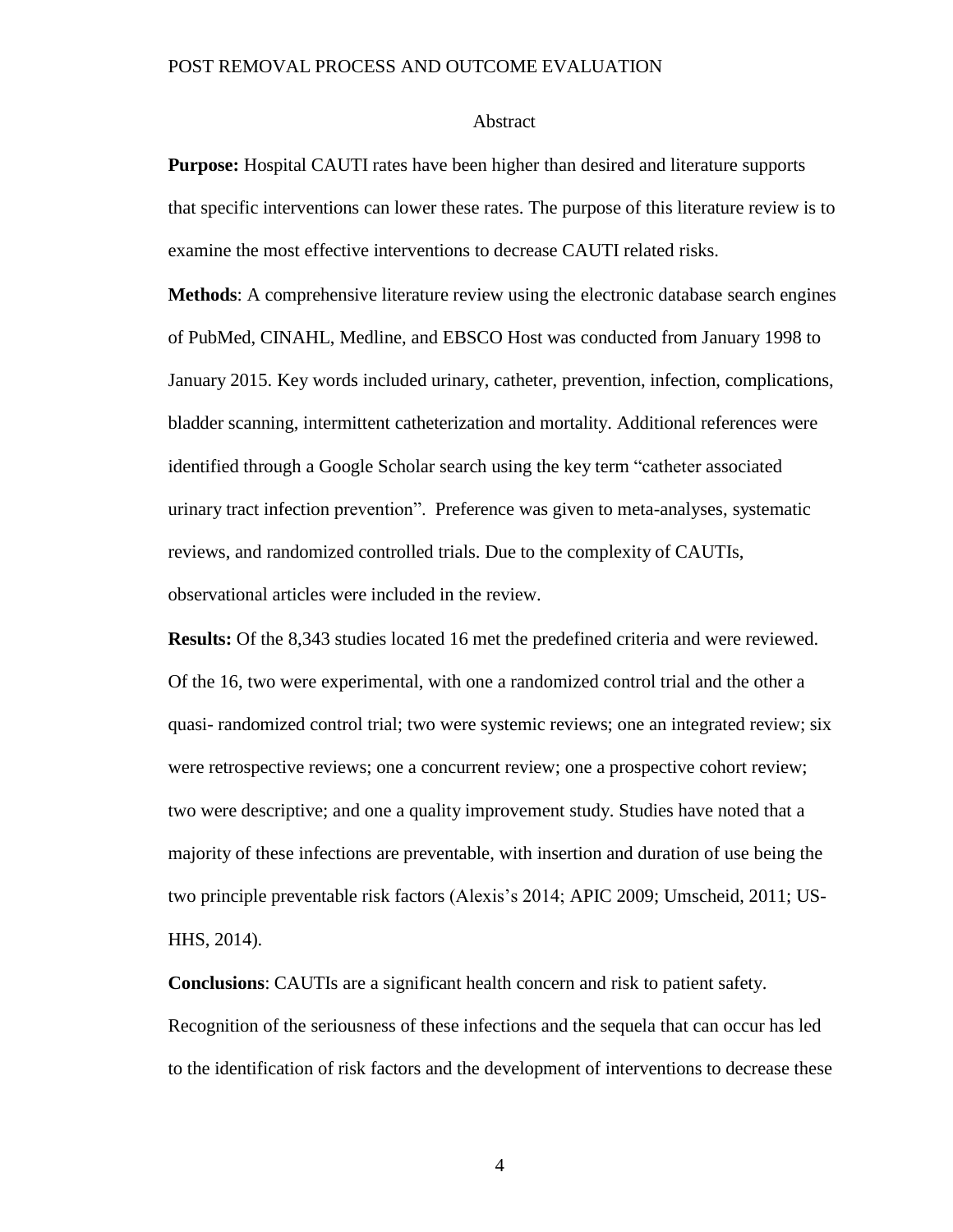risk factors. These interventions include specific standing protocols for insertion, requiring a physician order, a nurse driven protocol for timely removal, automatic stop orders and using an alternative method of intermittent bladder scanning and catheterizations. These measures heighten awareness of the need for and the presence of the catheter. To effectively implement these practices, a supporting structure must be in place; which includes care providers being appropriately educated on criteria for insertion and removal, appropriate bladder scanning and performing sterile intermittent catheterization skills, an availability of supplies and equipment and an effective charting system (either paper or electronic) that can generate initial or automatic stop orders. However, these approaches necessitate critical thinking to ensure the requirement for the catheter and when its removal is appropriate.

**Future Implications**: The interventions that were reviewed have had some degree of success with decreasing CAUTI rates; however they have not decreased the rates to an acceptable degree. Since the largest risk factor for a CAUTI is an indwelling catheter, further studies need to be conducted to examine interventions that can reduce the length of time the indwelling catheter is present.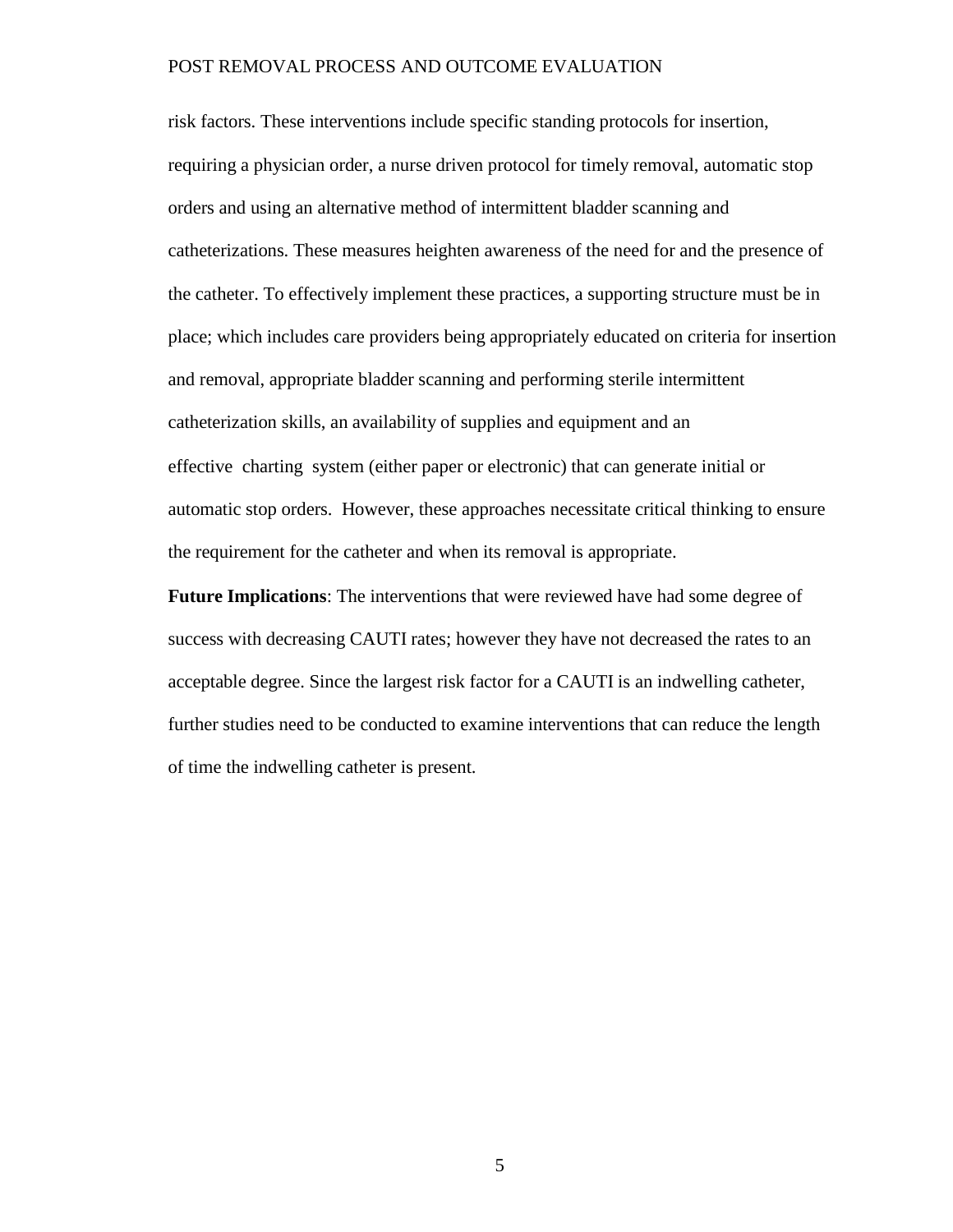Evaluation of Interventions to Reduce Catheter Associated Urinary Tract Infections

### **Background and Significance**

Hospital acquired infections (HAIs) are a critical patient safety concern. These infections are a reflection of the quality of hospital care provided to patients. One specific HAI is catheter associated urinary tract infections (CAUTIs). This HAI has become a focus of concern in the past few years because 15% to 25% of the patients admitted to acute care hospitals have indwelling urinary catheters (Cochrane, 2009; Colli, 2014; Tenke 2014). Such a substantial percentage places a large number of inpatients at an increased risk of developing infections.

This risk is due to several biological and mechanical reasons. A collection of cellular by-products, host cells, and bacteria (biofilm) can adhere to the internal and external lumen of the catheter and migrate back into the urethra and bladder when a catheter is present (APIC, 2008). The longer the duration of the catheter, the greater the risk of the biofilm migrating upwards and introducing bacteria into the bladder. In addition, catheters are not always inserted using sterile techniques and this can introduce bacteria directly to the urethra and bladder. Capillary action may also cause infection because this mechanism of travel allows increased blood flow and bacteria to be transported to the bladder (APIC, 2008). Microbes traveling from the collection bag into the bladder by reflux can also carry bacteria to the bladder (APIC, 2008). Lastly, the catheter provides a direct link from the organism enriched perineum to the sterile bladder which can lead to an infection (APIC 2008; Dailly, 2011).

The initial impact of introducing bacteria into the bladder is bacteriuria, which is the primary factor in the development of an infection. Bacteriuria can occur within 24 to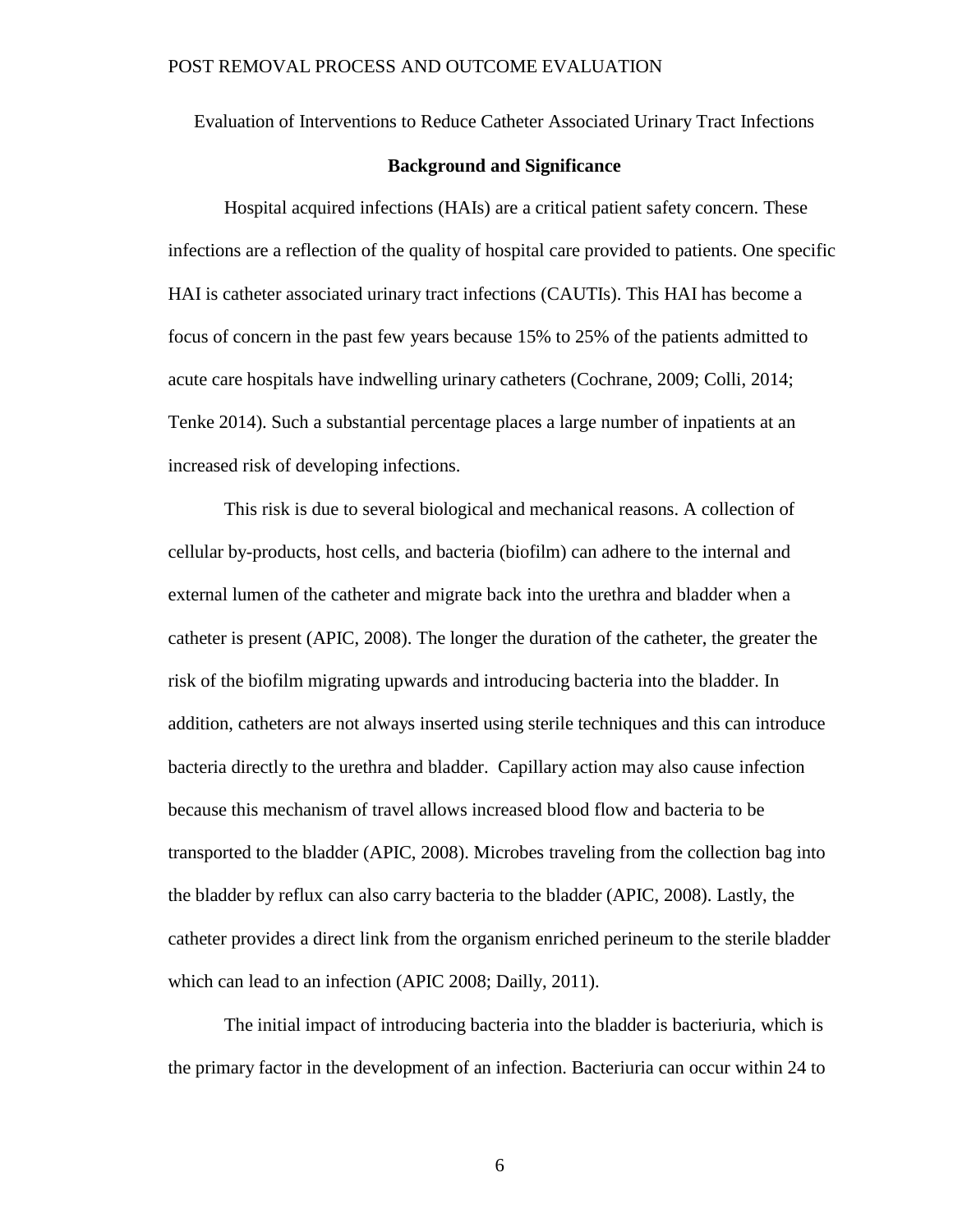48 hours once the catheter is inserted and each day the catheter is present the risk of developing bacteriuria increases by 3% to 10% (APIC, 2008). One hundred percent of catheterized patients will have bacteriuria when the catheter has been in thirty days (Griffiths, 2009; Redman, 2010; Tenke, 2014). Of those patients, 20% will develop a CAUTI (Redman, 2010; Wong, 2015). This risk has led CAUTIs to increase fivefold over the past twenty years (Colli, 2014).

In the past, surveillance of CAUTIs was not conducted because they were not recognized as a risk to patients. CAUTIs are not benign and the complications they cause can be quite severe. Overall complications from CAUTIs quadrupled in ten years, going from 11,742 in 2001 to 40,429 in 2010 (Colli, 2014). Patients that develop bacteriuria also have a threefold increased chance of dying (APIC, 2009). Septicemia as a secondary diagnosis of CAUTI increased from 21% to 40% in 2010. In a retrospective study conducted on trauma patients, Boggotti (2012) noted a 16-fold increase in the risk for developing sepsis once the patient had acquired a CAUTI. Tenke (2014) reported that in the U.S., deaths due to CAUTIs are approximately 2.3% and there is a mortality rate of 9% for those CAUTIs that develop into bacteremia and 25% to 60% for those developing urosepsis. In 2013, 13,000 deaths were attributed to CAUTIs (U.S. HHS, 2014). CAUTIs are obviously a significant patient safety issue.

In addition to the high risk of medical complications and death, there is a high financial cost associated with CAUTIs. In 2014, Medicare penalized 721 hospitals that had high rates of HAIs. These rates were based on combining three types of hospitalacquired conditions (HACs) to determine if a penalty would be applied. The HACs included central line infections (CLABSIs), CAUTIs, and serious complications (Rau,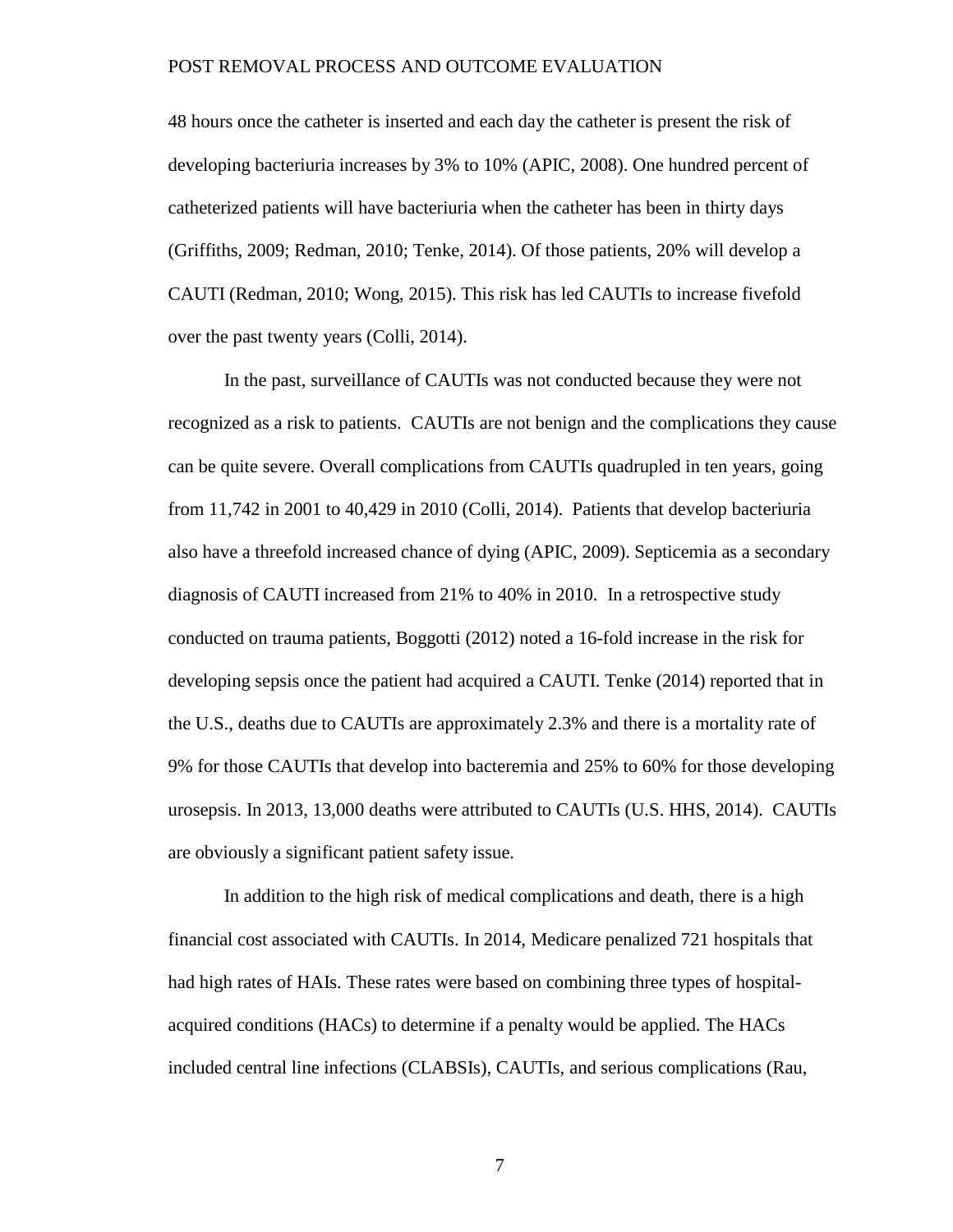2014). The penalty had hospital's Medicare payments reduced by one percent over the fiscal year 2014-2015 (Rau, 2014). For large hospitals, the one percent amounts to several million dollars. High CAUTI rates were the major contributor to the penalty in some hospitals. In addition to the penalty, the Center for Medicare and Medicaid Services (CMS) no longer reimbursed for the medical cost associated with a CAUTI when a patient was admitted to a medical facility (Chenoweth, 2014). These penalties reflect the importance the federal government has placed on institutions taking responsibility for these hospital acquired infections.

The CMS financial liability is not the only financial impact of CAUTIs. These infections also affect length of stay and hospital cost. The increase in hospital LOS due to CAUTIs ranges from .6 to four days, which increases not only the room charges but the labor cost of nursing and auxiliary staff, medication and supplies (Colli, 2013; Dailly, 2011; U.S.-HHS, 2013). The average CAUTI cost is estimated to be \$1,007.00 per patient (Scott, 2009). However, when complications and length of stay are added to the per patient cost associated with a CAUTI, the cost can reach \$44,043.00 or greater per patient hospital stay (Cronin, 2009; Scott, 2009). These per patient costs led to a national cumulative medical cost of \$565 million per year annually (UHC, 2014). The mean cost of CAUTI complications is \$32,513 while the mean cost of all hospital acquired complications is \$33,079; the difference is only \$566 (Coli, 2013). This indicates the high financial liability of a CAUTI to the hospital.

CAUTIs are not only associated with additional medical care and increased costs, they have also become the leading cause of HAIs. This is due to the large number of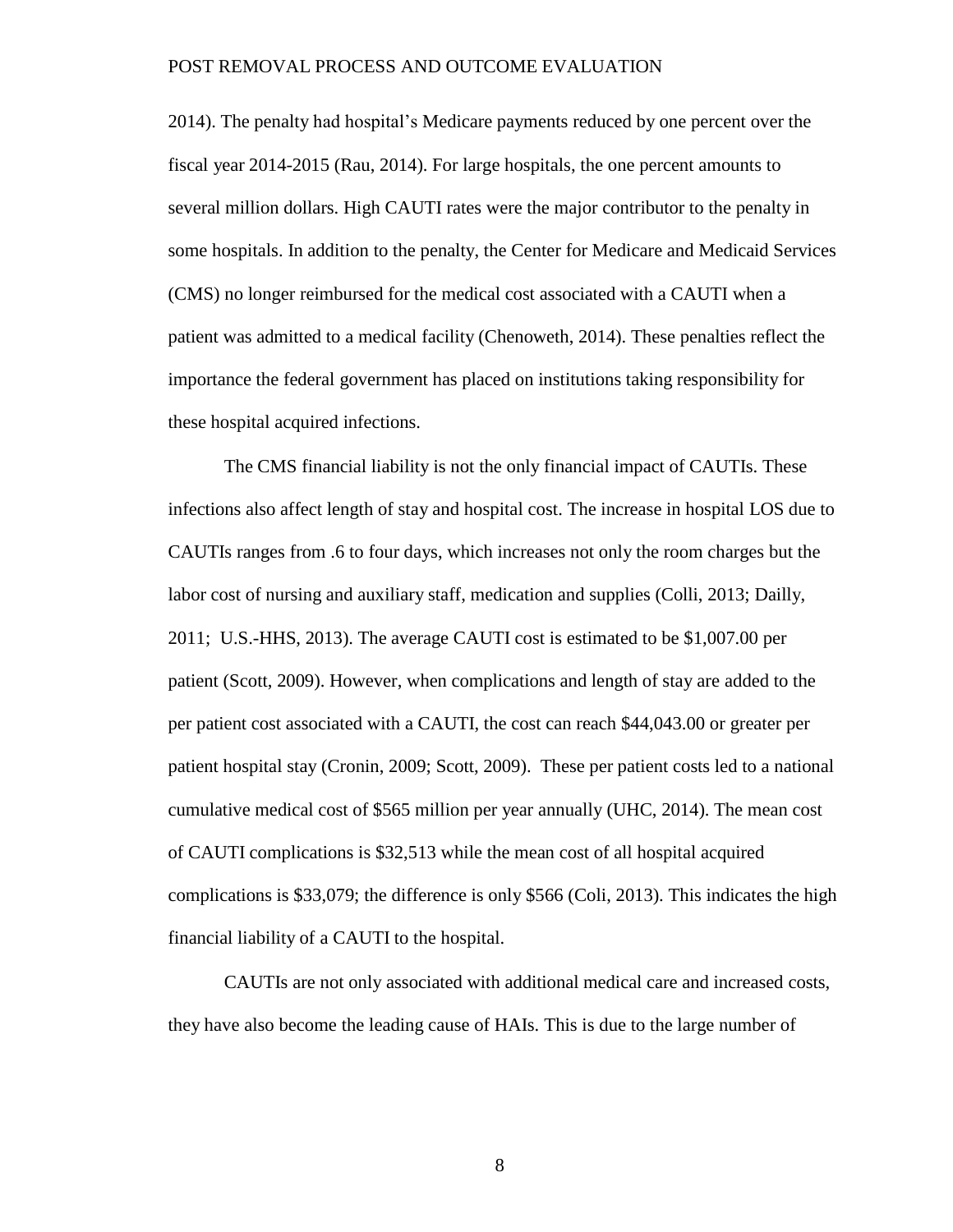catheters being placed, the inherent risk factors of developing a CAUTI, and the multiple ways bacteria can be introduced to the patient.

In 2002, CAUTIs accounted for 36% of HAIs; this has remained unchanged for the past twelve years (CDC, 2002; Kundson, 2014). In 2014, 560,000 CAUTIS were diagnosed nationwide and from 2009 to 2013 the rate increased 6% (CDC, 2009; Knudson, 2014; US-HHS, 2014). The national CAUTI rates from NHSN in 2006 indicated pooled mean CAUTI rates of 3.1 to 7.5 infections per 1000 catheter-days, with the ICUs having the highest rates (Conway, 2012; Chenoweth, 2014; HICPAC 2009). The populations identified at greatest risk are those admitted to intensive care units, the elderly, and females (APIC 2008; CDC, 2008).

Due to the seriousness of these infections and the fact that they are the leading cause of HAIs, CAUTIs have become a national concern. In January 2013, the Joint Commission added CAUTIs to the National Patient Safety Goals. The goal is to decrease CAUTIs by 25% by 2020 (Knudson, 2014). This has led to multiple studies to identify preventative measures and risk factors for these infections. These studies, which have included meta-analyses and systematic reviews, have determined that 70% of CAUTIS may be prevented with recommended infection control measures (Alexitis 2014; CDC 2008; Chenoweth, 2014; Tenke, 2014; Umscheid, 2011; US-HHS, 2014). This equates to a preventable 380,000 infections and 9,000 deaths annually (CDC, 2009; US-HHS, 2014).

The insertion and duration of indwelling catheters are the primary risk factors directly correlated to developing CAUTIs (Chenoweth, 2014; Dailly 2011; Meddling, 2014). Thirty million urinary catheters are placed in the United States every year (APIC,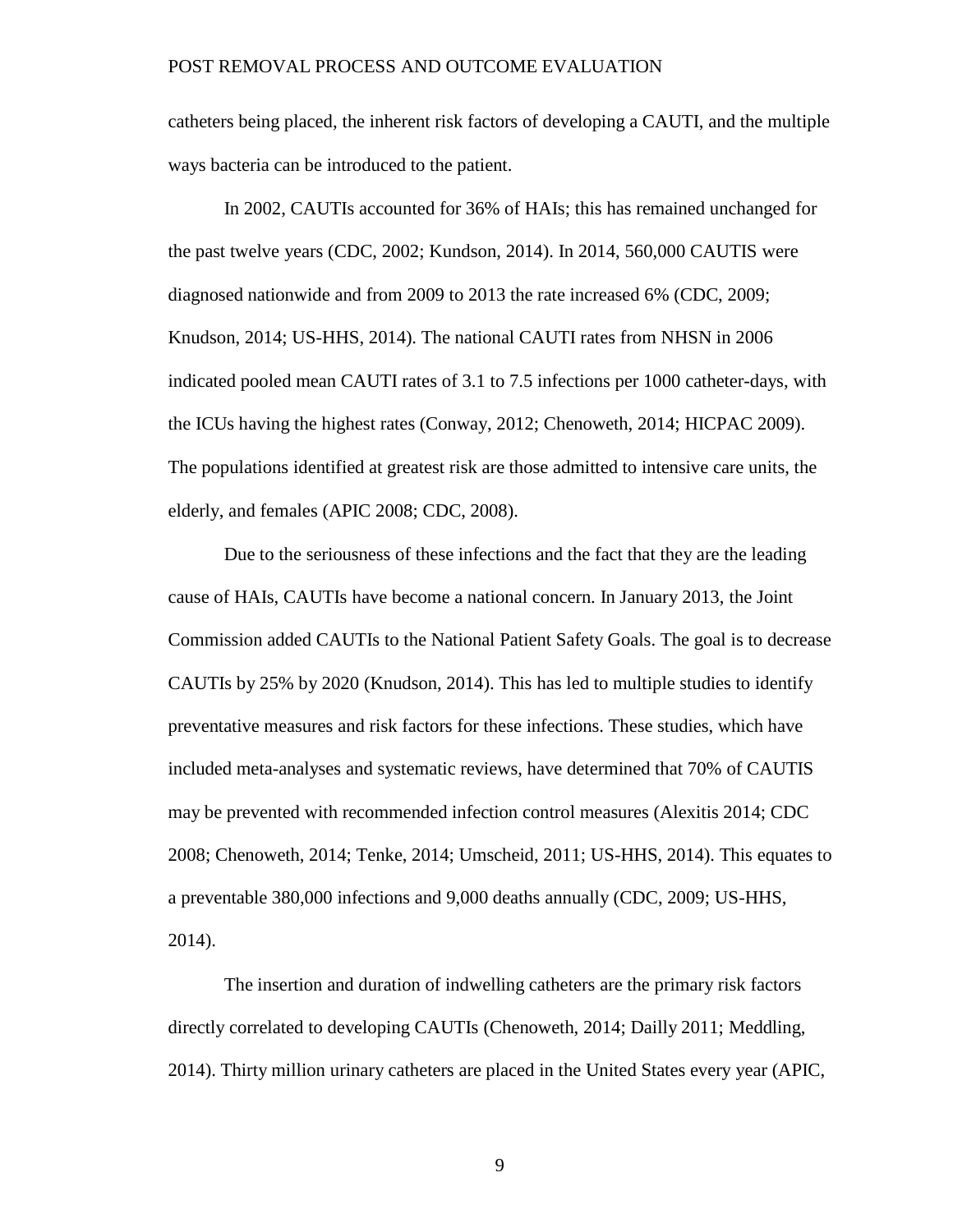2008). Studies indicate that 23% to 46% patients have catheters placed during their hospital stay, with the emergency department having the highest rate of insertion at 30% and the intensive care units having the highest number of catheters present ranging from 56% to 89% (APIC, 2009; Chen, 2013; Chenoweth, 2014; Colli, 2014; Knudson, 2014; Lo et al, 2014; Meddings, 2014; Sanjay, 1999). Of these patients, unnecessary insertion and duration has been noted in 46% of the ED patients, 58% in the general medical units, and 41% within the ICUs (APIC, 2009; Chen, 2013; Colli, 2014; Knudson, 2014; Meddings, 2014; Sanjay, 1999).

Two nationally known groups, the Centers for Disease Control (CDC, 2008) and the Association of the Practitioners of Infection Control (APIC, 2009), have been evaluating the evidence and have made strong recommendations to only insert catheters when appropriate, only keep them in as long as necessary, and to seek alternatives to placing an indwelling catheter (APIC, 2009; CDC 2008). Eight major healthcare entities' (HICPAC, IDSA, NHS, EPIC 1, NHS, EPIC 2, SHEA/IDSA, WOCN) guidelines were compared in regards to their prevention recommendations of CAUTIs. All but one (EPIC1) guideline moderately or strongly endorsed the insertion of catheters only when necessary and to keep them in place only as long as medically needed (Conway, 2011).

### **Purpose**

The purpose of this literature review was to examine the most effective strategies/interventions to prevent HAI- CAUTIs. Studies have noted that a majority of these infections are preventable, with insertion and duration of use being the two biggest preventable risk factors (Alexis's 2014; APIC 2008; Umscheid, 2011; US-HHS, 2014).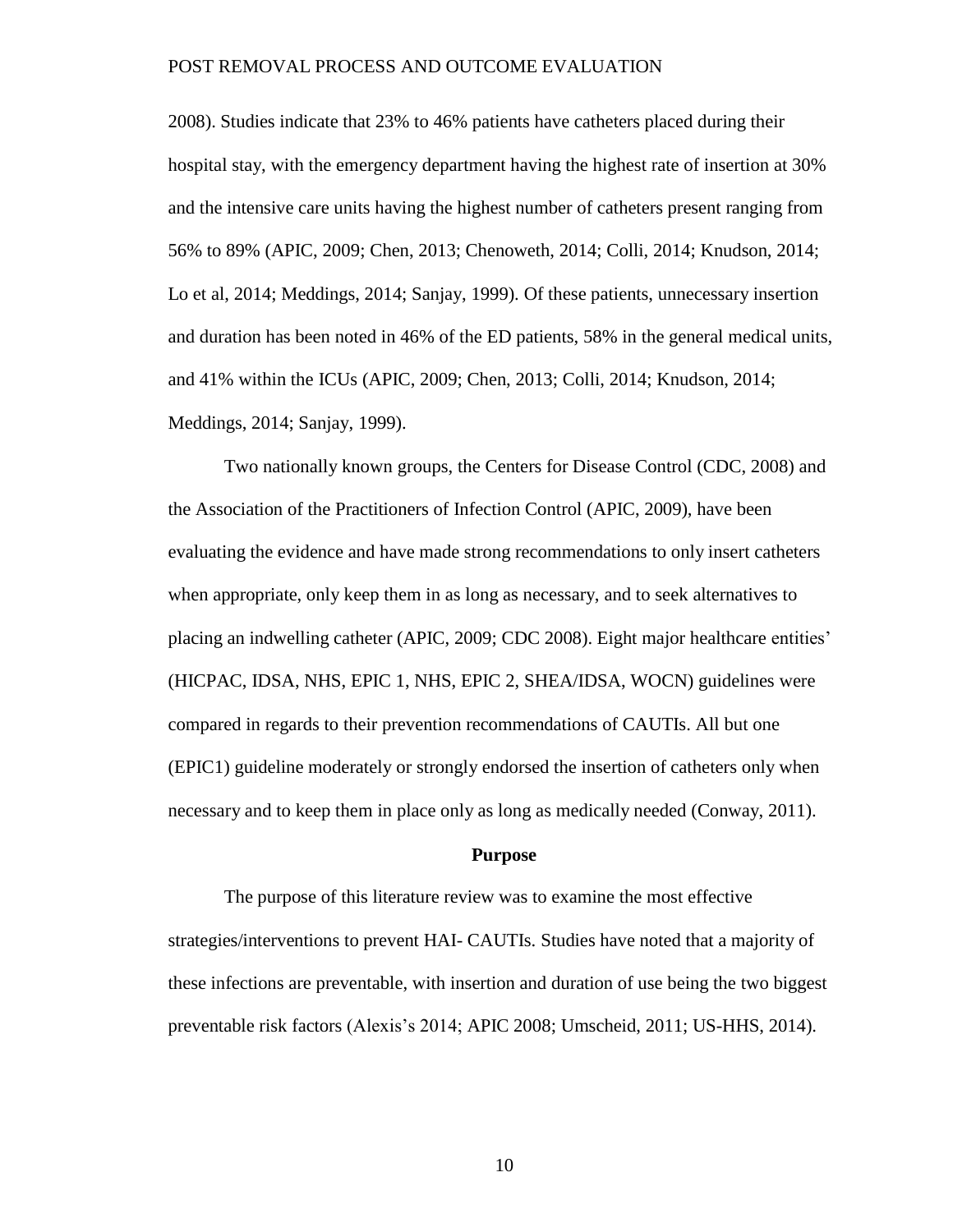#### **Methods**

A comprehensive literature review using the electronic database search engines of PubMed, CINAHL, Medline, and EBSCO Host was conducted from January 1998 to January 2015. Key words included urinary, catheter, prevention, infection, complications, bladder scanning, intermittent catheterization, and mortality. Additional references were identified through a Google Scholar search using the key term "catheter associated urinary tract infection prevention". Preference was given to meta-analyses, systematic reviews, and randomized controlled trials. Due to the complexity of CAUTIs, observational articles were included in the review.

Of the 8,343 studies retrieved, 16 met the search criteria and were reviewed. Of the 16, two were experimental (with one a randomized control trial and the other a quasirandomized control trial), two were systemic reviews, one an integrated review;,six were retrospective reviews, one a concurrent review, one a prospective cohort review, two were descriptive, and one a quality improvement study.

### **Preventive Interventions**

A high percentage of catheter insertions are unnecessary and the duration of placement is a significant risk factor, so it is imperative that measures be taken to minimize this significant patient safety threat. Several prevention strategies have been implemented and evaluated to decrease these risk factors.

The first intervention is to have a standing protocol that lists specific medically justified criteria for catheter insertion. This enables nurses to make appropriate assessments using specific criteria for those patients that medically need the catheter (Fakin, 2010; Meddings, 2014). Since 30% of catheters are inserted in the ED, several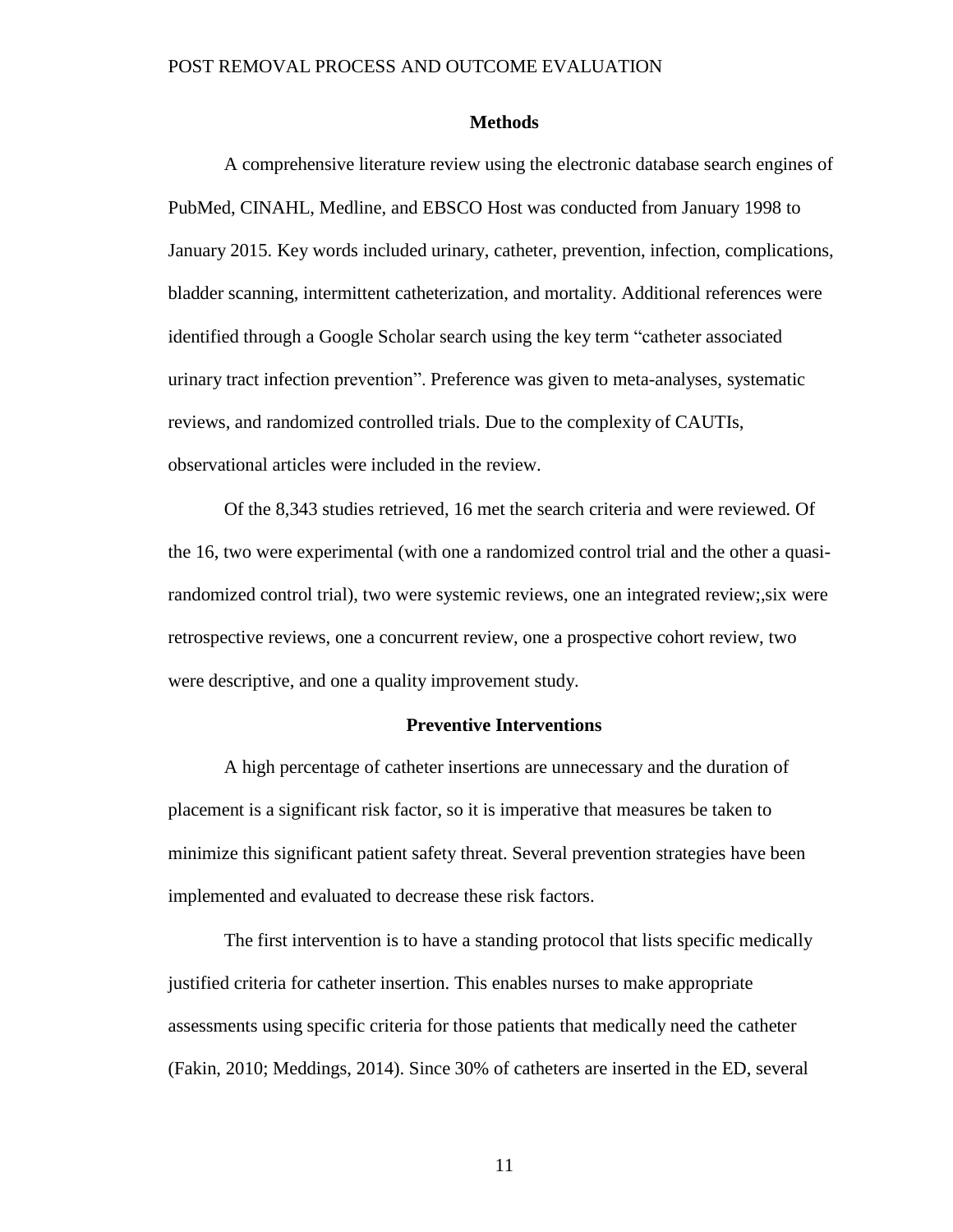studies focused on implementing restrictive policies on insertion in the ED (Chen, 2013; Colli, 2014; Knudson, 2014; Lo,2015).These restrictions decreased the percentages of insertion from 17.5% to 6.6% (Chen, 2013; Colli, 2014; Knudson, 2014; Lo, 2015;).

One theme that emerged from the review was the importance of physician awareness and involvement. Apisarnthanarak et al (2015) examined the difference between physicians who critically evaluated the need for the catheter versus those physicians who did not. Their results indicated that physicians who were more aware of placing indwelling catheter orders were more mindful of the inherent risks involved, leading to fewer catheters inserted. Moreover, writing an order for catheter insertion heightens the awareness to the nurse and physician that a catheter is to be placed, restricts inappropriate insertion, mandates physician awareness, and clearly defines the reason for the insertion (Dailly, 2013).

The Nurse Driven Protocol (NDP) is a well-defined process that has been implemented to remove indwelling catheters in a timely manner (Alexaitis, 2013; Gotelli, 2008; Purvis, 2014). These protocols provide specific criteria to determine when it is medically necessary for a patient to have an indwelling catheter and when it should be removed. The criteria are selected from evidence based clinical reasons and driven by the patient's medical condition. Once a patient does not meet the criteria, the nurse has the autonomy to remove the catheter. Multiple studies and reviews have examined the effectiveness of the NDP (Alexaitis, 2013; Gotelli, 2008; Purvis, 2014; Topel, 2005). The outcomes related to the decrease in catheter device days and/or CAUTI rates varied (Alexaitis, 2013; Gotelli, 2008; Purvis, 2014; Topel, 2005). For example, Purvis (2014) noted that the NDP may not be implemented with high success because nurses are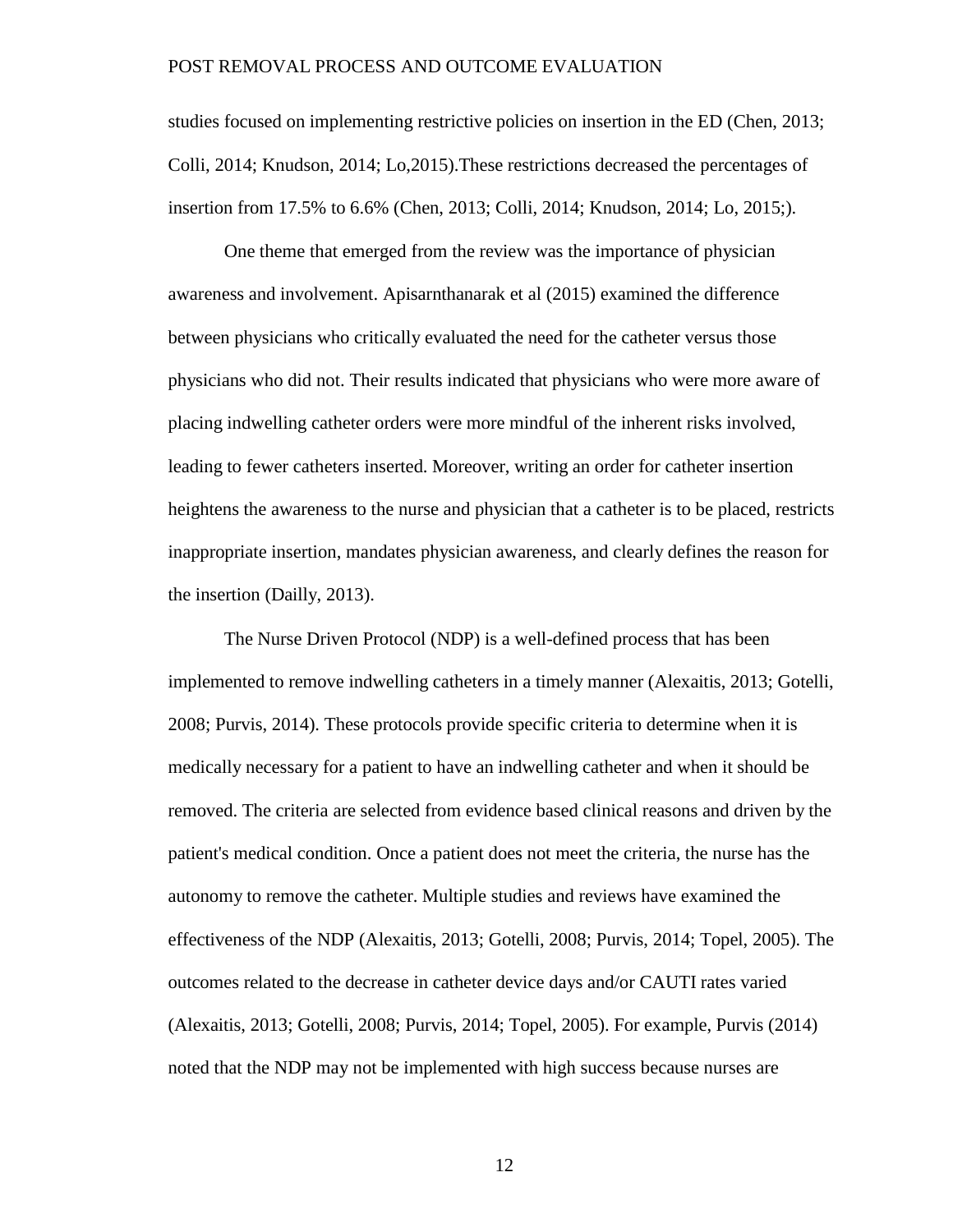hesitant to remove catheters without a physician order. In other studies though urinary catheter device days decreased as much as 7%, the CAUTI rates remained unchanged (Alexaitis, 2013; Gotelli, 2008). However, success in both decreasing utilization of device days and CAUTI rates also has been found. One study noted a 65% reduction in catheter insertion, a 79% reduction in catheter utilization, a 73% reduction in inappropriate use, and an 81% reduction in CAUTIs per 1000 catheter device days post implementation of the NDP (Topal, 2005). Even though the outcomes vary, the NDP may be an effective tool to assist in decreasing infections.

Another intervention is to have a reminder and automatic stop order that requires a physician to reassess the need for a catheter on a daily basis (Bodgett, 2001; Chen, 2013; Meddings, 2012). In most hospitals an order to remove a catheter requires four steps: (1) the physician recognizes there is a catheter present, (2) the physician recognizes the catheter in no longer necessary, (3) an order is written to discontinue the catheter, and then (4) a nurse removes the catheter (Meddings, 2014). This process can take from hours to days to complete. The first step in the process requires the physician to recognize that a catheter is present; however, it is noted that 28% to 40% of physicians are unaware that their patients have a catheter (Chenoweth, 2013). To combat this lack of awarenss, reminders can be used to alert providers that a catheter is present. Triggers for these reminders can be included in the patient's electronic medical record or a written checklist. The outcome of the studies noted that the reminders and automatic stop orders decreased catheter device days and/or decreased CAUTI rates (Bodgett, 2001; Chenoweth, 2013; Lo2015; Meddings, 2014). Indeed, a systematic review and two metaanalysis studies on physician and nurse reminders and stop orders showed that when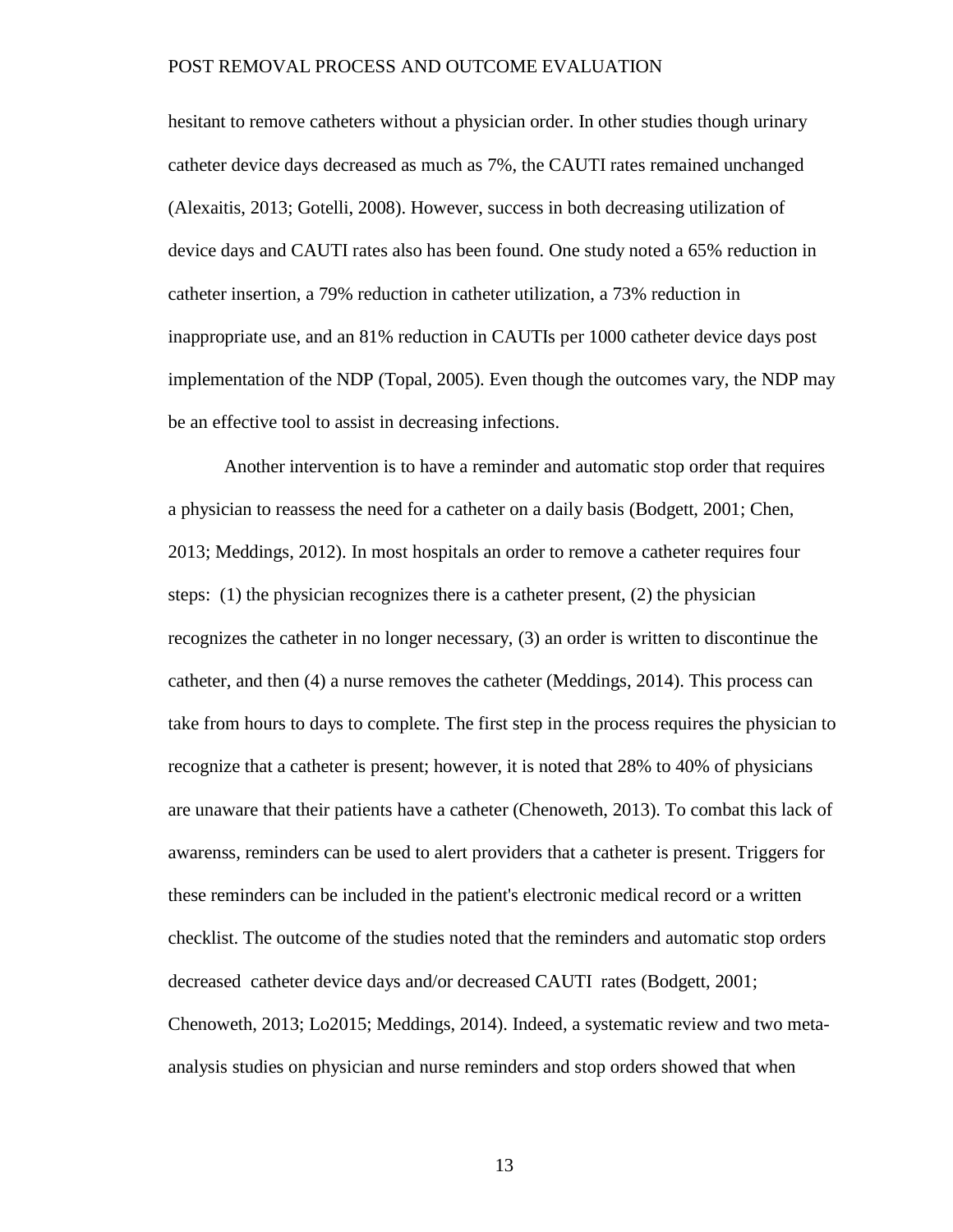these interventions were implemented, the CAUTI rates decreased 51% to 56% and the mean duration of the catheter decreased 2.16 days (Lo, 2015; Meddings, 2014). In addition, Chenoweth (2014) noted that after implementing computerized physician order systems that included catheter reminders and automatic stop orders the mean duration of device days decreased by 37% and CAUTIs decreased by 52%. Moreover, a randomized controlled trial (RCT) found that having a reminder system in place decreased device days by 22% and shortened the median duration of the catheterization from eleven to seven days (Chen, 2013). The successes of these interventions are contributed to the heightened awareness of a catheter presence and the daily evaluation of catheter necessity (Andreesseen, 2012; Tenke, 2014).

#### **Bladder Scanning and Intermittent Catheterization**

Utilizing required orders, the NDP and physician reminders have resulted in decreased CAUTI rates; however, the decision to insert and maintain catheters should be made only after all other alternatives are considered to prevent unnecessary risk to the patient (APIC, 2009; Alexaitis, 2013; CDC, 2008). One alternative intervention to prevent unnecessary insertion and reinsertion for patients experiencing urinary retention is performing bladder scanning and intermittent catheterization (BSIC) at regular intervals. The rationale for this process allows a clinician to evaluate bladder volume to determine if the bladder is full and, if so, to perform intermittent catheterization to prevent anchoring an indwelling catheter (Alexaitis, 2013; APIC, 2008; CDC, 2008). This process reduces the number of catheter insertions/reinsertions and potentially decreases the number of CAUTIs (APIC 2008). However, specific Bladder Scanning and Intermittent Catheterization (BSIC) protocols were not located in the review and the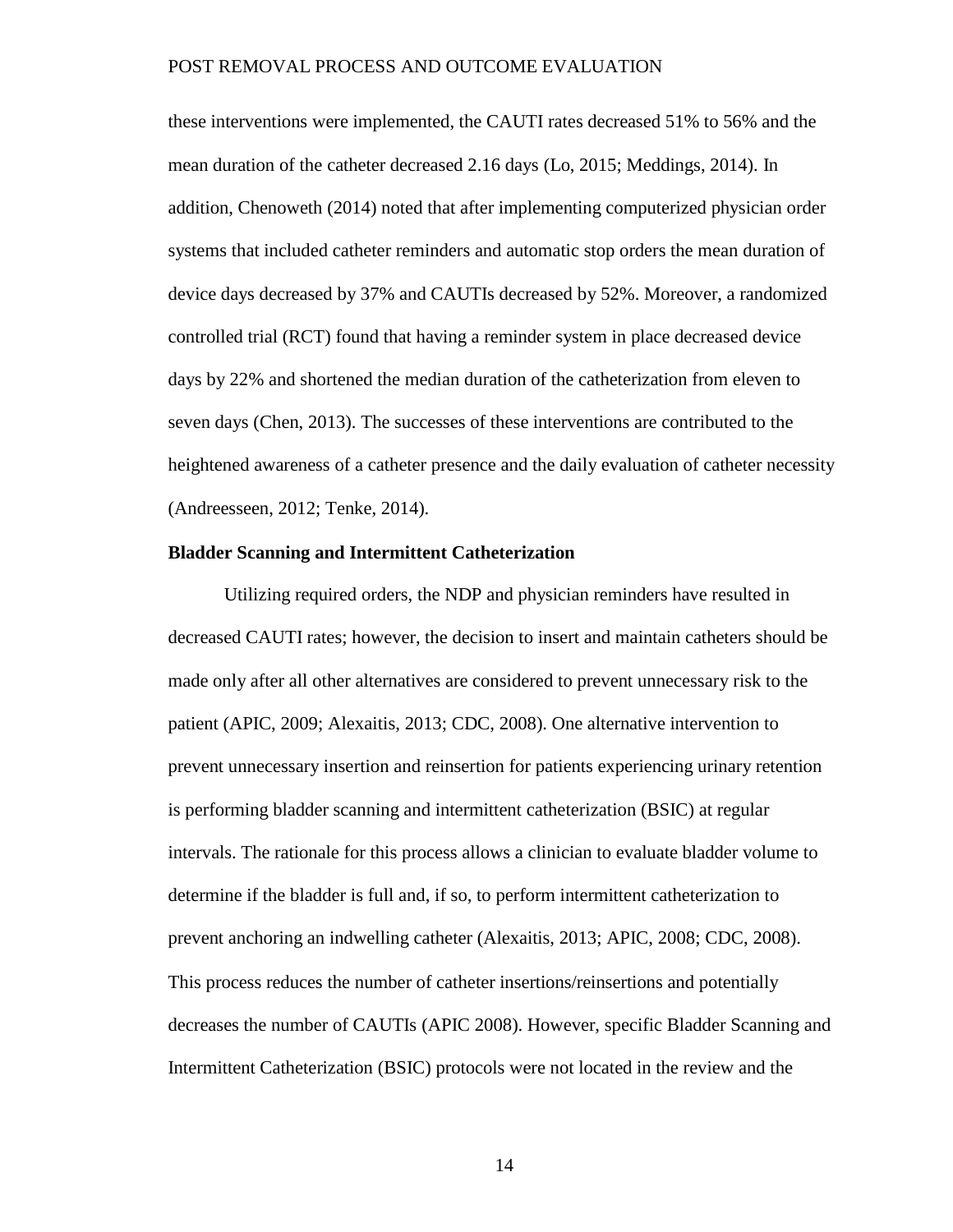practice of bladder scanning was not widespread (APIC, 2008; Saint, 2008). For example, Saint (2008) noted that bladder scanning was used to determine urinary volume in less than a third of patients that were having intermittent catheterization.

One study evaluated post-surgical hip fracture repairs in elderly patients who received intermittent catheterization (IC) but did not include bladder scanning. The study found a decrease from 9.4 days to 5.1 days to regain bladder function in comparison to indwelling catheters (Cravens, 2000). Alexaitis (2013) found that after removing the indwelling catheter and utilizing bladder scanning the CAUTIs risk decreased by 73%.

Despite no national specific protocols on BSIC, the practice is supported by six national medical group guidelines (HICPAC, IDSA 2010; NHS, EPIC 1, NHS, EPIC 2, SHEA/IDSA, WOCN ) with the level of support ranging from moderate to strong (Conway, 2012). This alternative provides a process that can potentially decrease the risk of infection and therefore increase patient safety.

#### **Limitations**

Although much attention has been focused on CAUTIS in the past few years and multiple interventions have been explored, very few RCTs have been conducted. Much of the evidence is based on quality improvement initiatives, descriptive or observational studies, and retrospective reviews. When implementing some of these interventions, there was not a direct correlation with the reduction of CAUTIs. There were also differences in outcomes when using similar interventions, with one study denoting a positive effect and another denoting no impact. This is possibly due to adherence, or lack thereof, to the protocols by the staff. Adherence to a new practice can be challenging, and changing a practice necessitates a change in culture. Other factors such as education provided to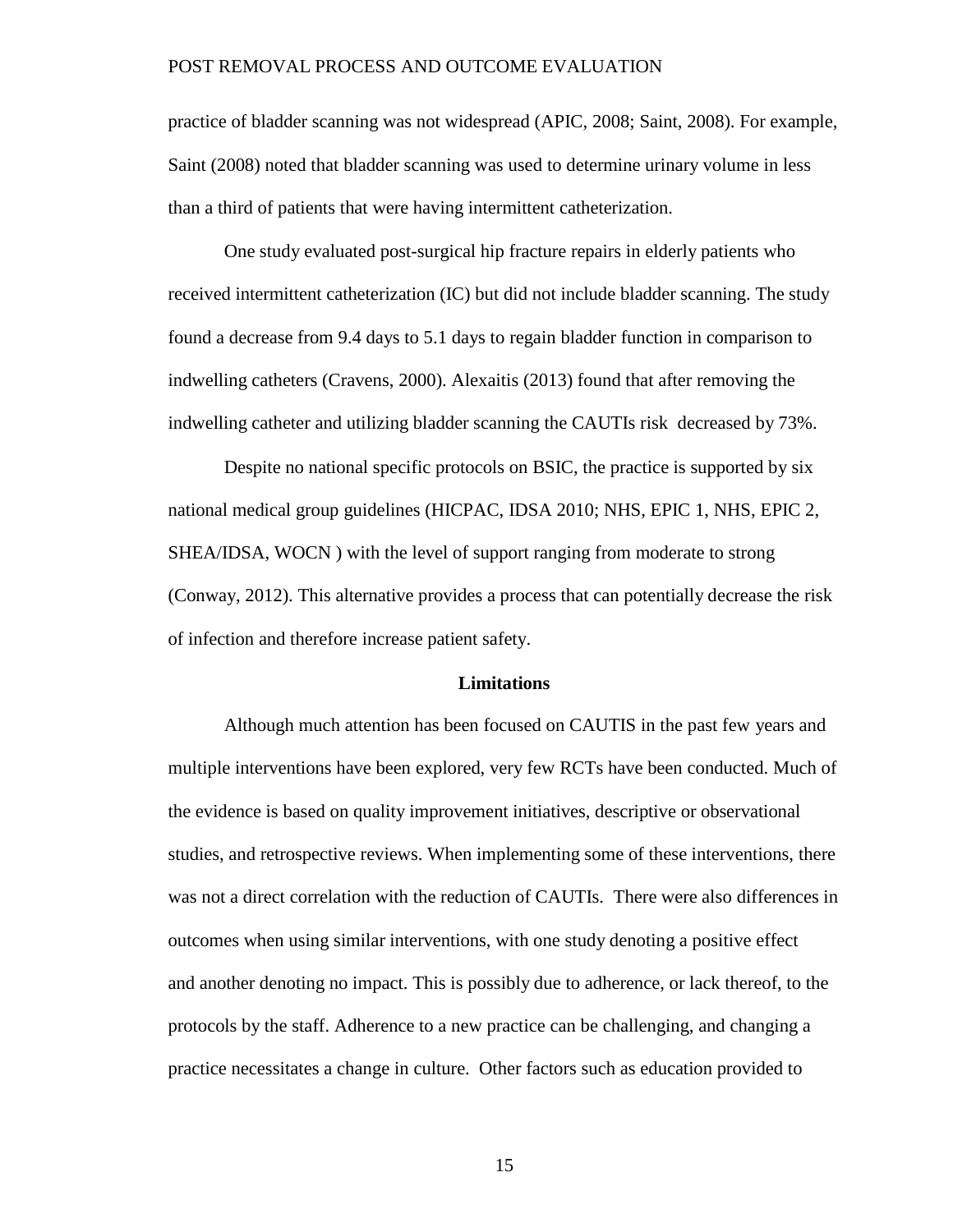staff and availability of resources could also play a role in outcomes. Several of the interventions only had one study to examine their effectiveness; therefore, their findings were not reproduced for confirmation.

### **Implication for Practice and Discussion**

CAUTIs are a significant health concern and risk to patient safety. Recognition of the seriousness of these infections and related sequela has led to the identification of risk factors and the development of interventions to decrease CAUTIs. In the studies reviewed, the primary risk factors in developing a CAUTI were the insertion and duration of the indwelling catheter. The studies indicate that implementing measures to assess the need for the insertion and decrease the length of time an indwelling catheter is present can reduce this risk. These interventions included specific standing protocols for insertion, requiring a physician order, a nurse driven protocol for timely removal, automatic stop orders and using an alternative method of intermittent bladder scanning and catheterizations. All these measures heighten awareness of the need for and the presence of the catheter. To effectively implement these practices supporting structures must be in place, which include care providers being appropriately educated on criteria for insertion and removal, appropriate bladder scanning and performing sterile intermittent catheterization skills, an availability of supplies and equipment and an effective charting system (either paper or electronic) that can generate initial or automatic stop orders. However, all these approaches necessitate the need for critical thinking to ensure the necessity of the catheter and when it is appropriate to remove. A culture change is necessary to implement these changes. Communication and collaboration between physicians and nurses is essential to implementing the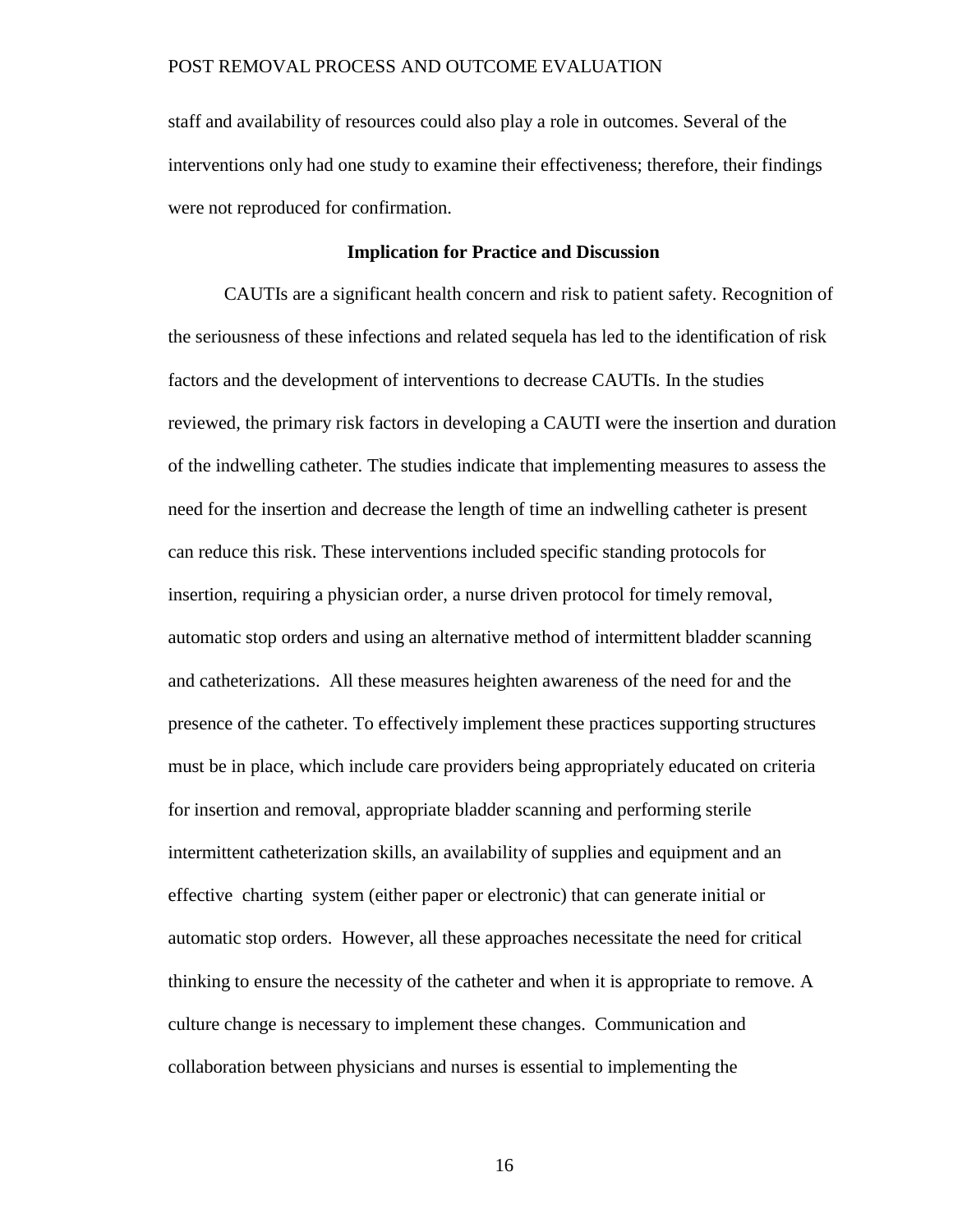interventions successfully. A clear definition and set of criteria need to be developed with both physicians and nurses having an understanding of each, and focus should be placed upon providing care that increases patient safety. This increase in patient safety will decrease CAUTI rates, lead to reduced costs, decrease hospital length of stay and use less hospital resources.

### **Future Implications**

The interventions that were reviewed have had some degree of success with decreasing CAUTI rates; however they have not decreased the rates to an acceptable degree. Since the largest risk factor for a CAUTI is an indwelling catheter, further studies need to be conducted to examine interventions that can reduce the length of time the indwelling catheter is present. One recommendation is further investigation of BSIC as an intervention which could have a great impact, because it provides a vehicle to treat urinary retentions and prevents the need for an indwelling catheter. There have been a few studies with IC that have had positive results in specific patient populations, but rigorous studies to develop and review the BSIC processes have not been conducted.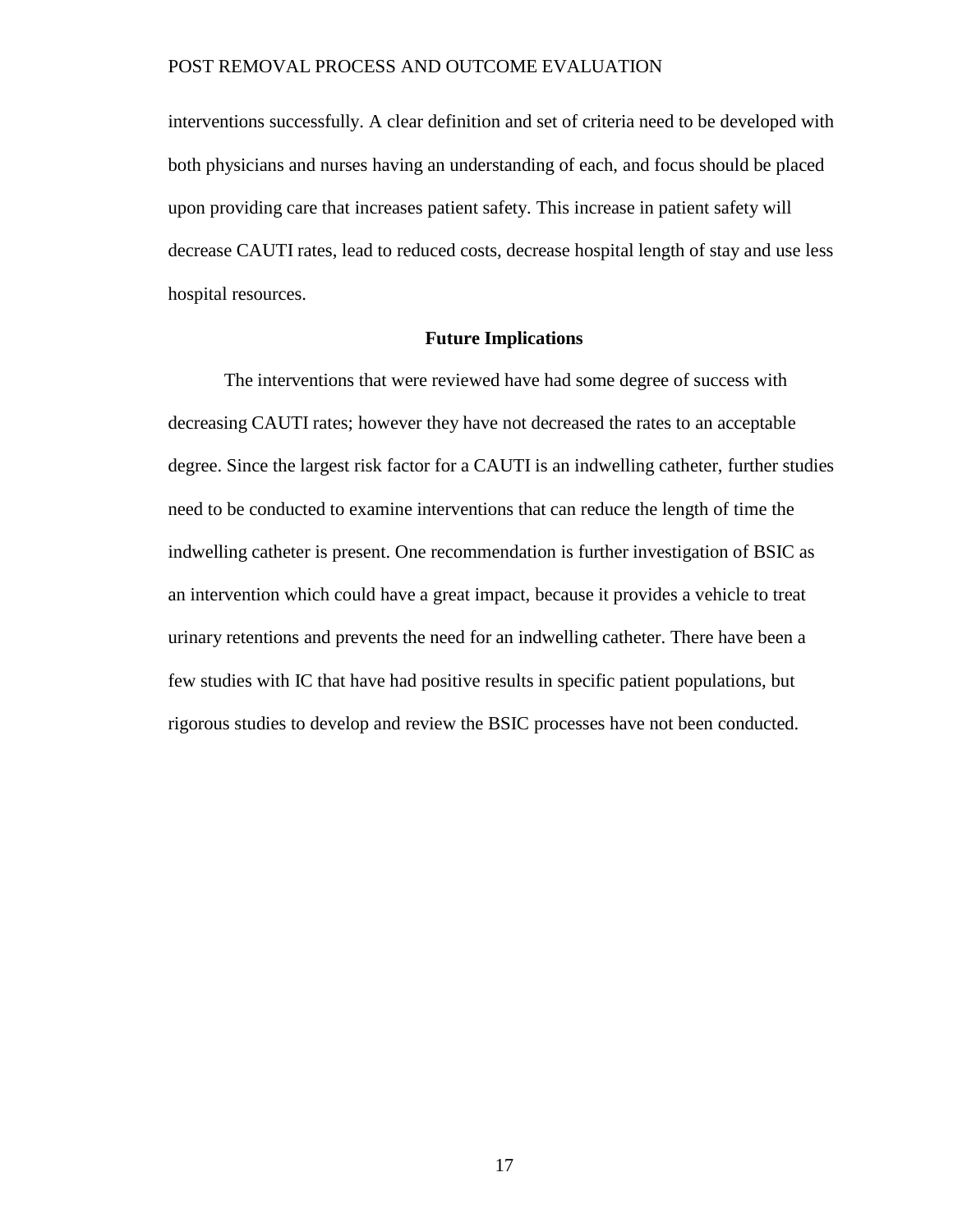### Table 1.1 Review of Literature

<span id="page-23-0"></span>

| References                                                                                                                                                                                   | Type of Study                             | Purpose                                                                                                                                                             | Sample                                                                                                                                                                                                               | <b>Key Findings</b>                                                                                                                                                                                                                                                                                                                | Level of<br>Evidence |
|----------------------------------------------------------------------------------------------------------------------------------------------------------------------------------------------|-------------------------------------------|---------------------------------------------------------------------------------------------------------------------------------------------------------------------|----------------------------------------------------------------------------------------------------------------------------------------------------------------------------------------------------------------------|------------------------------------------------------------------------------------------------------------------------------------------------------------------------------------------------------------------------------------------------------------------------------------------------------------------------------------|----------------------|
| Andreessen, L., Wilde, M.H., &<br>Heredeen, P. (2012).<br>Preventing catheter-associated<br>urinary tract infections in acute:<br>the bundle approach. J Nurs<br>Care Quality, 27(3)209-217. | Observational:<br>Retrospective<br>Review | To examine the<br>pre and post<br>intervention of<br>improved<br>computerized<br>documentation<br>and order<br>templates<br>effective in<br>reducing the<br>use and | VA Medical Center<br>with 167 beds. Pre<br>Intervention<br>$N=1200$ charts over<br>a 3 week period<br>with 114 meeting<br>the inclusion<br>criteria but 21%<br>with missing data<br>only 90 charts were<br>evaluated | 1. Post intervention catheter<br>duration had decreased<br>significantly<br>2. Catheter days were reduced<br>over all by 71% (505 days to 148)<br>3. There was a 56% reduction in<br>catheter use<br>4. Implication: Effective<br>preventive strategies include<br>removal of catheter when no<br>longer needed and automated stop | Ш                    |
|                                                                                                                                                                                              |                                           | duration of<br>urinary<br>catheterization                                                                                                                           | Post Intervention<br>$N=1385$ over a 3<br>week period with<br>51 meeting the<br>inclusion criteria                                                                                                                   | order                                                                                                                                                                                                                                                                                                                              |                      |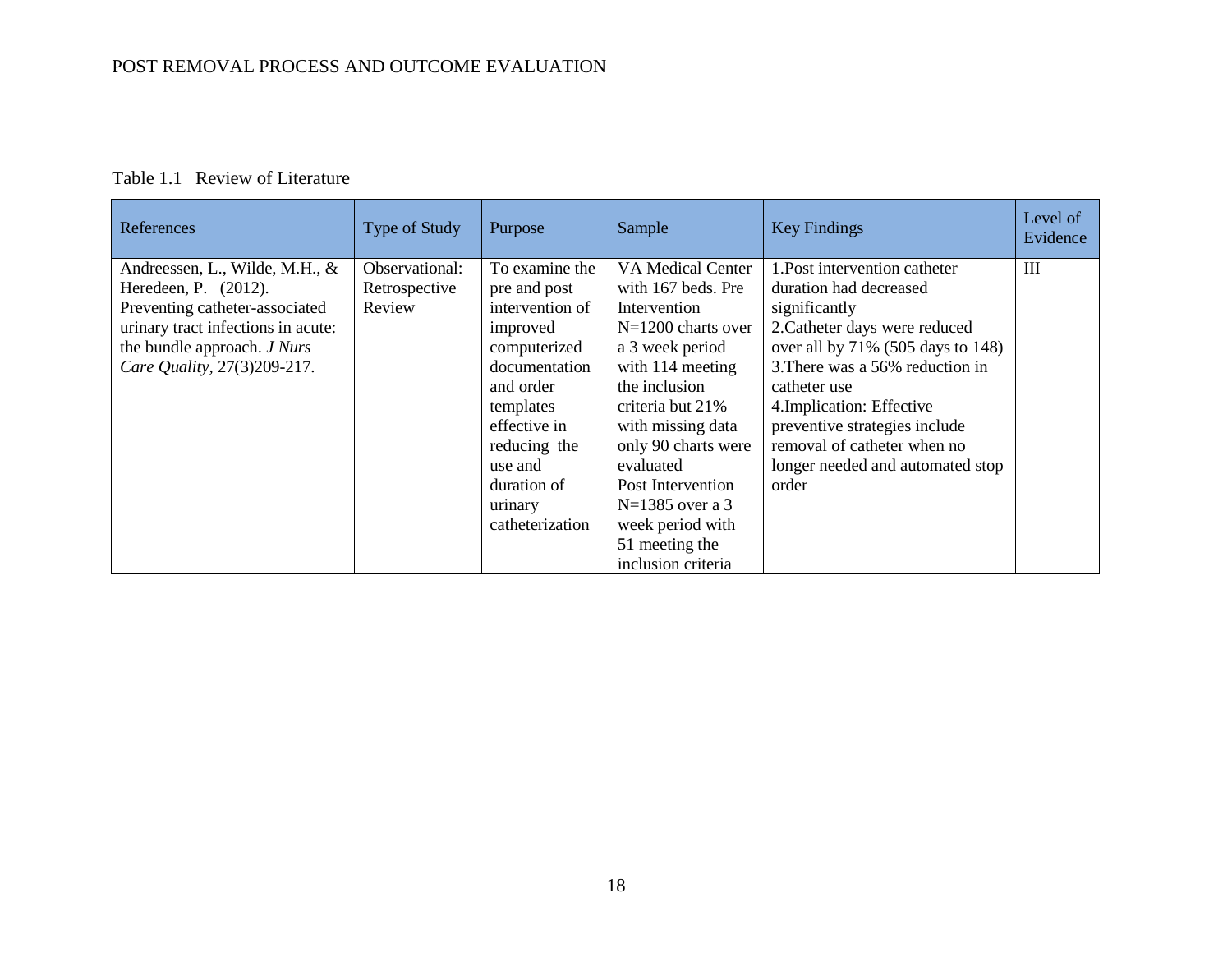| References                                                                                                                                                                                                                                                                                             | <b>Type of Study</b>                     | Purpose                                                                                                    | Sample                                                                                                                                                                               | <b>Key Findings</b>                                                                                                      | Level of<br>Evidence |
|--------------------------------------------------------------------------------------------------------------------------------------------------------------------------------------------------------------------------------------------------------------------------------------------------------|------------------------------------------|------------------------------------------------------------------------------------------------------------|--------------------------------------------------------------------------------------------------------------------------------------------------------------------------------------|--------------------------------------------------------------------------------------------------------------------------|----------------------|
| Apisamthanarak, A.,<br>Damronglerd, P., Messing, A.,<br>Rutjanawech, S., &<br>Khawcharoenporn, T. (2015).<br>Impact of physician's<br>mindfulness attitude toward<br>prevention of catheter associated<br>urinary tract infection. Infection<br>Control and Hospital<br>Epidemiology. 35(9) 1198-1200. | Observational<br>Retrospective<br>Review | To examine the<br>physician<br>mindfulness<br>attitudes toward<br>practices to<br>prevent<br><b>CAUTIS</b> | University Hospital<br>Interviewed all<br>physicians who<br>1. Removed a<br>Foley within 24<br>hours after a<br>reminder<br>2. Physicians who<br>did not remove a<br>Foley within 24 | 1. Physicians who do not order<br>catheters are more mindful of<br>CAUTIs than those physicians<br>who ordered catheters | Ш                    |
|                                                                                                                                                                                                                                                                                                        |                                          |                                                                                                            | hours after the<br>reminder<br>3. Physicians who<br>did not order<br>Foleys<br>$N=75$ (number of<br>patients)                                                                        |                                                                                                                          |                      |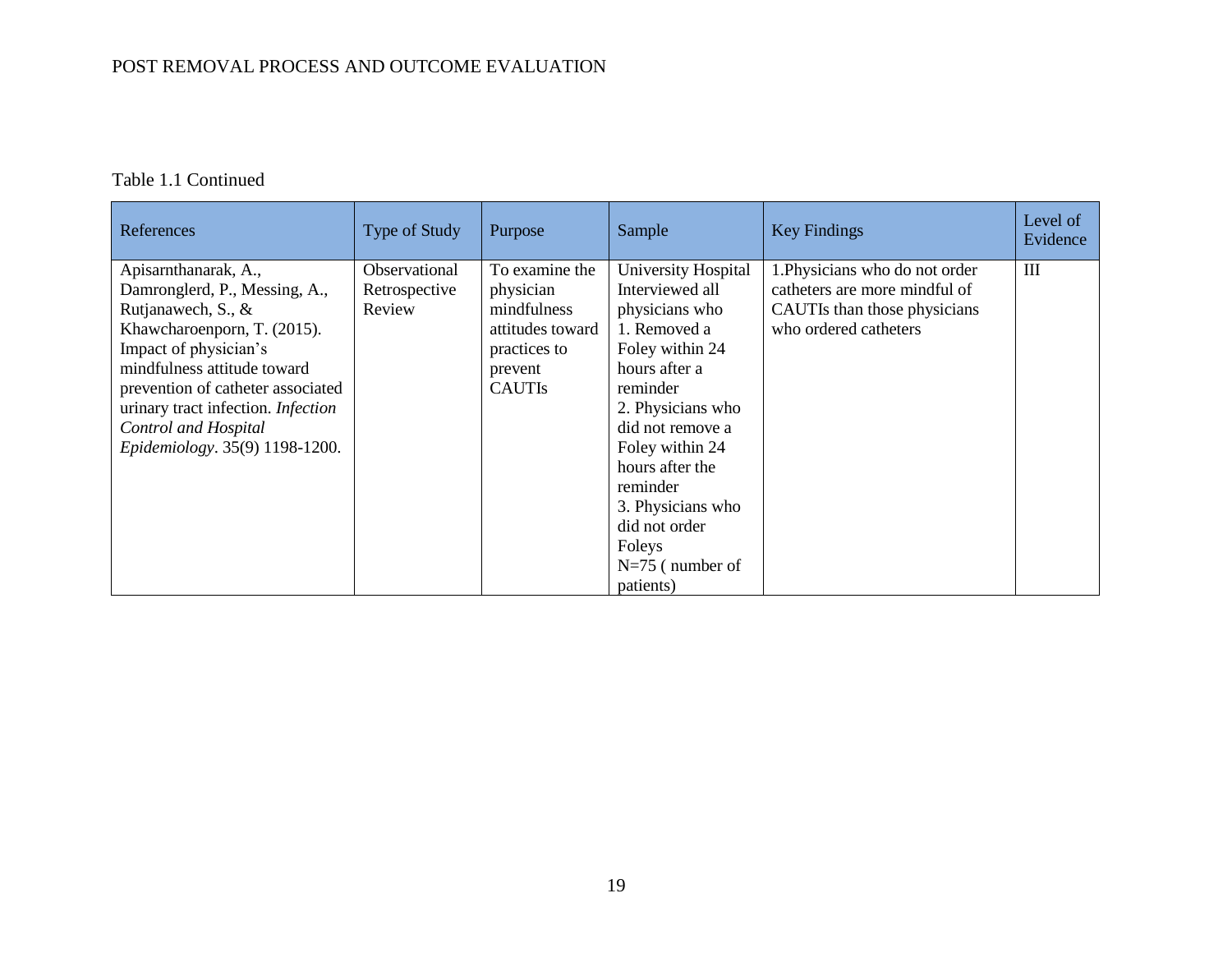| References                                                                                                                                                                                                                                                                                                                                                  | Type of Study                                          | Purpose                                                                                                                                                                                                                                        | Sample                                                                                                                                    | <b>Key Findings</b>                                                                                                                                                                                                                                                                                 | Level of<br>Evidence |
|-------------------------------------------------------------------------------------------------------------------------------------------------------------------------------------------------------------------------------------------------------------------------------------------------------------------------------------------------------------|--------------------------------------------------------|------------------------------------------------------------------------------------------------------------------------------------------------------------------------------------------------------------------------------------------------|-------------------------------------------------------------------------------------------------------------------------------------------|-----------------------------------------------------------------------------------------------------------------------------------------------------------------------------------------------------------------------------------------------------------------------------------------------------|----------------------|
| Bottiggi, A.J., White, K.D.,<br>Bernard, A.C., & Davenport,<br>$D.L.$ (2013). The impact of<br>device associated infection in<br>trauma patient outcomes at a<br>major trauma center.<br>Presentation at the 72 <sup>nd</sup> Annual<br>Meeting of the American<br>Associate of Trauma and the<br><b>Clinical Congress for Acute</b><br>Care Surgery, 1-15. | Observational:<br>Retrospective<br><b>Chart Review</b> | To assess the<br>risk of CAUTI<br>and ventilator<br>associated<br>pneumonia on<br>the Trauma<br>Population<br>patients<br>outcomes<br>examined<br>included device<br>related<br>infection<br>hospital LOS,<br>sepsis and in-<br>hospital death | Level Trauma One<br>Trauma Registry<br>data base analyzed<br>from $1/7/07$ to<br>12/31/11<br>$N=$<br>10,755<br>Excluded: Burn<br>patients | 1. Patients developing a CAUTI<br>were more likely female, higher<br>acuity scores and older.<br>2. Independent predictor for sepsis<br>was CAUTI (odds ratio 16.15)<br>3. Patients who developed CAUTI<br>had a median of 15 catheter days<br>compared to 2 days for those<br>without an infection | $\mathbf{I}$         |
| Chen, Y., Chi, M., Chen, Y.,<br>Chan, Y., Chou, S., & Wang, F.<br>(2013). Using criteria based<br>reminder to reduce use of an<br>indwelling urinary catheter and<br>decrease urinary tract infections.<br>American Association of Critical<br>Care Nurses. 22(2). 105-114.                                                                                 | Experimental:<br><b>RCT</b>                            | To determine if<br>a reminder<br>approach<br>reduces the use<br>of urinary<br>catheters and<br>the incidence of<br><b>CAUTI</b>                                                                                                                | Study was carried<br>out in 2 ICU units<br>in a 2990 bed<br>tertiary referral<br>medical center<br>$N = 278$                              | 1. Utilization Rate was decreased<br>by 22% in the intervention group<br>2. The reminder system decrease<br>CAUTI by 48%                                                                                                                                                                            | I                    |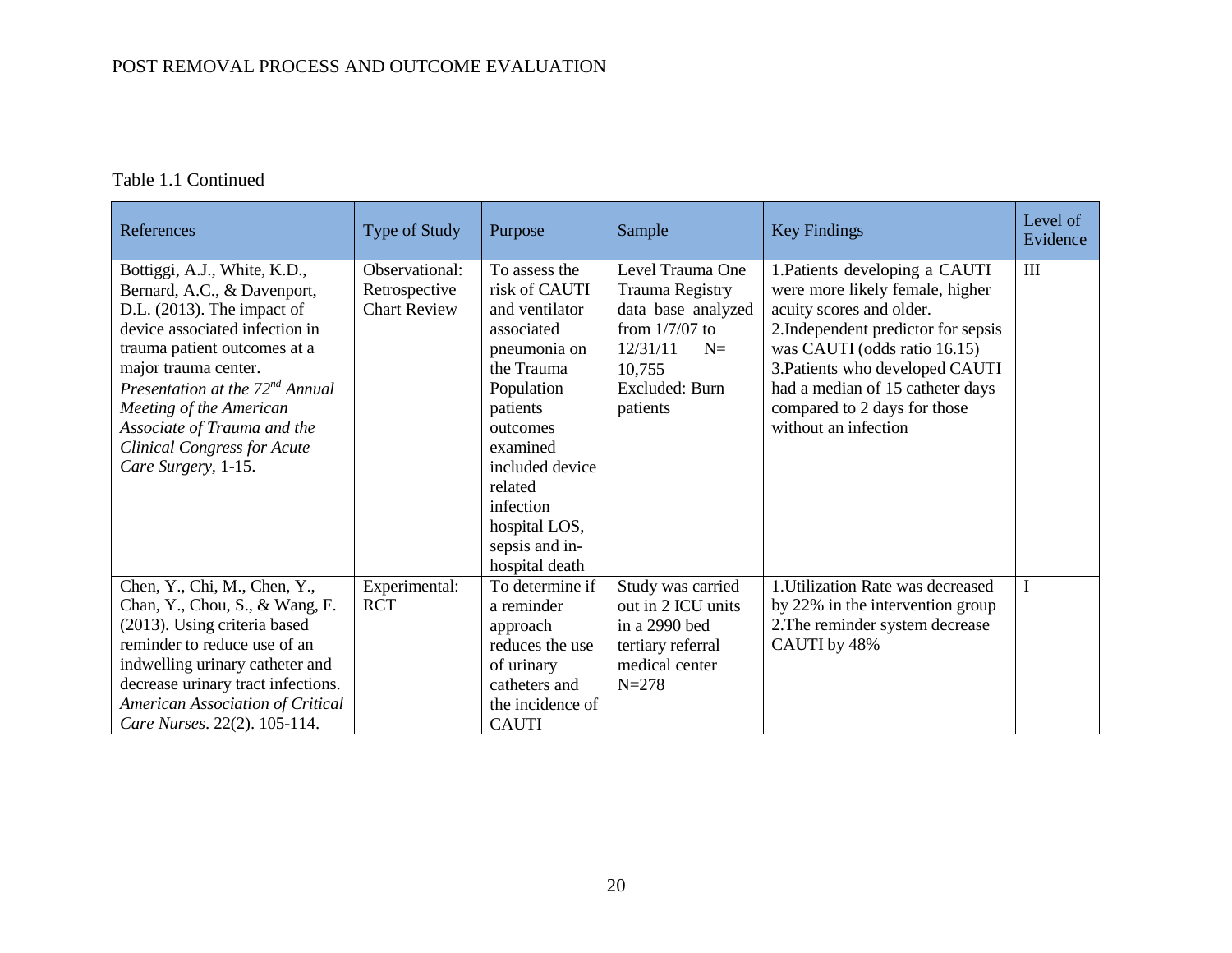| References                                                                                                                                                                                                              | Type of Study                                                                | Purpose                                                                                               | Sample                                                                                                                                                                                                                           | <b>Key Findings</b>                                                                                                                                                                                                                                                                                                                                                                                                                                                                                                                                                                                                                                                        | Level of<br>Evidence |
|-------------------------------------------------------------------------------------------------------------------------------------------------------------------------------------------------------------------------|------------------------------------------------------------------------------|-------------------------------------------------------------------------------------------------------|----------------------------------------------------------------------------------------------------------------------------------------------------------------------------------------------------------------------------------|----------------------------------------------------------------------------------------------------------------------------------------------------------------------------------------------------------------------------------------------------------------------------------------------------------------------------------------------------------------------------------------------------------------------------------------------------------------------------------------------------------------------------------------------------------------------------------------------------------------------------------------------------------------------------|----------------------|
| Colli, J., Tojuola, B., Patterson,<br>A.L., Ledbetter C., Wake, R.W.<br>(2013). National trends in<br>hospitalizations from indwelling<br>urinary catheter complications,<br>2001-2010. Int Uro Nephrol 46:<br>303-308. | Retrospective<br>review<br>Study design:<br>retrospective<br>Cross-sectional | To examine the<br>national trends<br>in<br>hospitalization<br>from indwelling<br>urinary<br>catheters | Data was obtained<br>from the<br>Nationwide<br><b>Inpatient Sample</b><br>from the Healthcare<br>Cost and<br><b>Utilization Project</b><br>Study.<br>Number of hospital<br>stays= $8$ million<br>Number of<br>hospitals $= 1000$ | 1. Hospitalization for indwelling<br>catheter complications<br>quadrupled from 11,742 in 2001<br>to 40,429 in 2010<br>2. Total hospital charges increased<br>from $$213$ . Million to $$1.3$<br>billion<br>3. Length of stay decreased from<br>6.4 days to 6.2 days<br>4. Patients with catheter<br>complications predominantly<br>male and are greater than 65<br>5. Secondary diagnosis of<br>complication with catheters is<br>CATIs, adverse effects of medical<br>care, bacterial infections, fluid<br>and electrolyte disorders and<br>Septicemia<br>6. Septicemia increase from 21%<br>to 40% in the 10 year<br>7. Increase Duration of catheter<br>increased CAUTI | $\mathbf{I}$         |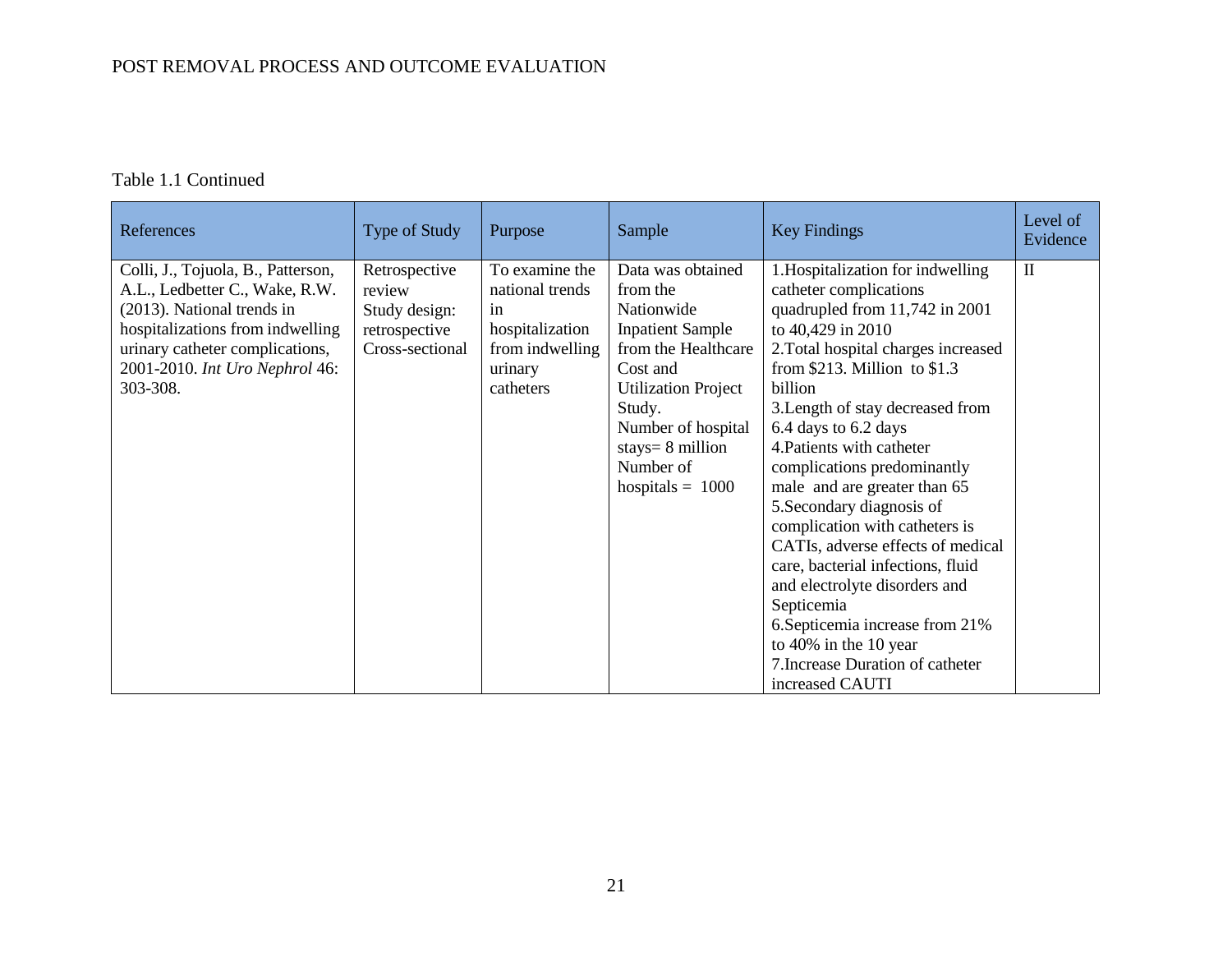| References                                                                                                                                                        | Type of Study        | Purpose                                                                                                                        | Sample                                                                                                                                                                                                                                                                                                                                                                                          | <b>Key Findings</b>                                                                                                                                                                                                                             | Level of<br>Evidence |
|-------------------------------------------------------------------------------------------------------------------------------------------------------------------|----------------------|--------------------------------------------------------------------------------------------------------------------------------|-------------------------------------------------------------------------------------------------------------------------------------------------------------------------------------------------------------------------------------------------------------------------------------------------------------------------------------------------------------------------------------------------|-------------------------------------------------------------------------------------------------------------------------------------------------------------------------------------------------------------------------------------------------|----------------------|
| Conway, L.J. & Larson, E.L.<br>$(2012)$ . Guidelines to prevent<br>catheter-associated urinary tract<br>infections: 1980 to 2010. Heart<br>and Lung. 41. 271-283. | Systematic<br>Review | Review and<br>compare<br>guidelines to<br>prevent<br>CAUTIs and<br>recommended<br>practices for<br>preventing<br><b>CAUTIS</b> | Literature search<br>published between<br>1980 and 2010<br>using Medline and<br><b>National Guideline</b><br>Clearing House;<br>$N=8$<br>Eight guideline<br>were identified<br>Each guideline<br>evaluated clinical<br>evidence<br>Each guideline<br>graded the<br>evidenced based<br>on original studies<br>Shea/IDSA also<br>used evidenced<br>based on previously<br>published<br>guidelines | 1. Seven of the eight moderately<br>or strongly supported<br>catheterizing only when needed<br>and for only as long as necessary<br>2. Six provided support for<br>intermittent catheterization -with<br>support ranging from weak to<br>strong | $\mathbf{I}$         |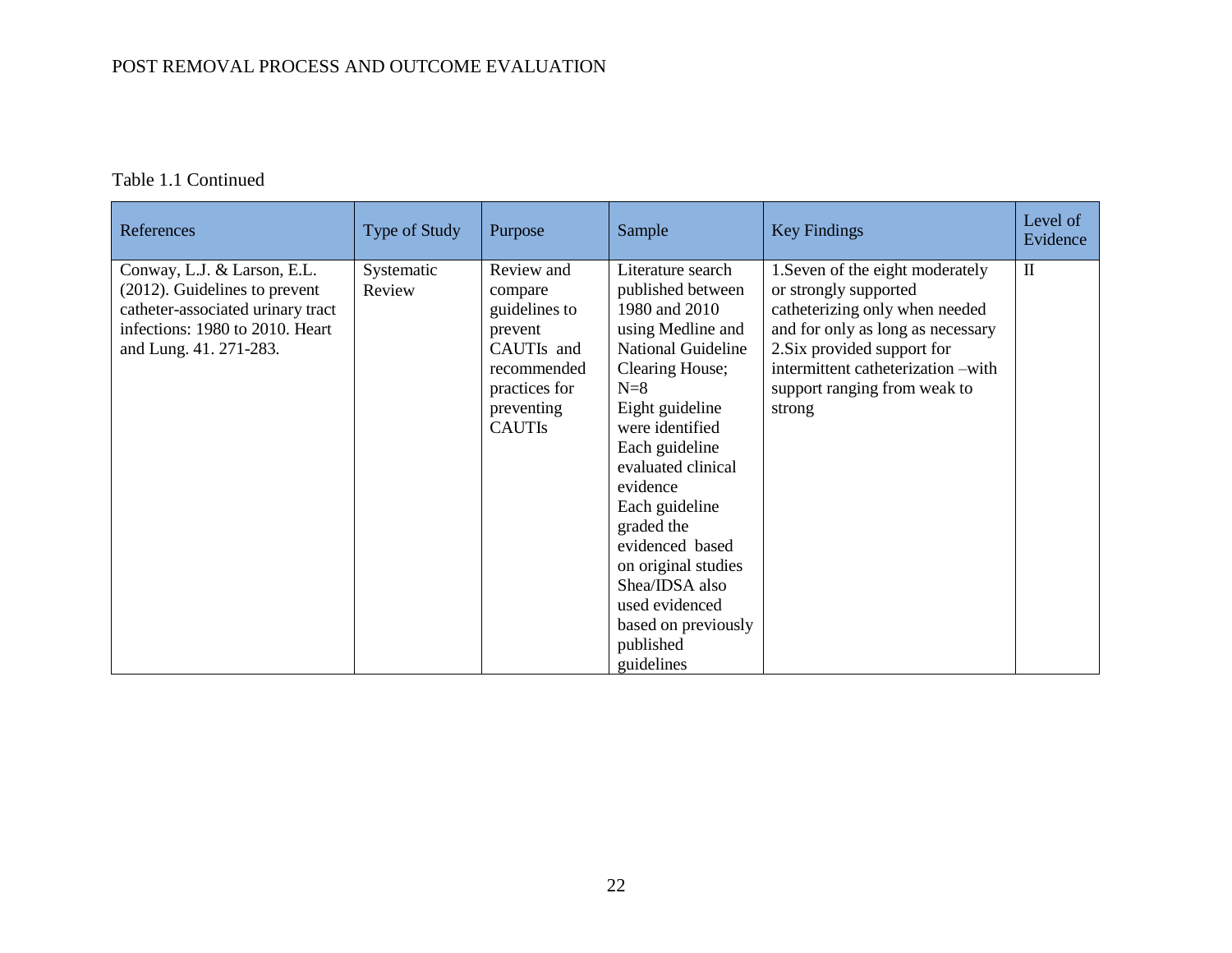| References                                                                                                                                                                                                                                                                       | Type of Study                                        | Purpose                                                                                                      | Sample                                                                                                                                                                                    | <b>Key Findings</b>                                                                                                                                                                                                                                                                                                                                                                                                                  | Level of<br>Evidence |
|----------------------------------------------------------------------------------------------------------------------------------------------------------------------------------------------------------------------------------------------------------------------------------|------------------------------------------------------|--------------------------------------------------------------------------------------------------------------|-------------------------------------------------------------------------------------------------------------------------------------------------------------------------------------------|--------------------------------------------------------------------------------------------------------------------------------------------------------------------------------------------------------------------------------------------------------------------------------------------------------------------------------------------------------------------------------------------------------------------------------------|----------------------|
| Fakih, M.G., Pena, M.E.,<br>Shemes, S., Rey, J., Berriel-<br>Cass, D., Szunar, S.M., Savory-<br>Moore, R.T., & Saravolatz, L.D.<br>(2010). Effects of establishing<br>guidelines on appropriate<br>urinary catheter placement.<br>Academic Emergency Medicine.<br>17(3). 337-340 | Quasi-<br>experimental<br>(pre-post<br>intervention) | To evaluate the<br>effects of<br>having<br>established<br>guidelines for<br>catheter<br>placement            | In the Emergency<br>room of a 769 bed<br>Level 2 trauma<br>center that has an<br>annual ED census<br>of 8000 adult<br>patients<br>Number of<br>Physicians 69<br>Number of patients<br>337 | 1. Preintervention: 47% of patients<br>had catheters placed with<br>physicians orders<br>2. Of those 47% 75.5 % were<br>medically necessary<br>53% did not have a physician<br>order only 52% of those catheters<br>were medically necessary<br>3. Post Intervention:<br>Physician's ordered 40% less<br>catheters                                                                                                                   | $\mathbf{I}$         |
| Fakih, M.G., Heavens, M.,<br>Ratcliffe, C.J., (2013). First<br>steps in reducing infection risk<br>as a system: evaluation of<br>infection prevention for 71<br>hospitals. American Journal of<br>Infection Control. 41. 950-954                                                 | Descriptive:<br>Survey                               | To identify<br>specific areas<br>of practice<br>improvement to<br>prevent hospital<br>acquired<br>infections | Seventy One<br>Infection<br>Preventionist from<br>71 Ascension<br>Health hospitals<br>completed a 96<br>question survey                                                                   | 1. The majority of the hospitals<br>had established a policy for<br>urinary catheter placement and<br>maintenance following CDC<br><b>HIPAC</b><br>2. To avoid inappropriate<br>placement the majority of<br>hospitals used bladder scanners<br>3. More than 75% of the hospitals<br>had nurse driven evaluations to<br>remove catheters & 30% had a<br>nursing algorithm to discontinue a<br>catheters without a physician<br>order | III                  |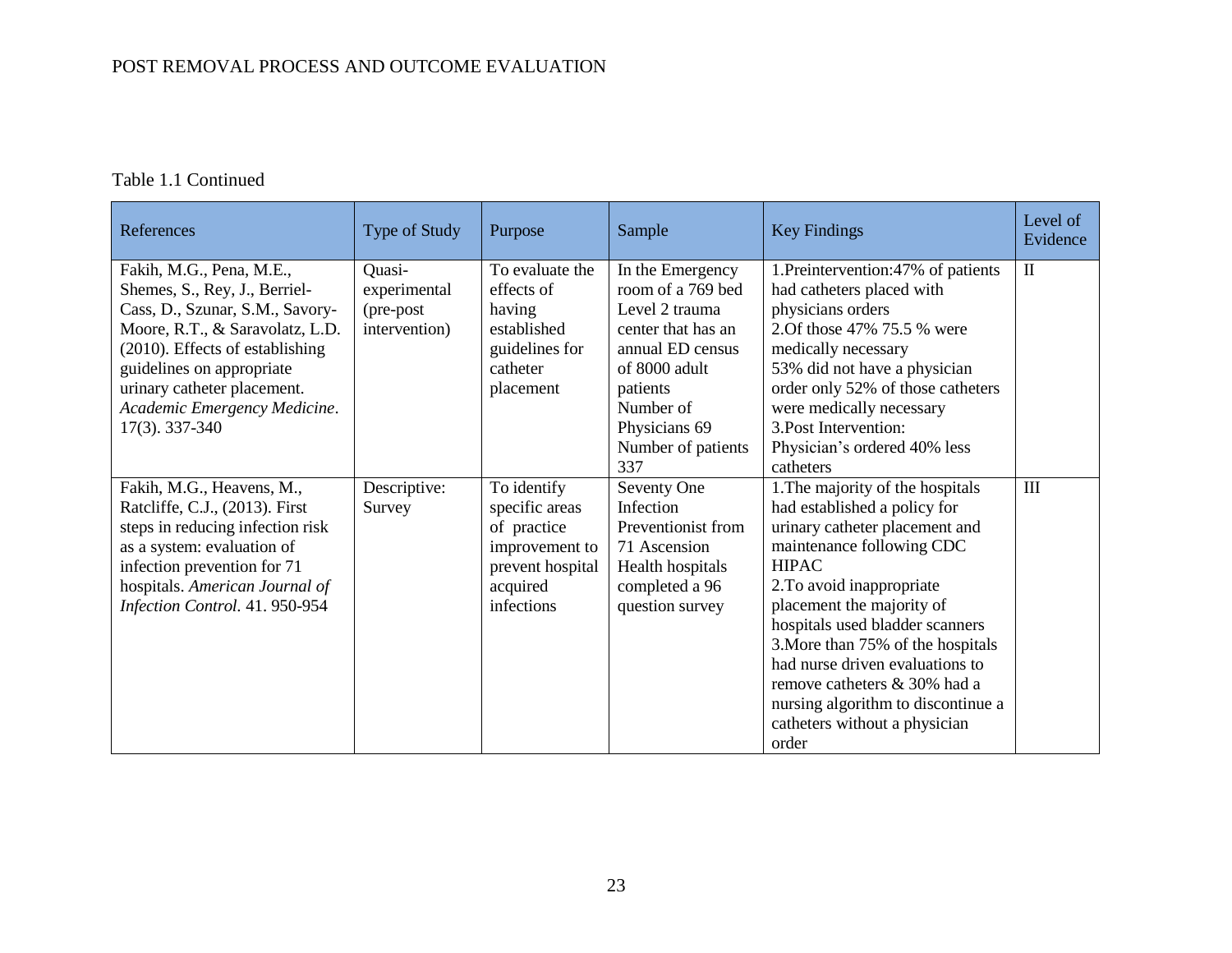| References                                                                                                                                                                                                                                            | <b>Type of Study</b>                                                                                                                           | Purpose                                                                                                       | Sample                                                                                                                                                                                                                                                                                      | <b>Key Findings</b>                                                                                                                                                                                                                                                                                                                                                       | Level of<br>Evidence |
|-------------------------------------------------------------------------------------------------------------------------------------------------------------------------------------------------------------------------------------------------------|------------------------------------------------------------------------------------------------------------------------------------------------|---------------------------------------------------------------------------------------------------------------|---------------------------------------------------------------------------------------------------------------------------------------------------------------------------------------------------------------------------------------------------------------------------------------------|---------------------------------------------------------------------------------------------------------------------------------------------------------------------------------------------------------------------------------------------------------------------------------------------------------------------------------------------------------------------------|----------------------|
| Gotelli, J.M., Carr, C.,<br>Epperson, C., Merryman, P.,<br>McElvenn, L., & Bynum.<br>(2008). A quality improvement<br>project to reduce the<br>complications associated with<br>indwelling urinary catheters.<br>Urologic Nursing. 28(6). 465-<br>473 | Descriptive<br>Retrospective<br>Chart                                                                                                          | To reduce the<br>prevalence of<br>unnecessary<br>urinary<br>catheters and<br>the rate of<br><b>CAUTI</b>      | 8 Bed Tower Unit<br>for the elderly<br>population at<br>University of North<br><b>Caroline Medical</b><br>Center from 10/06<br>to $2/07$                                                                                                                                                    | 1. Baseline data indicated 24% of<br>patients had a catheter of those<br>50% had no indicated medically<br>need<br>2. After implementing a Nurse<br>Driven protocol to manage<br>catheter (assessment for need-<br>removal-catheter care) a<br>reduction to 17% was<br>accomplished<br>3.5 CAUTI occurred within the<br>period (no rate was provided or<br>% of decrease) | Ш                    |
| Griffith, R., & Fernandez, R.<br>(2009). Strategies for removal of<br>short term indwelling urinary<br>catheters in adults. The<br>Cochrane Collaboration, 2-14.                                                                                      | Systematic<br>Review<br><b>Study Design:</b><br>11 Randomized<br><b>Control Trials</b><br>and 16 Quasi-<br>randomized<br><b>Control Trials</b> | To evaluate the<br>effects of<br>alternate<br>practices for<br>removing<br>indwelling<br>urinary<br>catheters | 26 studies used<br>measures differing<br>duration times of<br>catheterization<br>prior to removal of<br>catheter, differing<br>times of removal,<br>free draining or<br>clamping and<br>release of the<br>catheter and the use<br>of a alpha blocker<br>drug adjunct to<br>catheter removal | 1. No significant difference in<br>when catheter was removed and<br>the number of patients that that<br>experienced urinary retention<br>2. Duration of catheterization had<br>increased risk of urinary tract<br>infection                                                                                                                                               | I                    |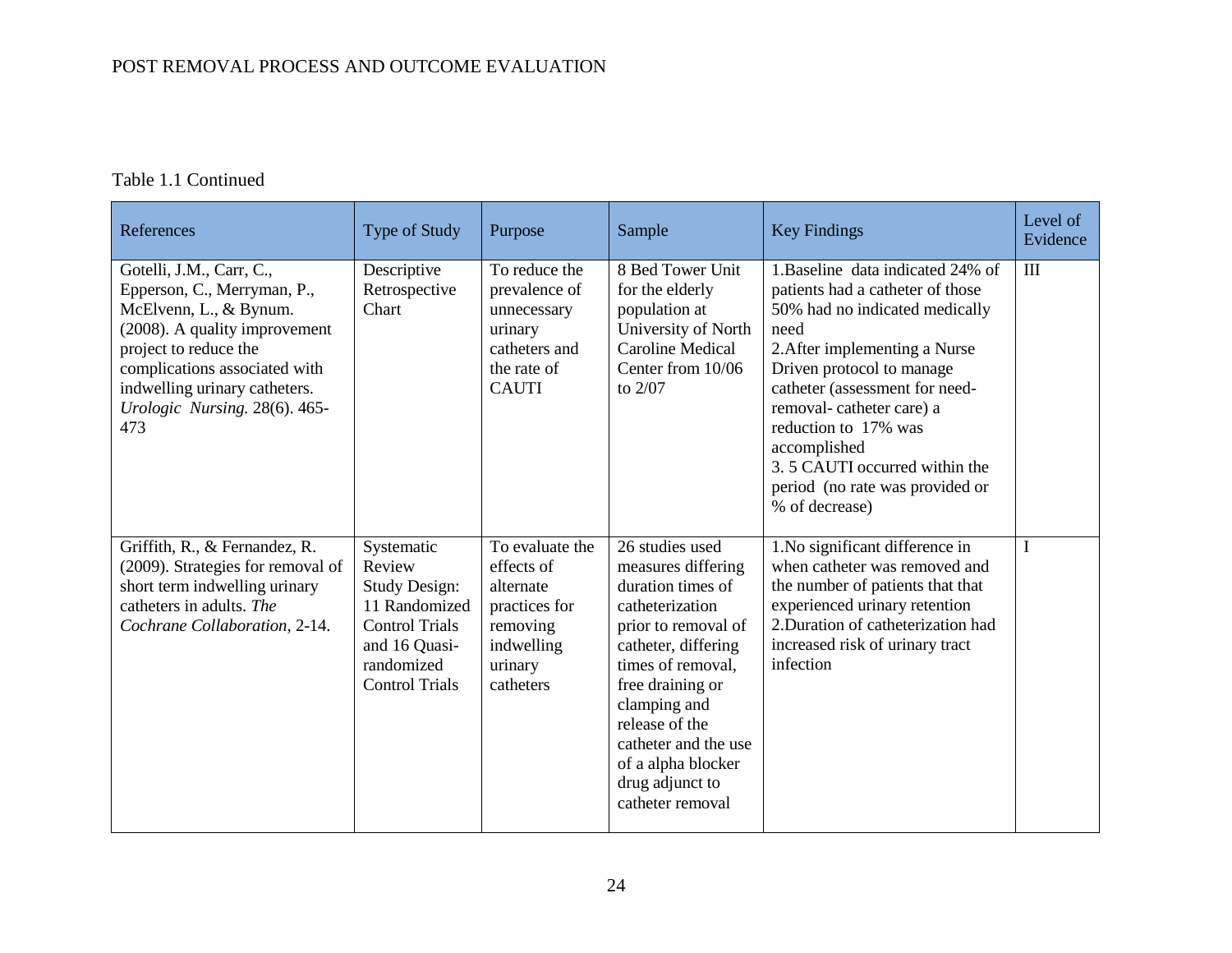| References                                                                                                                                                                                                                                                                                                        | <b>Type of Study</b>   | Purpose                                                                                                                                    | Sample                                                                                                                                                   | <b>Key Findings</b>                                                                                                                  | Level of<br>Evidence |
|-------------------------------------------------------------------------------------------------------------------------------------------------------------------------------------------------------------------------------------------------------------------------------------------------------------------|------------------------|--------------------------------------------------------------------------------------------------------------------------------------------|----------------------------------------------------------------------------------------------------------------------------------------------------------|--------------------------------------------------------------------------------------------------------------------------------------|----------------------|
| Knoll, B.M., Wright, D., Ellingson,<br>L., Kraemer, L., Patire, R.,<br>Kuskowski, M.A., & Johnson,<br>J.R. $((2011)$ . Reducing of<br>inappropriate urinary catheter<br>use at a veteran's affair hospital<br>through a multifaceted quality<br>improvement project. Clinical<br>Infectious Disease 52(11). 1283- | Quality<br>Improvement | To implement a<br>hospital wide<br>program to<br>reduce<br>inappropriate<br>catheter use and<br>improve<br>catheter order<br>documentation | A eight year<br>project in a 123<br>acute care veteran<br>hospital: weekly<br>surveys were<br>conducted on<br>catheters<br>prevalence<br>indications and | 1. Mean daily non-ordered<br>catheter decreased from 17% to<br>5.1%<br>2. Mean daily inappropriate use<br>decreased from 15% to 1.2% | $\mathbf{I}$         |
| 1181                                                                                                                                                                                                                                                                                                              |                        |                                                                                                                                            | orders<br>Number of<br>observed patient<br>days 112,140                                                                                                  |                                                                                                                                      |                      |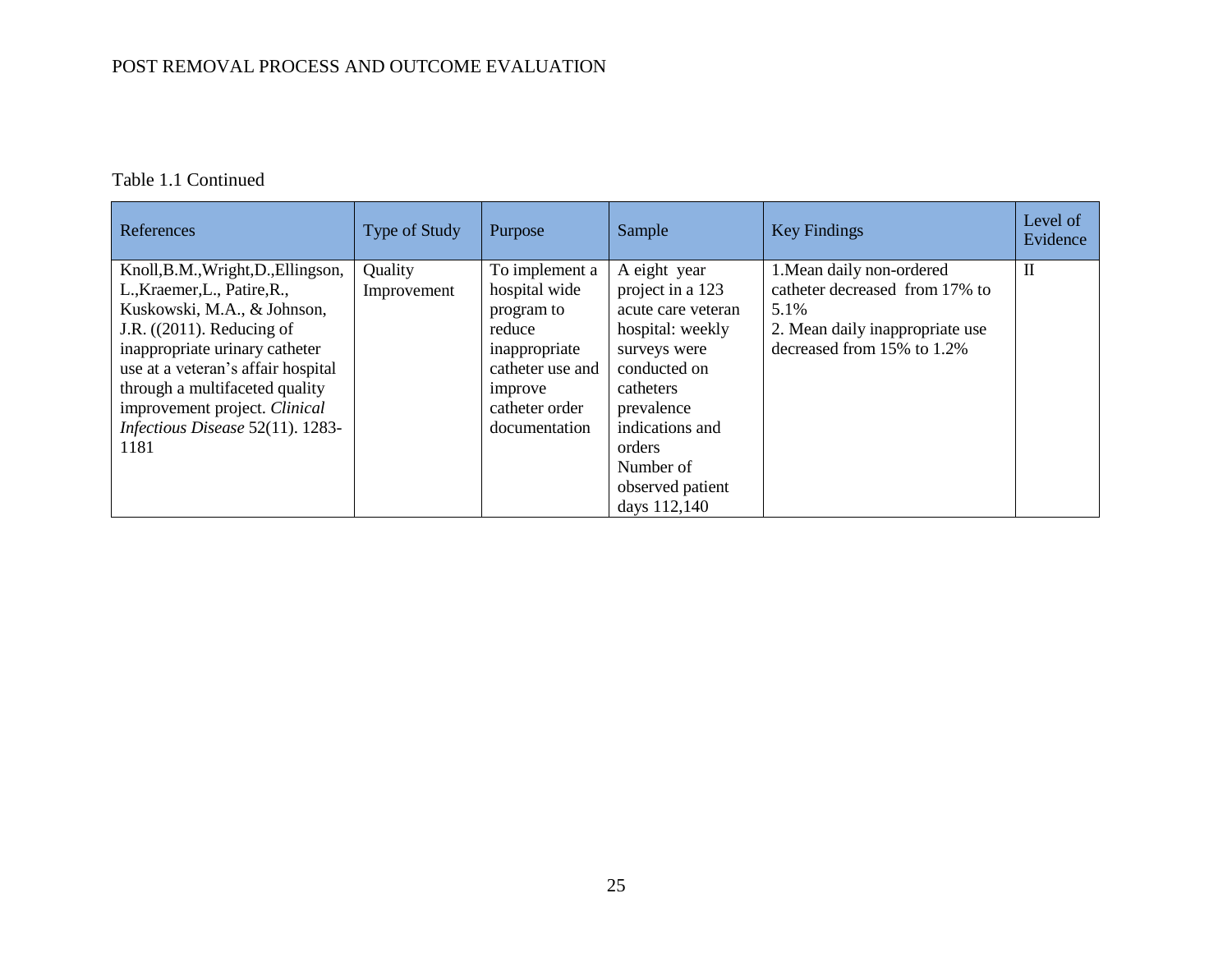| References                                                                                                                                                                                                                                                                                         | Type of Study         | Purpose                                                                                              | Sample                                                                                                                                                                                                                                          | <b>Key Findings</b>                                                                                                                                                                                                                                                                                                                                                                                                                                                                                                                                                                                                                                                                                                                                                                                                                                                                                                                                   | Level of<br>Evidence |
|----------------------------------------------------------------------------------------------------------------------------------------------------------------------------------------------------------------------------------------------------------------------------------------------------|-----------------------|------------------------------------------------------------------------------------------------------|-------------------------------------------------------------------------------------------------------------------------------------------------------------------------------------------------------------------------------------------------|-------------------------------------------------------------------------------------------------------------------------------------------------------------------------------------------------------------------------------------------------------------------------------------------------------------------------------------------------------------------------------------------------------------------------------------------------------------------------------------------------------------------------------------------------------------------------------------------------------------------------------------------------------------------------------------------------------------------------------------------------------------------------------------------------------------------------------------------------------------------------------------------------------------------------------------------------------|----------------------|
| Meddings, J., Rogers, M.A.,<br>Krein, S. L., Fakih, M.G.,<br>Olmsted, R.N. & Saint, S.<br>(2012). Reducing unnecessary<br>urinary catheter use and other<br>strategies to prevent catheter $-$<br>associated urinary tract<br>infection: an integrative review.<br><b>BMJ Qual Saf 23. 277-289</b> | Integrative<br>Review | To identify<br>interventions to<br>decrease<br><b>CAUTI</b><br>including<br>reducing<br>catheter use | Thirty studies were<br>reviewed including<br>Meta-analysis,<br>systematic reviews<br>and peer review<br>literature<br>28 were pre-post<br>design, (with 3)<br>concurrent<br>controls), one RCT<br>and one non-<br>randomized<br>crossover trial | 1. From 21% to 55.7% catheters<br>are placed in patients that do not<br>have a medical indication. More<br>effective and sustainable than<br>education alone is instituting<br>restrictions /automatic stop orders<br>use on catheter placement<br>(supported by 30 studies)<br>2. Maintain awareness of catheter<br>is present is vital to decrease<br>unnecessary use<br>3. Interventions to decrease<br>inappropriate placement results in<br>decrease urinary Catheter being<br>placed/kept present<br>4. Eleven studies on ICU patients<br>had a 57% decrease in CAUTI<br>with reminders and automatic<br>stop orders in place<br>5. Eight studies indicated the<br>cumulative risk ratio for CAUTI<br>of .72 for the intervention group<br>vs. comparison<br>6. Nine studies indicated<br>standardized mean difference in<br>catheter days was -1.06 for those<br>studies that had a stop order but<br>not in those that only had a<br>reminder | I                    |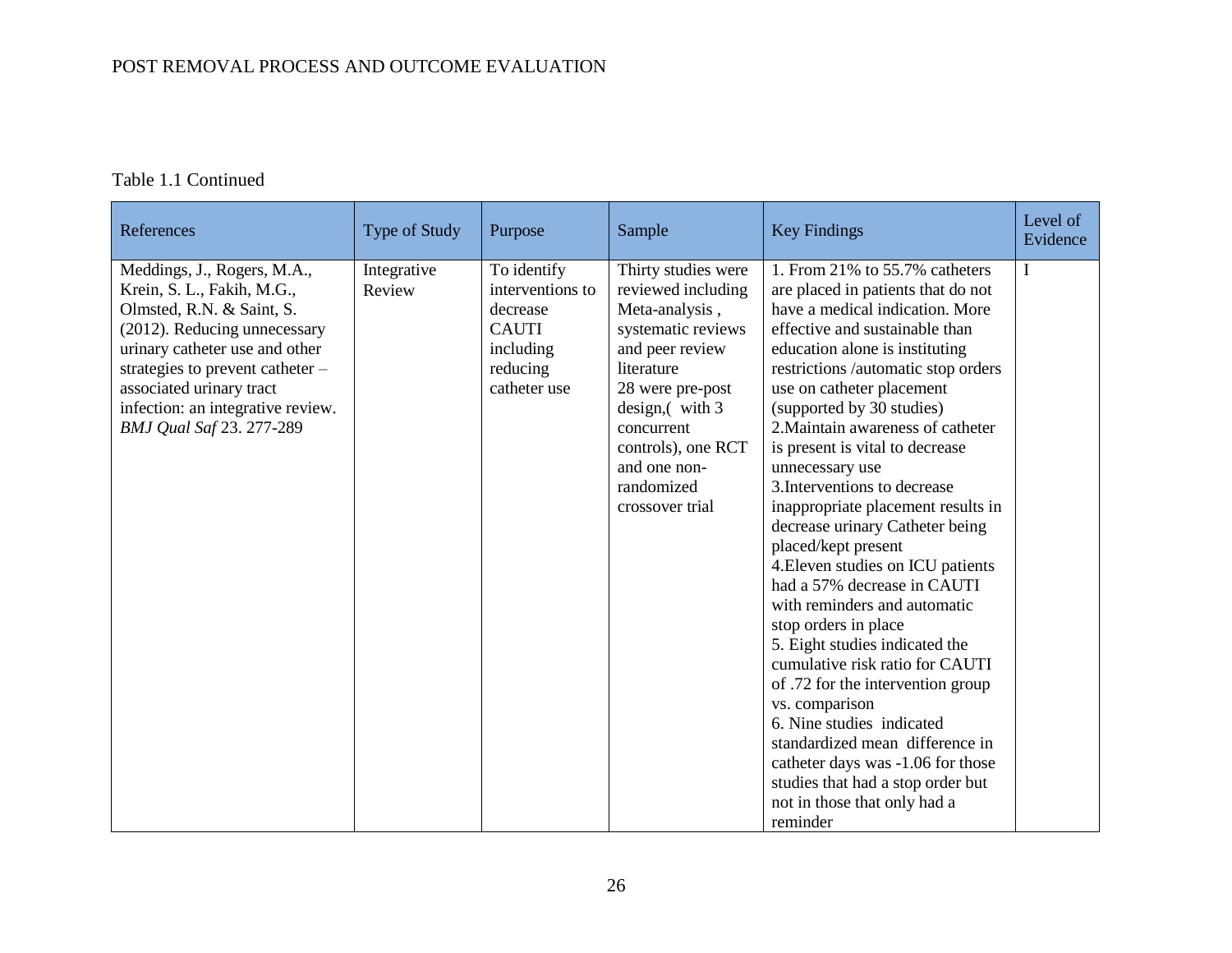| References                                                                                                                                                                                                                                                                                                   | Type of Study                          | Purpose                                                                                                                                                                                                | Sample                                                                                                                            | <b>Key Findings</b>                                                                                                                                                                                                                                                                                                                                                                                          | Level of<br>Evidence |
|--------------------------------------------------------------------------------------------------------------------------------------------------------------------------------------------------------------------------------------------------------------------------------------------------------------|----------------------------------------|--------------------------------------------------------------------------------------------------------------------------------------------------------------------------------------------------------|-----------------------------------------------------------------------------------------------------------------------------------|--------------------------------------------------------------------------------------------------------------------------------------------------------------------------------------------------------------------------------------------------------------------------------------------------------------------------------------------------------------------------------------------------------------|----------------------|
| Purvis, S., Gion, T., Kennedy,<br>G., Rees, S., Safdar, N.,<br>VanDenBergh, S., & Weber, J.<br>(2014). Catheter-associated<br>urinary tract infection: A<br>successful prevention effort<br>employing a multipronged<br>initiative at an academic medical<br>center. J Nurs Care Quality.<br>29(20). 141-148 | Observational:<br>Concurrent<br>Review | To implement a<br>quality<br>improvement<br>project to<br>decrease<br>CAUTI through<br>education and<br>EBP clinical<br>practice<br>changes                                                            | Conducted in a 28<br>bed general care<br>medical unit and a<br>28 bed general<br>surgical unit<br>$N=96$ patient<br>surgical unit | 1. Poor compliance to a nurse<br>driven protocol due to nurses<br>apprehension of negative<br>feedback from physicians<br>2. After implementing CAUTI<br>rates decreased from 4.7 to 2.4<br>3. Device days were trending<br>downward<br>4. Devleoped a protocol for<br>intermittent catheterization<br>5. Impact nurses demonstrated<br>increase use of bladder scanning<br>and intermittent catheterization | III                  |
| Saint, S. (2000). State of Science<br>Clinical and economic<br>consequences of nosocomial<br>catheter related bacteriuria.<br>$AIIC$ , 28(1): 68-75.                                                                                                                                                         | Retrospective<br>Literature<br>review  | To identify the<br>infectious<br>disease<br>outcomes of<br>patients with<br>indwelling<br>catheters to<br>determine<br>precise clinical<br>and economic<br>impact of<br>catheter related<br>infections | Review of 15<br>studies                                                                                                           | Patients who have a Foley 2 to 10<br>days have a pooled cumulative<br>incidence of developing<br>bacteriuria was 26%<br>Patients with symptomatic UTI<br>have an increased length of<br>hospital stays days of 1 to 2 days<br>Catheter-related bacteriuria is<br>associated with increased risk of<br>death                                                                                                  | $\mathbf{I}$         |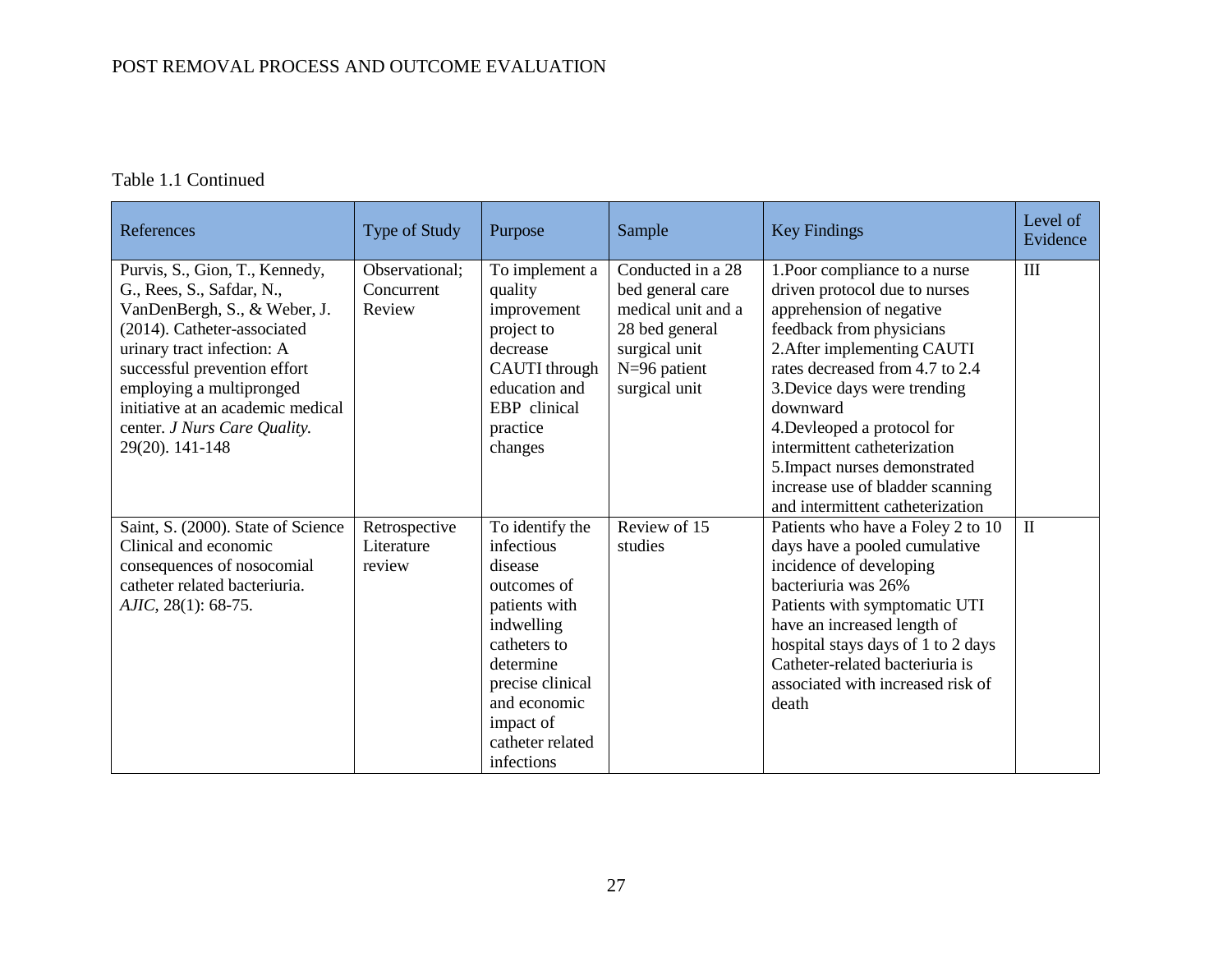| References                                                                                                                                                                                                                                                                                                        | Type of Study                                          | Purpose                                                                                                                                                                              | Sample                                                                                                                                                                                                                                  | <b>Key Findings</b>                                                                                                                                                                                                                                                                                                                                                                                 | Level of<br>Evidence |
|-------------------------------------------------------------------------------------------------------------------------------------------------------------------------------------------------------------------------------------------------------------------------------------------------------------------|--------------------------------------------------------|--------------------------------------------------------------------------------------------------------------------------------------------------------------------------------------|-----------------------------------------------------------------------------------------------------------------------------------------------------------------------------------------------------------------------------------------|-----------------------------------------------------------------------------------------------------------------------------------------------------------------------------------------------------------------------------------------------------------------------------------------------------------------------------------------------------------------------------------------------------|----------------------|
| Topel, J., Conklin, S., Camp K.,<br>Morris, V., Balcezak, Y., &<br>Herbert P. (2005). Prevention of<br>nosocomial catheter-associated<br>urinary Tract Infections through<br>a computerized feedback to<br>physicians and nurse directed<br>protocol. American Journal of<br>Medical Quality. 20(3). 121-<br>126. | Prospective<br>cohort Study                            | To evaluate id a<br>nurse directed<br>protocol, order<br>entry and<br>bladder<br>scanning could<br>reduce catheter<br>utilization and<br><b>CAUTI</b> rates                          | All consecutive<br>admitted patients to<br>4 general medical<br>units at Yale New<br>Haven Hospital<br>over a 2 year period<br>$N=95$ with<br>catheters                                                                                 | 1. Noted that 21% of catheters did<br>not meet appropriate indication<br>for use<br>2.As much as 50% of catheter<br>days unnecessary<br>3. Over the data collection cycles<br>a 81% reduction in device days<br>and a 73% reduction in CAUTIs<br>4. Bladder scanners were used to<br>assess for urinary retention<br>5.A 51% reduction in patients<br>arriving g to the units from the<br><b>ED</b> | $\mathbf{I}$         |
| Wald, H.L., Ma, A., Bratzler,<br>D.W., & Kramer, A. M. (2008).<br>Indwelling urinary catheter use<br>in the postoperative period. Arch<br>Surg. 143(6). 551-557.                                                                                                                                                  | Observational:<br>Retrospective<br><b>Cohort Study</b> | To describe the<br>frequency and<br>duration of<br>perioperative<br>catheter use and<br>to determine<br>the relationship<br>between<br>catheter use and<br>postoperative<br>outcomes | Two thousand nine<br>hundred sixty-five<br>acute care hospital<br>in the United States<br>study participants<br>was a random<br>sample of 39,086<br>Medicare patients<br>who underwent<br>elective surgery<br>over a 11 month<br>period | 1. The cumulative probability of<br>patients developing a CAUTI was<br>twice as high for patients that<br>had a catheter for 2 days or<br>greater than those who had a<br>catheter less than 2 days<br>2. Catheterization longer than two<br>days remained a significant<br>predictor of time to UTI                                                                                                | $\mathbf{I}$         |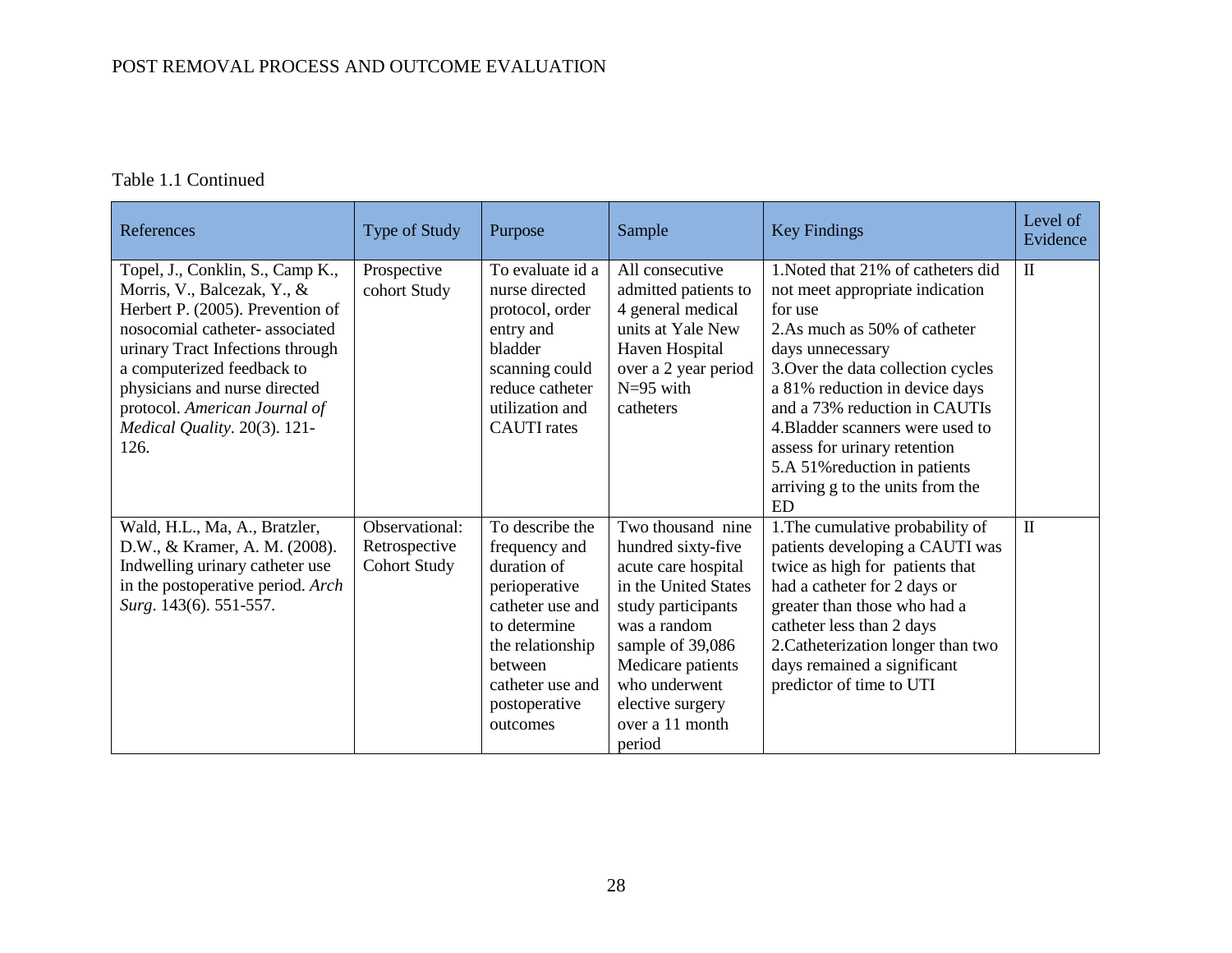| References                                                                                                                                | Type of Study        | Purpose                                                                                         | Sample                                                                                                                                                           | <b>Key Findings</b>                                                                                                                                 | Level of<br>Evidence |
|-------------------------------------------------------------------------------------------------------------------------------------------|----------------------|-------------------------------------------------------------------------------------------------|------------------------------------------------------------------------------------------------------------------------------------------------------------------|-----------------------------------------------------------------------------------------------------------------------------------------------------|----------------------|
| Wyndaele, J.J. (2002).<br>Complications of intermittent<br>cauterization: their prevention<br>and treatment. Spinal Cord. 40:<br>536-541. | Systematic<br>Review | To evaluate the<br>complications<br>seen in patients<br>with<br>intermittent<br>catheterization | Sixteen studies<br>were reviewed that<br>examined the<br>urological outcome<br>of Spinal Cord<br>Injury(SCI)<br>patients with<br>intermittent<br>catheterization | Strong indication that intermittent<br>catheterization is a safe and<br>efficacious method to treat<br>neurogenic bladder dysfunction<br>due to SCI | III                  |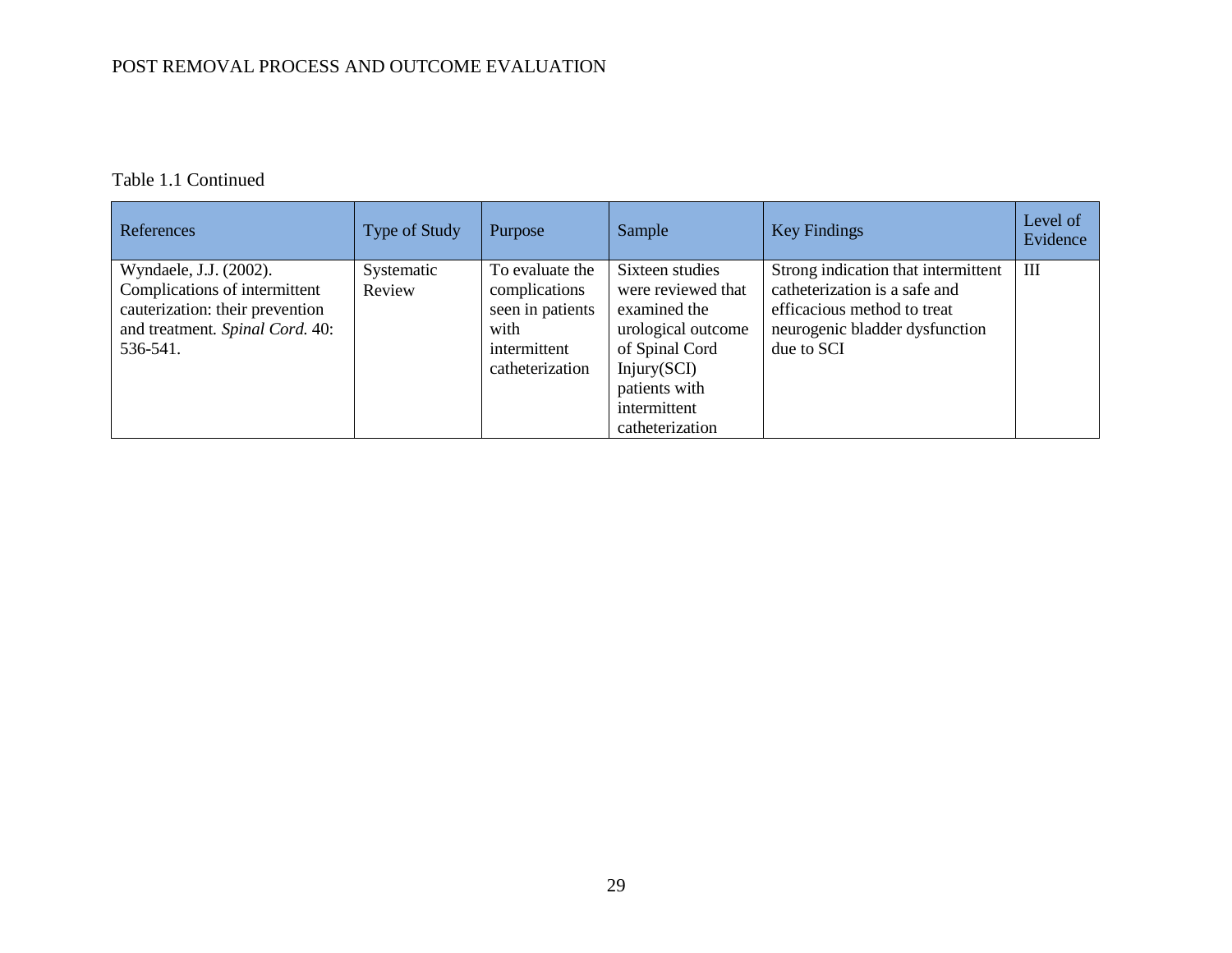### Table 1.2 Level of Evidence Table

<span id="page-35-0"></span>

| <b>Level</b> | Type of evidence                                                                                                                        |
|--------------|-----------------------------------------------------------------------------------------------------------------------------------------|
| $\bf{I}$     | High quality prospective cohort study with adequate power or systematic review of these studies                                         |
| $\mathbf{I}$ | Lesser quality prospective cohort, retrospective cohort study, untreated controls from an RCT, or systematic review of these<br>studies |
| III          | Case-control study or systematic review of these studies                                                                                |
| IV           | Case series                                                                                                                             |
| V            | Expert opinion; case report or clinical example; or evidence based on physiology, bench research or "first principles"                  |
|              | From NIH Public Access<br>http://www.ncbi.nlm.nih.gov/pmc/articles/PMC3124652/table/T3/                                                 |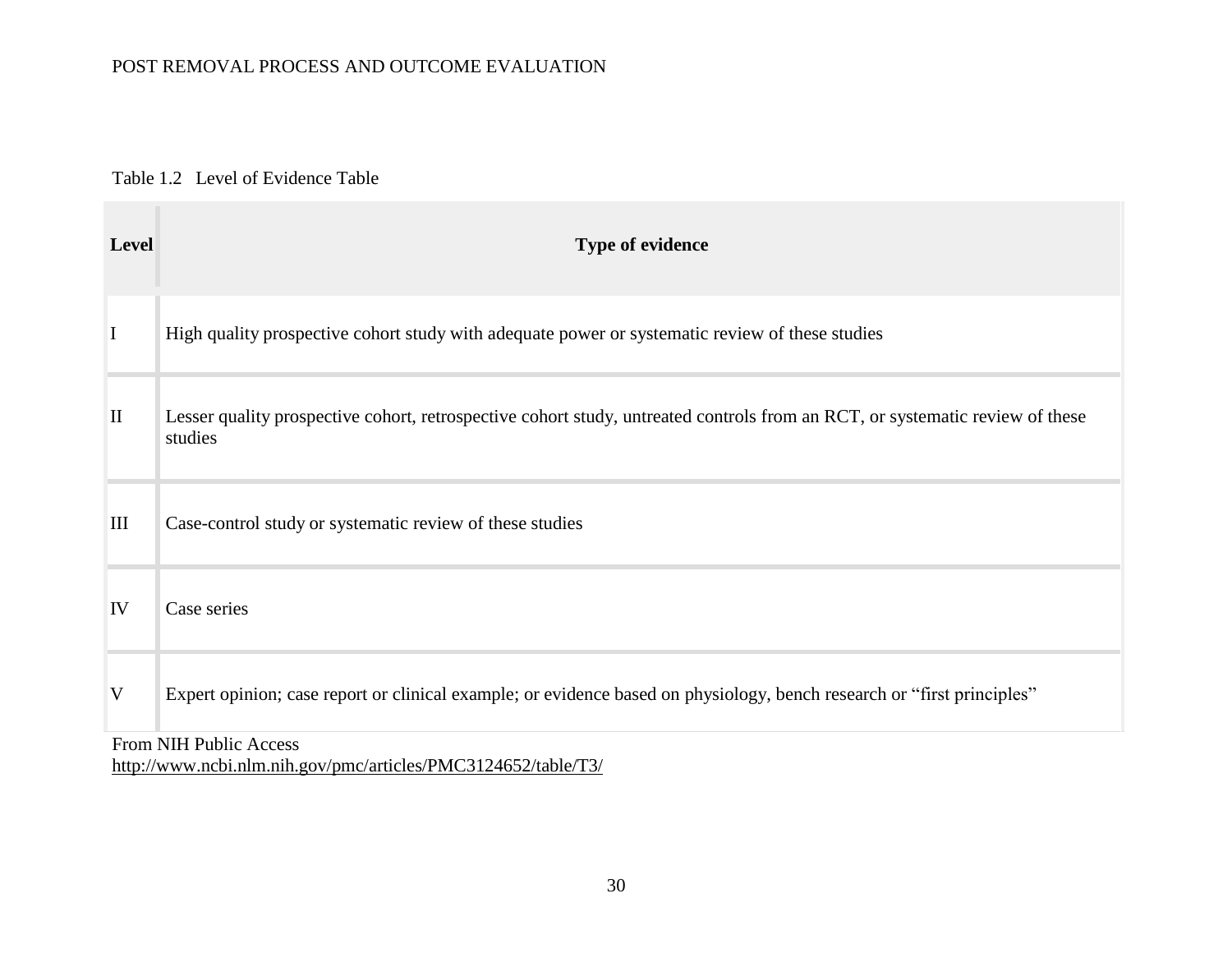# References

- Alexaitis, I., & Broome, B. (2013). Implementation of a nurse-driven protocol to prevent catheter-associated urinary tract infections. *J Nus Care Qual.* 29 (3): 245-252.
- Andreessen, L., Wilde, M.H., & Heredeen,P. (2012). Preventing catheter-associated urinary tract infections in acute: the bundle approach. *J Nurs Care Quality,* 27(3): 209-21.
- APIC. (2008). Guide to the elimination of catheter associated urinary tract infections. Washington D.C.
- Apisarnthanarak, A., Damronglerd, P., Messing, A., Rutjanawech, S., Khawcharoenporn, T. (2015). Impact of physician's mindfulness attitude toward prevention of catheter associated urinary tract infection. *Infection Control and Hospital Epidemiology*. 35(9): 1198-1200.
- Blodgett, T.J., (2009). Reminder systems to reduce the duration of indwelling urinary catheters a narrative view. *Urologic Nursing.* (29)5: 369-379.
- Bottiggi, A.J., White, K.D., Bernard, A.C., & Davenport, D.L. (2013). The impact of device associated infection in trauma patient outcomes at a major trauma center. *Presentation at the 72nd Annual Meeting of the American Associate of Trauma and the Clinical Congress for Acute Care Surgery.*1-15.
- CDC Guideline for prevention of catheter associated urinary tract infections. (2009). [www.cdc.gov/hicpac/cauti](http://www.cdc.gov/hicpac/cauti)
- CDC: National Healthcare Safety Network National Healthcare Safety <http://www.cdc.gov/nhsn/acute-care-hospital/CAUTI/index.html>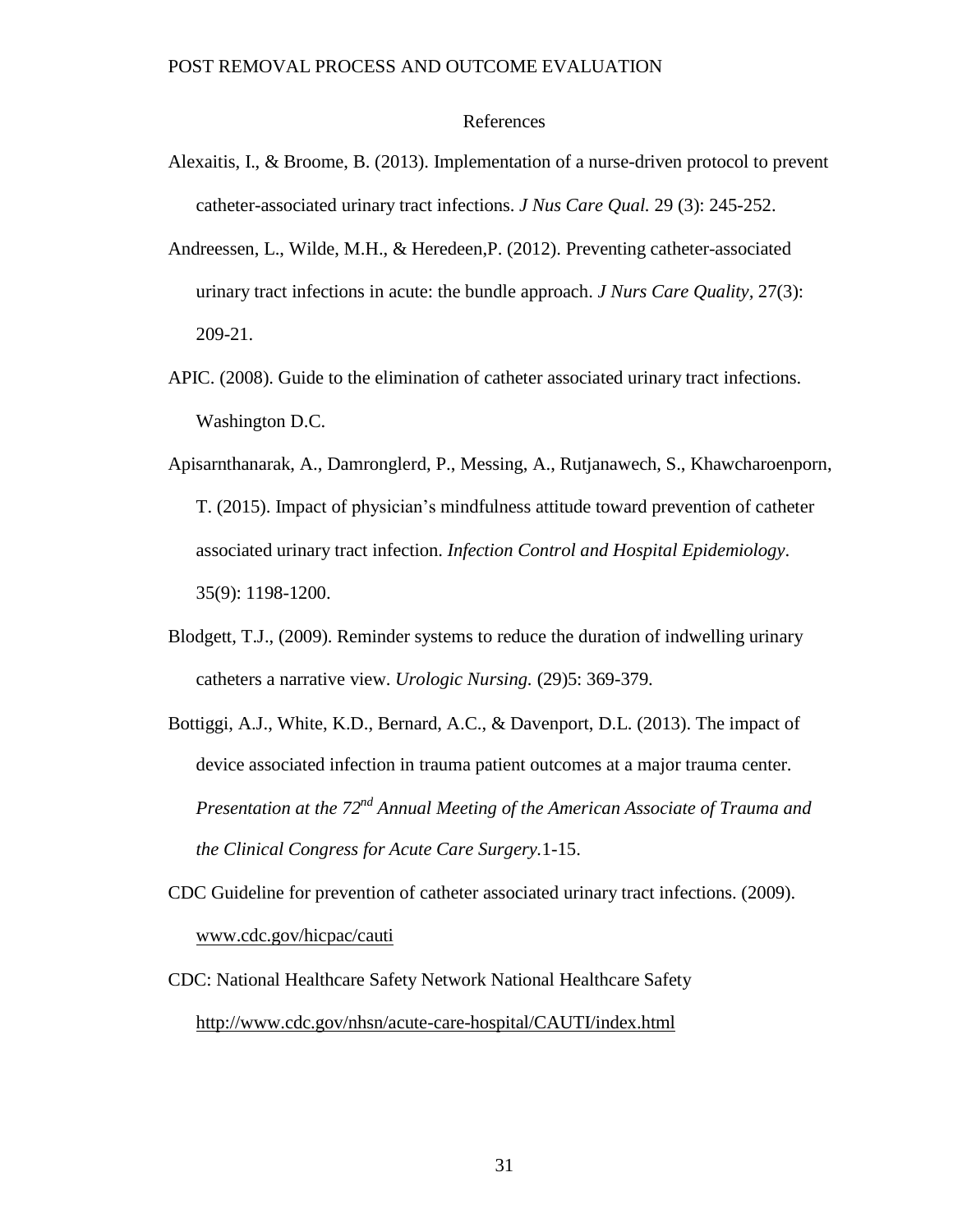- Chen, Y., Chi, M., Chen, Y. Chan, Y., Chou, S., & Wang F. (2013). Using criteria based reminder to reduce use of an indwelling urinary catheter and decrease urinary tract infections. *American Association of Critical Care Nurses*. 22(2): 105-114.
- Chenoweth, C. E., Gould, C.V., & Saint, S. (2014) Diagnosis, management, and prevention of catheter-associated urinary tract infections. *Infect Dis Clin N Am* 28: 105–119.
- Colli, J. Tojuola, B., Patterson, A.L., Ledbetter C., Wake, R.W. (2013). National trends in hospitalizations from indwelling urinary catheter complications, 2001-2010. *Int Uro Nephrol* 46: 303-308.
- Conway, L.J. & Larson, E.L. (2012). Guidelines to prevent catheter-associated urinary tract infections: 1980 to 2010. Heart and Lung, 41: 271-283.
- Cravens, D.D., & Zweig, S. (2000). Urinary Catheter Management. *Am Fam Physician*. 61(2): 369-376.
- Dailly, S. (2011). Prevention of indwelling catheter-associated urinary tract infections. *Nursing Older People.* 23 (2): 14-19.
- Dumigan, D.G., Kohan, C.A., Reed, C.R., Jekel, J.F., & Fikrig, M.K. (1998). Utilizing national nosocomial infection surveillance system data to improve urinary tract infections rates in three intensive-care units. *Clinical Performance and Quality Health Care.* 6 (4): 172-178.
- Fakih, M.G., Heavens, M., Ratcliffe, C.J., (2013). First steps in reducing infection risk as a system: evaluation of infection prevention for 71 hospitals. *American Journal of Infection Control.* 41: 950-954.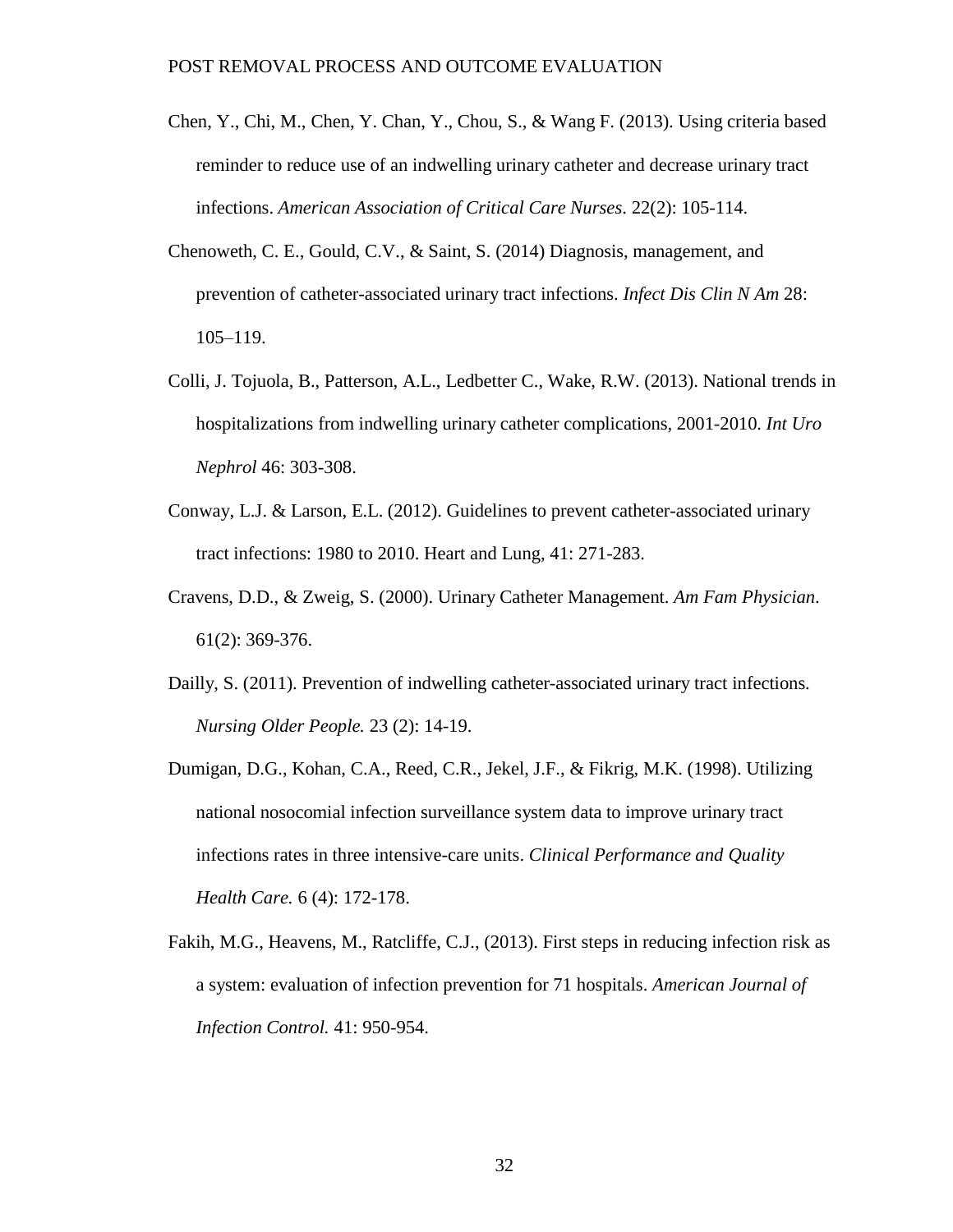- Fakih, M.G., Pena, M.E., Shemes, S., Rey, J., Berriel-Cass, D., Szunar, S.M., Savory-Moore, R.T., & Saravolatz, L.D. (2010). Effects of establishing guidelines on appropriate urinary catheter placement. *Academic Emergency Medicine*. 17(3): 337- 340.
- Gotelli, J.M., Carr, C., Epperson, C., Merryman, P., McElvenn, L., & Bynum. (2008). A quality improvement project to reduce the complications associated with indwelling urinary catheters. *Urologic Nursing.* 28(6): 465-473.
- Gould, C.V., Umscheid., C.A., Agarwal, R.K., Kuntz, G., Pegues, D.A., & the Healthcare Infection Control Practices Advisory Committee. (2009). Guideline for prevention of catheter-associated urinary tract infections. *Infection Control and Hospital Epidemiology.* 31. (4): 319-326.
- Griffith, R., & Fernandez, R. (2009). Strategies for removal of short term indwelling urinary catheters in adults. *The Cochrane Collaboration*, 2-14.
- Knoll, B.M., Wright, D., Ellingson, L., Kraemer, L., Patire, R., Kuskowski, M.A., & Johnson, J.R. ((2011). Reducing of inappropriate urinary catheter use at a veteran's affair hospital through a multifaceted quality improvement project. *Clinical Infectious Disease* 52(11): 1283-1181.
- Knudson, L. (2014). CAUTI prevention requires improved practices and policies. *AORN*. 99(5):C1-C10.
- Lo, E., Nicolle, L.E., Coffin, S. … Yokoe, D. (2014) Strategies to prevent catheterassociated urinary tract infections in acute care hospitals*. Infection Control and Hospital Epidemiology.* 35(5):464-479.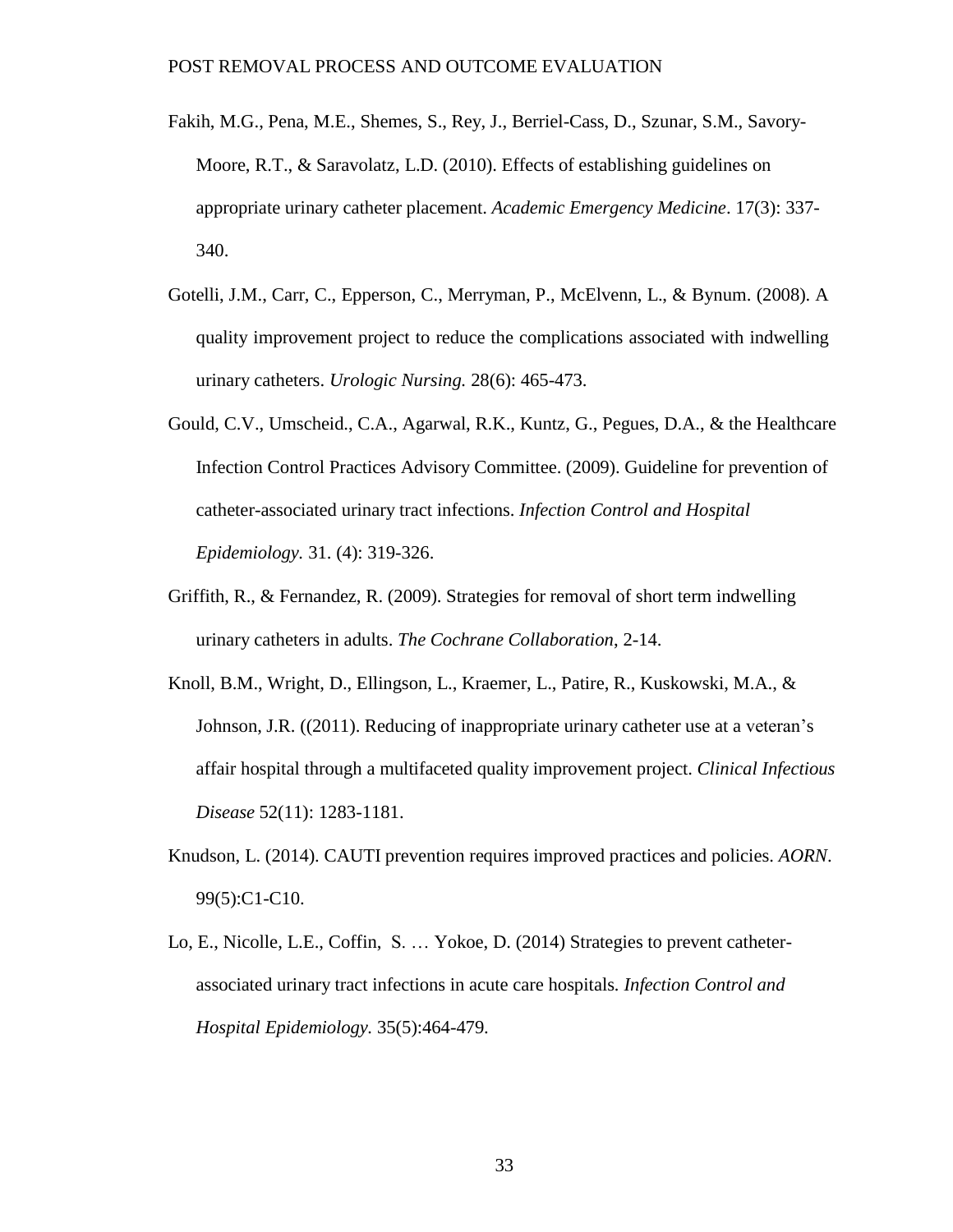- Magers, T.L. (2011). Using Evidence-based practice to reduce catheter-associated urinary tract infections. *The American Journal of Nursing.* 113 (6): 34-42.
- Meddings, J., Rogers, M.A., Krein, S. L., Fakih, M.G., Olmsted, R.N. & Saint, S. (2012). Reducing unnecessary urinary catheter use and other strategies to prevent catheter – associated urinary tract infection: an integrative review. *BMJ Qual Saf,* 23: 277-28.
- Monina Klevens, R., Edwards, J.R., Richards, C.L., Horan, T.C., Gaynes, R.P., Pollock, D.A., & Cardo, D.M. (2007). Estimating health care-associated infections and deaths in U.S. hospitals, 2002. *Public Health Reports*. 122: 160-166.
- Platt, R., Polk, B.F., Murdock, B., & Rosner, B. (1982). Mortality associated with nosocomial urinary tract infections. The New England Journal of Medicine. 307 (110): 637-642.
- Purvis, S., Gion, T., Kennedy, G., Rees, S., Safdar, N., VanDenBergh, S., & Weber, J. (2014). Catheter-associated urinary tract infection: A successful prevention effort employing a multipronged initiative at an academic medical center*. J Nurs Care Quality.* 29(20): 141-148.
- Rebmann, T., Greene, L.R. (2010). Preventing catheter-associated urinary tract infections: An executive summary of the Association for Professionals in Infection Control and Epidemiology Elimination Guide. *American Journal of Infection Control.* 38 (8): 644-646.
- Reilly, L., Sullivan, P., Ninni, S., Fochesto, D., Williams, K., & Fetherman, B. (2006). Reducing Foley catheter device days in an intensive care unit. *AACN Advanced Critical Care.* 17 (3): 272-283.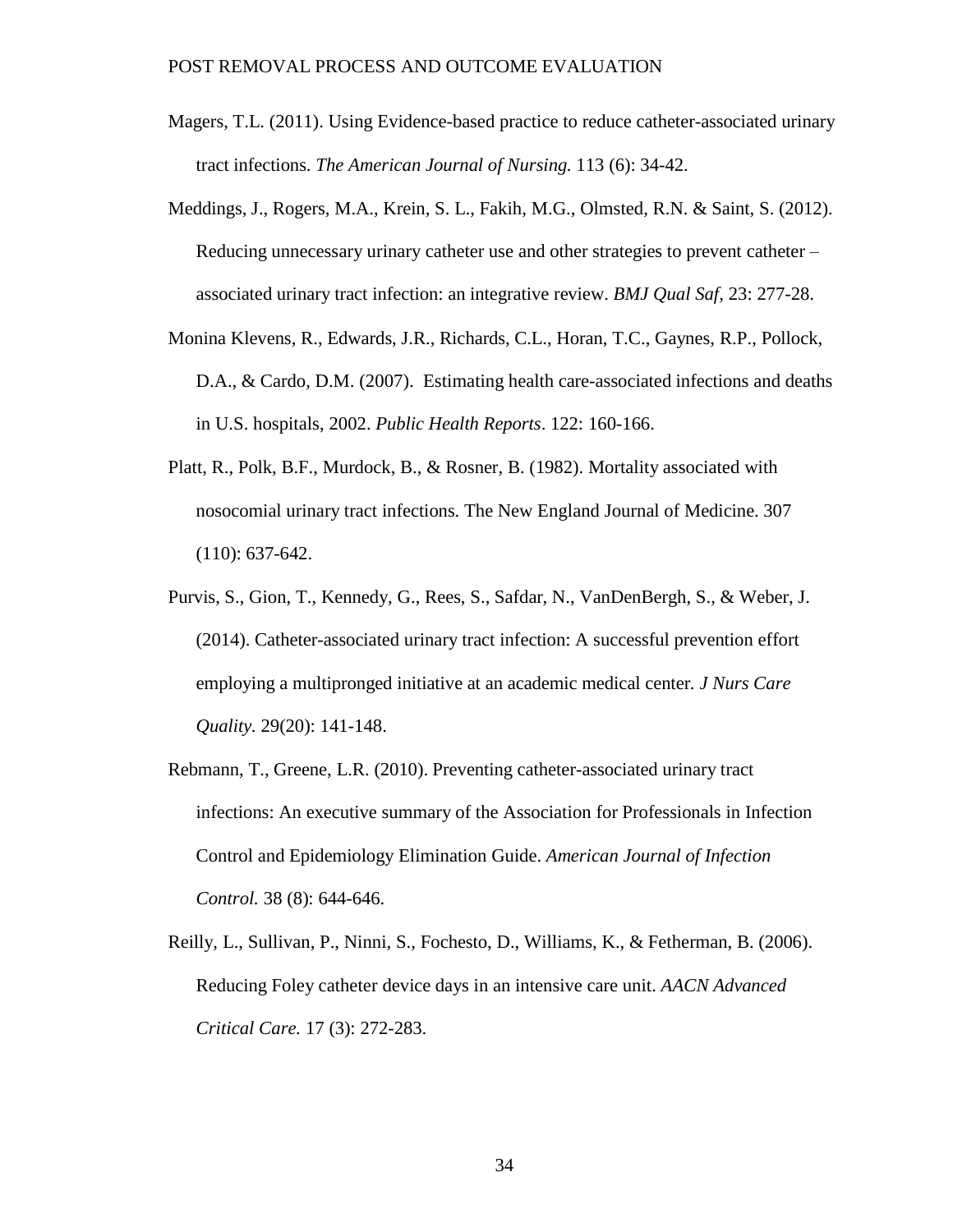- Foxman, B. (2003). Epidemiology of urinary tract infections: incidence, morbidity, and economic costs. *Dis Mon.* 49: 53-70.
- Rau, J. (2014) 721 Hospitals penalized for patient safety. *Kaiser Health News*. December 19.
- Saint, S. (2000). State of Science Clinical and economic consequences of nosocomial catheter related bacteriuria. *AJIC*, 28(1): 68-75.
- Saint, S., Gaies, E. Fowler, K.E. Harrod, M., & Krein, S.L. (2014). Introducing a catheter-associated urinary tract infection (CAUTI) prevention guide to patient safety (GPS). *American Journal of Infection Control,* 42:548-550.
- Scott, R.D. (2009). The direct medical care cost of healthcare associated infections in U.S. hospitals and the benefits of prevention. *Center for Disease Control and Prevention*. March 2009.
- Tenke, P., Kovacs, B., Bjerklund Johanse, T. E., Matsumoto, T., Tambyah, P.A. & Naber, K.G. (2008). European and Asian guidelines on management and prevention of catheter-associated urinary tract infections. *International Journal of Antimicrobial Agents.* 31S: S68-S78.
- Tenke, P. Kovas, B., & Johansen, T.E.B. (2014) An update on prevention and treatment of catheter-associated urinary tract infections. *Infect Dis*. 27(10):102-107.

Topel, J., Conklin, S., Camp K., Morris, V., Balcezak, Y., & Herbert P. (2005). Prevention of nosocomial catheter- associated urinary Tract Infections through a computerized feedback to physicians and nurse directed protocol. *American Journal of Medical Quality*. 20(3): 121-126.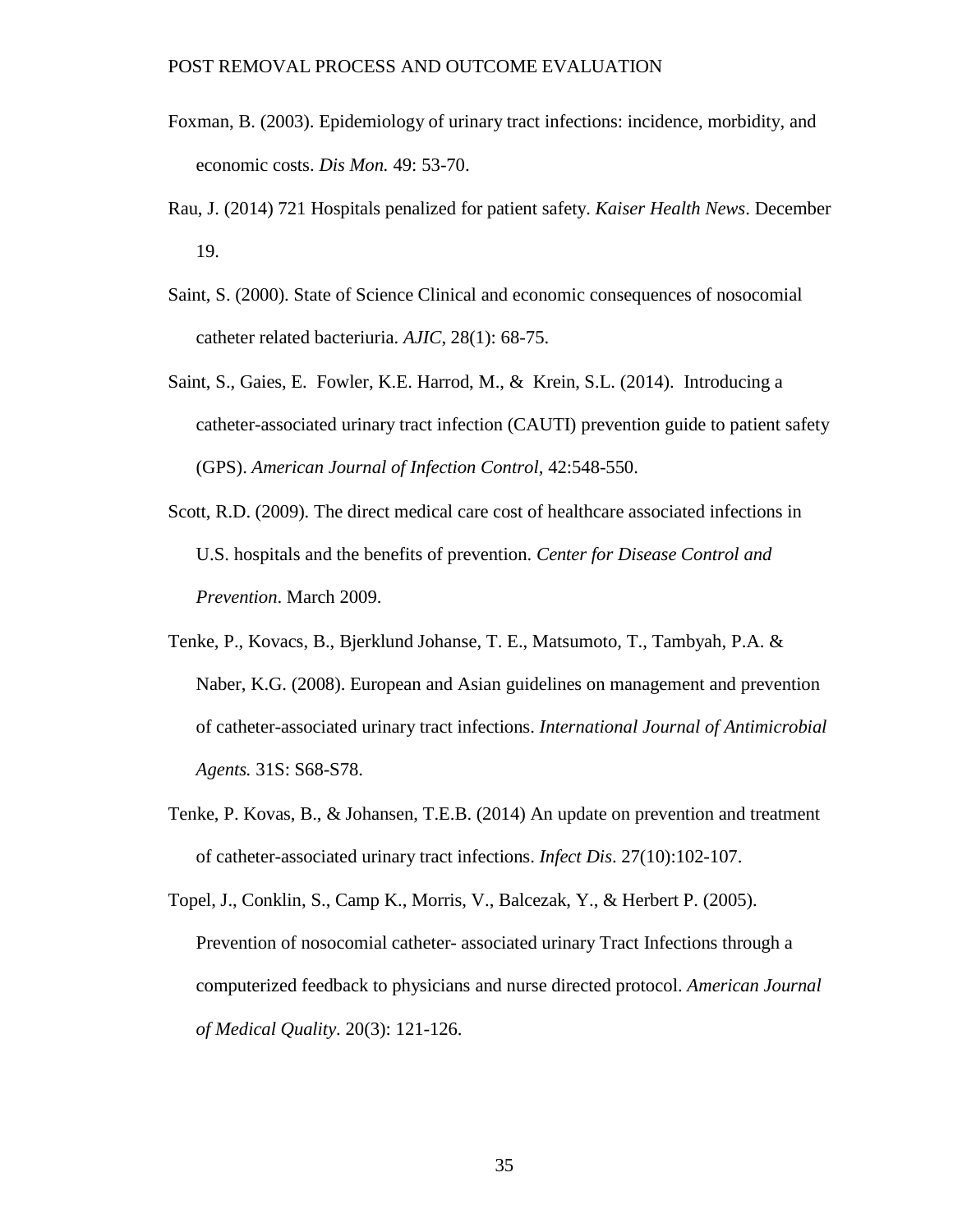- US HHS, 2013 Implementation [Guide for Catheter-Associated](http://www.health.mil/Reference-Center/Technical-Documents/2013/02/14/Implementation-Guide-for-Catheter-Associated-Urinary-Tract-Infection) Urinary Tract Infections [www.health.mil/.../Implementation-Guide-for-](http://www.health.mil/.../Implementation-Guide-for-Cat)**Cat**...
- Wald, H.L., Ma, A., Bratzler, D.W., & Kramer, A. M. (2008). Indwelling urinary catheter use in the postoperative period. *Arch Surg*. 143(6): 551-557.
- Woolforde, L., & Castro, E. (2013). A nursing education strategic plan for conquering catheter-associated urinary tract infections. *The Journal of Continuing Education in Nursing.* 44 (12): 531-532.
- Wyndaele, J.J. (2002). Complications of intermittent cauterization: their prevention and treatment*. Spinal Cord.* 40: 536-541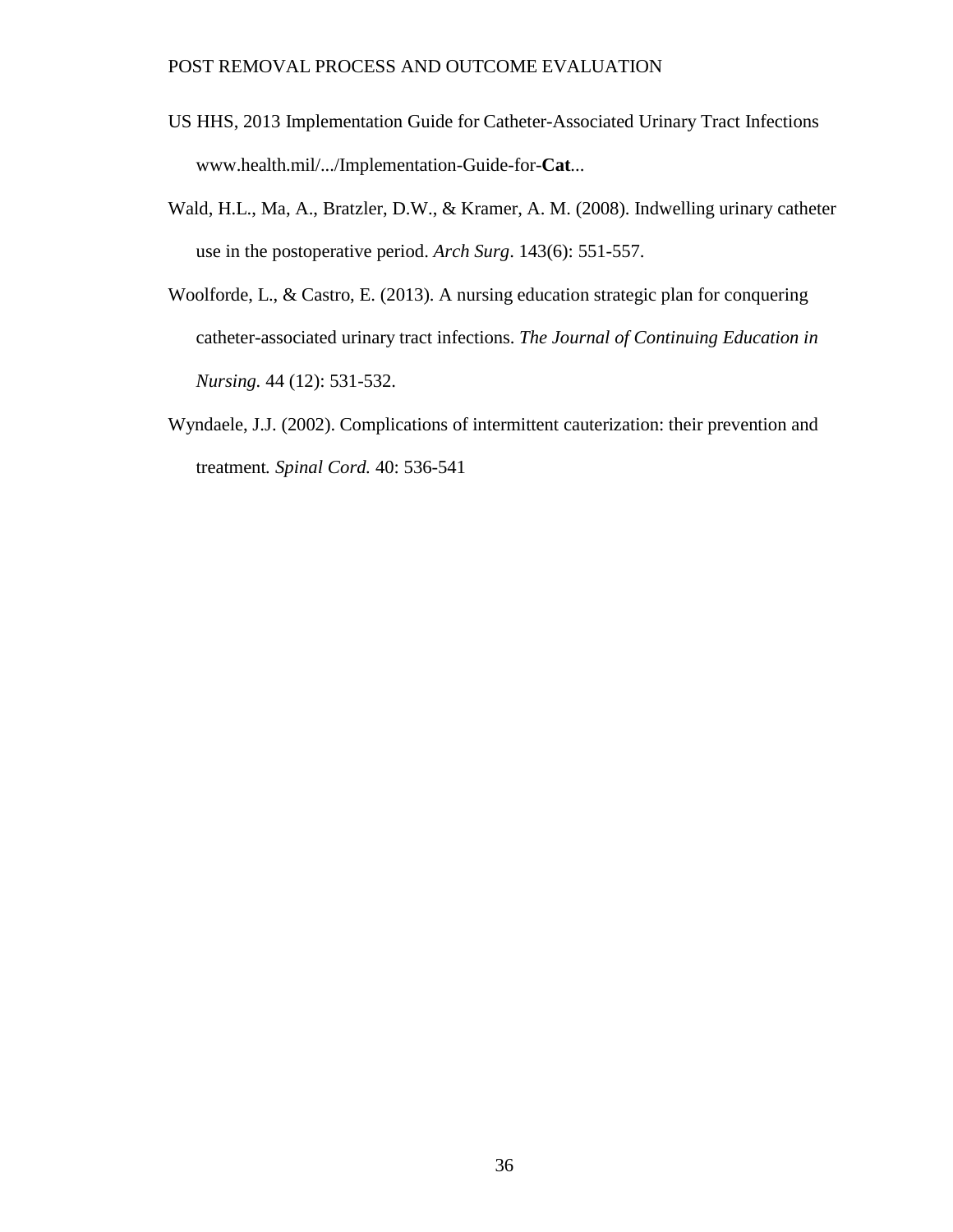Manuscript 2: Quality Improvement Project:

Organizational Structure and Standardized Workflow

Sarah E. Gabbard

University of Kentucky

College of Nursing

Spring 2016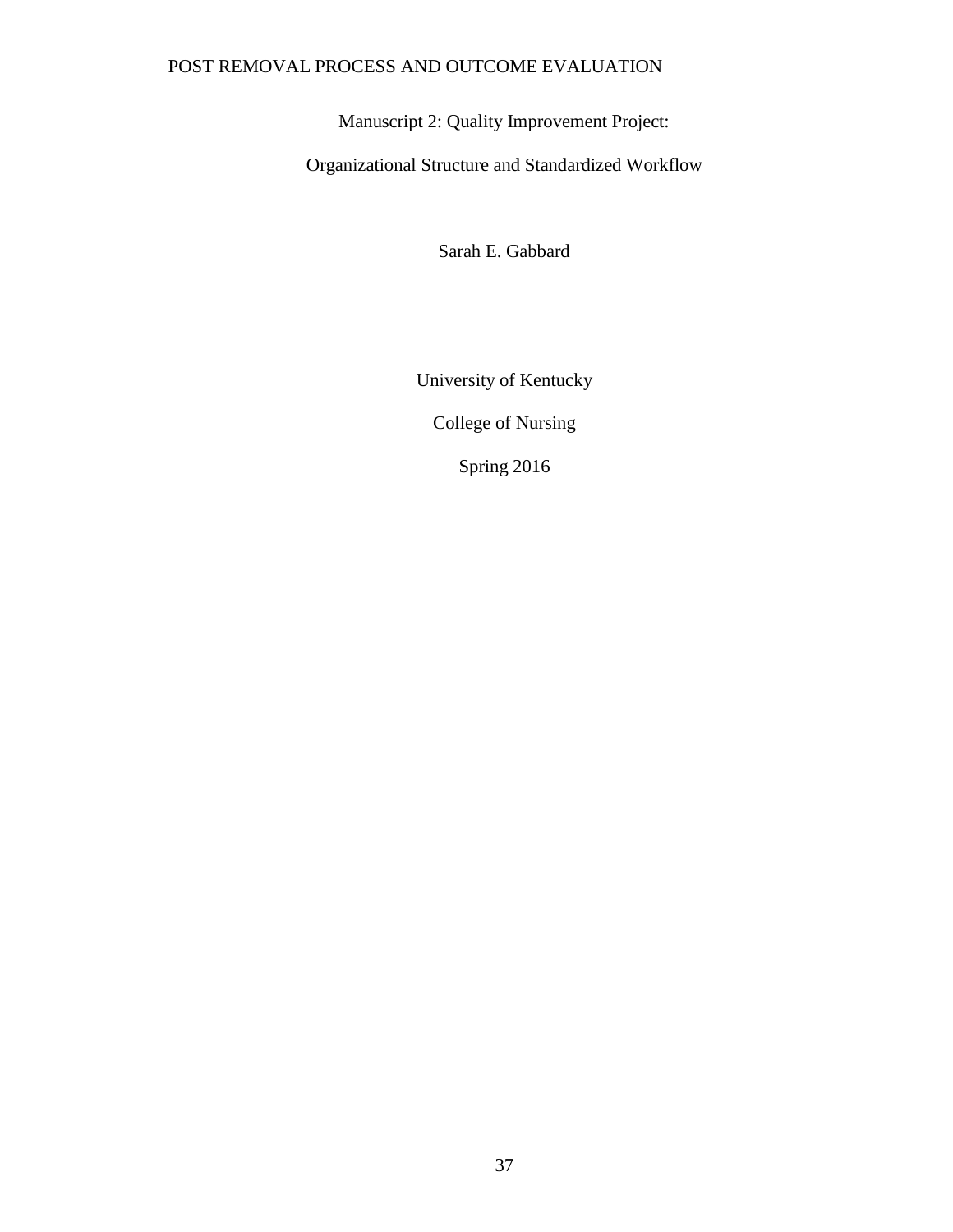#### Abstract

**Purpose:** Hospital acquired infections (HAIs) are a critical patient safety concern. These infections reflect the care provided to patients, and are unfortunately widespread in today's hospitals. Catheter acquired urinary tract infections (CAUTIs) account for approximately 40% of HAIs, with the highest rates in intensive care units (US HHS, 2013). At the facility where I work we monitored our CAUTI rates from January 2012 to January 2013 and found them to be higher than expected. We recognized that decreasing the number of infections was essential for patient safety and that a standard systematic approach was needed to identify gaps in care and determine appropriate interventions to lower said rates.

**Methods:** The quality performance improvement project was to create an organized structure and a process to identify gaps and develop interventions to decrease our CAUTI rates. This led to the development of the CAUTI Steering and workgroup teams. Once the structure was in place, the workgroup team would identify gaps and follow a systematic process of developing nursing guidelines, interventions, implementation plans and evaluation procedures.

**Results:** In the first quarter of FY 2014 our rates ranged from 6.9 to 11.3. In December 2014 our rate decreased to 2.7.

**Conclusions**: Having a systematic process has proved to be the pivotal crux in decreasing our CAUTI rates. The standardized workflow proved to be instrumental in impacting patient safety.

**Implications:** This process provided a vehicle to change nursing practice and can be replicated to address other HAIs or clinical patient safety issues at the enterprise level. As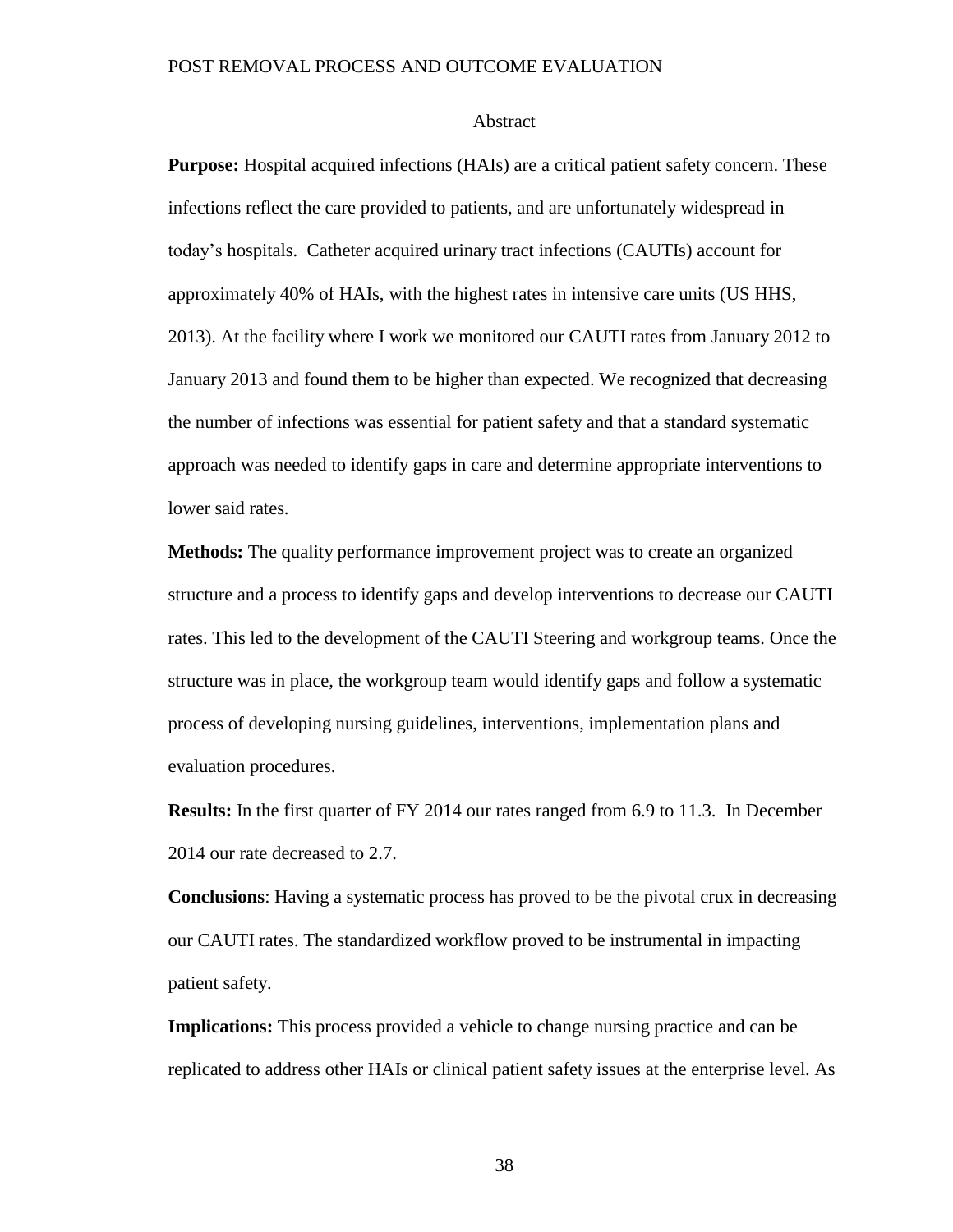this structure and process is utilized, identification of improvements may lead to an effective process.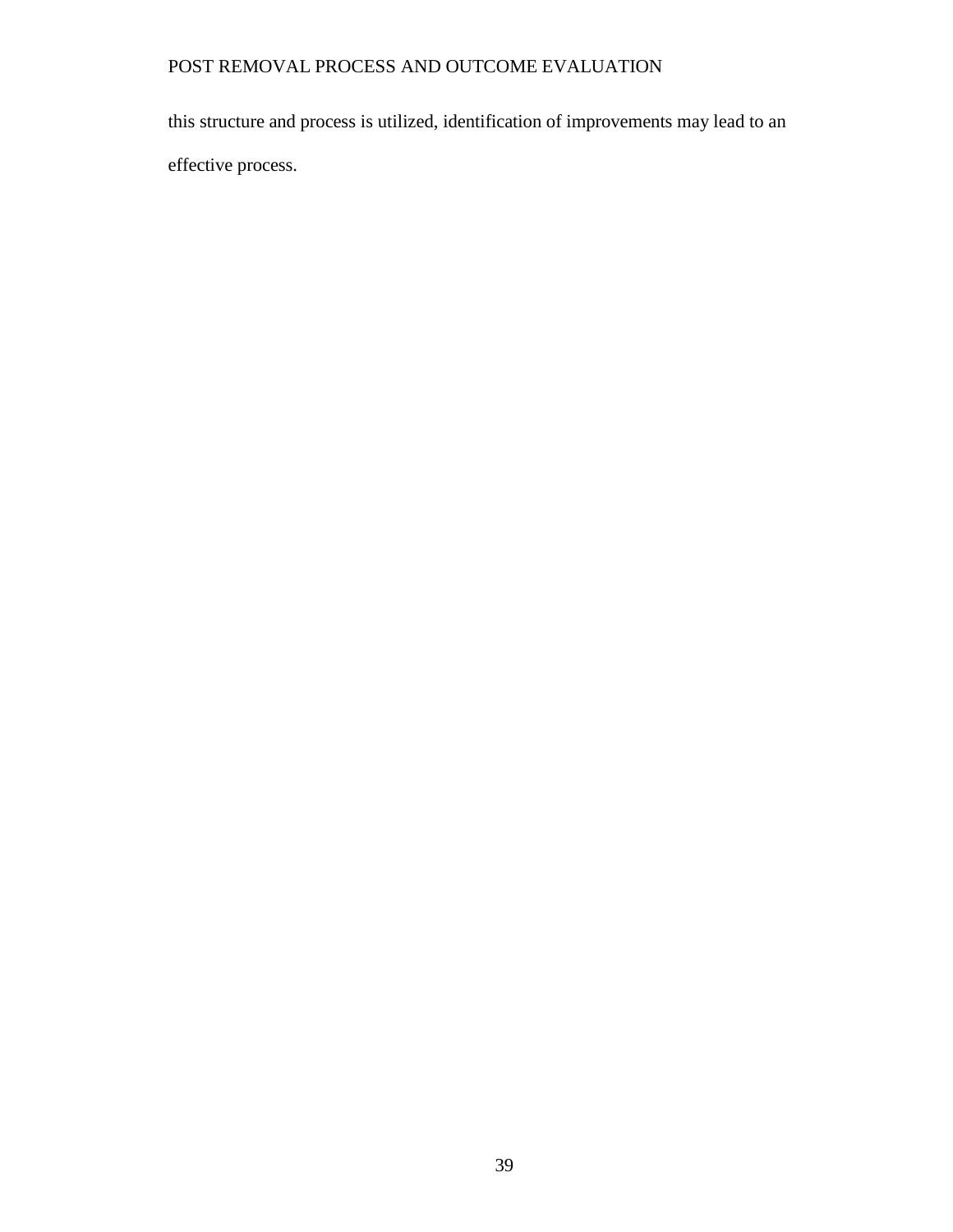Organizational Structure and Standardized Workflow

#### **Problem Statement**

In July 2013, my facility's enterprise catheter associated urinary tract infections (CAUTI) rate was 11.3 per 1000 device days with the target of 2.7 per 1000 device days. There was no enterprise standard organizational workflow to provide centralized intervention measures to decrease the CAUTI rates and to ensure that evidence based practice was being implemented and followed**.**

#### **Background and Significance**

Hospital acquired infections (HAIs) are a critical patient safety concern. Many of these infections are reasonably preventable and are viewed as a reflection of the care provided to patients. Catheter acquired urinary tract infections (CAUTIs) account for approximately 40% of HAIs, with the highest rates in intensive care units (US HHS, 2013). Overall complication from CAUTIs quadrupled in the span of ten years, from 11,742 in 2001 to 40,429 in 2010 (Colli, 2013). CAUTIs are responsible for .5% to 4% of secondary bloodstream infections (APIC, 2009). Septicemia as a secondary diagnosis of CAUTI has increased from 21% to 40% in 2010 and patients with bacteriuria have a threefold increase chance of dying (APIC, 2009). In a retrospective study conducted on Trauma patients, a 16-fold increase in developing sepsis once a patient had acquired a CAUTI was noted (Boggotti, 2012). In the US, deaths due to CAUTIs are approximately 2.3%, with a mortality rate of 9% for those CAUTIs that develop into bacteremia, and 25%-60% for those which develop uro-sepsis (Tenke, 2014).

In addition to the high risk of medical complication, there is a high financial cost associated with CAUTI. In 2014, Medicare penalized 721 hospitals that had high rates of HAIs. These rates were based on combining three types of hospital-acquired conditions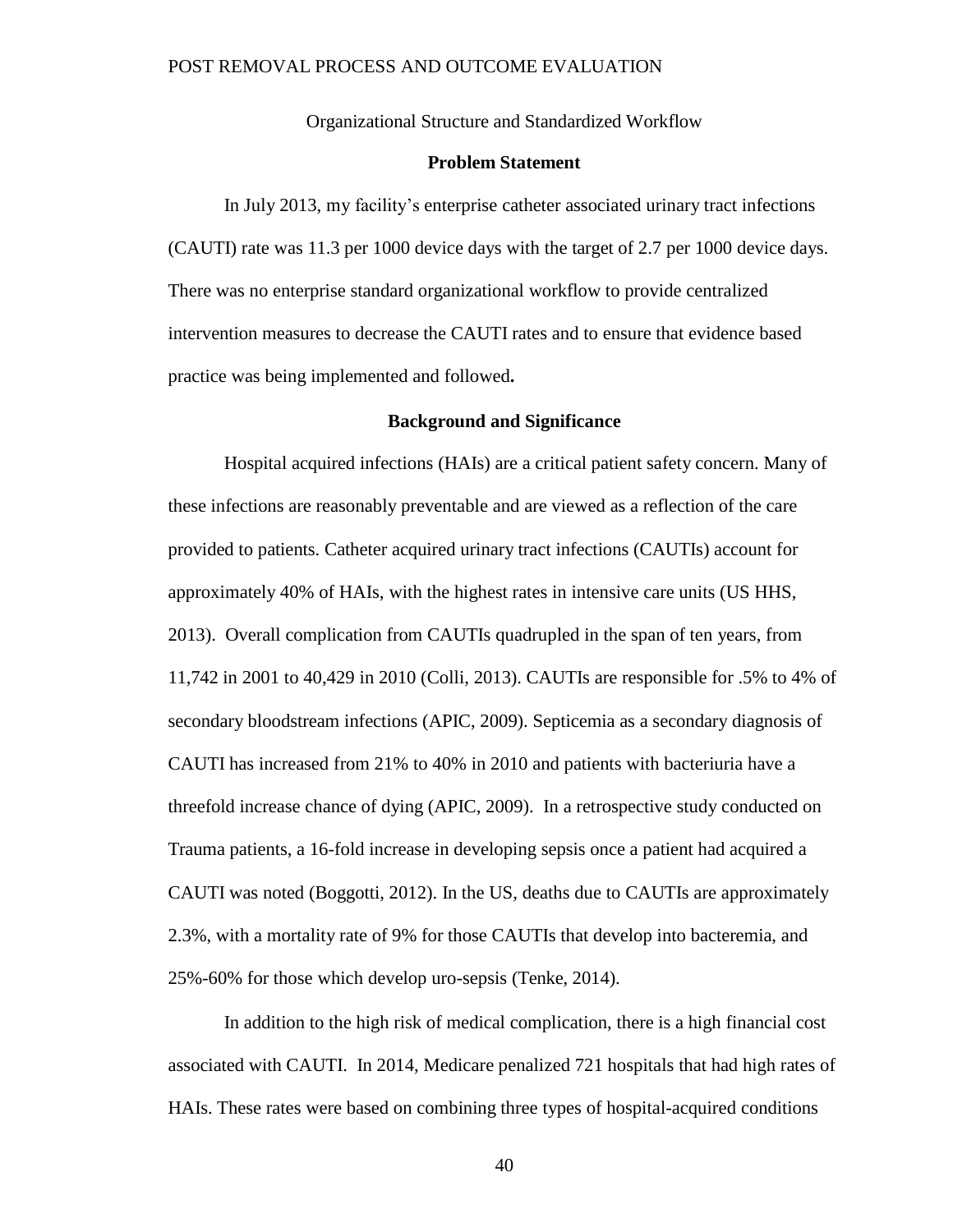(HAC) to determine if a penalty would be applied. The HAC include central line infections (CLABSIs), CAUTIs and Serious Complications (Rau, 2014). These penalties consisted of having hospital Medicare payments reduced by one percent over the fiscal year that ran from October 2014 through September 2015 (Rau, 2014). Such a penalty can amount to millions of dollars for larger institutions. For some hospitals the major contributor to their HAI rate was their high CAUTI rate.

CAUTIs also affect length of stay and hospital cost. The increase in hospital length of stay varies from 0.6 to 3 days (Dailly, 2011; Colli, 2013). The per patient cost associated with a CAUTI has a wide range due to the complications that can arise as well as the increased length of stay. The estimated per patient cost ranges from \$589 to \$44,043.00 (Scott, 2009). These per patient costs result in a national cumulative medical cost of \$400 to \$500 million annually (U.S. HHS, 2013). The CAUTI complications median charge is almost the same as all hospital acquired complications. The mean charge of CAUTI complications is \$32,513, while the mean charges of all hospital acquired complication is \$33,079 (Colli, 2013). This indicates the high financial liability of a CAUTI.

Not only is medical care and cost associated with CAUTIs. Due to the large number of catheters being placed, the inherent risk factors of developing a CAUTI and the multiple ways bacteria can be introduced, CAUTIs are the leading cause of HAI.

From 2002 to 2014, CAUTIs have accounted for 36% of HAI (CDC, 2012; Kundson, 2014). In 2012, 54,500 CAUTIs were reported nationwide and the rate had increased 6% from 2009 to 2013 (CDC, 2009, Knudson, 2014). The national CAUTI rates from National Healthcare Safety Network in 2006 showed pooled mean CAUTI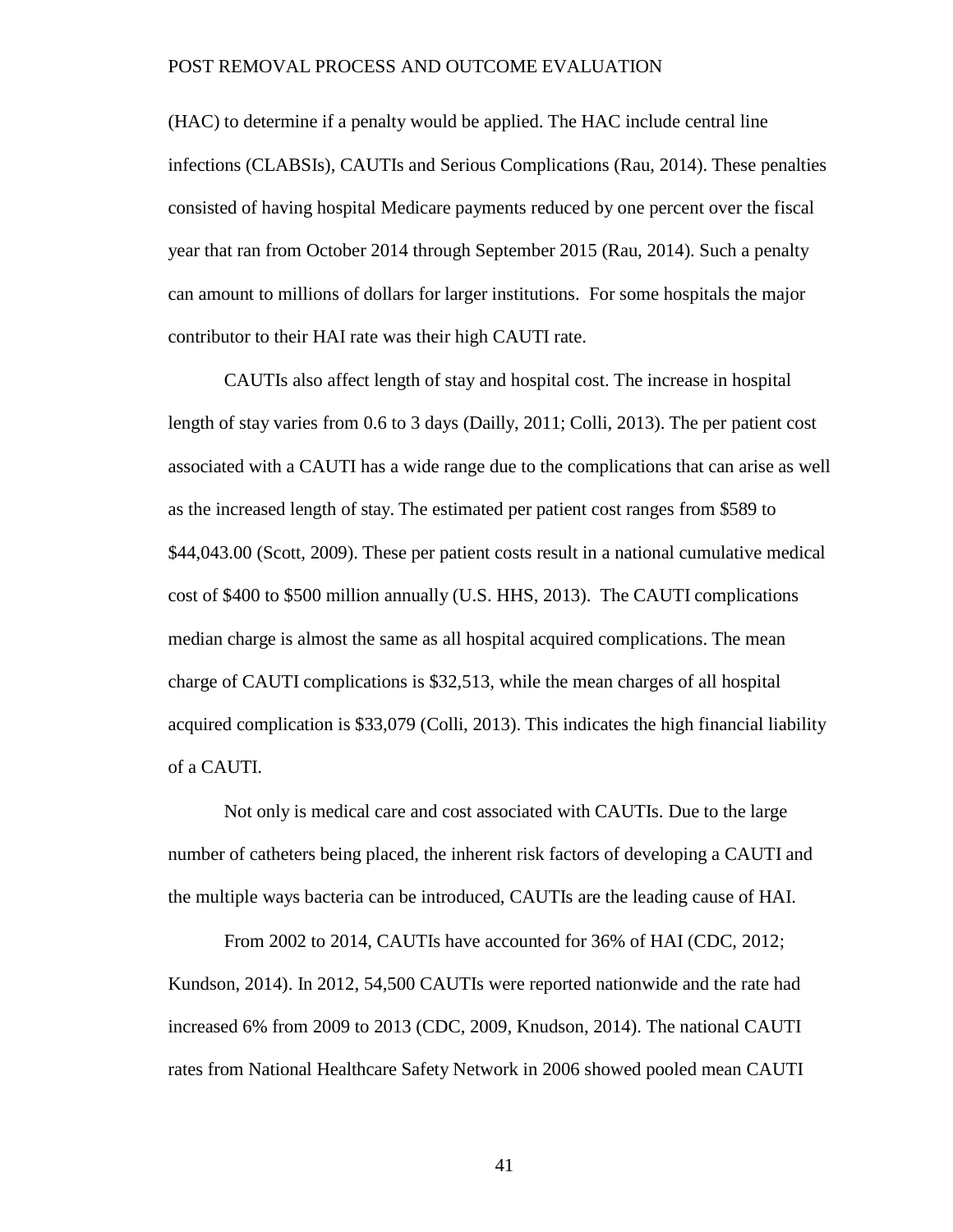rates of 3.1 to 7.5 infections per 1000 catheter- days (CDC, 2009). The ideal benchmark is below 2.4.

The populations most at risk for developing a CAUTI are those admitted to intensive care units, the elderly and females (APIC 2009; CDC, 2009). Due to the seriousness of these infections and their prevalence, CAUTIs have become a national concern. In January 2013, the Joint Commission added CAUTI to the National Patient Safety Goals with the emphasis on hospital implementing evidenced base practice (EPB) to decrease hospital acquired CAUTIs 25% by 2020 (Knudson, 2014). This has focused attention on potential contributing factors to acquiring these infections and possible preventative interventions. Evidence indicates that a majority CAUTIs are preventable. (Alexitis 2013; Gould, 2009; Tenke, 2014). The evidence has been provided by research studies, meta-analysis, and systematic reviews and provides recommendations on interventions to decrease CAUTI risk factors. These interventions include physician reminders, nurse driven protocols, bladder scanning and intermittent catheterization. Studies show that 17% to 69% of CAUTIs may be prevented with recommended infection control measures (CDC 2009). This equates to 380,000 infections and 9,000 deaths that could be prevented annually (CDC, 2009).

## **Development of the Nurse Sensitive Work Product Process**

Our facility realized the serious impact CAUTIs were having on our patients and the need to reduce them. Our CAUTI rates in the First Quarter FY 14 ranged from 6.9 to11.3 per 1000 Foley days and the benchmark was 2.7. We identified all the factors that lead to our high CAUTI rates, including structure, current practice, education, products and physical limitations.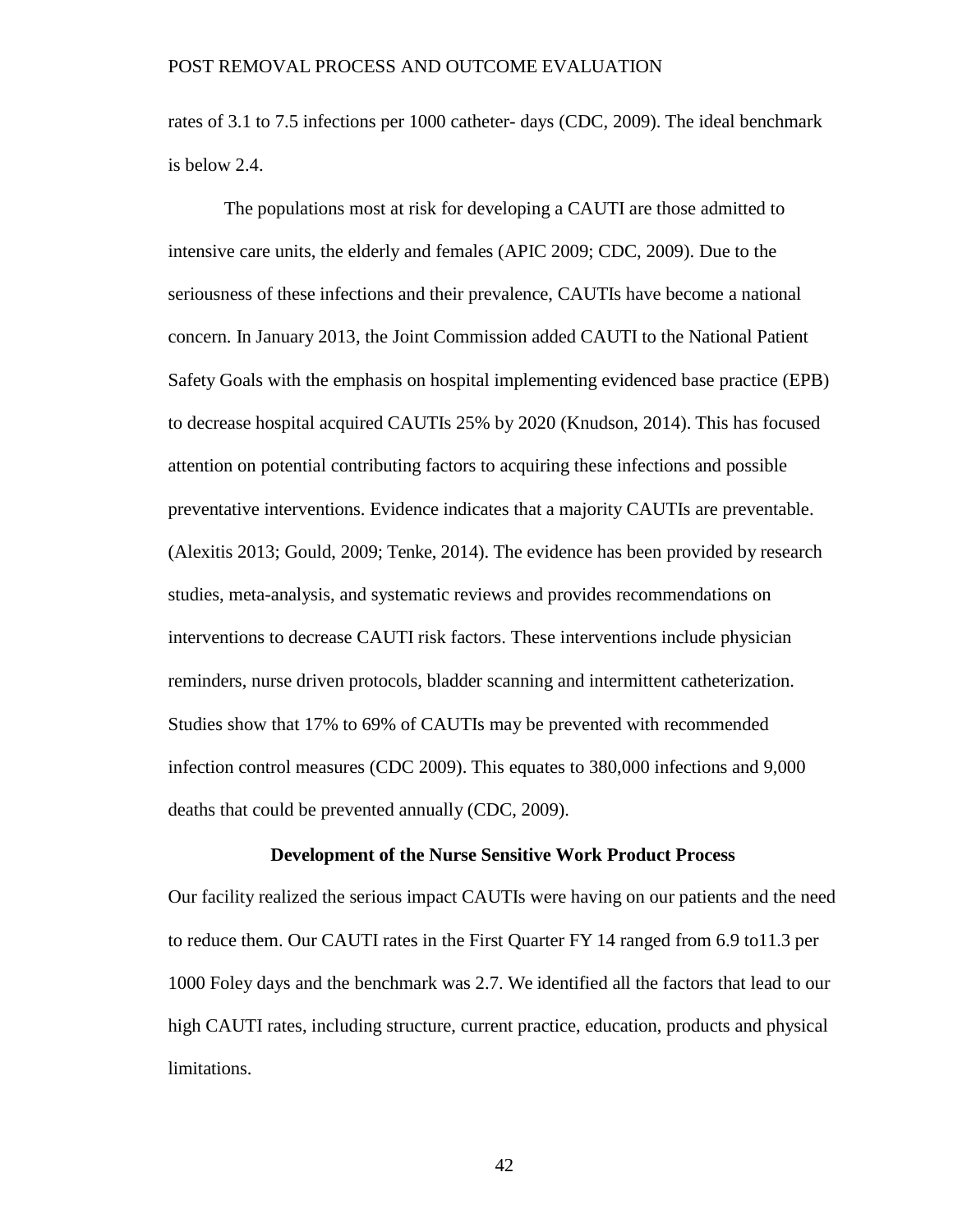

Figure 2.1 Identification of Contributing Factors for CAUTIs Fishbone

A detailed evaluation of hospital practices showed that the workflow and structure was not as effective as it could be in identifying and implementing changes that could decrease our rates (see figure 1). The process consisted of several different approaches. Many times changes were made in silos with individual units identifying specific problems and developing a unit specific plan without measuring the outcomes (see figure 2). There was an eight step process group working on interventions, but it was not making the impact we had planned, and there was no defined structure on having an organizational standardized workflow or measuring compliance with Foley practices.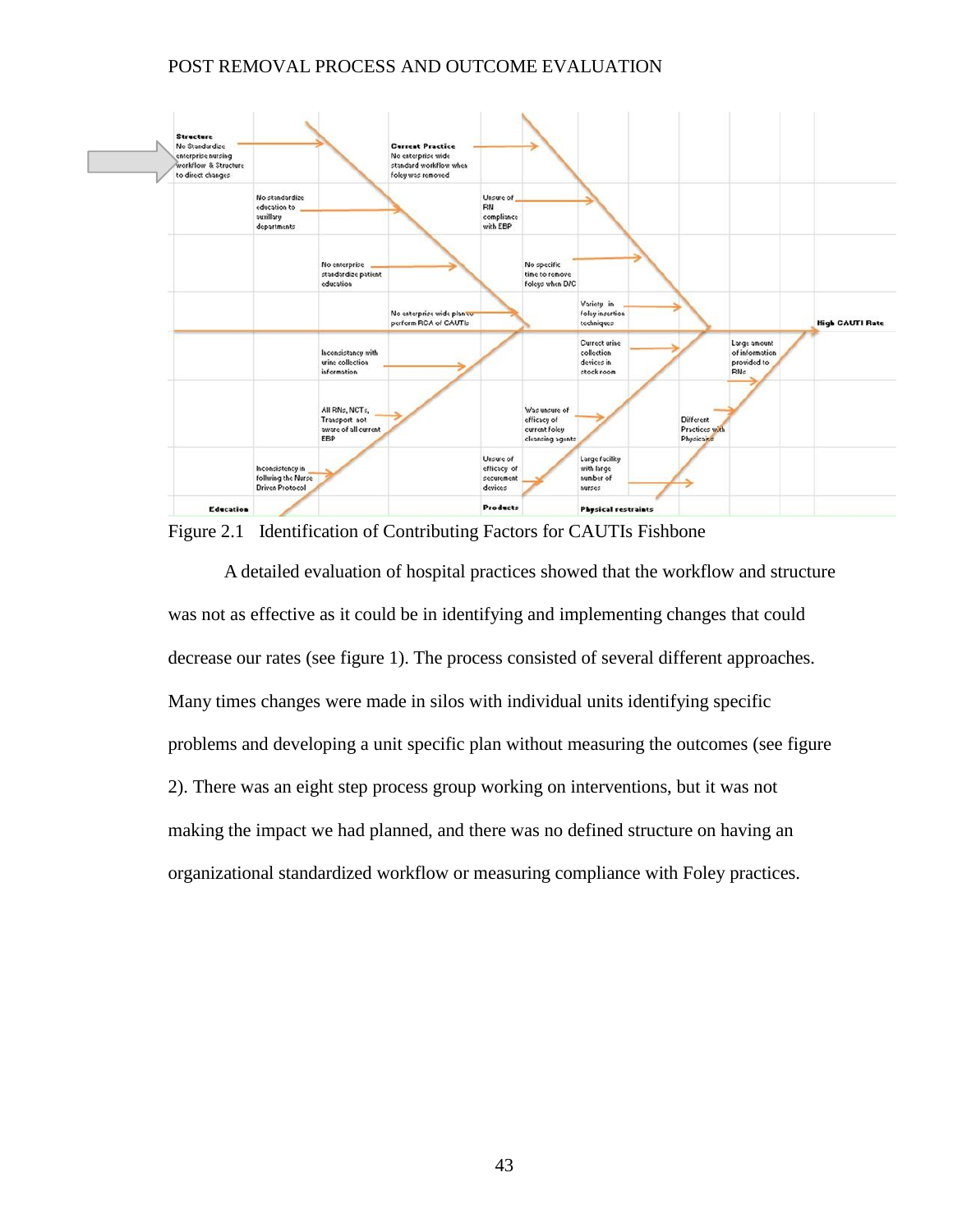

# Figure 2.2 Current Workflow

Through evaluation by senior nursing leadership, it was determined that a standard systematic approach was necessary to make an effective hospital wide impact on lowering CAUTI rates. The quality performance improvement project (QIP) was started to create a standardized organizational structure and workflow that would provide a vehicle to identify risk factors and implement interventions. The QIP would create an organization structure that would be effective in implementing enterprise wide (EBP) and ensure standard of care was being given in all areas. The primary objective for our process improvement was to decrease known CAUTI risk factors with the ultimate aim of preventing harm to our patients and decreasing our CAUTI rates. Our measures would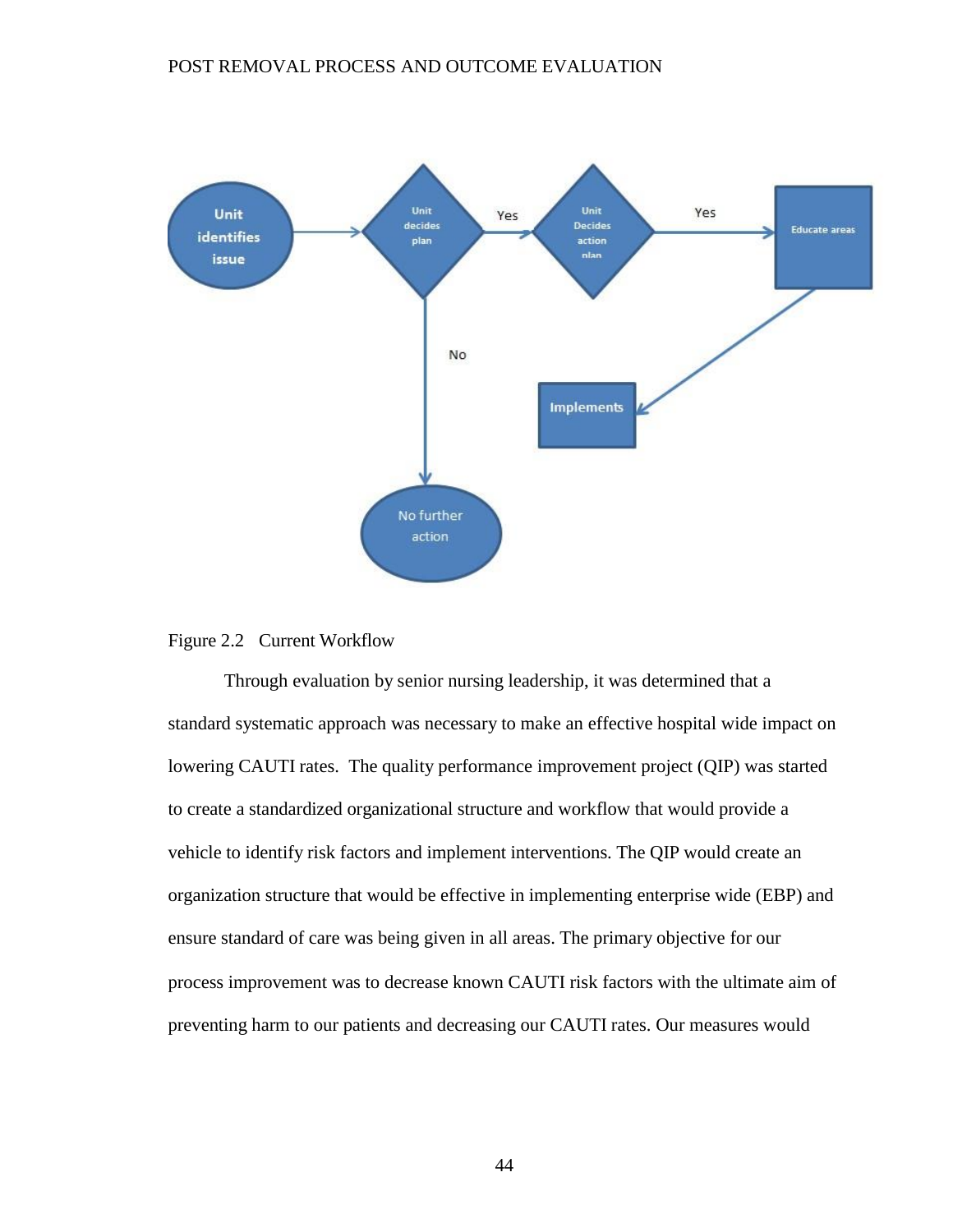include trending monthly CAUTI rates and conducting point prevalence checks at regular intervals to determine compliance.

We recognized this initiative would need to take a multi-disciplinary approach and would need to include Hospital Administration, Senior Nursing Leadership, Clinical Nurse Specialist (CNSs), Director of Nursing Practice and Support, Director Infection Control Director, MDs, Staff Development, Staff RNs, NCT, Transport and Patients.

Nursing leadership designed the quality improvement project following Donabedian's model of Structure, Process, and Outcome's. The structure was created to provide a strong foundation to make our QIP successful. There were four major teams with specific roles included in the organizational structure: the Steering Team, CAUTI work group, Infection Prevention and Control (IPAC) and a Root Cause Analysis team (RCA). The Executive Sponsors of the structure included the Associate Chief Nurse Executive, Directors of Nursing Practice and IPAC. The essential team members included Executive Sponsors, CNS, IPAC RNs, Director of Infection Control, Nursing staff, and Staff Development. The chairs included the Associate Chief Nursing Executive for the Steering Team, a CNS for the workgroup and an IPAC RN and CNS for the RCA team.

The Steering Team provided leadership, guidance and support. The members would include the Associate Chief Nurse Executive, Directors of Nursing Practice and Innovation, Staff Development and IPAC, Infectious Disease Physician, CNS and IPAC RNs. Their responsibilities included consolidating the CAUTI initiatives throughout the enterprise to create a clear focus around quality and safety work regarding CAUTIs, give advice and support the Work group and the RCA team, monitor compliance using the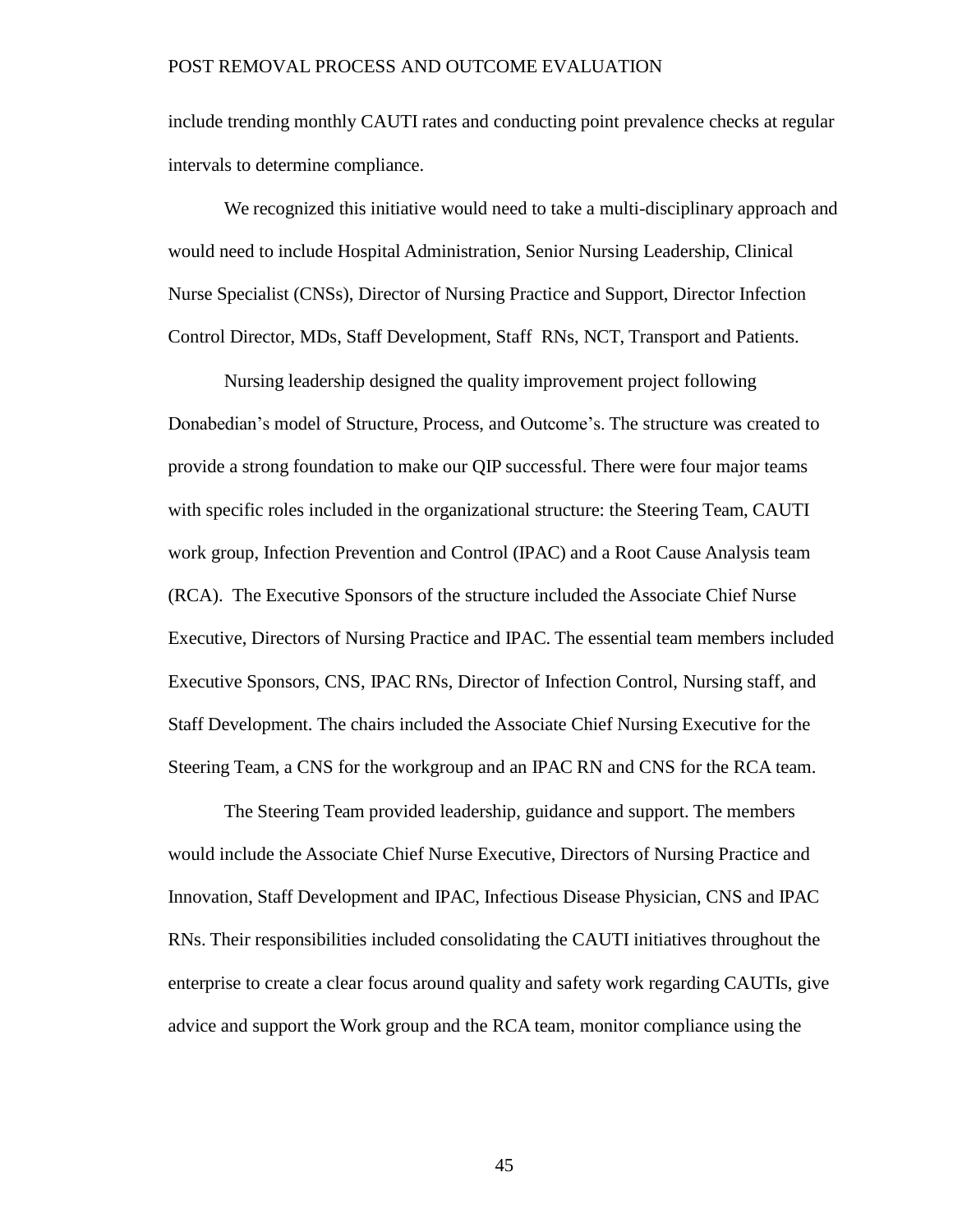structure, process, outcome model, and report outcomes to the Nursing Strategic Priority #1 Team and the Patient Safety Committee (see figure 3).

The IPAC Director, Physician and RN would provide the expert advice for infection control measures, trend our monthly CAUTI rates, and provide specific information to the Workgroup on each patient that met the CDC surveillance criteria for HA-CAUTI.

The RCA Group's responsibilities included reviewing all HA- CAUTIS audits in weekly huddles. The audits were completed by the CNSs performing a detailed chart review using a standardized audit tool to determine if EBP were being followed. The group would trend the data and identify other possible contributing factors on all HA-CAUTIs.

The workgroup responsibilities included creating strategies to ensure EBP were being identified and implemented and conducting regular point prevalence checks to measure compliance.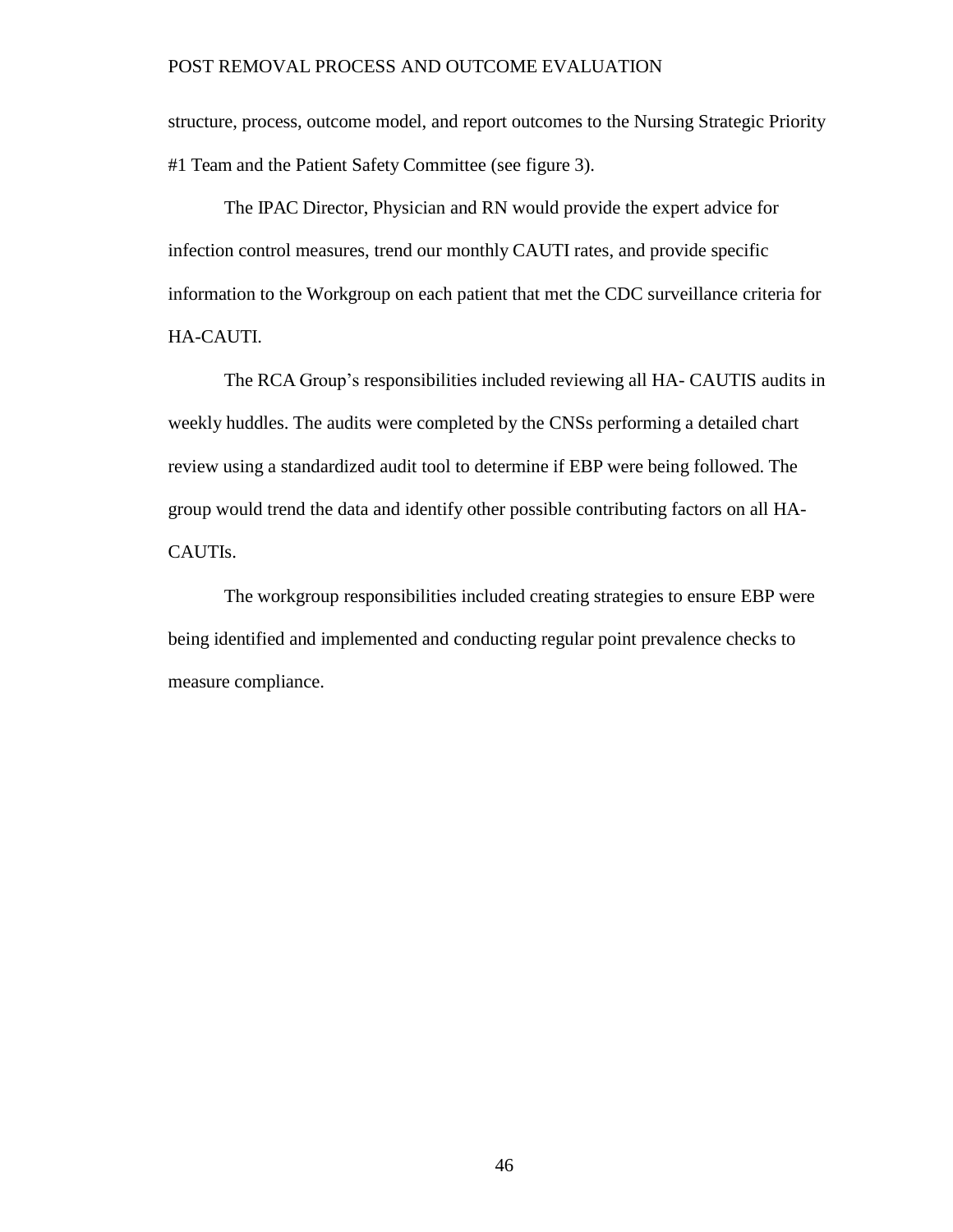



Figure 2.3 Nurse Sensitive Work Product Process Organizational Structure and Workflow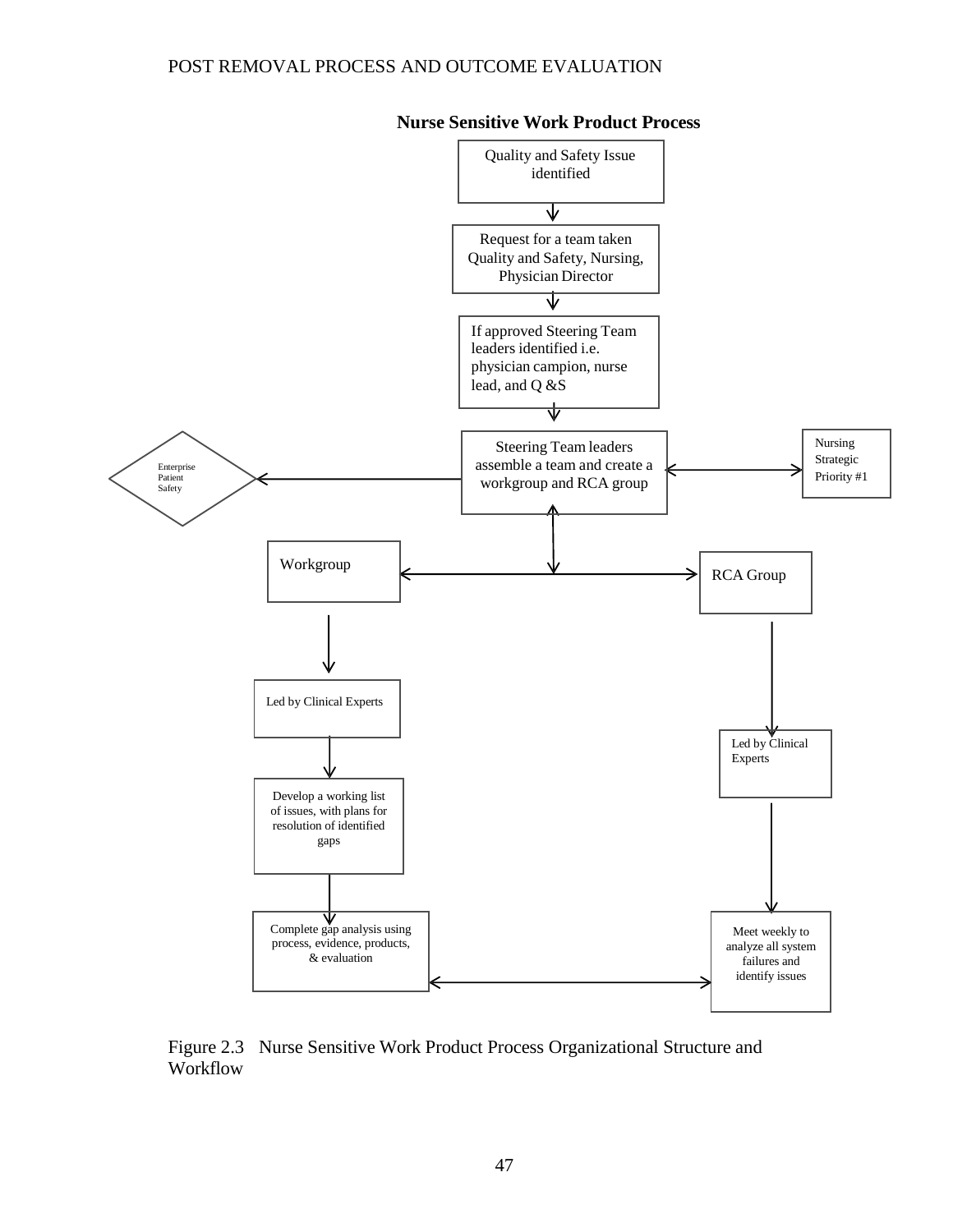# **Process**

The process for the organizational structure included having monthly Steering Team meetings to review and approve the work and action plans of the workgroup, review data, provide enterprise support, and make additional recommendation when needed.

The work group followed a standardized workflow process that provided consistency to ensure all components of evaluation, planning and execution were followed (see Figure 4). The process began by identifying EBP through (1) literature reviews, (2) CDC and APIC recommendations, (3) participating in national initiatives, and (4) communicating with other hospitals. Once the best practice was identified, the workgroup evaluated the current practices and system issues and determined if gaps existed. The workgroup then developed an implementation plan, education material, and organized a rollout and dissemination plan to present to the CAUTI Steering Team. The Steering Team then provided additional recommendations and approval for implementation. After the action plans were implemented, audits were conducted and rates were obtained from IPAC to determine outcomes of the interventions. The information was then presented to the Steering Committee and Senior Leadership to obtain feedback and further recommendations.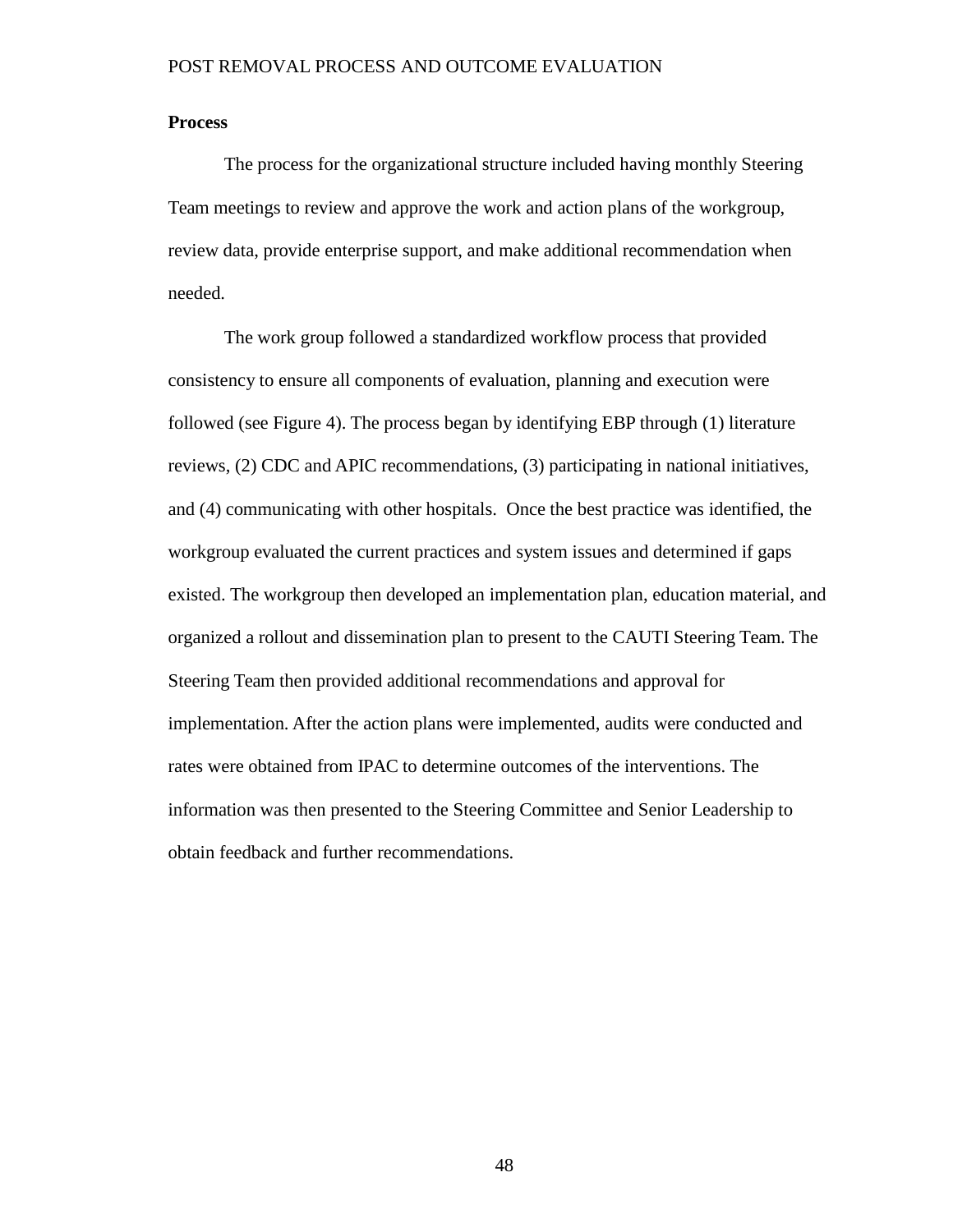

Figure 2.4 Standardized Workflow of the CAUTI Workgroup

We recognized that in order to make this process effective we needed support from all stakeholders, which included Nursing Leadership, RNs, NCTs, CNS, Staff Development, Transporters, Procedural area staff, Physicians, and Patients.

We also recognized the challenges we faced included (1) the large size of our facility, (2) the enormous number of staff members, (3) staff in multiple locations, and (4) the fact that many of the staff members had competing priorities.

# **Outcomes Measures**

Our evaluation for our QIP included measuring compliance with the Foley bundle through point prevalence's audits and trending our CAUTI rates.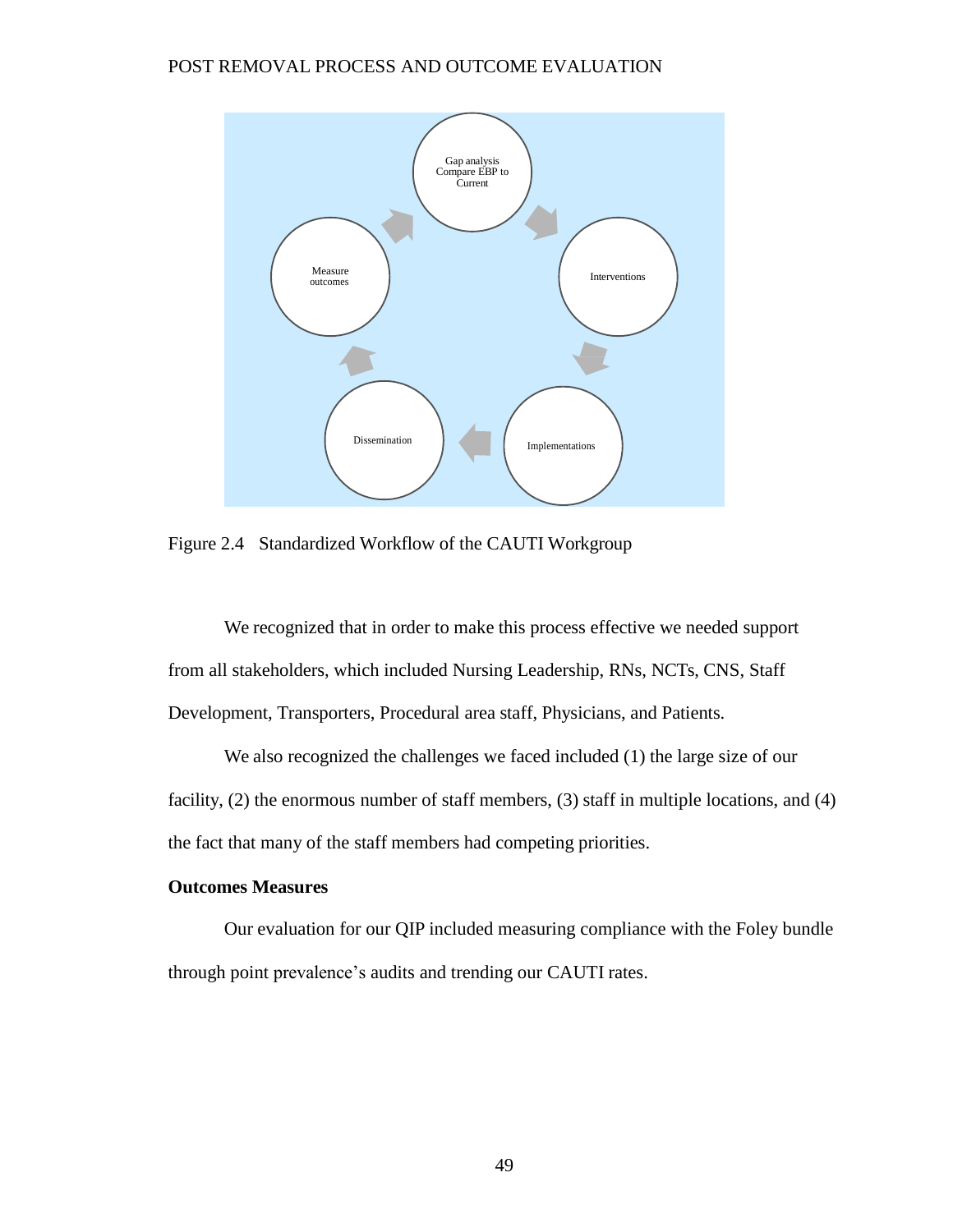

Figure 2.5 PDSA Cycle

Our standardized process for the workgroup was to follow the Plan, Do Study Act (PDSA, see figure 5) process. Using the PDSA, the workgroup identified through observation that there were no standard Foley care measures being followed within the enterprise and no system wide process to measure. The workgroup performed a literature review and examined the recommendations from the Center for Disease Control (CDC) and developed a Foley care bundle which followed the CDC recommendation. The workgroup developed the educational material, a plan on educating the nurses, and worked with Informational Technology (IT) and the approving team to make changes to the electronic health records. We vetted the plan and material through the CAUTI Steering Team and gained approval. The Steering Team recommended point prevalence's audits be conducted to measure compliance. The workgroup developed and implemented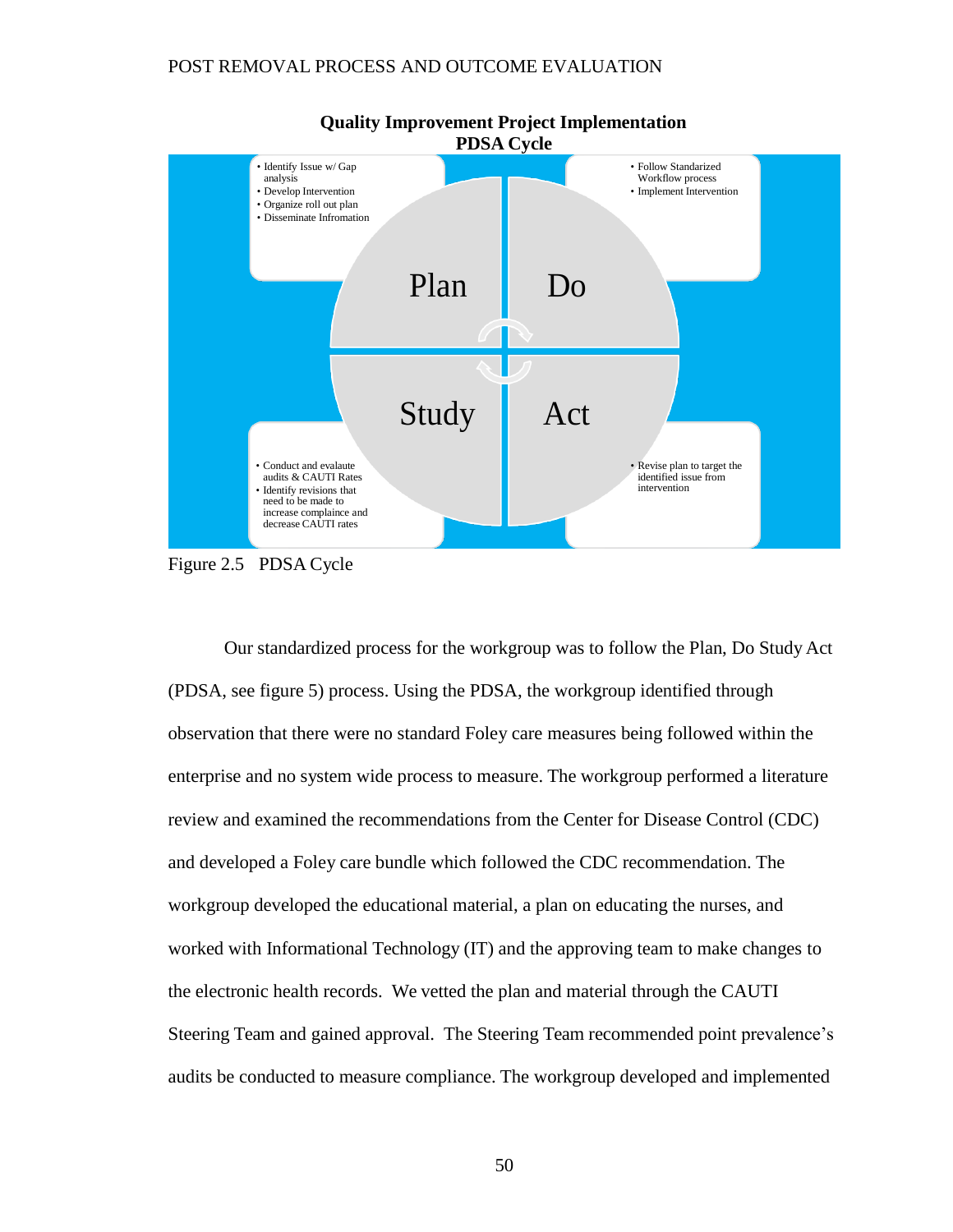a point prevalence system to evaluate hospital wide compliance on standard Foley practices on all admitted patients that had a Foley catheter. The data was analyzed by the lead CNS. It was noted that several standard Foley care practices were below the target of 90% compliance enterprise wide.

The results from the point prevalence audits were provided to the Steering Committee. The Steering Committee then made recommendations to the workgroup to develop measures to increase compliance on standard Foley care practices One Foley care practice that was identified by the workgroup that keeping a closed system was 2% below the target of 90%. The work group reviewed the results of the point prevalence audits in further detail and queried nurses about why the Foley system was open and not closed. Through this evaluation it was identified that the systems were open for several reasons as follows:

- 1. If a patient had a standard Foley system placed, when they arrived to the unit the nurses would open the system to place a urometer bag to measure the output more accurately.
- 2. If a patient had a Foley system with a urometer bag and was moved out of the unit the acute areas would switch out the bag for a standard bag, because they preferred not to have the urometer bag
- 3. When patients were transported and moved, if the clip on the Foley bag broke, then often, only the bag was replaced instead of the Foley system
- 4. If a special catheter was placed by urology or the patient needed continuous bladder irrigation the system would be open. For these reasons a closed system was not possible and was removed from audits.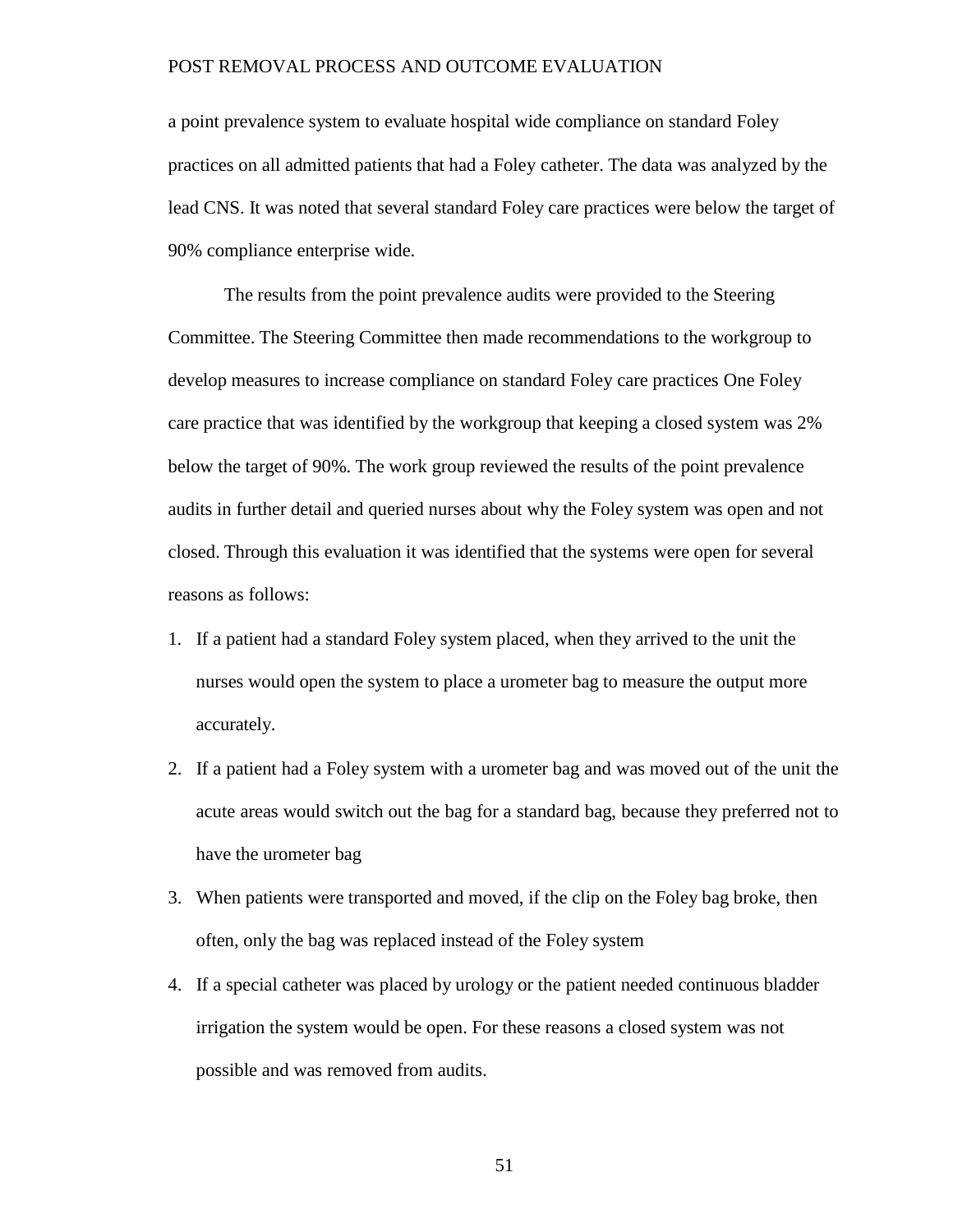Once the reasons were identified, we developed an implementation plan of target education through CNS rounding, communication through various end of the week notes, additional information through educational blitzes and general nursing orientation. The education included the importance of keeping a closed system, when a Foley bag should be replaced rather than switching the bag, reinserting a new one and the importance of initially placing the appropriate Foley system.

To measure our target initiative, we continued to conduct point prevalence audits on all patients who were admitted to the hospital that had a Foley catheter present. Initially we saw a sharp rise in the compliance of keeping a closed system; however, the compliance rate tended to fluctuate. We continued to communicate the importance of keeping a closed system through CNS rounding and presentations to the nursing practice councils the reason and importance of the closed system (CDC recommendation). In the last point prevalence audit, we had 98% compliance enterprise wide (see figure 6).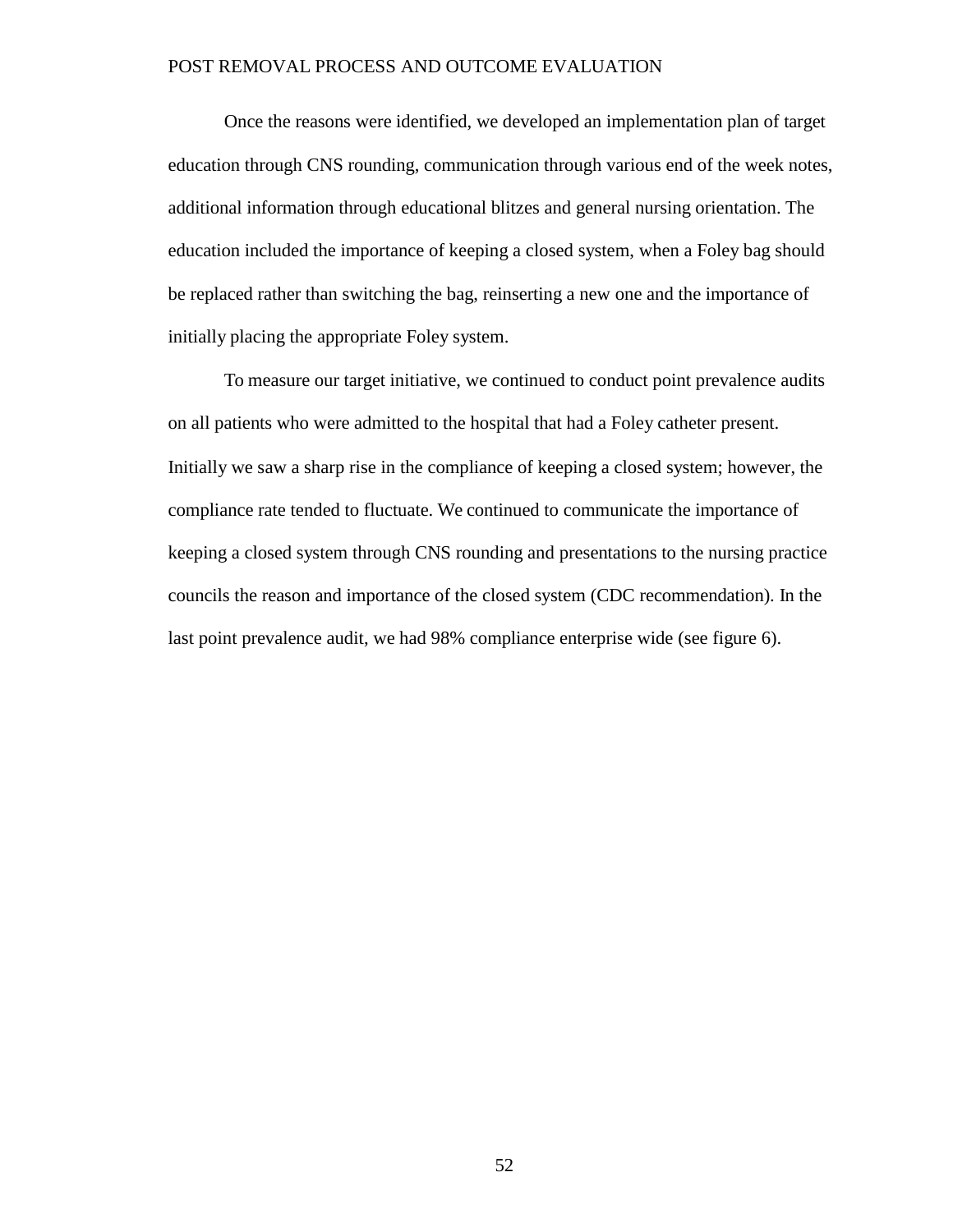

Figure 2.6 Point Prevalence Assessment Results for Closed System

This QIP process has been followed on many other initiatives including the development of a Post Foley Removal Guideline, Foley cleaning process with castile wipes, placing triggers in the electronic medical record to re-inforce proper Foley insertion, changing the catheter prior to culturing if the Foley has been in place greater than 4 days, and educating staff when it is appropriate to culture. Through these initiatives our CAUTI rates have steadily declined, with an overall reduction rate of 76% (see figure 7).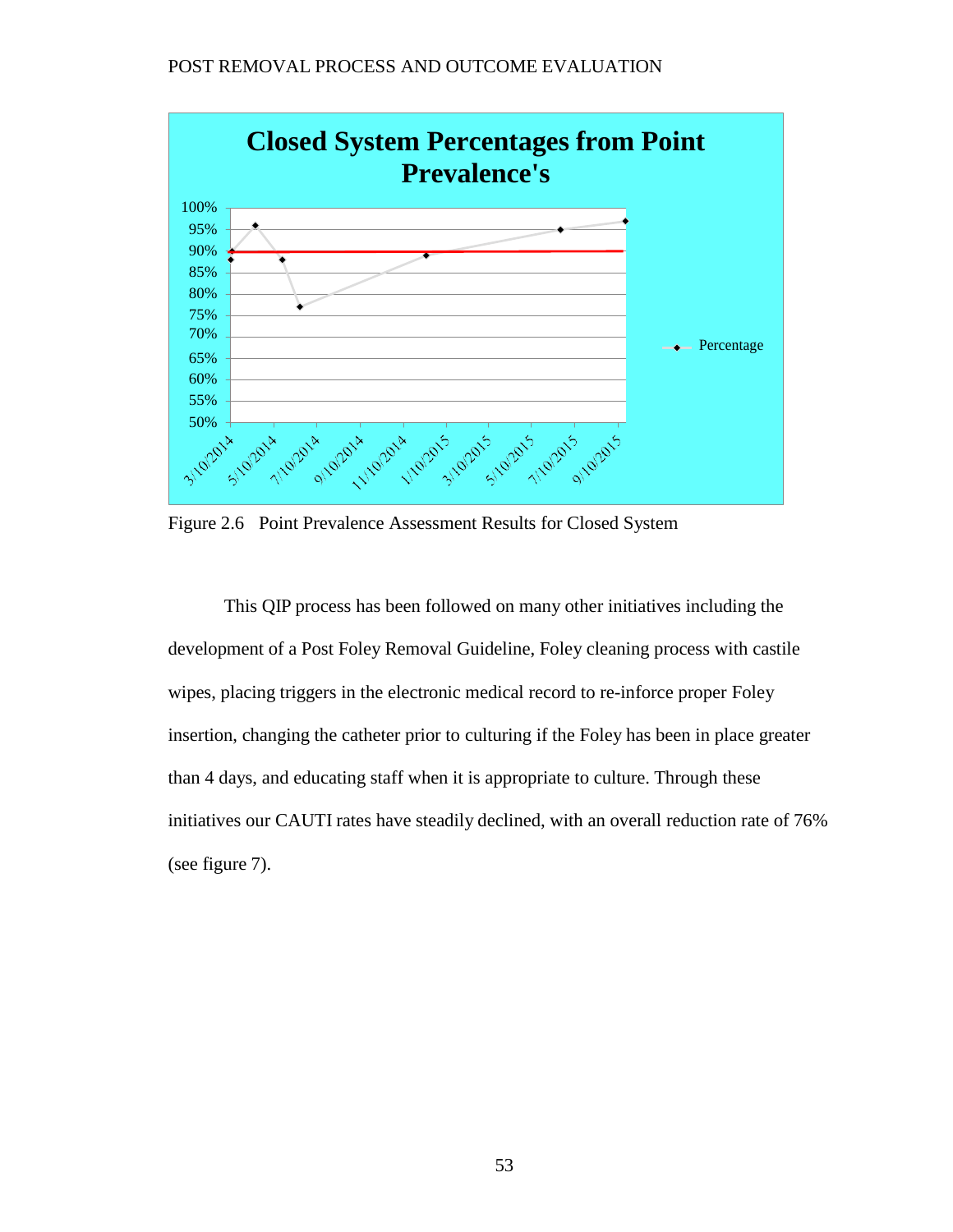# **CAUTI**



76% Reduction

Figure 2.7 Eduction in CAUTI rates

# **Conclusion**

Though this QIP process, multiple systems within the hospital have been enhanced including nursing practice, electronic documentation, transporters activity, and Staff Development activities- (annual competencies, educational sessions, web based learning modules). Our QIP has been very successful; it has made a sustainable difference in implementing EBP and decreasing our CAUTI rates. In the first quarter of FY 2014 our rates ranged from 6.9 to 11.3 per 1000 Foley days. In October 2014 our rate decreased to 2.7. Having a standardized workflow proved to be instrumental in enhancing patient safety. This process provided a vehicle to change nursing practice and lead to a reduction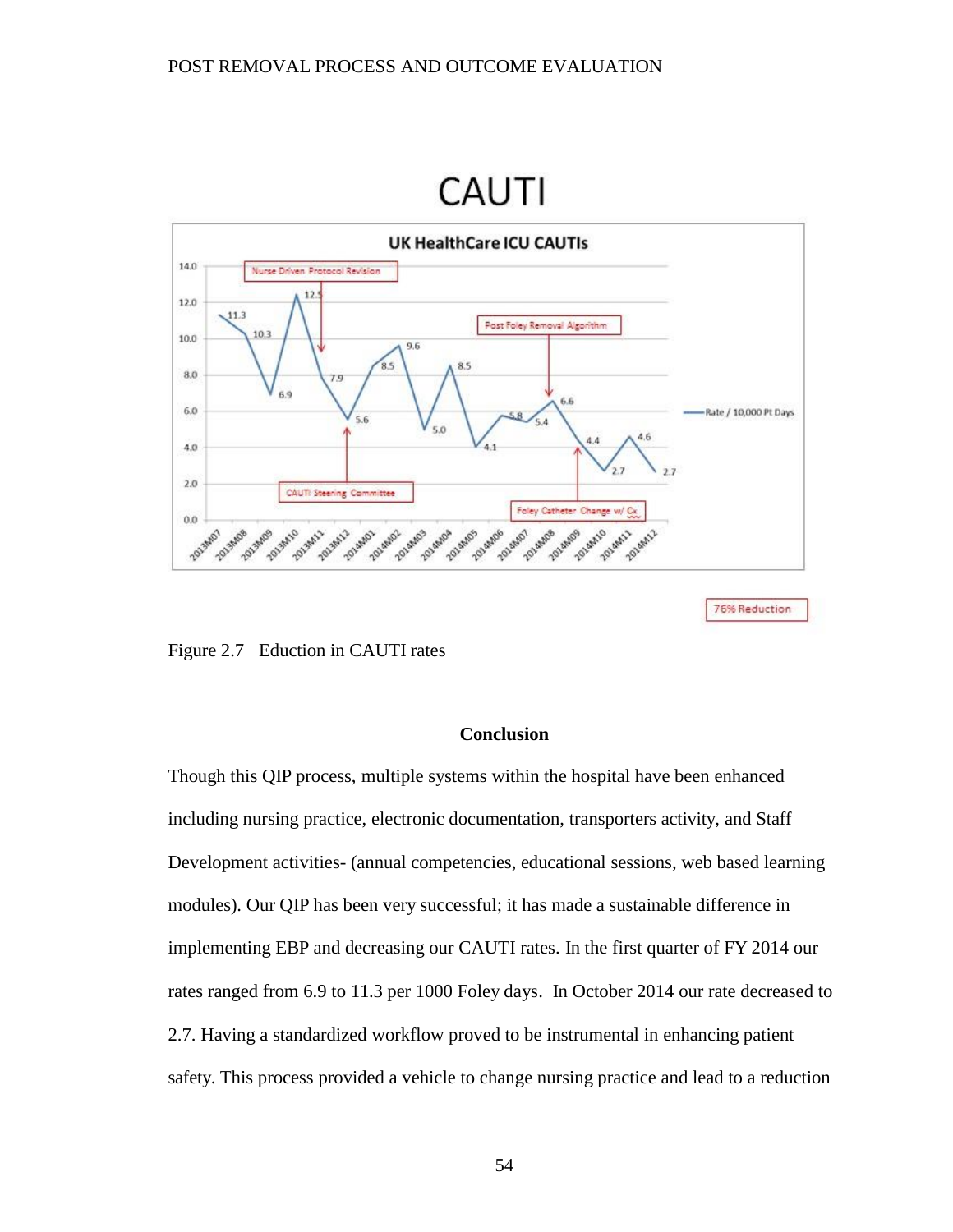in our CAUTI rates. This QIP model has been replicated for other initiatives within the enterprise including the Central Line Blood Stream Infections, Patient Falls and Venous Thromboembolism.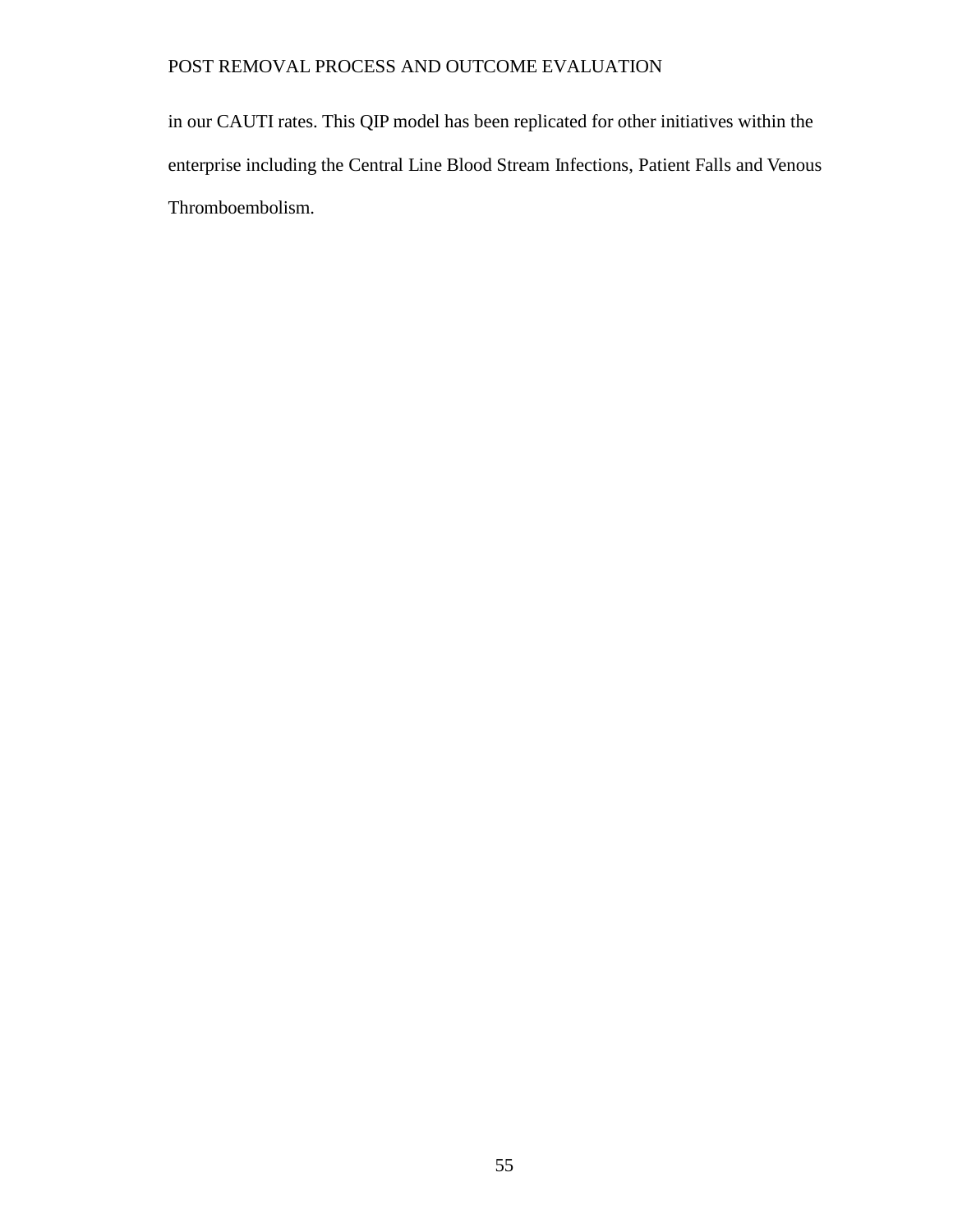# References

- Alexaitis, I., & Broome, B. (2013). Implementation of a nurse-driven protocol to prevent catheter-associated urinary tract infections. *J Nus Care Qual.* 29 (3): 245-252.
- APIC. (2009). Guide to the elimination of catheter associated urinary tract infections, Washington D.C.
- Bottiggi, A.J., White, K.D., Bernard, A.C., & Davenport, D.L. (2013). The impact of device associated infection in trauma patient outcomes at a major trauma center. *Presentation at the 72nd Annual Meeting of the American Associate of Trauma and the Clinical Congress for Acute Care Surgery.*1-15.
- CDC Guideline for prevention of catheter associated urinary tract infections. (2009). [www.cdc.gov/hicpac/cauti](http://www.cdc.gov/hicpac/cauti)
- CDC: National Healthcare Safety Network National Healthcare Safety. <http://www.cdc.gov/nhsn/acute-care-hospital/CAUTI/index.html>
- Colli, J. Tojuola, B., Patterson, A.L., Ledbetter C., Wake, R.W. (2013). National trends in hospitalizations from indwelling urinary catheter complications, 2001-2010. *Int Uro Nephrol* 46: 303-308.
- Dailly, S. (2011). Prevention of indwelling catheter-associated urinary tract infections. *Nursing Older People.* 23 (2): 14-19.

Gould, C. V., Umscheid, C.A., Agarwal, R.K., Kuntz, G., Pegues, D.A., & the Healthcare Infection Control Practices Advisory Committee. (2009). Guideline for prevention of catheter-associated urinary tract infections. *Infection Control and Hospital Epidemiology.* 31. (4): 319-326.

Knudson, L. (2014). CAUTI prevention requires improved practices and policies. *AORN*. 99(5):C1-C10.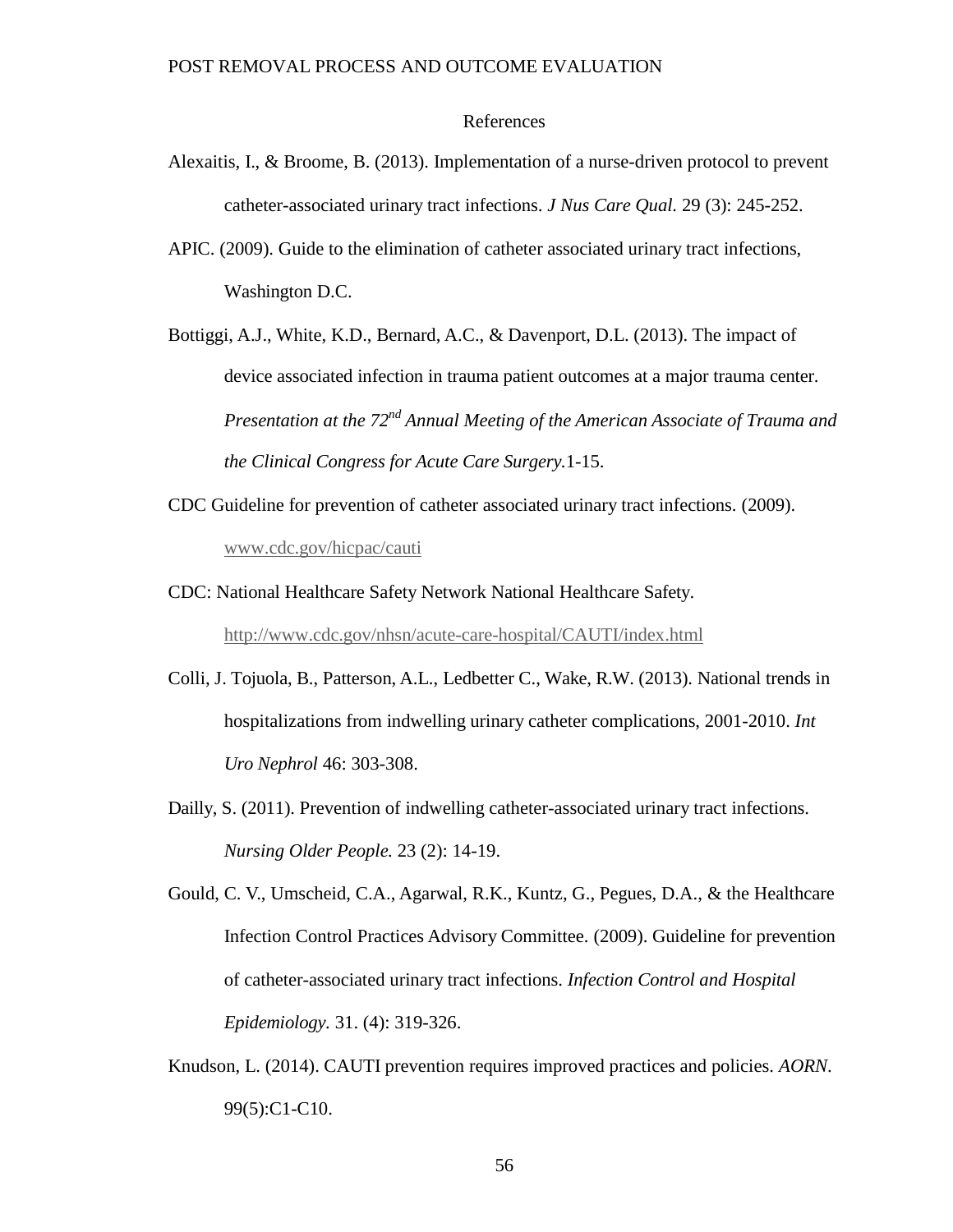- Rau, J. (2014) 721 Hospitals penalized for patient safety. *Kaiser Health News*. December 19.
- Scott, R.D. (2009). The direct medical care cost of healthcare associated infections in U.S. hospitals and the benefits of prevention. *Center for Disease Control and Prevention*. March 2009.
- Tenke, P. Kovas, B., & Johansen, T.E.B. (2014) An update on prevention and treatment of catheter-associated urinary tract infections. *Infect Dis*. 27(10):102-107.
- Umscheid, C., Mitchell, M.D., Doshi, J.A., Adarwal, R., Williams, K., Brennan, P.J. (2011). Estimating the proportion of healthcare-associated infections that are reasonably preventable and the related mortality and costs. *Infection Control & Hospital Epidemiology.*32:101-114.
- US HHS, 2013. Implementation guide for urinary tract infections.

[http://www.health.mil/Reference-Center/Technical-](ttp://www.health.mil/Reference-Center/Technical-D)

[Do](ttp://www.health.mil/Reference-Center/Technical-D)cuments/2013/02/14?Implementation-Guide-for-Catheter-Associated-Urinary-Tract-Infections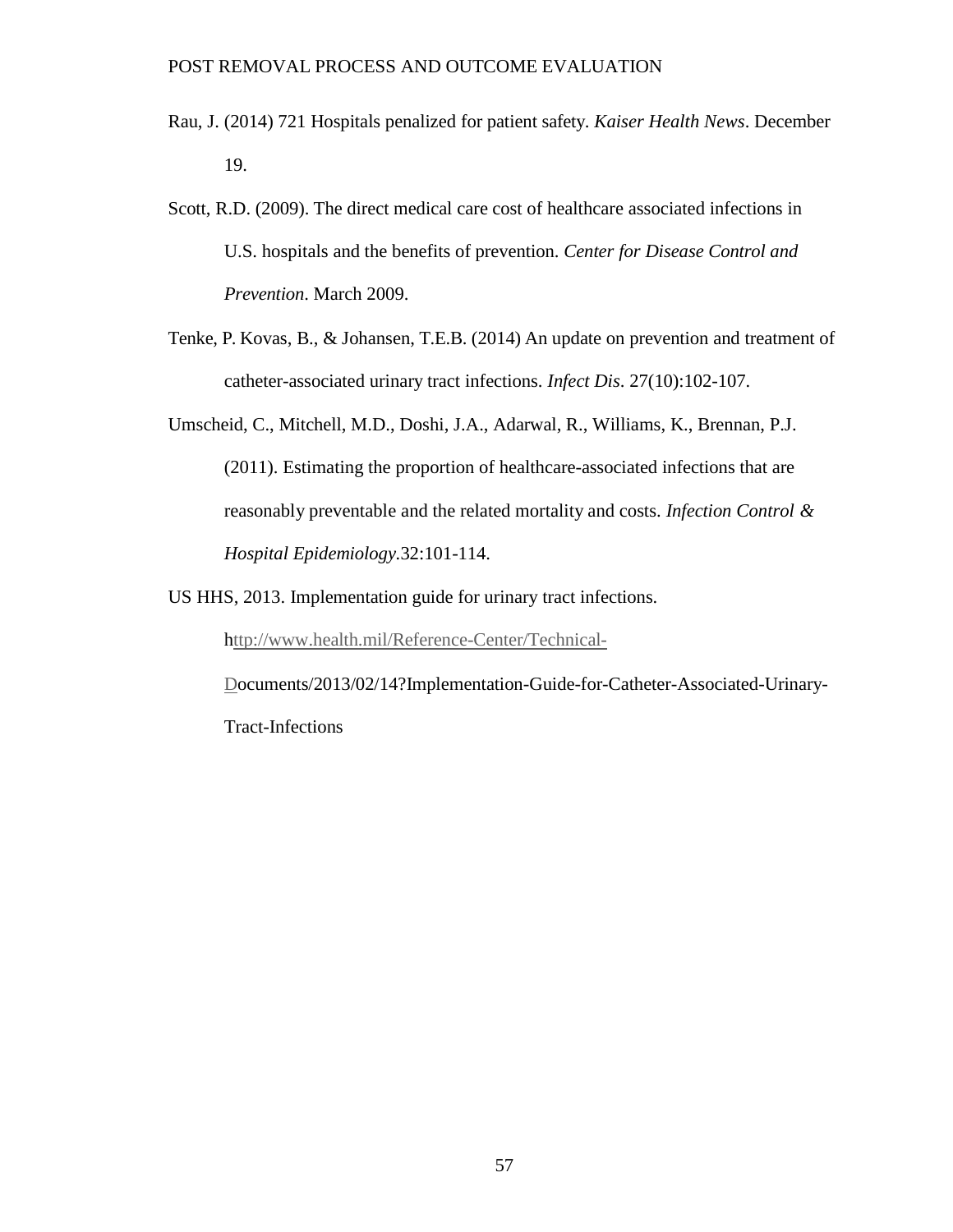# Manuscript 3: Post Urinary Catheter Removal Guideline Program Evaluation

Sarah. E. Gabbard

University of Kentucky

College of Nursing

Spring 2016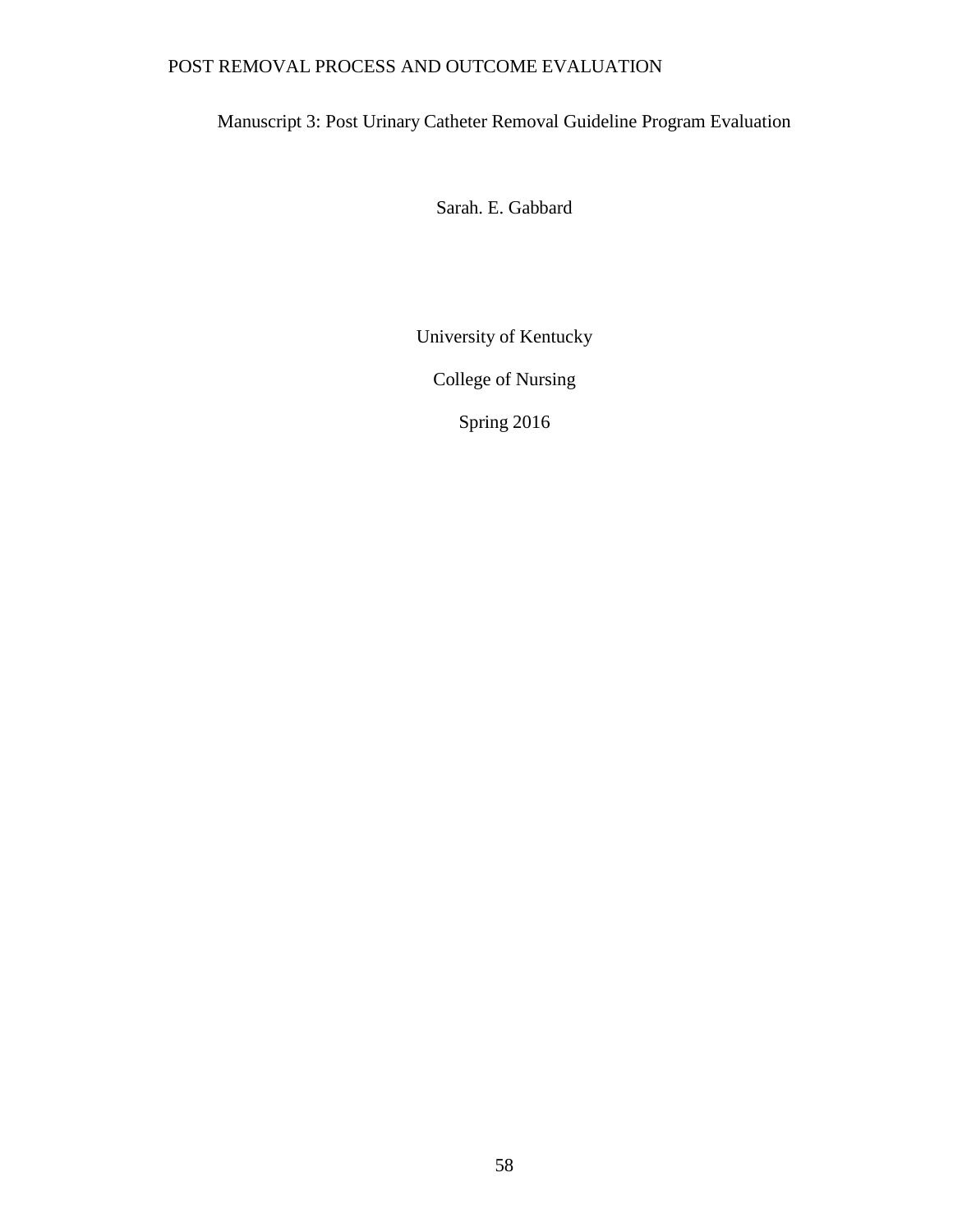#### Abstract

**Purpose**: The purpose of this study was to evaluate the effectiveness of a recently implemented post urinary catheter removal guideline on Intensive Care Patients whose catheters were removed and experienced urinary retention. Measures of effectiveness include patient clinical outcomes, device days, and patient throughput. This program evaluation examined both a process and an outcome evaluations. The process evaluation examined the compliance to the Post Foley Removal Guideline (PFRG) among patients for whom the nurse removed an indwelling catheter; and the outcome evaluation examined clinical outcomes, device days, and patient throughput.

**Design:** A retrospective analysis of electronic medical record data.

**Setting:** This program evaluation was conducted at the University of Kentucky

Healthcare, which is a Level One Trauma Center and licensed for 945 inpatient beds.

**Study Population** The sample for this program evaluation was Tower 100 (07.100 ICU) and  $200$  (07.200 ICU)  $7<sup>th</sup>$  Floor ICU's. Each unit has 12 beds and the patient populations are managed by predominately the Trauma Surgical Service (TSS) Line. Inclusion criteria for the study sample comprised any patient that was admitted to Tower 100 or Tower 200 7th Floor PAV A ICUs who had an indwelling catheter removed and did not void spontaneously six hours after catheter was removed.

**Methods**: This was a retrospective analysis study evaluating the effectiveness of the PFRG on 176 study participants (n=88 pre-intervention; n=88 post-post intervention). The study reviewed all charts for demographics and removal and reinsertion of catheter within 48 hours. For the Post Intervention participants, additional components of bladder scanning and intermittent catheterization were reviewed.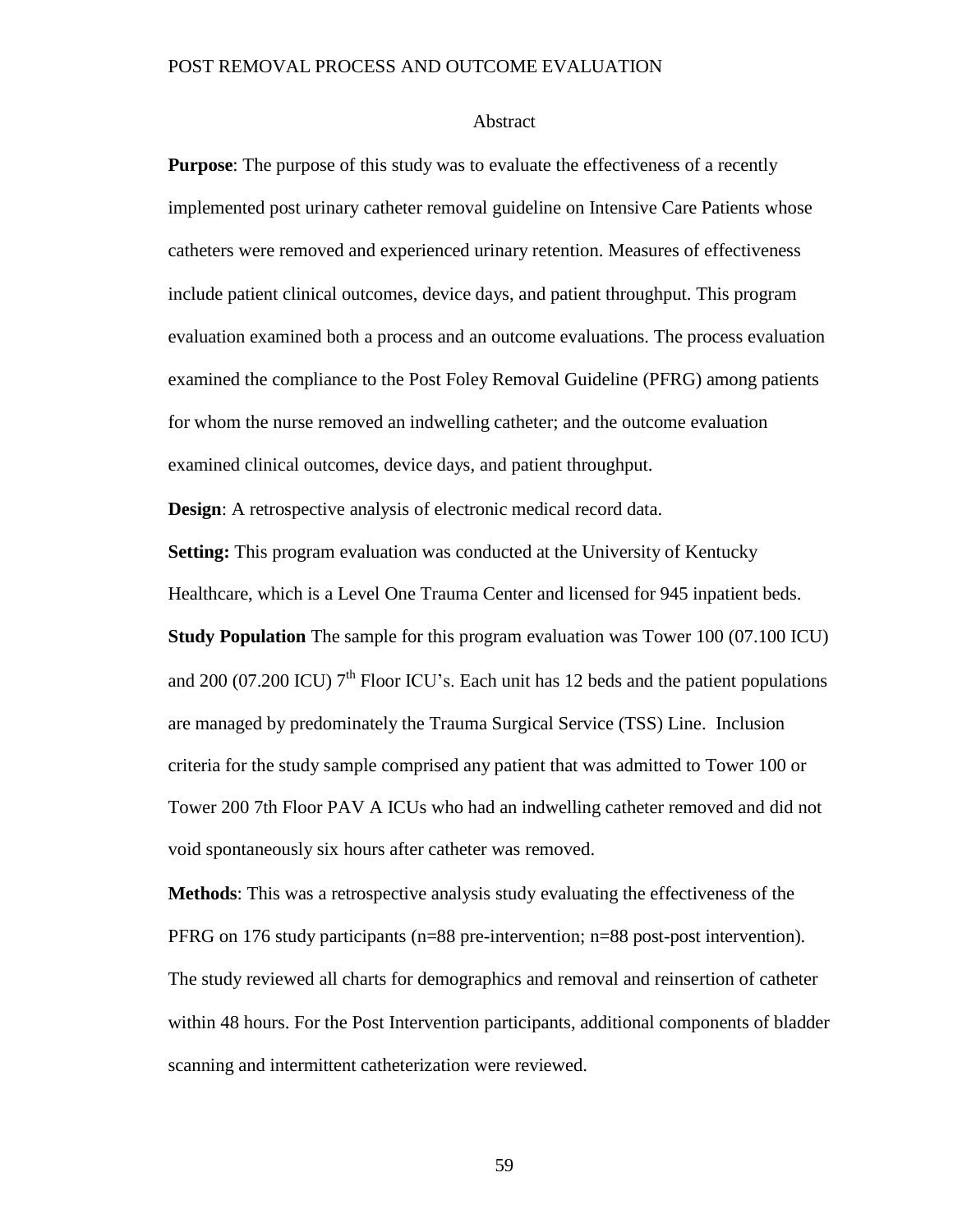**Results:** There were no significant demographic differences between pre and post intervention samples. Among the components of the PFRG, foley reinserted within 48 hours had the lowest compliance (40.9%), while bladder scan had the highest rate of compliance (68.2%). Full compliance to every PFRG component was very low (1.1%), however partial compliance (i.e., either a bladder scan or intermittent catheterization) was 76.1%. There were no significant changes in indwelling urinary device day's pre and post-intervention. The total device days increased from 4429 to 4578, however this increase was not significant (Wilcoxon Signed Rank Test  $Z=-.663$ ,  $p=.508$ ). There were significant decreases in CAUTI rates pre and post intervention. The total number of CAUTIs pre- to post intervention decreased from 22 to 4, and the rate significantly decreased from 5.0 to 0.9 (Wilcoxon Signed Rank Test Z=-2.54, p=.011).

**Conclusion:** The premise of utilizing a PFRG was to provide bladder re-training that would lead to a decrease in the duration of the device and prevent a catheter from being replaced. This would decrease the risk factors of developing therefore lowering the CAUTI rates. However the study noted a significant decrease in CAUTIs, with only partial compliance and no significant difference in device days. This indicates multiple factors are present when implementing a new protocol. Further studies need to be conducted.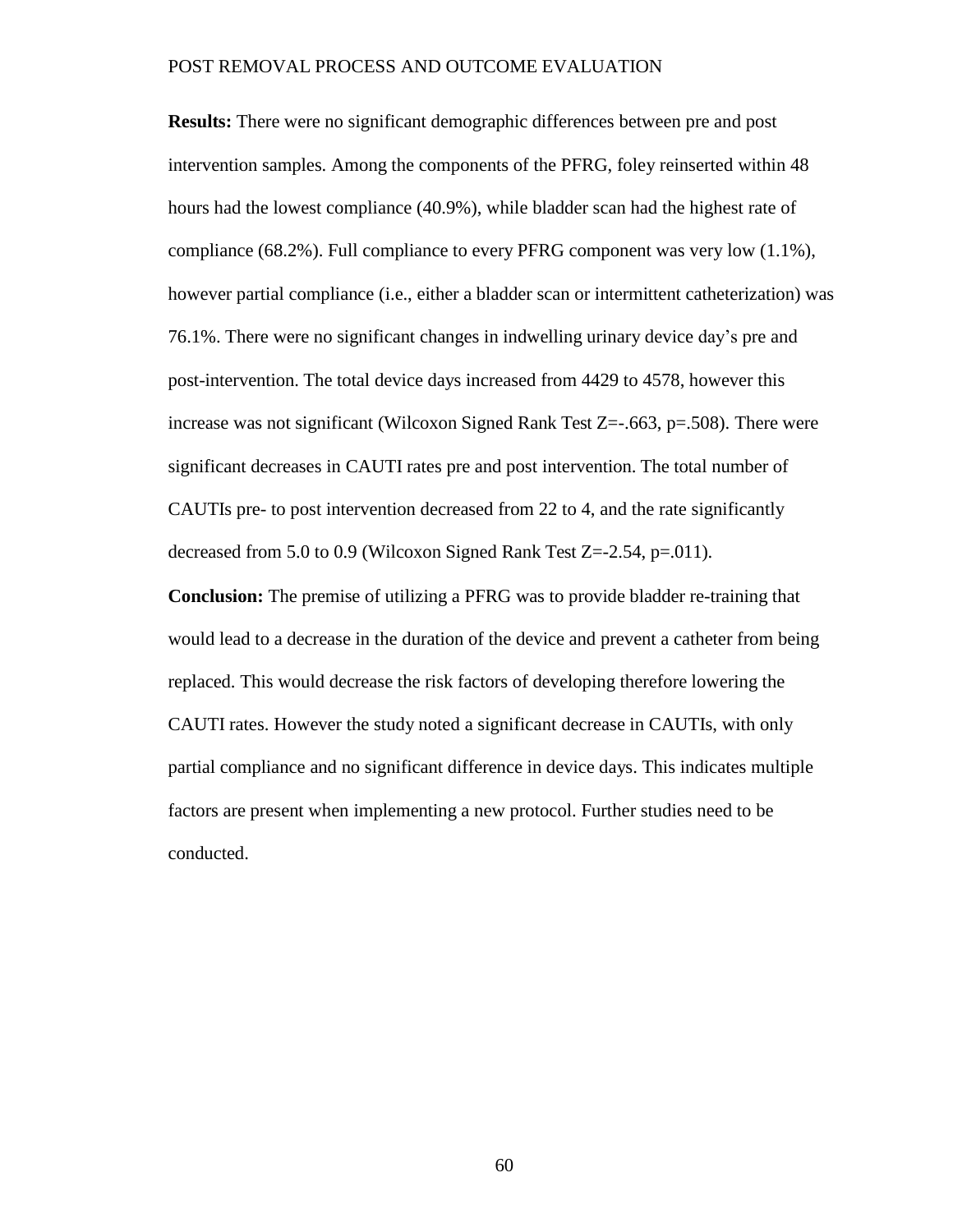Post Urinary Catheter Removal Guideline Program Evaluation

# **Purpose**

The purpose of this study was to evaluate the effectiveness of a recently implemented post urinary catheter removal guideline on Intensive Care Patients who experienced urinary retention after catheter removal. Measures of effectiveness include patient clinical outcomes, device utilization days, and patient throughput.

# **Problem Statement**

To be medically responsible and provide the safest clinical care to patients in an acute care hospital, it is imperative that diligent assessment and care be given to patients who have an indwelling urinary catheter. Having an indwelling urinary catheter is the leading cause of hospital acquired infections, associated with secondary complications, increased mortality and increased hospital length of stay (APIC, 2009; Colli, 2014; CDC, 2009; Kundson, 2014). Many of these catheters have been determined to be unnecessarily inserted and the duration of placement to be longer than medically necessary (CDC2009; Umscheid, 2011; Alexitis, 2014). As hospital leaders we have the responsibility to provide the safest clinical care to our patients to prevent patient harm. In order to meet this mandate, patient safety should be ensured by appropriate assessment of indwelling urinary catheters and the development of prevention strategies.

#### **Background and Significance**

It was identified in the latter part of 2012 at the University of Kentucky that the catheter-associated urinary tract infection rates were much higher than desired and our benchmark scores placed the facility below our benchmark. To respond to this patient safety concern, in January 2013, a workgroup consisting of Clinical Nurse Specialists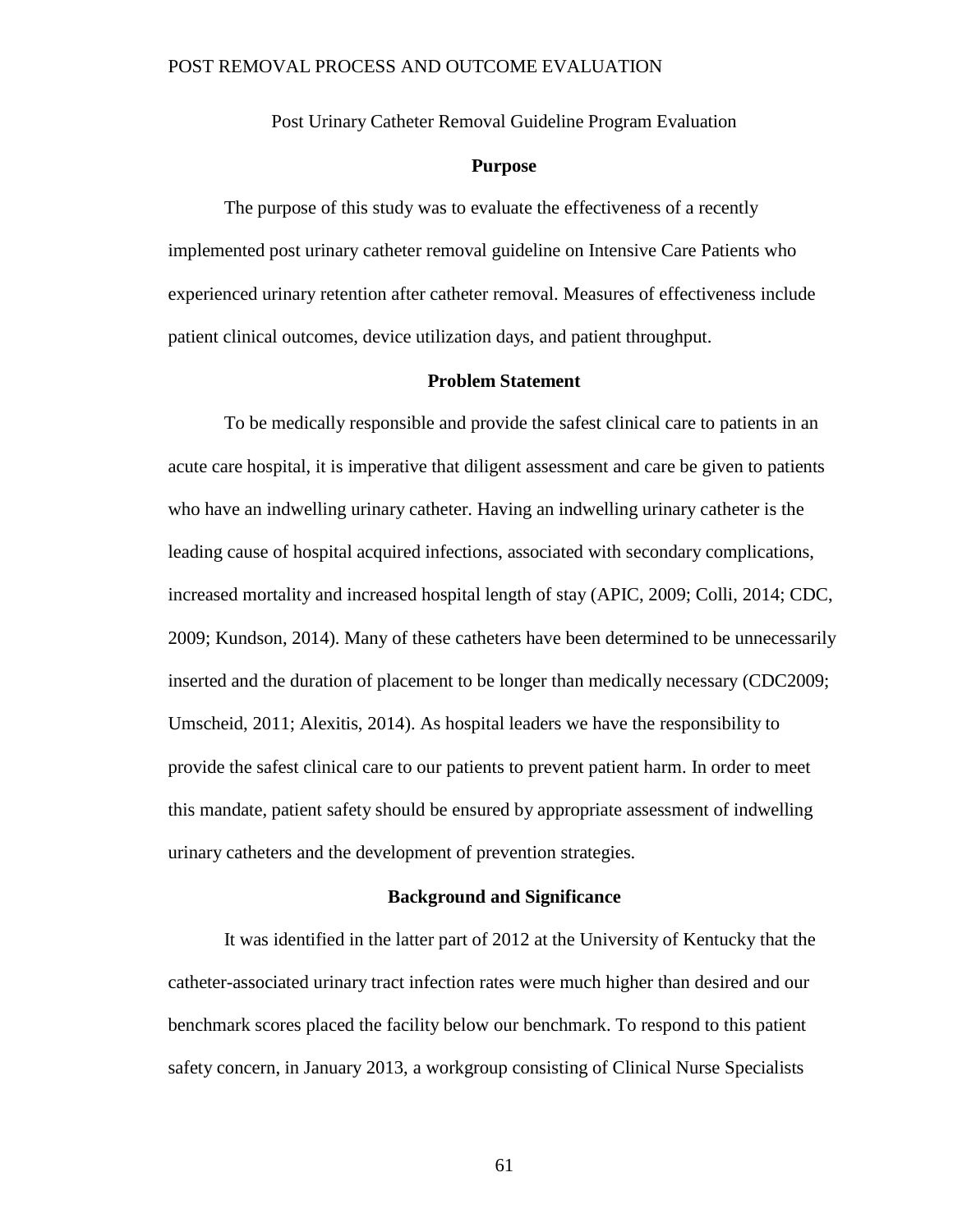(CNSs) and the Infection Control and Prevention department (IPACs) was formed to identify the risk factors and interventions needed to reduce the rate of catheter-associated urinary tract infections (CAUTIs) at the UK Medical Center. The evidence indicated that the duration of a catheter was a significant risk factor in developing CAUTIs. The workgroup conducted chart audits and identified that catheters were being removed only to be replaced for urinary retention with no justifiable medical indication. It was also identified that once a urinary catheter was removed there was no standard practice on managing urinary retention among the medical services and physicians. This led to many catheters being reinserted. This variability in practice caused nurses to be uncertain regarding the standard of care for these patients.

The CAUTI work team realized that a guideline/protocol was needed to provide standardized evidenced-based care for managing urinary retention post catheter removal to prevent unnecessary re-insertion of the catheter and provide guidance to the nurses. The workgroup identified the necessary stakeholders (Senior Administrative Leadership, Urology, Physical Medicine and Rehabilitation (PMR) and Trauma physicians, Nursing Directors and Patient Care Managers, staff development and staff nurses) and recommended the development of a post catheter removal guideline. The physicians (Urology, PMR, and Trauma) developed an algorithm which consisted of monitoring adult patients who were unable to spontaneously void after the catheter removal; the nurses then performed intermittent bladder scanning and catheterization. Once developed, the guideline was vetted through multiple committees and received approval.

Dissemination of the new guideline was provided to the nurses through a webbased training module, email communication, flyers and verbal education. Changes to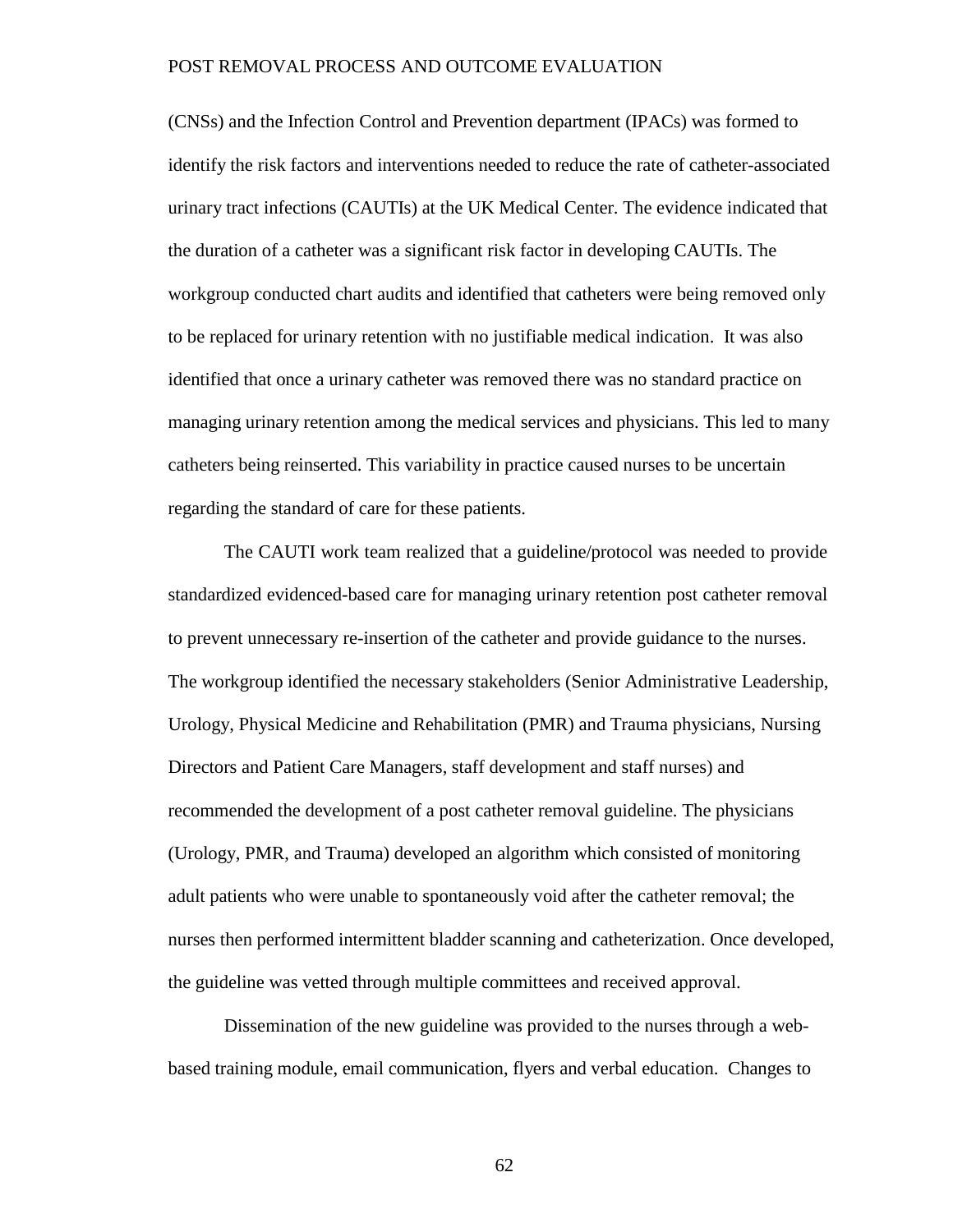the electronic health record were made to reflect the new process. The program went 'live' in the electronic medical record (Sunrise Clinical Manager) for nurses to follow the new process on July 28th, 2014. The goal of the new process was to reduce unnecessary re-insertion of indwelling urinary catheters for urinary retention therefore decreasing catheter device days and decreasing the risk factors for CAUTI.

# **Design and Method**

This program evaluation was designed to determine the effectiveness of the Post Foley Removal Guideline (PFRG) on Trauma and Surgical ICU patients at UK Healthcare. A retrospective analysis of patient electronic medical record data was performed. The data collected was for evaluating the outcomes of the protocol post implementation.

# **Objectives**

This program evaluation included both process and outcome evaluations. The process evaluation examined the compliance to the PRFG among patients for whom the nurse removed an indwelling catheter. The outcome evaluation specifically examined clinical outcomes, device days, and patient throughput.

#### **A. Process evaluation:**

The process evaluations included determining adherence to the components of the PFRG and were guided by the following questions:

- 1. Did the nurse's bladder scan (BS) the patient?
- 2. Did the nurses perform intermittent catheterization (IO)?
- 3. Did the RN re-anchor the Foley before the 48 hour mark?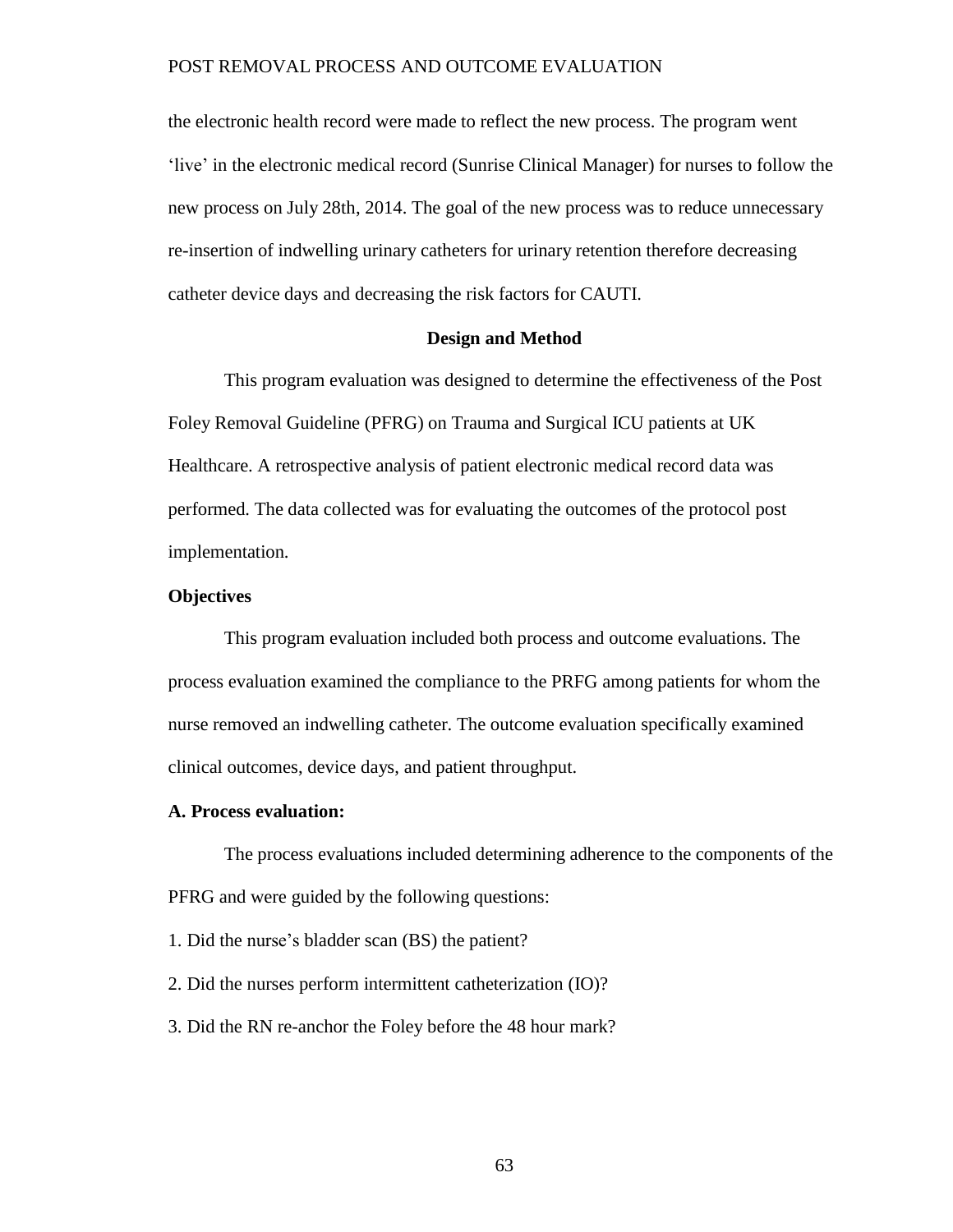Fidelity: *Noncompliance* was defined as no component of the protocol was followed when patient was unable to void. *Partial compliance* included after removal of the catheter a BS or IO was performed. *Full compliance* was defined as adhering to all components of the protocol.

#### **B. Outcome Evaluations**

The outcome evaluation examined the following clinical and patient outcomes:

- 1. Indwelling urinary catheter device days in the two ICU pre and post interventions.
- 2. The catheter-associated urinary tract infection rates in two ICUs pre and post intervention.
- 3. The effects of the PFRG on the hospital length of stay (LOS) in patients who were in the ICU with an indwelling catheter and had the catheter removed and were placed on the protocol.

# **Sample and Setting**

This program evaluation was conducted at the University of Kentucky Healthcare, which is a Level One Trauma Center and licensed for 945 inpatient beds. The UK Healthcare has 8 Adult Intensive care units with 110 beds. Services lines include Trauma Surgical Service, Neurology, Neurosurgery, Medicine/Pulmonary, and Cardiothoracic. The sample for this program evaluation was Tower 100 (07.100 ICU) and 200 (07.200 ICU)  $7<sup>th</sup>$  Floor ICU. Each unit has 12 beds and the patient populations are managed by predominately the Trauma Surgical Service (TSS) Line. Patients that are admitted to Tower 100 and 200 7<sup>th</sup> Floor ICU approximately 40% to 80% of those have indwelling urinary catheters.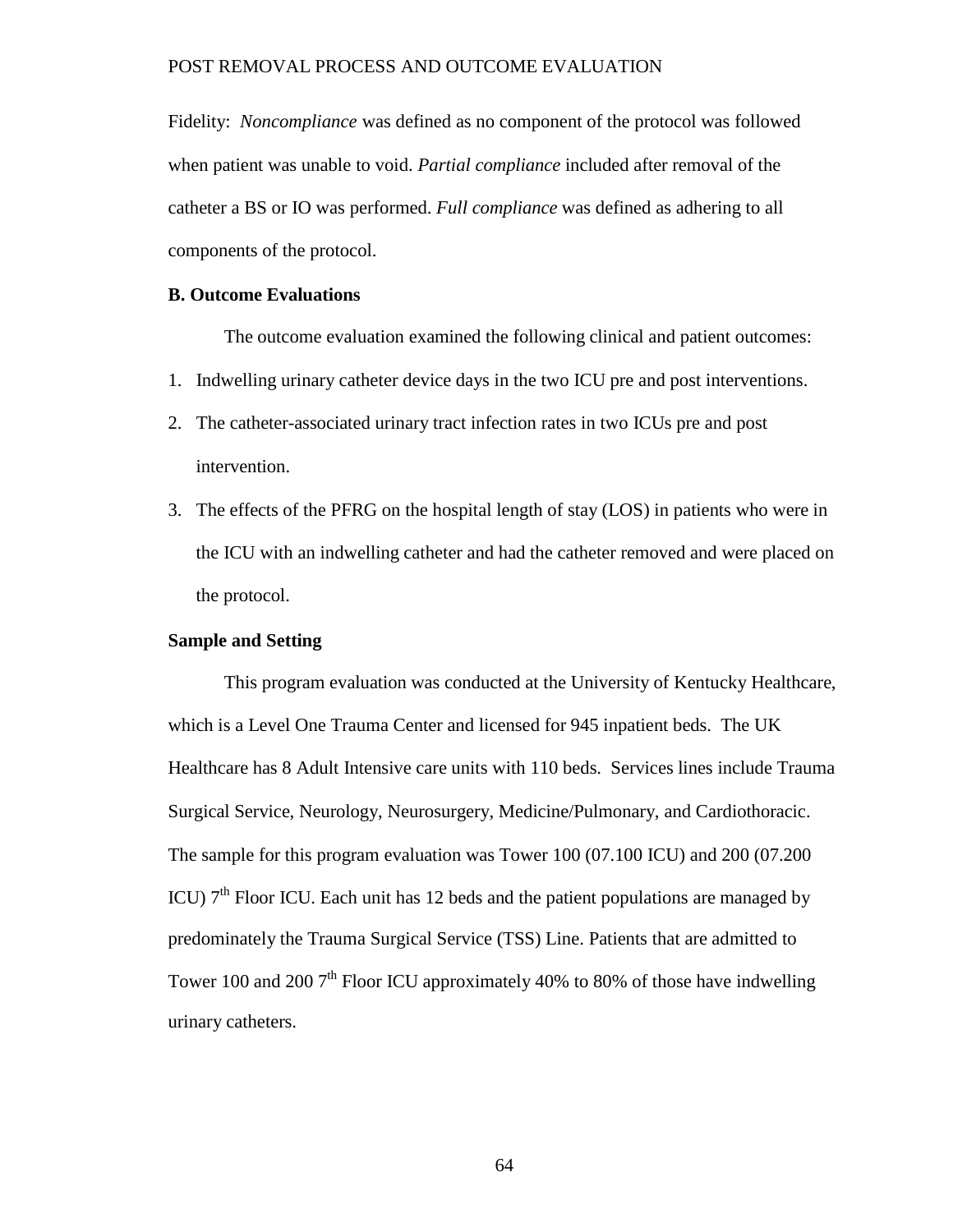Adult patients were 16 years of age or older. Inclusion criteria for the study sample comprised any patient who was admitted to Tower 100 or Tower 200 7th Floor PAV A ICUs, had an indwelling catheter removed and did not void spontaneously after six hours after catheter was removed. Patients who died prior to the 48 hours were not included in the evaluation.

Outcome data included PFRG components, CAUTI rates, device days, and hospital LOS. Data was retrieved from:

*Information technology* **(IT):** To identify the target population on patients who had a catheter observation status and a bladder scanner parameter or an intermittent catheterization charted.

*Sunrise Clinical Manager (***SCM***)***:** To access patients chart data, which included demographic data (age, sex, race) and to determine if the guideline was followed on the identified target population (process).

*Infection Control and Prevention Control (***IPAC***)***:** To receive catheter device days and CAUTI rates from IPAC to measure if intervention was effective (outcome).

*Length of Stay (***LOS):** To determine if PFRG process affected LOS (outcome).

# **Institutional Review Board (IRB)**

An exempt IRB application was submitted for approval. The program evaluation was a retrospective chart review and evaluated post discharge data for comparative analysis therefore the study was minimal risk to patients and a waiver of documentation of Informed Consent was obtained.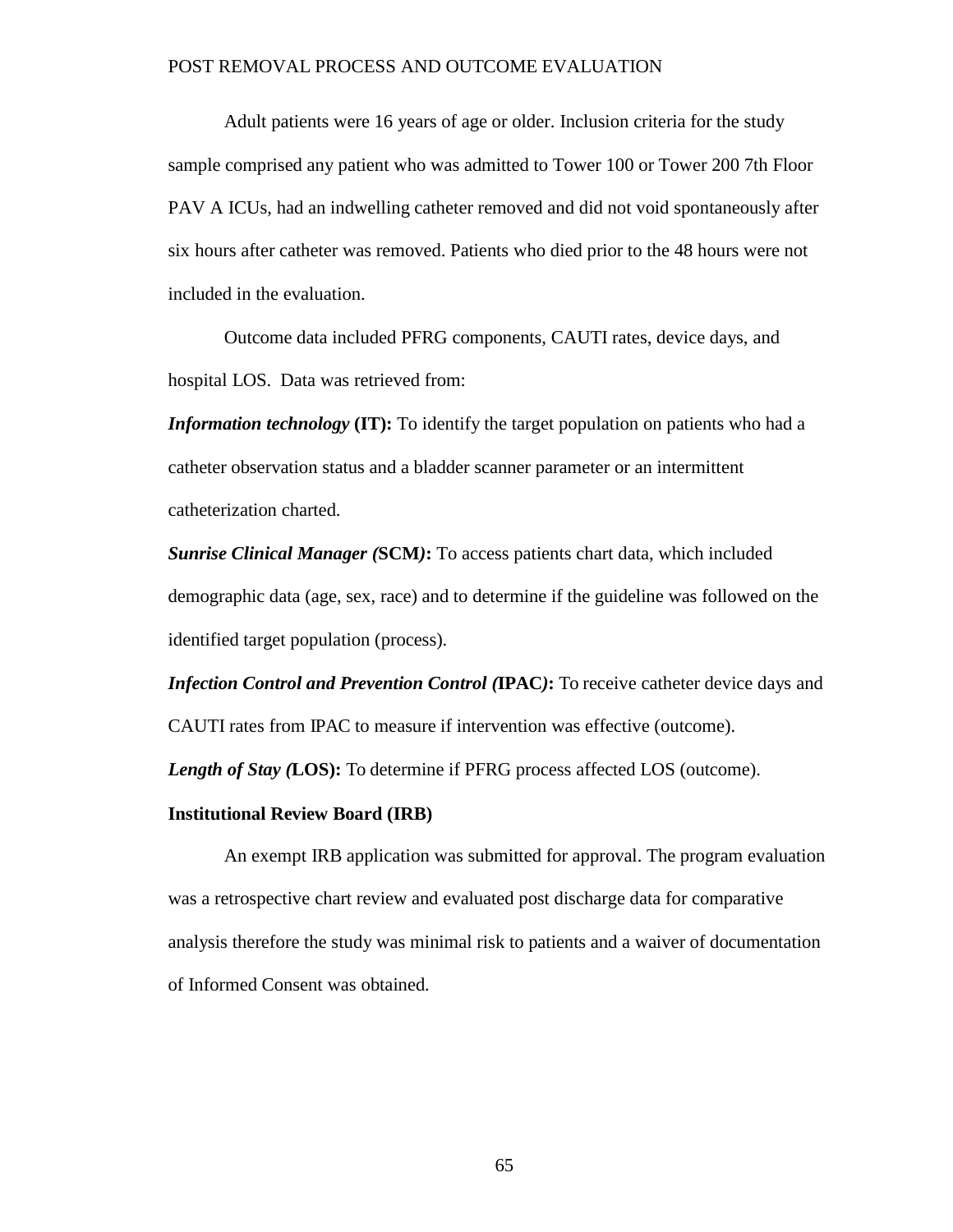# **Data Collection**

This was a retrospective analysis study evaluating the effectiveness of the PFRG on 176 (n=88 pre-intervention: n=88 post intervention) study participants. The study reviewed all charts for demographics and removal and reinsertion of catheter within 48 hours. For the Post-intervention participants the additional components of BS and IO were reviewed. Pre-intervention study period was October 1, 2013 to July 31, 2014 and post-intervention study period was August 1, 2014 to May 31, 2015.

Explanation of Process Measures:

- Compliant indicates that either a BC or IT was performed if the patient did not void within 48 hours (compliance was measured as no compliance, partial compliance and complete compliance)
- For patients who were placed on the PFRG for multiple events, each catheter removal was counted as a separate event
- If patient voided within 6 hours but guideline (BS or IC) was followed the event was recorded as patient being on protocol
- If catheter was removed and inserted within 6 hours the event was not counted
- If patient voided within 6 hours with no further intervention patient was not applicable to study
- Catheter removal time was noted to be the last time the parameter for catheter necessity was charted , if not recorded, the last time catheter volume was charted on was noted to be the removal time
- Diaper changes were not evaluated to be urine output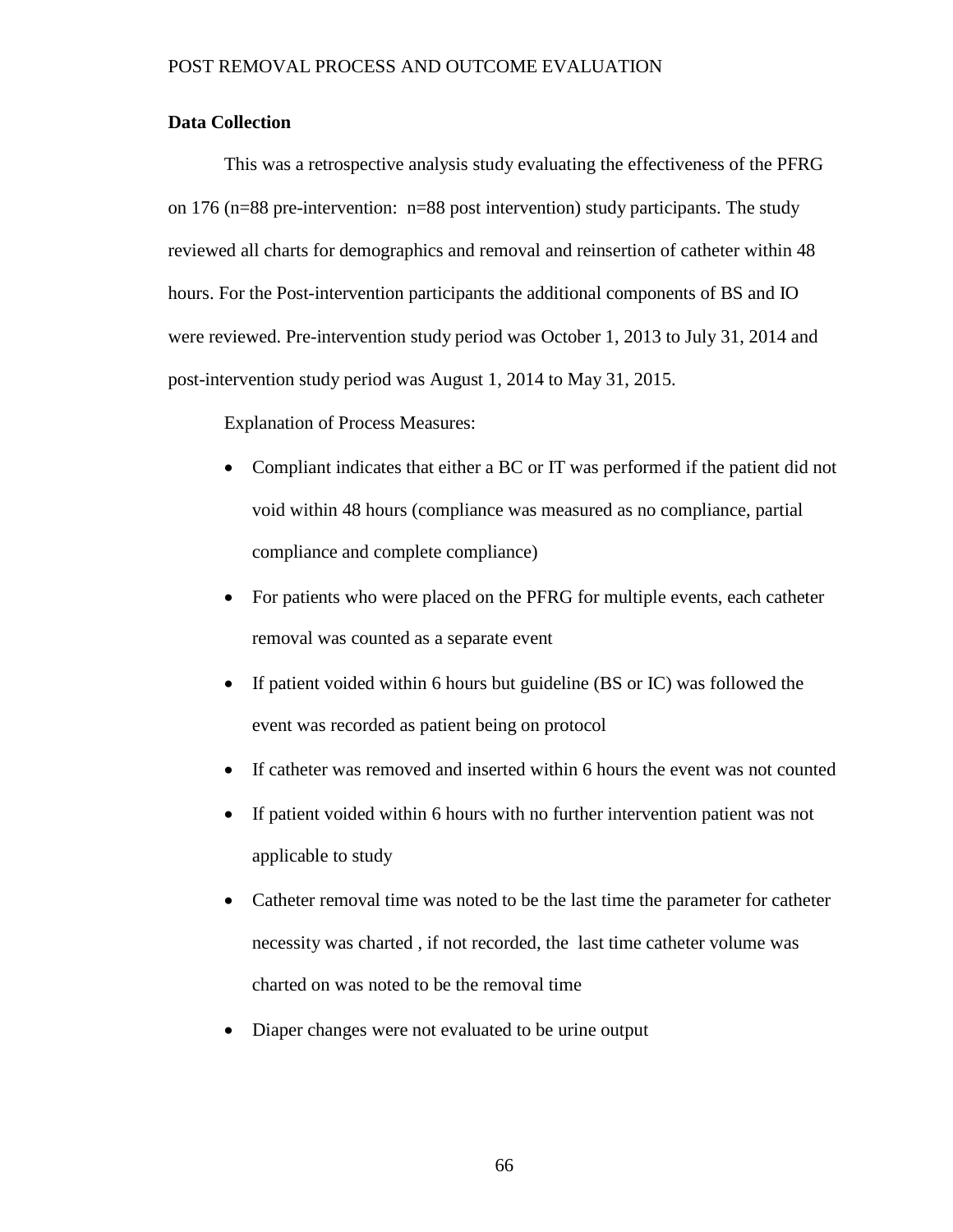• PRFG was completed when patient had continuous voids with no further ICs, BSs or catheter was reinserted

# **Data Analysis**

There were 140 charts evaluated post intervention; of those, 88 events occurred and the PFRG was initiated**.** For pre-intervention 1011 patients were identified by IT with 88 events selected utilizing stratification to ensure that an even distribution of events was selected uniformly over the 10 month period.

Demographic differences between pre and post intervention samples were conducted using independent sample t-tests for continuous variables and chi-squares for ordinal and nominal variables. Frequency and percentages were used to describe the adherence to the individual and total protocol components. Descriptive statistics using means and standard deviations were used to describe protocol time points on LOS, device days and CAUTI rates (number of CAUTIs/Device days X 1000). The Independent Sample T Test with Levine's Test for equality of variance was used to assess the differences in the LOS and device days. The Wilcoxon Signed Rank Test was used to determine differences in the CAUTI rates pre and post intervention.

#### **Study Results**

# **Sample Characteristics**

The sample was primarily male (61.0%), Caucasian (97.2%), and had an average age of 60.5 (SD =16.8). There were no significant demographic differences between pre and post intervention samples.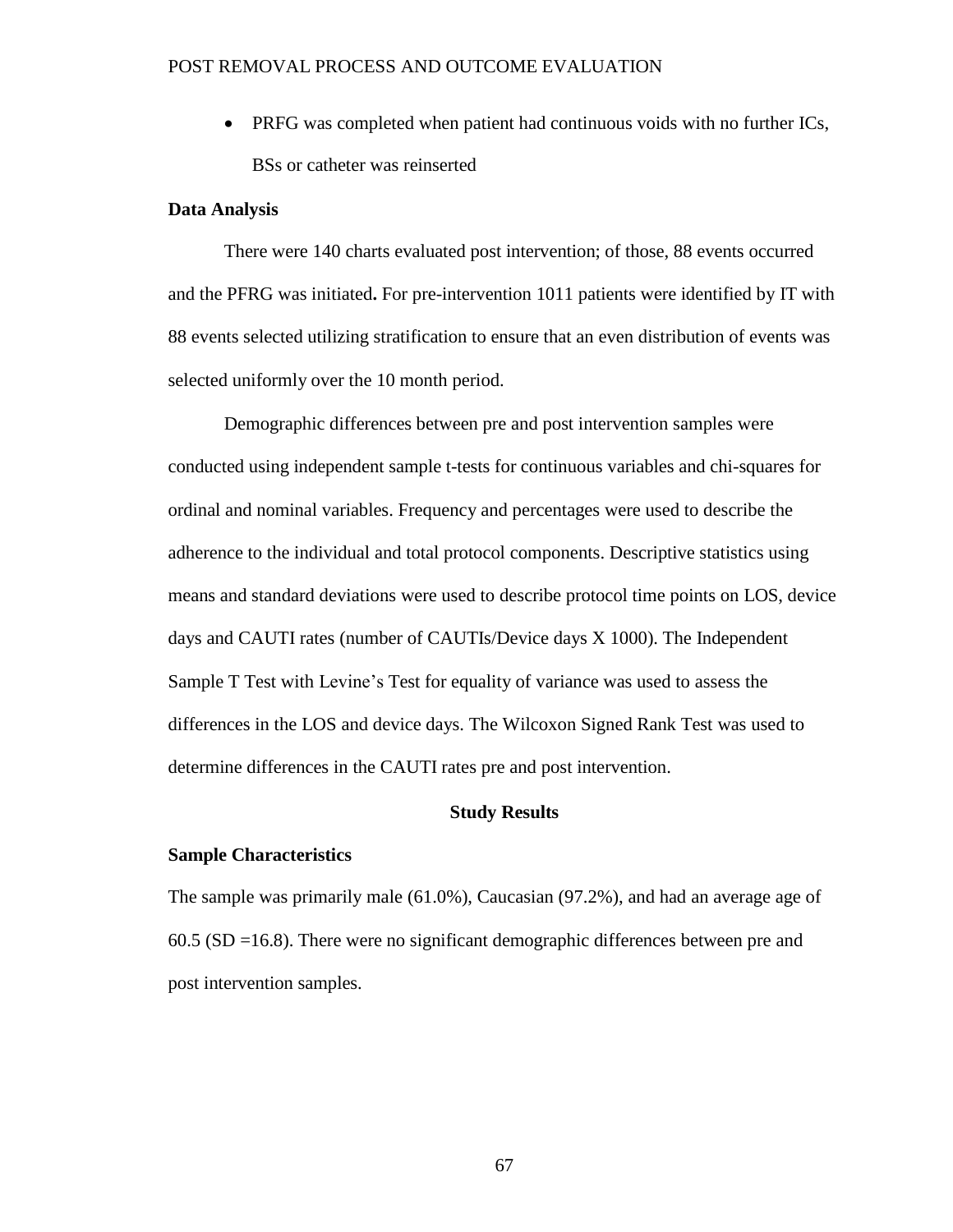# **Process Evaluation Outcomes**

We examined compliance to the PRFG in the post intervention group (n=88) and found that there were differences in adherence to different components of the PRFG (see Fig. 8). Among the components of the PRFG, Foley reinserted within 48 hours had the lowest compliance (40.9%), while bladder scan had the highest rate of compliance (68.2%). Full compliance was very low  $(1.1\%)$ , however partial compliance was 76.1% (see Fig. 2).

# **Outcome Evaluation**

## **Changes in indwelling urinary catheter device days, pre and post**

**intervention.** There were no significant changes in indwelling urinary device days, pre and post intervention (see Table 3). The total device days increased from 4429 to 4578, however this increase was not significant (Wilcoxon Signed Rank Test Z=-.663, p=.508).

**Changes in catheter associated urinary tract infection rates pre and post**

**intervention.** There were significant decreases in CAUTI rates pre and post intervention (see Table1). The total number of CAUTIs pre to post intervention decreased from 22 to 4, and the rate significantly decreased from 5.0 to 0.9 (Wilcoxon Signed Rank Test Z=-  $2.54$ , p=.011).

#### *LOS*

There were significant increases in hospital LOS pre and post intervention. The mean LOS increased from 15.1 (SD=13.8) days to 26.9 (SD=20.3) days (t=-4.51, df=153.4, p<.0001). The median LOS for pre-intervention was 10, and 24.5 for postintervention.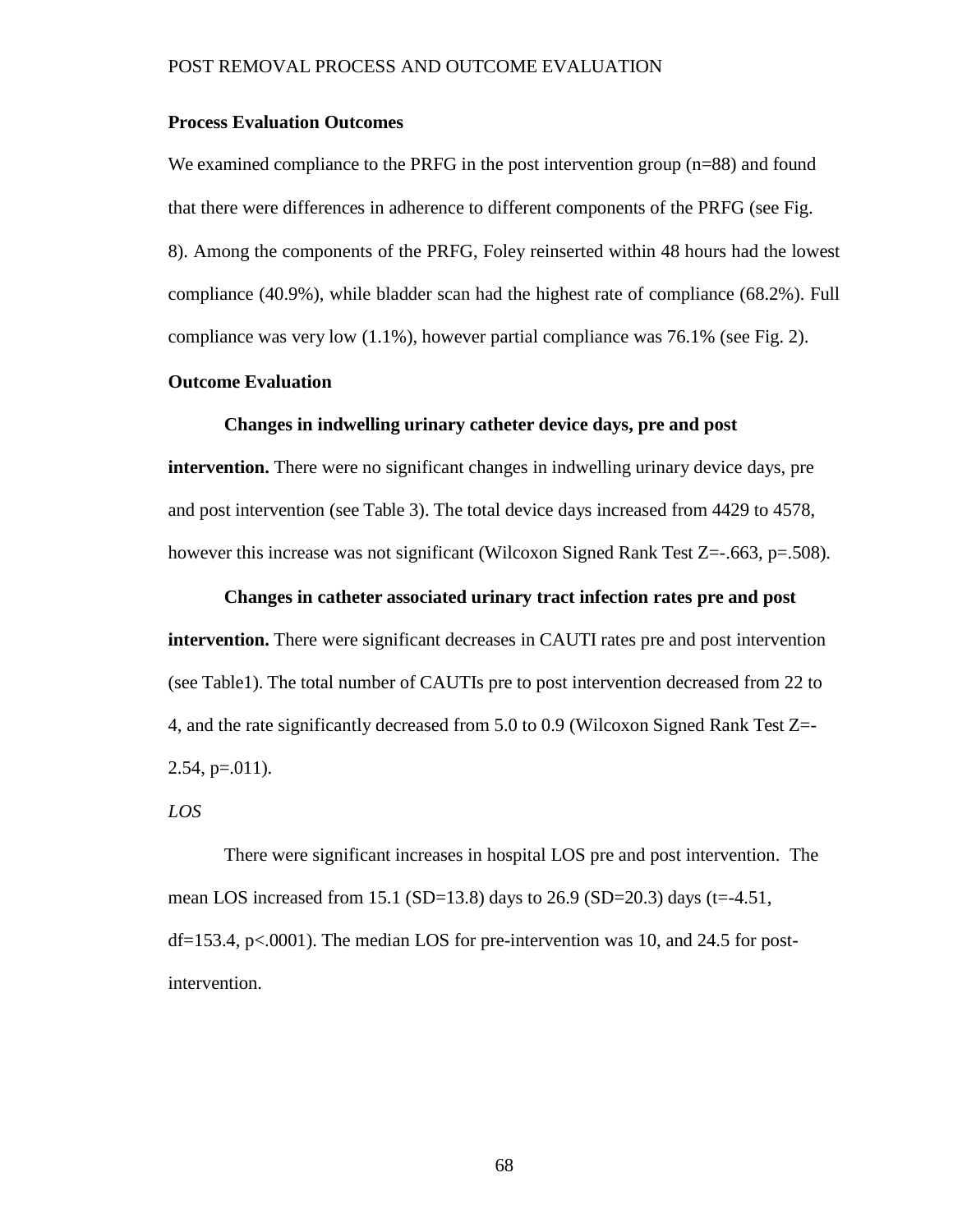# **Discussion**

Decreasing risk factors in developing CAUTIs is of paramount importance. The two highest risk factors are having an indwelling catheter present and the duration of use. One intervention has been developed and implemented is a standard protocol to prevent catheter reinsertion. Following this protocol, once the catheter is removed, regular bladder volume assessment and IC performance is done, limiting duration of use and decreasing the rate of CAUTIs.

The evaluation of this process noted that the RNs in the two ICU's followed the protocol partially 76.1% of the time, with BS being performed 68.2 % and IC 64.8% of the time. This indicates that the protocol was accepted as part of standard workflow to a certain degree. This partial compliance can be explained by several factors: this was a new process that required multiple cycles of BS and IC, a process that required completion of additional tasks and increased time commitment; large volumes (700 mls) were obtained from IC, indicating possible concern for bladder distension; physicians, unaware of the protocol, ordered to re-anchor the catheter; or additional clinical care requiring a catheter such as having a procedure or surgery was to be performed. Other studies have found similar compliance rates to catheter removal protocols. Andressen (2014) noted compliance to removal protocols to be 40% and Purvis (2014) reported poor compliance to removal protocols due to nurses' hesitancy to remove without a physician order. Harrod (2013) noted that nurses perceptions of catheter removal was based on many factors including their perception of risk to the patient, relationship to catheter and an infection, competing priorities, staffing resources, convenience to the nurse and patient and the culture of the facility. Moreover, prior to the protocol implementation, there was

69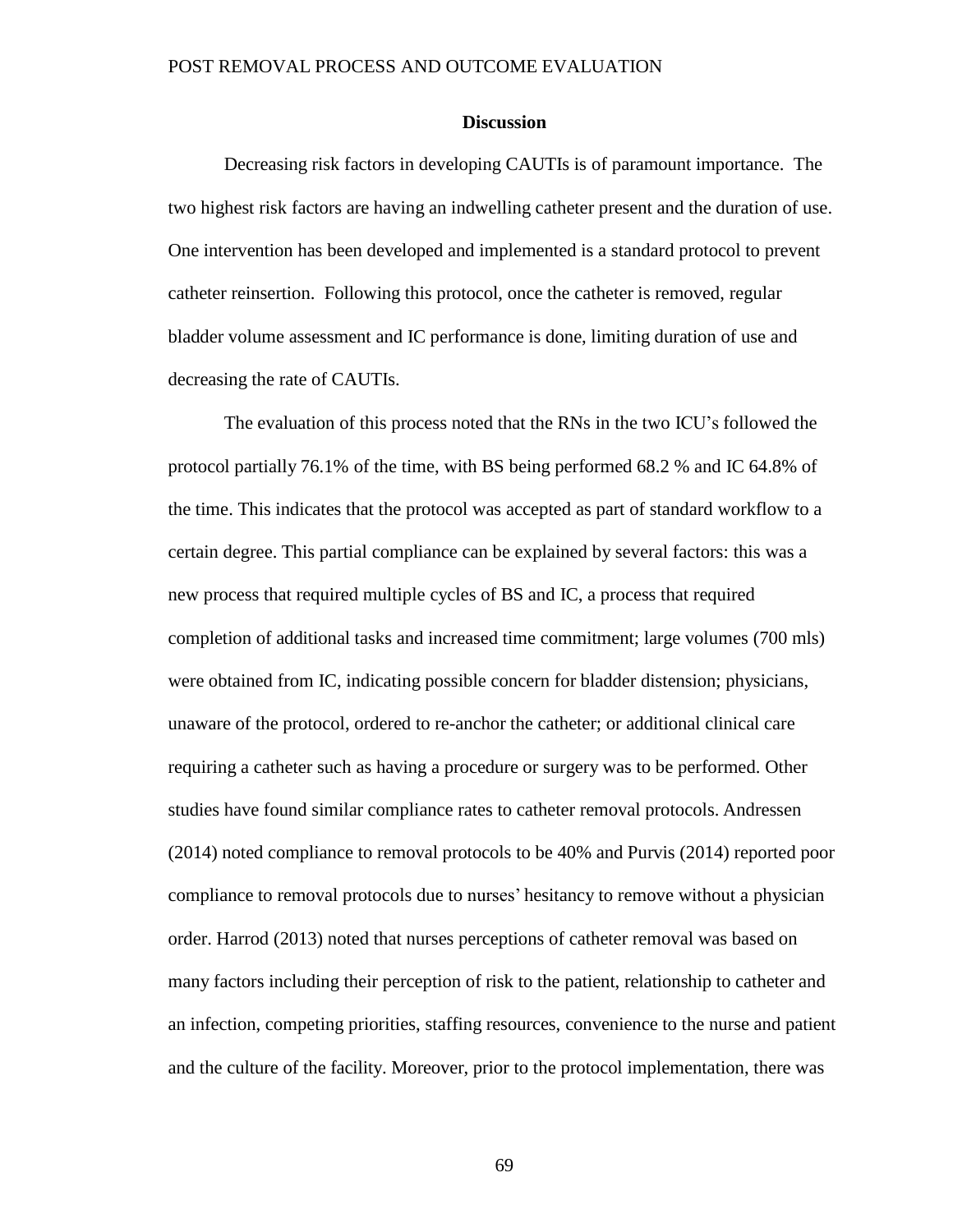neither a standard protocol to address concerns about urinary retention once the catheter was removed, nor steps to take if patients experienced urinary retention after removal. This lack of a protocol may account for the reason why 19.3% of the pre-intervention group had their catheter reinserted compared to the post-intervention group (40.9%), as well as the reasons for partial compliance and re-anchoring the catheter.

There was a significant decrease in CAUTI rates in the post intervention group, even with device days staying equivalent and a 40% re-insertion rates of the indwelling catheter. Other studies have found similar decreases. Topel (2005) noted a 73% reduction in CAUTIs after implementing bladder scanning, nurse drive protocol and physician reminder. Wenger (2010) noted by implementing protocols CAUTI rate had a significant CAUTI rate reduction of 1.72 per 1000 Foley days. Our CAUTI decrease could be a combination of several reasons: removing the catheter and replacing it with a new catheter, cleansing the catheter/perineal area with Castile wipes, and increasing emphasis on only culturing when appropriate. Removing the catheter for brief span of times allows a new catheter to be placed that does not have biofilm buildup and has a cleaner external lumen. Biofilm and a contaminated catheter increase the risk of bacteria migration to the bladder. Decreasing these risk factors could potential decrease CAUTIs.

Surprisingly, there were significant increases in hospital LOS in the post intervention group. Finding from other studies have demonstrated varied results when implementing removal protocols and LOS. Topal (2005) noted a decreased hospital LOS of approximately 180 beds days after implementation of a physician reminder trigger and a nurse driven protocol. However, Alexaitis (2014) noted an increase 8.14% in hospital length of stay after implementing a NDP for patients who had developed CAUTIs. In

70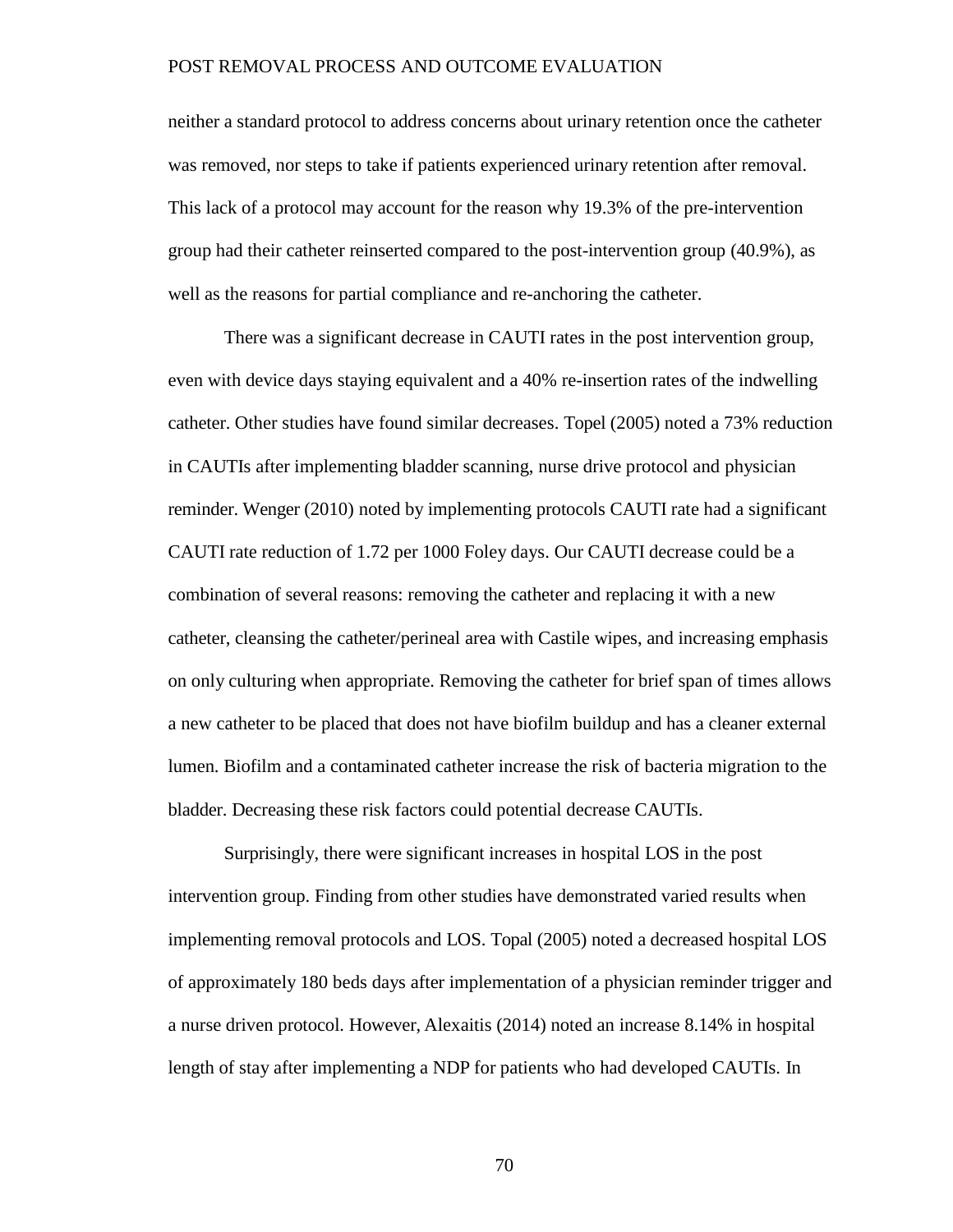reviewing hospital LOS data, multiple factors were identified that may have influenced the significant increase in the post- intervention group. For example, the longest LOS in the post-intervention group was 128 days compared to 72 days for pre-intervention. There were 12 patients in the post-intervention group that were placed on the PFRG more than once during their ICU stay. These patients had very long hospital LOSs. In the preintervention group there were 1011 patients identified as having a catheter removed in the ICU compared to only 140 in the post-intervention group who also had a BS performed. Of those 140 patients only 88 events occurred with catheters being removed in Tower 100 (07.100 ICU) and 200 (07.200 ICU)  $7<sup>th</sup>$  Floor ICU's and were placed on the protocol. Diagnosis, complications, and severity may have also affected the LOS but these variables were not collected as a part of this study. Hence, the relationship between LOS and the implementation of the PFRG in this current study should be interpreted with caution.

#### **Limitations**

This study was performed in two 12 beds ICUs over a 20 month period of time. Review of time points and completion of components were based on RNs documentation, noted time differences in the recording of catheters removal and urine output. In addition, specific process components of the PFRG may not have been recorded at the exact time points. Also, diapers were not included when reporting output, since stooling can also be a reason for changing. Moreover, the review of outcomes only included a sample size of 176 total events; a study with a larger sample size including additional ICUs may have provided more precise data points.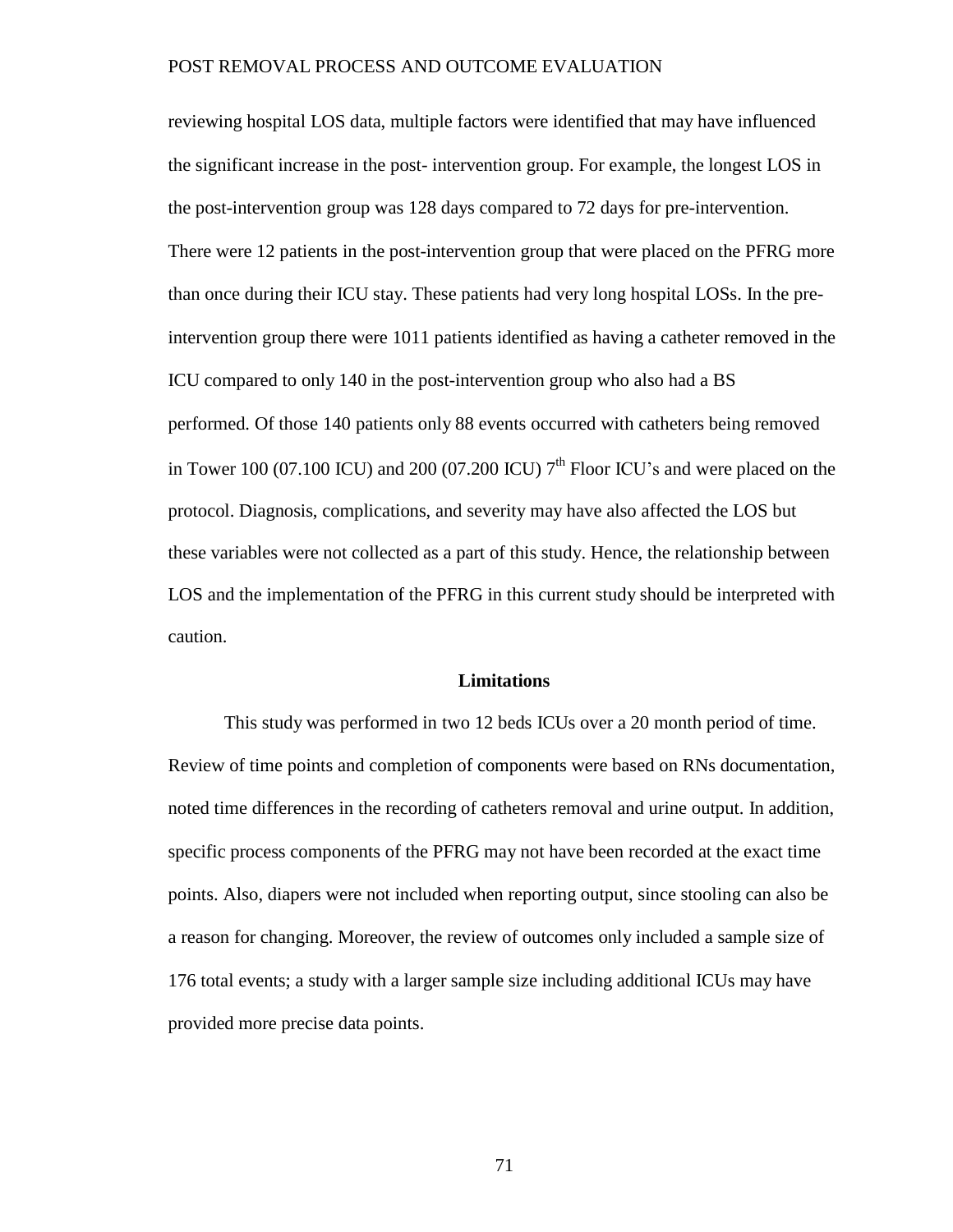Further, the study findings may not be limited to the compliance within the ICUs. Although inclusion criteria for analysis was from those who had catheters removed in the ICUs, compliance components were evaluated 48 hours post-removal and occurred in ICU, acute and progressive areas.

Finally, there were multiple factors beyond the PFRG that may have influenced LOS. Sample selection was small in the post-intervention group with a large number (n=12) of patients having been placed on the PFRG more than once with long LOS. Diagnosis, complications and severity of illnesses were not evaluated.

#### **Conclusion**

The premise of utilizing a PFRG was to provide bladder re-training that would decrease the duration of catheter use and prevent the catheter from being re-inserted. The study noted a significant decrease in CAUTIs with only partial compliance and no significant difference in device days. This indicates that multiple factors may play a role in the outcomes of a new protocol including educating a large number of RNs and physicians, creating a new standardized workflow, adapting the electronic health record to capture the data points, accurately documenting removal times, recording insertion and urine output when the task was completed, accounting for changes in patient conditions and the need for additional procedures requiring the catheter to be reinserted. In addition, the heightened awareness of the aforementioned factors surrounding CAUTIs may influence all aspects of catheter practices in addition to the specific practice of the protocol. Hence, it is challenging to isolate the impact of one specific intervention on the CAUTI rate.

72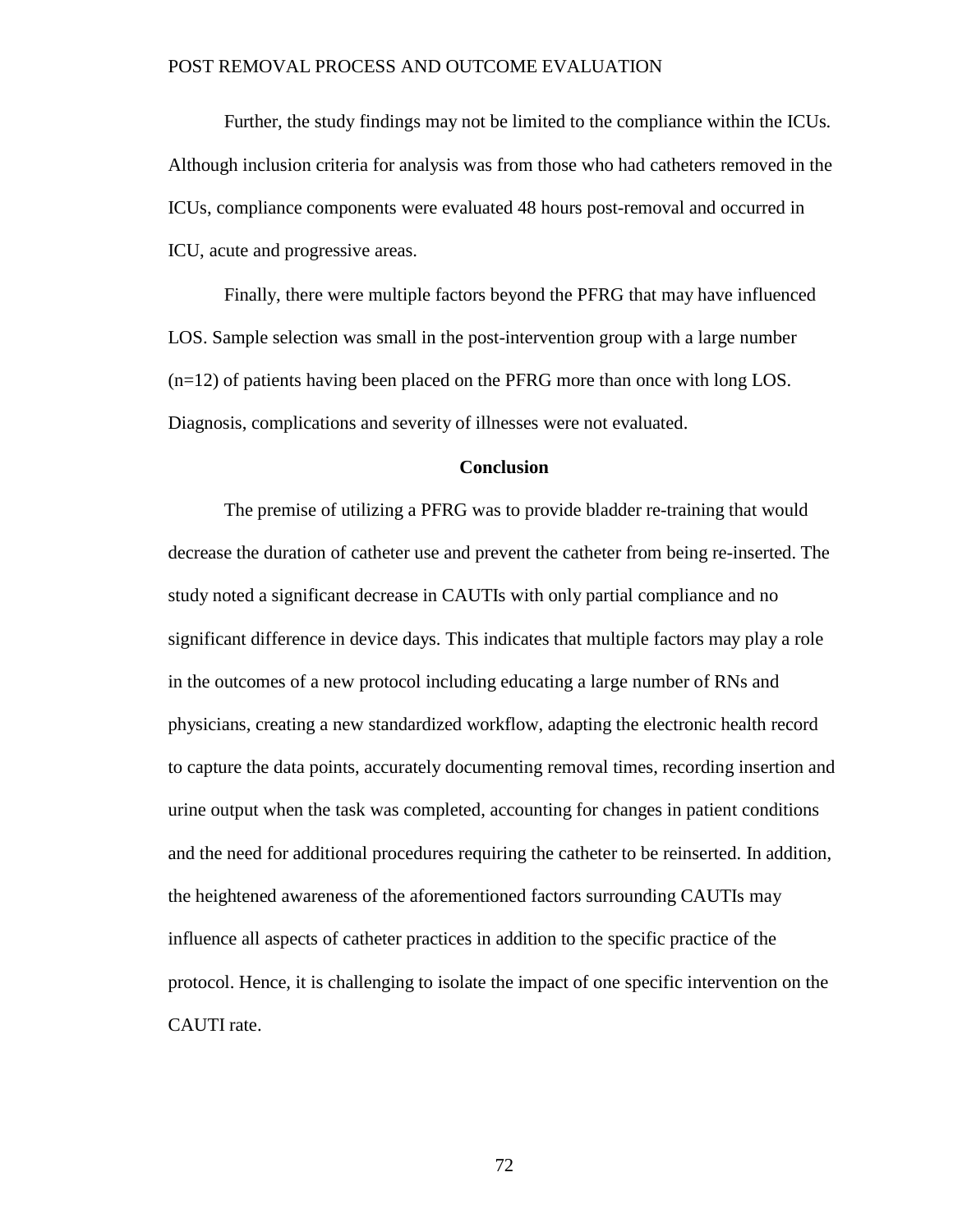# **Implications**

Having a systematic process to evaluate and implement best practices is essential when increasing patient safety. In addition, workflow factors, the educational process, the staff's awareness of the safety issue, limitation of documentation, and other initiatives occurring during the study period need to be considered in evaluating the outcomes of any new PFRG protocol. However, in a complex clinical setting, isolating one measure to implement and evaluate over a specific time frame may be of less interest to patient safety as compared to incorporating multiple EBP measures in the standard workflow to optimize patient outcomes. Nonetheless, the findings of this project may be useful in guiding the development, implementation, and evaluation of other catheter removal protocols in different hospital units and other institutions.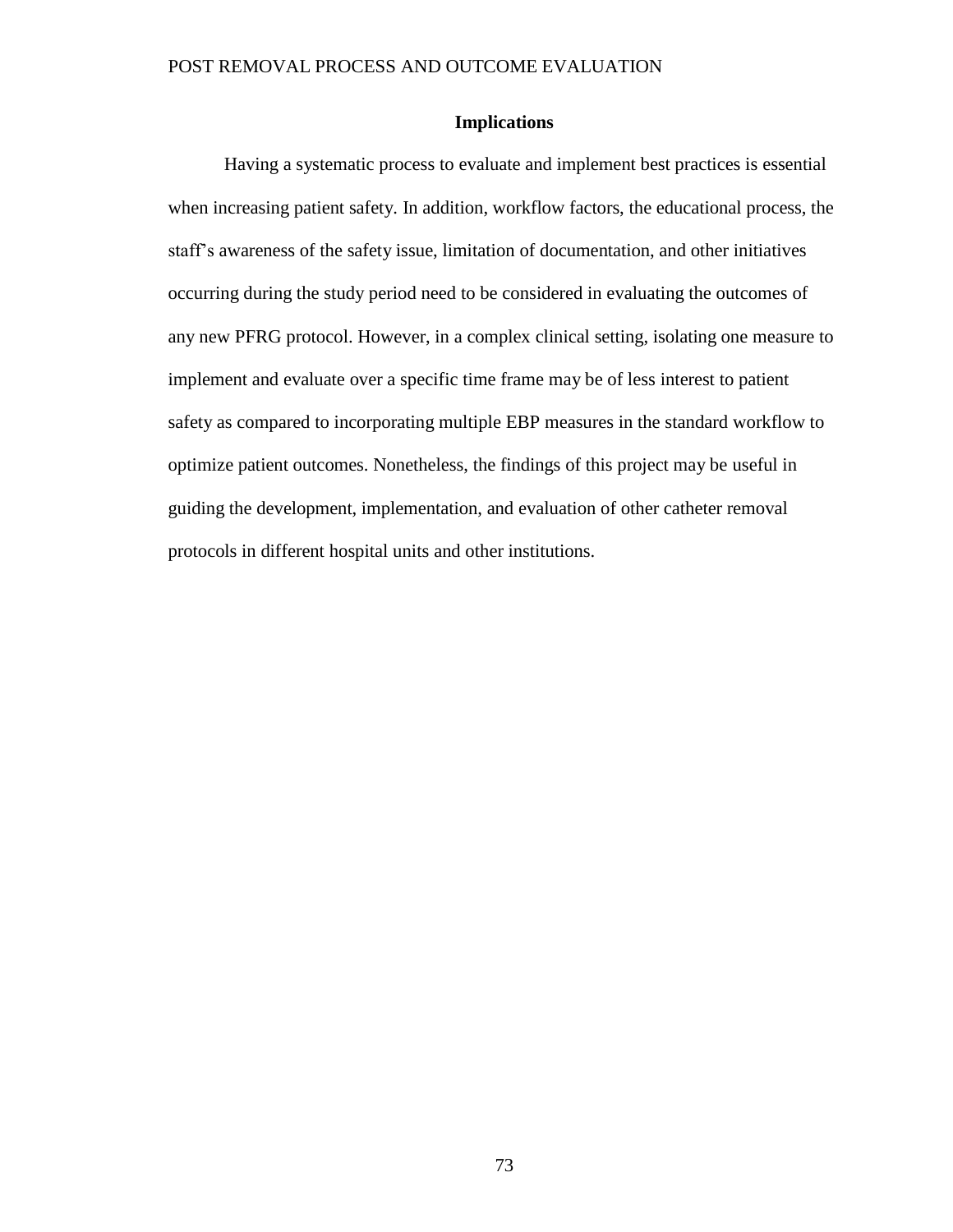

Figure 3.1 Compliance to PFRG Components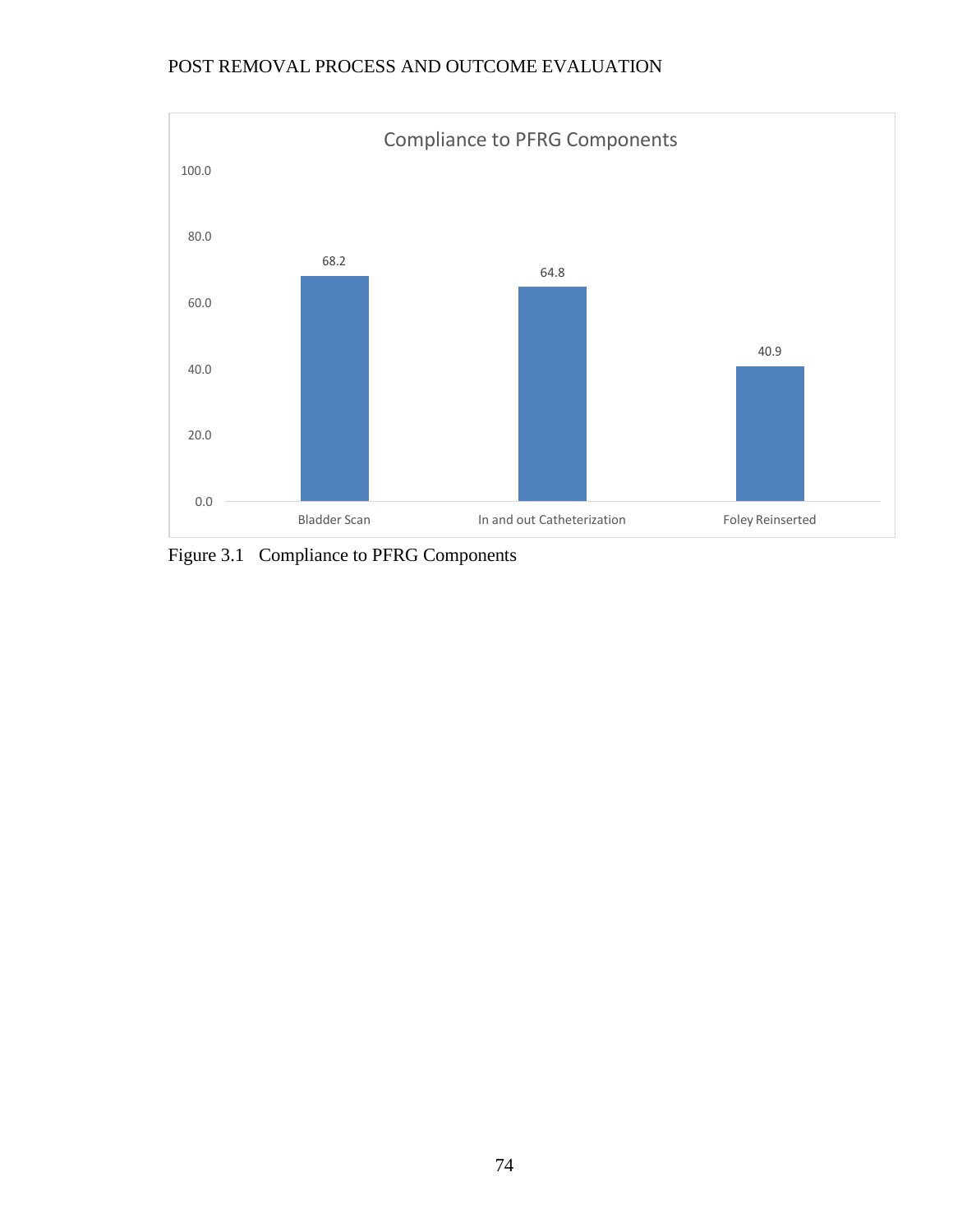

Figure 3.2 Compliance to All PFRG Components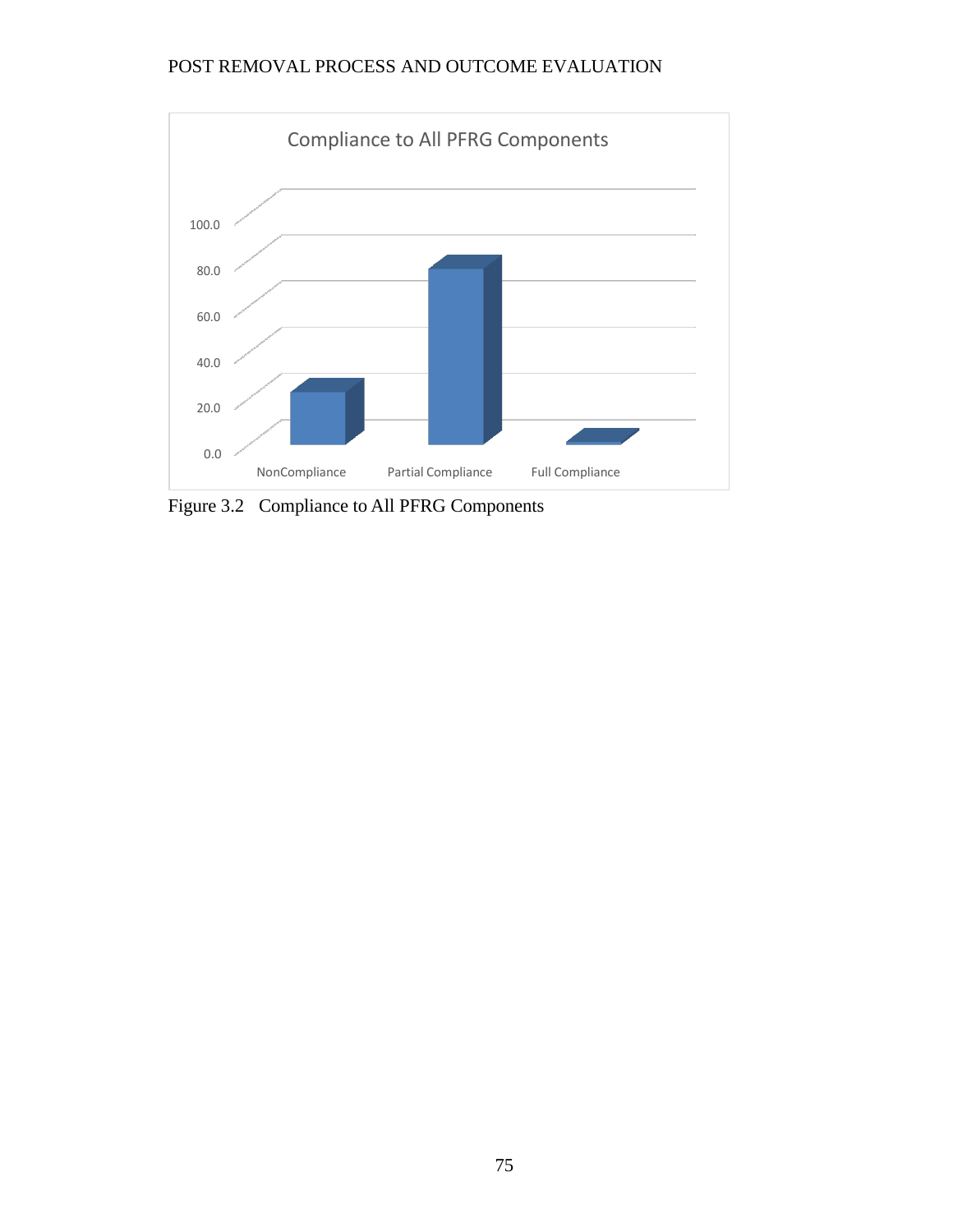| <b>Time</b>  | <b>Pre-Intervention</b> |                | Post-Interventi on   |                         |                | <b>Difference</b>    |                       |                |                      |
|--------------|-------------------------|----------------|----------------------|-------------------------|----------------|----------------------|-----------------------|----------------|----------------------|
|              | <b>CAUTI</b><br>Count   | Device<br>Days | <b>CAUTI</b><br>Rate | <b>CAUTI</b><br>Count   | Device<br>Days | <b>CAUTI</b><br>Rate | <b>CAUTI</b><br>Count | Device<br>Days | <b>CAUTI</b><br>Rate |
| Month 1      | $\overline{4}$          | 522            | 7.7                  | $\sqrt{2}$              | 479            | 4.2                  | $\overline{2}$        | 43             | 3.5                  |
| Month 2      | $\mathbf{1}$            | 508            | $\mathbf{2}$         | $\mathbf{1}$            | 447            | 2.2                  | $\boldsymbol{0}$      | 61             | $-0.3$               |
| Month 3      | $\mathfrak{Z}$          | 461            | 6.5                  | $\boldsymbol{0}$        | 491            | $\boldsymbol{0}$     | $\mathfrak{Z}$        | $-30$          | 6.5                  |
| Month 4      | $\overline{2}$          | 414            | 4.8                  | $\mathbf{1}$            | 500            | $\sqrt{2}$           | $\mathbf{1}$          | $-86$          | 2.8                  |
| Month 5      | $\sqrt{2}$              | 331            | $\sqrt{6}$           | $\boldsymbol{0}$        | 428            | $\boldsymbol{0}$     | $\overline{2}$        | $-97$          | 6                    |
| Month 6      | $\boldsymbol{0}$        | 329            | $\boldsymbol{0}$     | $\boldsymbol{0}$        | 428            | $\boldsymbol{0}$     | $\boldsymbol{0}$      | $-99$          | $\boldsymbol{0}$     |
| Month 7      | 2                       | 483            | 4.1                  | $\boldsymbol{0}$        | 442            | $\boldsymbol{0}$     | $\overline{2}$        | 41             | 4.1                  |
| Month 8      | $\mathbf{1}$            | 453            | 2.2                  | $\boldsymbol{0}$        | 512            | $\boldsymbol{0}$     | $\mathbf{1}$          | $-59$          | 2.2                  |
| Month 9      | $\overline{4}$          | 483            | 8.3                  | $\boldsymbol{0}$        | 480            | $\boldsymbol{0}$     | $\overline{4}$        | 3              | 8.3                  |
| Month<br>10  | $\overline{3}$          | 445            | 6.7                  | $\boldsymbol{0}$        | 371            | $\boldsymbol{0}$     | $\mathfrak{Z}$        | 74             | 6.7                  |
| <b>Total</b> | 22                      | 4429           | 5                    | $\overline{\mathbf{4}}$ | 4578           | 0.9                  | 18                    | $-149$         | $-4.1$               |

Table 3.1 CAUTI Rates and Device Days Pre and Post Intervention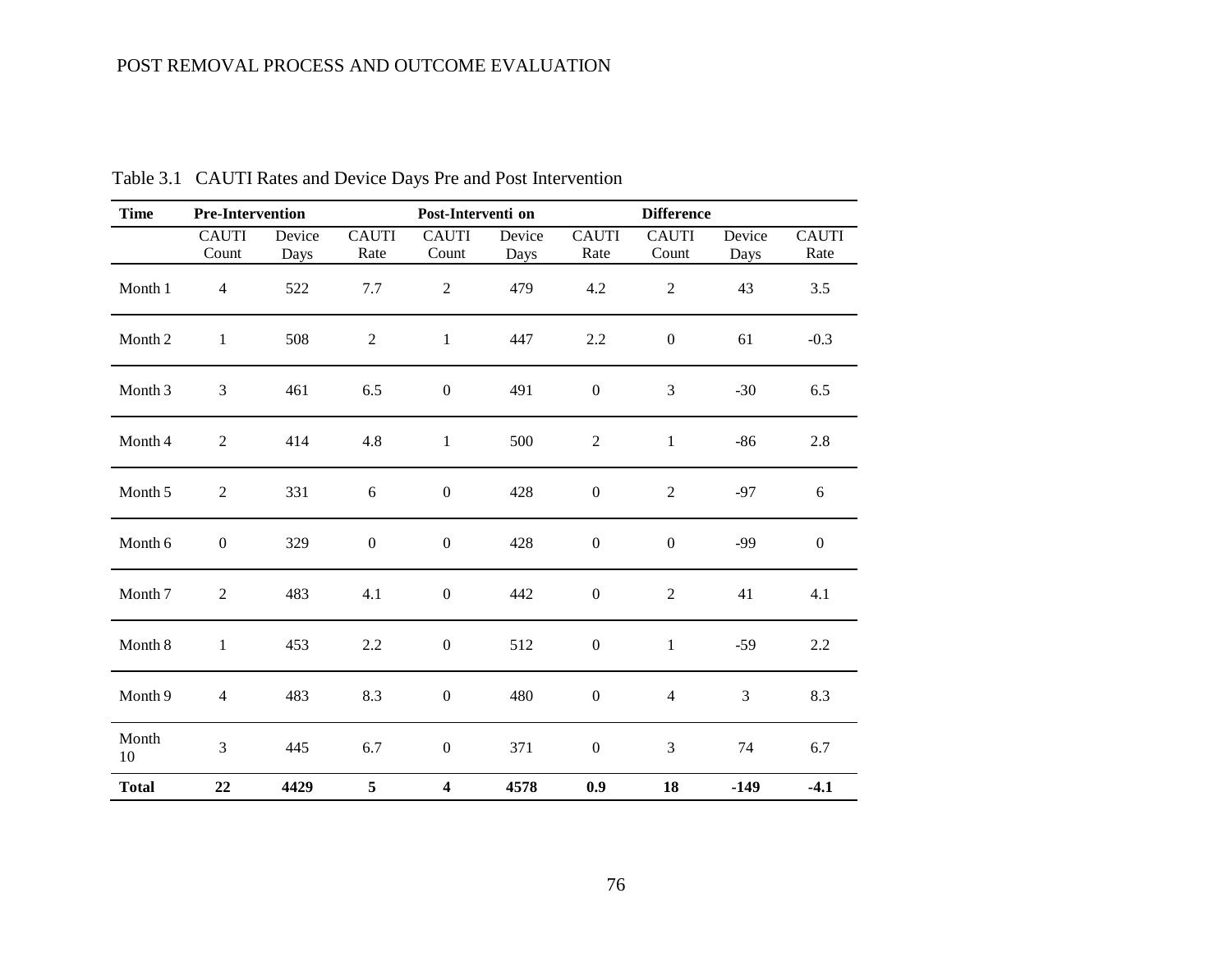# References

- Alexaitis, I., & Broome, B. (2013). Implementation of a nurse-driven protocol to prevent catheter-associated urinary tract infections. *J Nus Care Qual.* 29 (3): 245-252.
- APIC. (2008). Guide to the elimination of catheter associated urinary tract infections, Washington D.C.
- CDC Guideline for prevention of catheter associated urinary tract infections. (2009). [www.cdc.gov/hicpac/cauti](http://www.cdc.gov/hicpac/cauti)
- Colli, J. Tojuola, B., Patterson, A.L., Ledbetter C., Wake, R.W. (2013). National trends in hospitalizations from indwelling urinary catheter complications, 2001-2010. *Int Uro Nephrol* 46: 303-308.
- Harrod, M., Kowalski, C., Saint, S., Forman, J., Krein, S. (2013). Variations in risk perceptions: a qualitative study of why unnecessary urinary catheters use continues to be problematic. *BMC Health Service Research.* 13(151):1-11.
- Knudson, L. (2014). CAUTI prevention requires improved practices and policies. *AORN*. 99(5):C1-C10.
- Wenger, J.E.(2010). Reducing rates of catheter associated urinary tract infections. *AJN. 110(8):*40-45.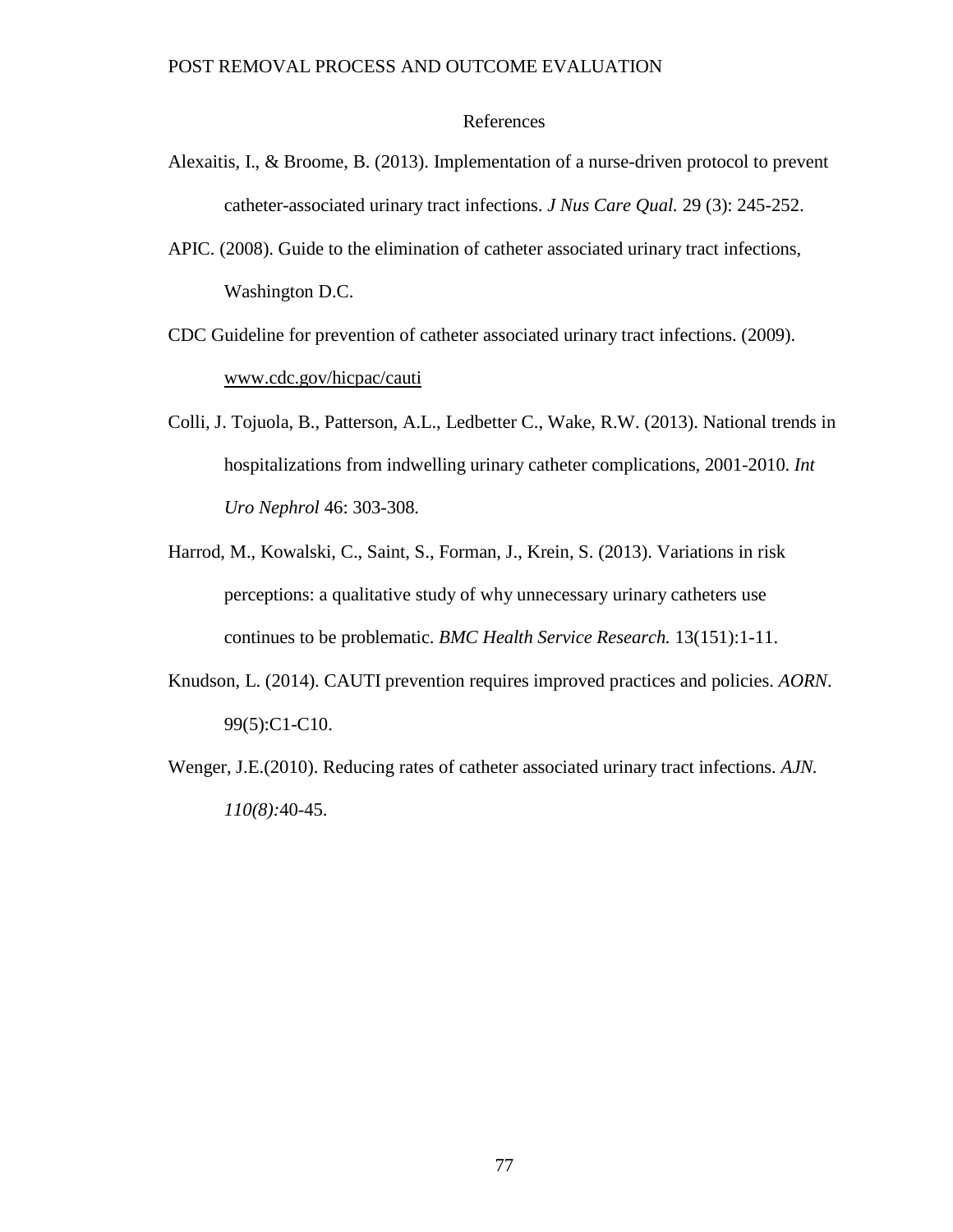# Project Inquiry Conclusion

This Practice Inquiry Project identified the impact CAUTIs have on patient's safety, to hospitals and the community at large. It also identified the need to determine CAUTI risk factors and to develop and implement interventions through a well-defined structure and systematic process. Measuring the outcomes of the PFRG identified effective components, the complexities of protocol implementation, and the challenges of isolating the effect of a single intervention on decreasing CAUTI rates. Knowledge obtained from this project will be shared with unit and enterprise-wide leadership through oral presentations and committee meetings. It will also be submitted to journals and conferences. The knowledge attained throughout the PIP was not limited to obtaining my DNP degree but was translated into practice simultaneously. Application of the concepts and knowledge from this PIP assisted in making successful enterprise-wide changes; and will support my growing skill set to implement EBPs to increase patient safety and positive clinical outcomes.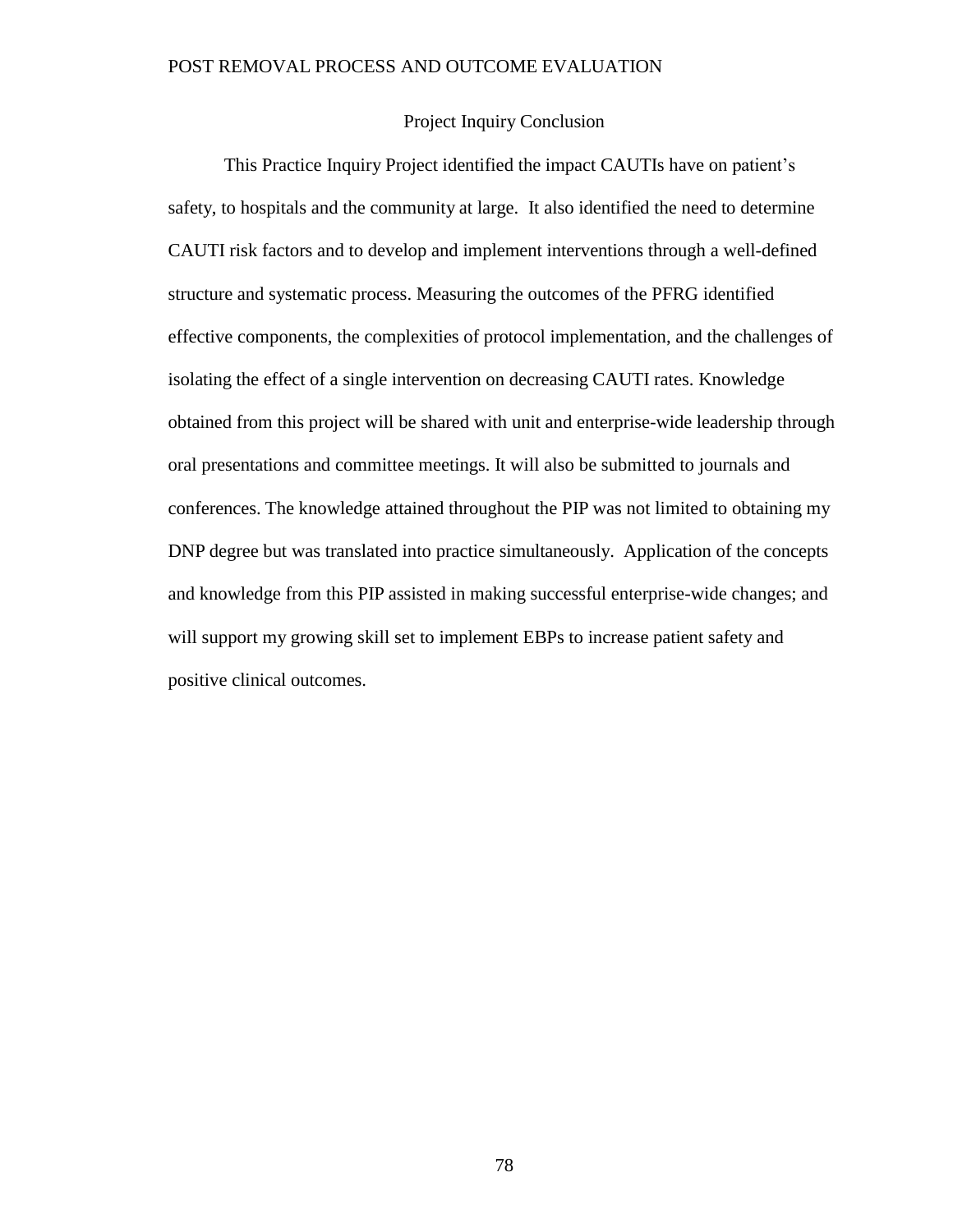# Appendix A

# **Abbreviations**

| <b>APIC</b>     | Association for Professionals in Infection Control and Epidemiology |  |  |  |  |  |
|-----------------|---------------------------------------------------------------------|--|--|--|--|--|
| <b>CAUTI</b>    | <b>Catheter Associated Urinary Tract Infection</b>                  |  |  |  |  |  |
| <b>CLABSI</b>   | <b>Central Line Associated Blood Stream Infection</b>               |  |  |  |  |  |
| <b>CNS</b>      | <b>Clinical Nurse Specialist</b>                                    |  |  |  |  |  |
| <b>EBP</b>      | <b>Evidence Based Practice</b>                                      |  |  |  |  |  |
| <b>GNO</b>      | <b>General Nursing Orientation</b>                                  |  |  |  |  |  |
| <b>HAC</b>      | <b>Hospital Acquired Condition</b>                                  |  |  |  |  |  |
| <b>HAI</b>      | <b>Hospital Acquired Infections</b>                                 |  |  |  |  |  |
| <b>HA-CAUTI</b> | Hospital acquired Catheter Associated Urinary Tract Infection       |  |  |  |  |  |
| ID              | <b>Infectious Disease</b>                                           |  |  |  |  |  |
| IT              | <b>Information Technology</b>                                       |  |  |  |  |  |
| <b>IPAC</b>     | <b>Infection Prevention and Control</b>                             |  |  |  |  |  |
| <b>NDP</b>      | <b>Nurse Driven Protocol</b>                                        |  |  |  |  |  |
| <b>NCT</b>      | <b>Nurse Care Technician</b>                                        |  |  |  |  |  |
| <b>PFRG</b>     | Post Foley Removal Guideline                                        |  |  |  |  |  |
| <b>PMR</b>      | Physical Medicine and Rehabilitation                                |  |  |  |  |  |
| QIP             | <b>Quality Improvement Project</b>                                  |  |  |  |  |  |
| <b>RCA</b>      | <b>Root Cause Analysis</b>                                          |  |  |  |  |  |
| <b>RN</b>       | <b>Registered Nurses</b>                                            |  |  |  |  |  |
| <b>SCM</b>      | <b>Sunrise Clinical Manager</b>                                     |  |  |  |  |  |
| <b>NCT</b>      | <b>Nurse Care Technician</b>                                        |  |  |  |  |  |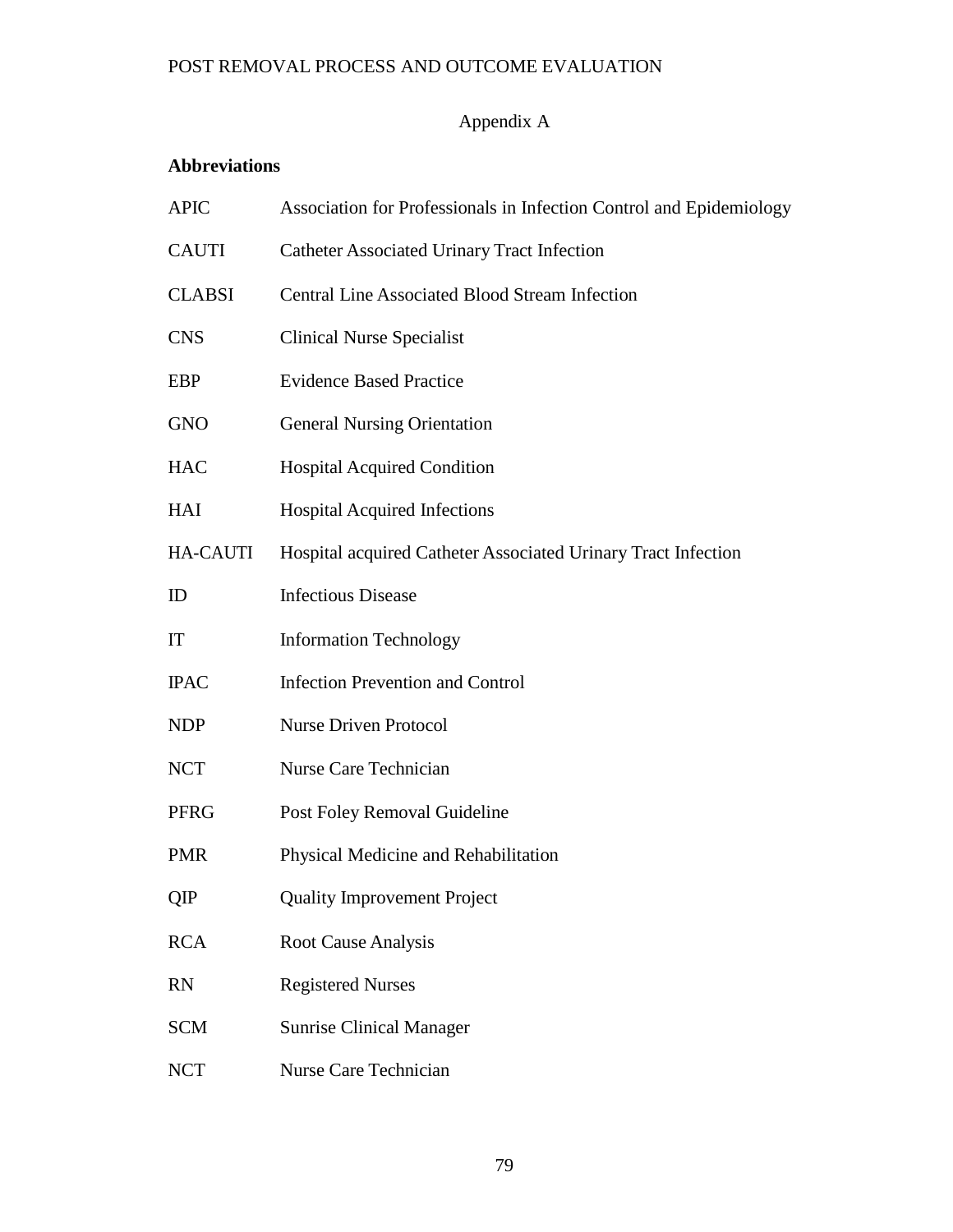#### Project Inquiry References

- Alexaitis, I., & Broome, B. (2013). Implementation of a nurse-driven protocol to prevent catheter-associated urinary tract infections. *J Nus Care Qual.* 29 (3): 245-252.
- Andreessen, L., Wilde, M.H., & Heredeen, P. (2012). Preventing catheter-associated urinary tract infections in acute: the bundle approach. *J Nurs Care Quality,* 27(3): 209-21.
- Apisarnthanarak, A., Damronglerd, P., Messing, A., Rutjanawech, S., Khawcharoenporn, T. (2015). Impact of physician's mindfulness attitude toward prevention of catheter associated urinary tract infection. *Infection Control and Hospital Epidemiology*. 35(9): 1198-1200.
- APIC. (2008). Guide to the elimination of catheter associated urinary tract infections. Washington D.C.
- Blodgett, T.J., (2009). Reminder systems to reduce the duration of indwelling urinary Catheters a narrative view. *Urologic Nursing.* (29)5: 369-379.
- Bottiggi, A.J., White, K.D., Bernard, A.C., & Davenport, D.L. (2013). The impact of device associated infection in trauma patient outcomes at a major trauma center. *Presentation at the 72nd Annual Meeting of the American Associate of Trauma and the Clinical Congress for Acute Care Surgery.*1-15.
- CDC Guideline for prevention of catheter associated urinary tract infections. (2009). [www.cdc.gov/hicpac/cauti](http://www.cdc.gov/hicpac/cauti)
- CDC: National Healthcare Safety Network National Healthcare Safety. <http://www.cdc.gov/nhsn/acute-care-hospital/CAUTI/index.html>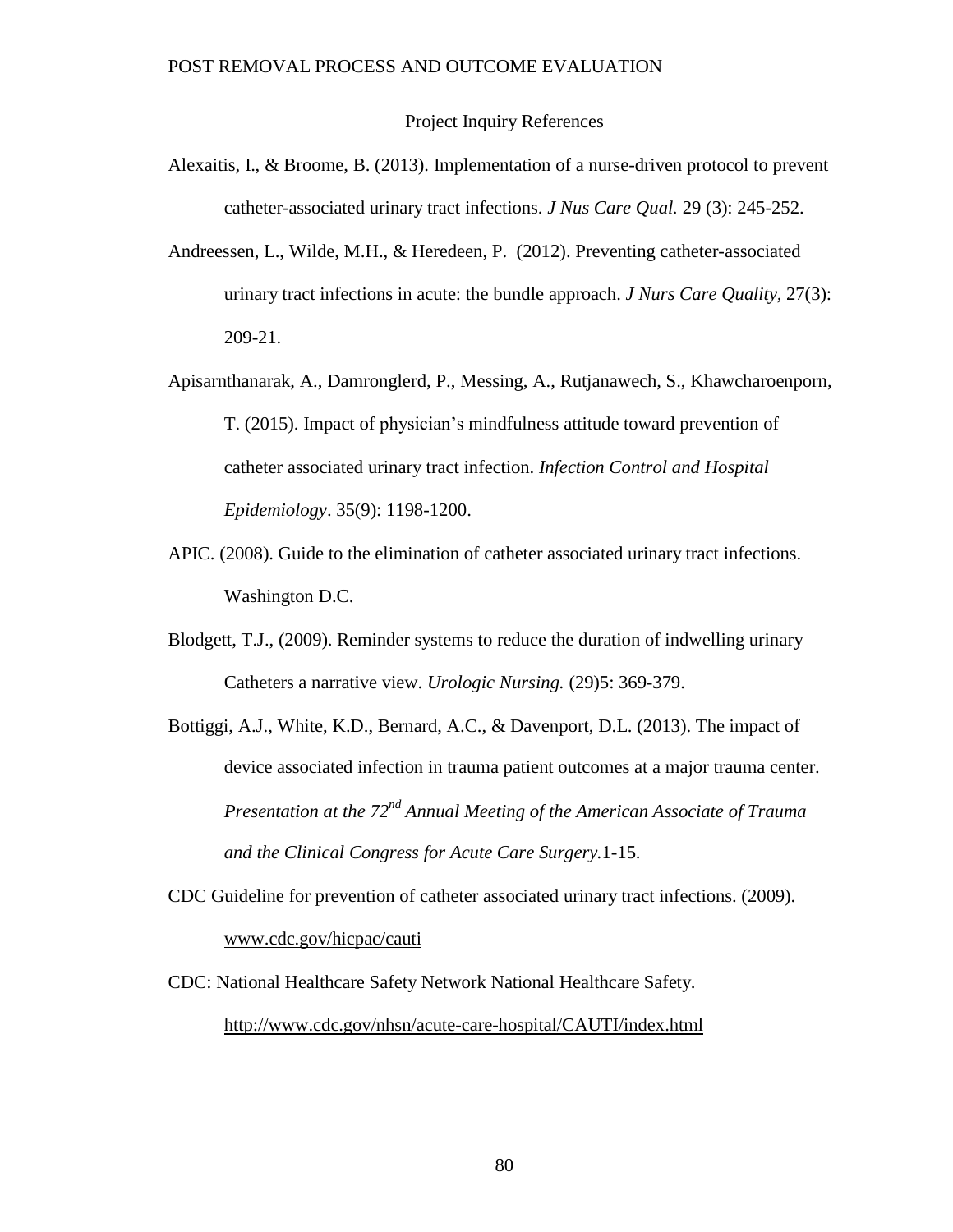- Chen, Y., Chi, M., Chen, Y. Chan, Y., Chou, S., & Wang F. (2013). Using criteria based reminder to reduce use of an indwelling urinary catheter and decrease urinary tract infections. *American Association of Critical Care Nurses*. 22(2): 105-114.
- Chenoweth, C. E., Gould, C.V., & Saint, S. (2014) Diagnosis, Management, and Prevention of Catheter-Associated Urinary Tract Infections. *Infect Dis Clin N Am* 28: 105–119.
- Colli, J. Tojuola, B., Patterson, A.L., Ledbetter C., Wake, R.W. (2013). National trends in hospitalizations from indwelling urinary catheter complications, 2001-2010. *Int Uro Nephrol* 46: 303-308.
- Conway, L.J. & Larson, E.L. (2012). Guidelines to prevent catheter-associated urinary tract infections: 1980 to 2010. Heart and Lung, 41: 271-283.
- Cravens, D.D., & Zweig, S. (2000). Urinary Catheter Management. *Am Fam Physician*. 61(2): 369-376.
- Dailly, S. (2011). Prevention of indwelling catheter-associated urinary tract infections. *Nursing Older People.* 23 (2): 14-19.
- Dumigan, D.G., Kohan, C.A., Reed, C.R., Jekel, J.F., & Fikrig, M.K. (1998). Utilizing national nosocomial infection surveillance system data to improve urinary tract infections rates in three intensive-care units. *Clinical Performance and Quality Health Care.* 6 (4): 172-178.
- Fakih, M.G., Heavens, M., Ratcliffe, C.J., (2013). First steps in reducing infection risk as a system: evaluation of infection prevention for 71 hospitals. *American Journal of Infection Control.* 41: 950-954.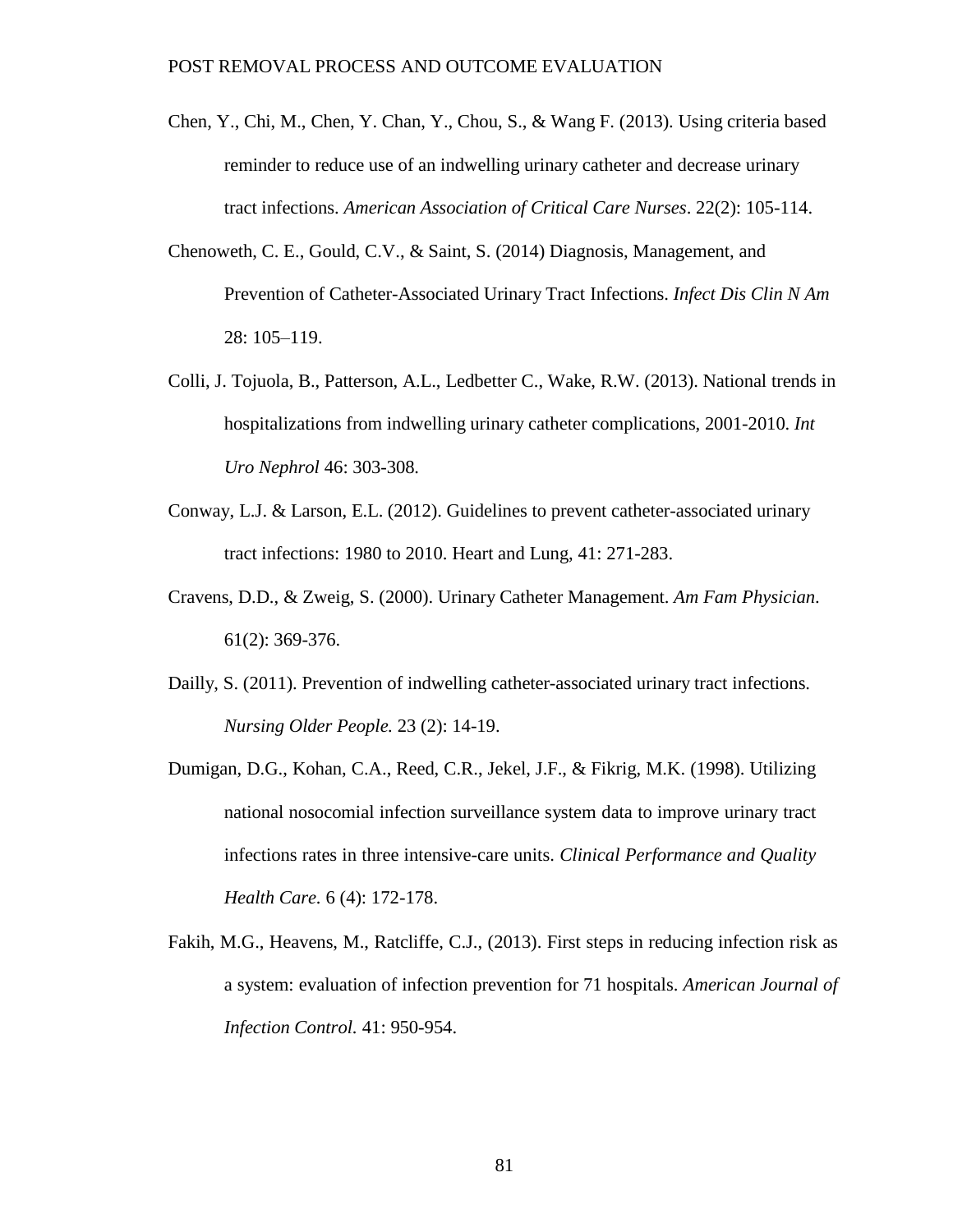- Fakih, M.G., Pena, M.E., Shemes, S., Rey, J., Berriel-Cass, D., Szunar, S.M., Savory-Moore, R.T., & Saravolatz, L.D. (2010). Effects of establishing guidelines on appropriate urinary catheter placement. *Academic Emergency Medicine*. 17(3): 337-340.
- Gotelli, J.M., Carr, C., Epperson, C., Merryman, P., McElvenn, L., & Bynum. (2008). A quality improvement project to reduce the complications associated with indwelling urinary catheters. *Urologic Nursing.* 28(6): 465-473.
- Gould, C.V., Umscheid., C.A., Agarwal, R.K., Kuntz, G., Pegues, D.A., & the Healthcare Infection Control Practices Advisory Committee. (2009). Guideline for prevention of catheter-associated urinary tract infections. *Infection Control and Hospital Epidemiology.* 31. (4): 319-326.
- Griffith, R., & Fernandez, R. (2009). Strategies for removal of short term indwelling urinary catheters in adults. *The Cochrane Collaboration*, 2-14.
- Harrod, M., Kowalski, C., Saint, S., Forman,J., Krein,S.( 2013). Varaitions in risk preceptions: a qualitative study of why unnecessary urinary catheters use continues to be problematic. *BMC Health Service Research.* 13(151):1-11.
- Knoll,B.M.,Wright,D.,Ellingson,L.,Kraemer,L., Patire,R., Kuskowski,M.A.,&
- Johnson, J.R. ((2011). Reducing of inappropriate urinary catheter use at a veteran's affair hospital through a multifaceted quality improvement project. *Clinical Infectious Disease* 52(11): 1283-1181.
- Knudson, L. (2014). CAUTI prevention requires improved practices and policies. *AORN*. 99(5):C1-C10.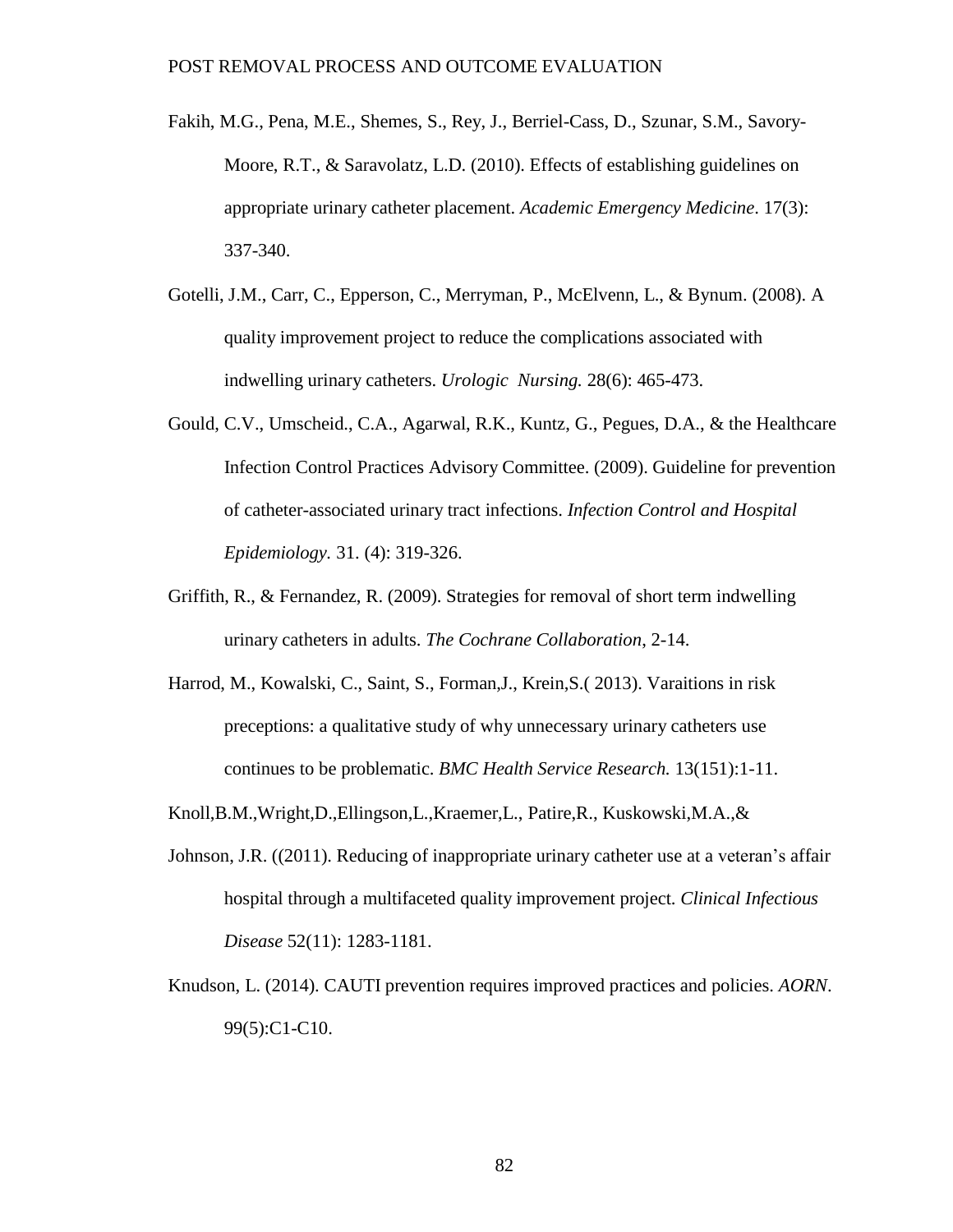- Lo, E., Nicolle, L.E., Coffin, S. … Yokoe, D. (2014) Strategies to prevent catheterassociated urinary tract infections in acute care hospitals*. Infection Control and Hospital Epidemiology.* 35(5):464-479.
- Magers, T.L. (2011). Using Evidence-based practice to reduce catheter-associated Urinary tract infections. *The American Journal of Nursing.* 113 (6): 34-42.
- Meddings, J., Rogers, M.A., Krein, S. L., Fakih, M.G., Olmsted, R.N. & Saint, S. (2012). Reducing unnecessary urinary catheter use and other strategies to prevent catheter-associated urinary tract infection: an integrative review. *BMJ Qual Saf,* 23: 277-28.
- Monina Klevens, R., Edwards, J.R., Richards, C.L., Horan, T.C., Gaynes, R.P., Pollock, D.A., & Cardo, D.M. (2007). Estimating health care-associated infections and deaths in U.S. hospitals. *Public Health Reports*. 122: 160-166.
- Platt, R., Polk, B.F., Murdock, B., & Rosner, B. (1982). Mortality associated with nosocomial urinary tract infections. The New England Journal of Medicine. 307 (110): 637-642.
- Purvis, S., Gion, T., Kennedy, G., Rees, S., Safdar, N., VanDenBergh, S., & Weber, J. (2014). Catheter-associated urinary tract infection: A successful prevention effort employing a multipronged initiative at an academic medical center*. J Nurs Care Quality.* 29(20): 141-148.
- Rebmann, T., Greene, L.R. (2010). Preventing catheter-associated urinary tract infections: An executive summary of the Association for Professionals in Infection Control and Epidemiology-Elimination Guide. *American Journal of Infection Control.* 38 (8): 644-646.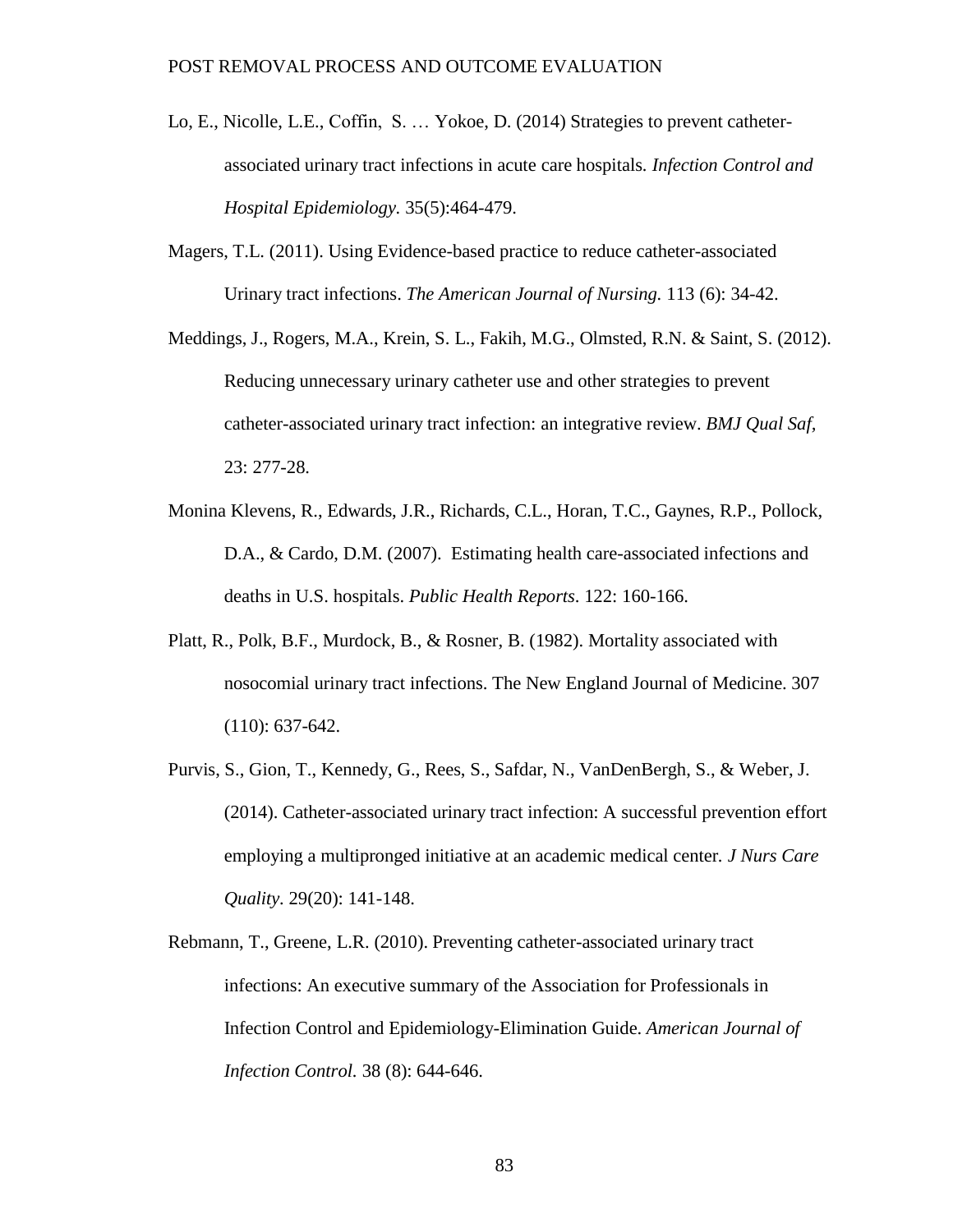- Reilly, L., Sullivan, P., Ninni, S., Fochesto, D., Williams, K., & Fetherman, B. (2006). Reducing foley catheter device days in an intensive care unit. *AACN Advanced Critical Care.* 17 (3): 272-283.
- Foxman, B. (2003). Epidemiology of urinary tract infections: incidence, morbidity, and economic costs. *Dis Mon.* 49: 53-70.
- Rau, J. (2014) 721 Hospitals penalized for patient safety. *Kaiser Health News*. December 19.
- Saint, S. (2000). State of Science Clinical and economic consequences of nosocomial catheter related bacteriuria. *AJIC*, 28(1): 68-75.
- Saint, S., Gaies, E. Fowler, K.E. Harrod, M., & Krein, S.L. (2014). Introducing a catheter-associated urinary tract infection (CAUTI) prevention guide to patient safety (GPS).*American Journal of Infection Control,* 42:548-550.
- Scott, R.D. (2009). The direct medical care cost of healthcare associated infections in U.S. hospitals and the benefits of prevention. *Center for Disease Control and Prevention*. March 2009.
- Tenke, P., Kovacs, B., Bjerklund Johanse, T. E., Matsumoto, T., Tambyah, P.A. & Naber, K.G. (2008). European and Asian guidelines on management and prevention of catheter-associated urinary tract infections. *International Journal of Antimicrobial Agents.* 31S: S68-S78.
- Tenke, P. Kovas, B., & Johansen, T.E.B. (2014) An update on prevention and treatment of catheter-associated urinary tract infections. *Infect Dis*. 27(10):102-107.
- Topel, J., Conklin, S., Camp K., Morris, V., Balcezak, Y., & Herbert P. (2005). Prevention of nosocomial catheter- associated urinary Tract Infections through a